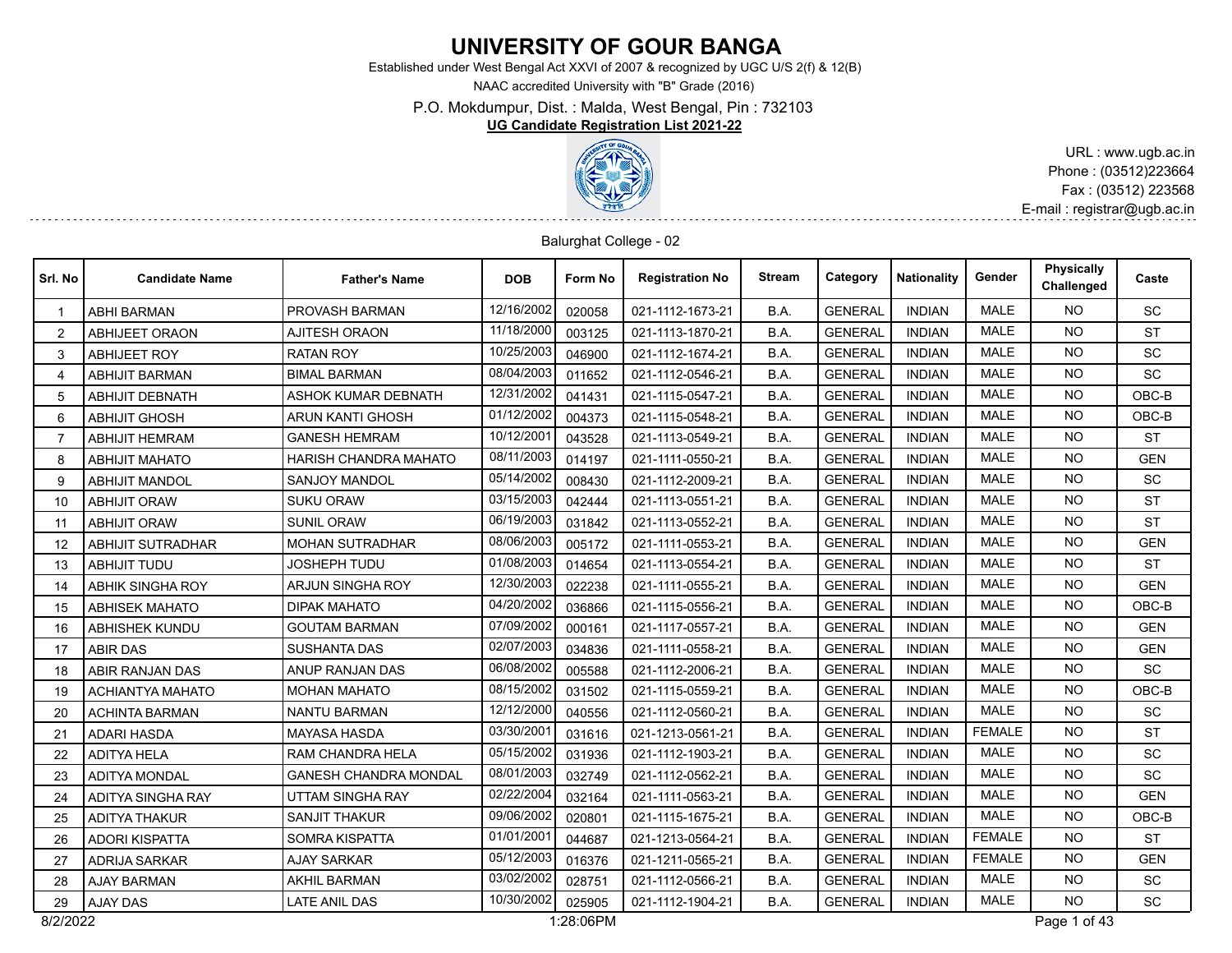| Srl. No | <b>Candidate Name</b> | <b>Father's Name</b>    | <b>DOB</b> | Form No | <b>Registration No</b> | <b>Stream</b> | Category       | <b>Nationality</b> | Gender        | Physically<br>Challenged | Caste      |
|---------|-----------------------|-------------------------|------------|---------|------------------------|---------------|----------------|--------------------|---------------|--------------------------|------------|
| 30      | <b>AJAY MAHATA</b>    | <b>BIDYUT MAHATA</b>    | 09/05/2000 | 038171  | 021-1117-2105-21       | B.A.          | <b>GENERAL</b> | <b>INDIAN</b>      | MALE          | <b>NO</b>                | <b>GEN</b> |
| 31      | <b>AJAY ORAW</b>      | <b>BISHU ORAW</b>       | 09/20/2004 | 025014  | 021-1113-0567-21       | B.A.          | <b>GENERAL</b> | <b>INDIAN</b>      | <b>MALE</b>   | <b>NO</b>                | <b>ST</b>  |
| 32      | <b>AJAY SARKAR</b>    | <b>PRADIP SARKAR</b>    | 06/15/2001 | 016747  | 021-1112-0568-21       | B.A.          | <b>GENERAL</b> | <b>INDIAN</b>      | <b>MALE</b>   | <b>NO</b>                | SC         |
| 33      | <b>AJIT BARMAN</b>    | <b>SHANKAR BARMAN</b>   | 10/13/2003 | 024287  | 021-1112-0569-21       | B.A.          | <b>GENERAL</b> | <b>INDIAN</b>      | MALE          | <b>NO</b>                | SC         |
| 34      | <b>AJOY SOREN</b>     | <b>MANGAL SOREN</b>     | 09/15/2000 | 043674  | 021-1113-0570-21       | B.A.          | <b>GENERAL</b> | <b>INDIAN</b>      | <b>MALE</b>   | <b>NO</b>                | <b>ST</b>  |
| 35      | AJOY TUDU             | JOHAN TUDU              | 01/10/1997 | 009331  | 021-1113-0571-21       | B.A.          | <b>GENERAL</b> | <b>INDIAN</b>      | <b>MALE</b>   | <b>NO</b>                | <b>ST</b>  |
| 36      | <b>AKASH BARMAN</b>   | <b>RATAN BARMAN</b>     | 12/28/2002 | 016463  | 021-1112-2051-21       | B.A.          | <b>GENERAL</b> | <b>INDIAN</b>      | <b>MALE</b>   | <b>NO</b>                | SC         |
| 37      | <b>AKASH BISWAS</b>   | <b>SANATAN BISWAS</b>   | 03/17/2002 | 035332  | 021-1112-0572-21       | B.A.          | <b>GENERAL</b> | <b>INDIAN</b>      | <b>MALE</b>   | <b>NO</b>                | SC         |
| 38      | <b>AKASH GHOSH</b>    | LATE AMIT GHOSH         | 05/06/2003 | 044986  | 021-1111-0573-21       | B.A.          | <b>GENERAL</b> | <b>INDIAN</b>      | <b>MALE</b>   | <b>NO</b>                | <b>GEN</b> |
| 39      | <b>AKASH KARMOKAR</b> | LATE SUDHIN KARMOKAR    | 01/13/2004 | 004534  | 021-1111-0574-21       | B.A.          | <b>GENERAL</b> | <b>INDIAN</b>      | <b>MALE</b>   | <b>NO</b>                | <b>GEN</b> |
| 40      | <b>AKASH MONDAL</b>   | LATE BIKASH MONDAL      | 06/02/2003 | 021215  | 021-1111-0575-21       | B.A.          | <b>GENERAL</b> | <b>INDIAN</b>      | <b>MALE</b>   | NO.                      | <b>GEN</b> |
| 41      | <b>AKASH PAHAN</b>    | <b>SUBHASH PAHAN</b>    | 04/15/2002 | 042108  | 021-1113-1676-21       | B.A.          | <b>GENERAL</b> | <b>INDIAN</b>      | <b>MALE</b>   | <b>NO</b>                | <b>ST</b>  |
| 42      | <b>AKASH SARKAR</b>   | <b>DEBASISH SARKAR</b>  | 08/29/2002 | 040455  | 021-1111-1677-21       | B.A.          | <b>GENERAL</b> | <b>INDIAN</b>      | <b>MALE</b>   | <b>NO</b>                | <b>GEN</b> |
| 43      | <b>AKASH SING</b>     | <b>NIKHIL SING</b>      | 11/25/2003 | 029452  | 021-1112-0576-21       | B.A.          | <b>GENERAL</b> | <b>INDIAN</b>      | <b>MALE</b>   | <b>NO</b>                | SC         |
| 44      | <b>AKIZA MONDAL</b>   | <b>ANICHHUR MONDAL</b>  | 11/26/2003 | 040638  | 021-1214-1893-21       | B.A.          | <b>GENERAL</b> | <b>INDIAN</b>      | <b>FEMALE</b> | <b>NO</b>                | OBC-A      |
| 45      | <b>ALIKA BANDO</b>    | <b>BAIDYANATH BANDO</b> | 12/18/1999 | 015572  | 021-1213-0577-21       | B.A.          | <b>GENERAL</b> | <b>INDIAN</b>      | <b>FEMALE</b> | <b>NO</b>                | <b>ST</b>  |
| 46      | <b>ALOK BARMAN</b>    | <b>UDAY BARMAN</b>      | 10/12/2003 | 010381  | 021-1112-0578-21       | B.A.          | <b>GENERAL</b> | <b>INDIAN</b>      | <b>MALE</b>   | <b>NO</b>                | SC         |
| 47      | <b>ALOK PRAMANIK</b>  | KRISHNA PRAMANIK        | 09/01/2002 | 045875  | 021-1112-0579-21       | B.A.          | <b>GENERAL</b> | <b>INDIAN</b>      | <b>MALE</b>   | <b>NO</b>                | SC         |
| 48      | <b>ALOK TUDU</b>      | <b>BIRJU TUDU</b>       | 07/12/2003 | 038947  | 021-1113-0580-21       | B.A.          | <b>GENERAL</b> | <b>INDIAN</b>      | MALE          | <b>NO</b>                | <b>ST</b>  |
| 49      | <b>ALOKA BARMAN</b>   | <b>SACHIN BARMAN</b>    | 05/15/2003 | 040652  | 021-1212-0581-21       | B.A.          | <b>GENERAL</b> | <b>INDIAN</b>      | <b>FEMALE</b> | <b>NO</b>                | SC         |
| 50      | ALOKA CHOUPAL         | <b>ROBI CHOUPAL</b>     | 09/28/2002 | 043630  | 021-1215-0582-21       | B.A.          | <b>GENERAL</b> | <b>INDIAN</b>      | <b>FEMALE</b> | <b>NO</b>                | OBC-B      |
| 51      | <b>ALOKA MURMU</b>    | JANATA MURMU            | 01/02/2003 | 016624  | 021-1213-0583-21       | B.A.          | <b>GENERAL</b> | <b>INDIAN</b>      | <b>FEMALE</b> | <b>NO</b>                | <b>ST</b>  |
| 52      | <b>ALOMONI PAHAN</b>  | LAXMAN PAHAN            | 01/02/2002 | 017148  | 021-1213-0584-21       | B.A.          | <b>GENERAL</b> | <b>INDIAN</b>      | <b>FEMALE</b> | <b>NO</b>                | <b>ST</b>  |
| 53      | ALPANA BARMAN         | <b>KAMAL BARMAN</b>     | 04/10/2001 | 006409  | 021-1212-0585-21       | B.A.          | <b>GENERAL</b> | <b>INDIAN</b>      | <b>FEMALE</b> | <b>NO</b>                | SC         |
| 54      | <b>ALPANA TUDU</b>    | LATE SUNIL TUDU         | 01/08/2003 | 034348  | 021-1213-1678-21       | B.A.          | <b>GENERAL</b> | <b>INDIAN</b>      | <b>FEMALE</b> | <b>NO</b>                | <b>ST</b>  |
| 55      | <b>AMAL PAUL</b>      | <b>GOUR PAUL</b>        | 11/14/2002 | 019273  | 021-1111-0586-21       | B.A.          | <b>GENERAL</b> | <b>INDIAN</b>      | <b>MALE</b>   | <b>NO</b>                | <b>GEN</b> |
| 56      | <b>AMAN DAS</b>       | <b>LATE UTPAL DAS</b>   | 01/22/2003 | 007389  | 021-1112-1905-21       | B.A.          | <b>GENERAL</b> | <b>INDIAN</b>      | <b>MALE</b>   | <b>NO</b>                | SC         |
| 57      | AMAR DEEP MUKHERJEE   | RABINDRA NATH MUKHERJEE | 05/20/2003 | 027751  | 021-1111-1906-21       | B.A.          | <b>GENERAL</b> | <b>INDIAN</b>      | MALE          | <b>NO</b>                | <b>GEN</b> |
| 58      | <b>AMIT BARMAN</b>    | <b>KUKRA BARMAN</b>     | 07/02/2003 | 043323  | 021-1112-0587-21       | B.A.          | <b>GENERAL</b> | <b>INDIAN</b>      | <b>MALE</b>   | <b>NO</b>                | SC         |
| 59      | <b>AMIT BARMAN</b>    | <b>SUFAL BARMAN</b>     | 09/20/2001 | 035663  | 021-1112-0588-21       | B.A.          | <b>GENERAL</b> | <b>INDIAN</b>      | <b>MALE</b>   | <b>NO</b>                | SC         |
| 60      | <b>AMIT DAS</b>       | LATE ALIP DAS           | 07/18/2003 | 035051  | 021-1112-0589-21       | B.A.          | <b>GENERAL</b> | <b>INDIAN</b>      | MALE          | <b>NO</b>                | SC         |
| 61      | <b>AMIT DEBNATH</b>   | <b>ANU DEBNATH</b>      | 10/18/2001 | 049039  | 021-1115-0590-21       | B.A.          | <b>GENERAL</b> | <b>INDIAN</b>      | MALE          | NO.                      | OBC-B      |
| 62      | <b>AMIT DEY</b>       | ASHU KRISHNA DEY        | 09/22/2003 | 028753  | 021-1111-0591-21       | B.A.          | <b>GENERAL</b> | <b>INDIAN</b>      | MALE          | <b>NO</b>                | <b>GEN</b> |
| 63      | <b>AMIT HANSDA</b>    | <b>BUDU HANSDA</b>      | 08/31/2002 | 042401  | 021-1113-0592-21       | B.A.          | <b>GENERAL</b> | <b>INDIAN</b>      | MALE          | NO.                      | <b>ST</b>  |
| 64      | <b>AMIT HANSDA</b>    | LATE JITLAL HANSDA      | 12/25/1999 | 007481  | 021-1111-0593-21       | B.A.          | <b>GENERAL</b> | <b>INDIAN</b>      | MALE          | NO.                      | <b>GEN</b> |
| 65      | AMIT HASDA            | <b>MADHU HASDA</b>      | 06/27/2000 | 022836  | 021-1113-0594-21       | B.A.          | <b>GENERAL</b> | <b>INDIAN</b>      | MALE          | NO.                      | <b>ST</b>  |
| 66      | <b>AMIT MAHATA</b>    | UTTAM KUMAR MAHATA      | 09/20/2001 | 017472  | 021-1111-0595-21       | B.A.          | <b>GENERAL</b> | <b>INDIAN</b>      | MALE          | NO.                      | <b>GEN</b> |
| 67      | <b>AMIT MAHATO</b>    | LAKSHMAN MAHATO         | 02/23/2004 | 027208  | 021-1111-1894-21       | B.A.          | <b>GENERAL</b> | <b>INDIAN</b>      | MALE          | NO.                      | <b>GEN</b> |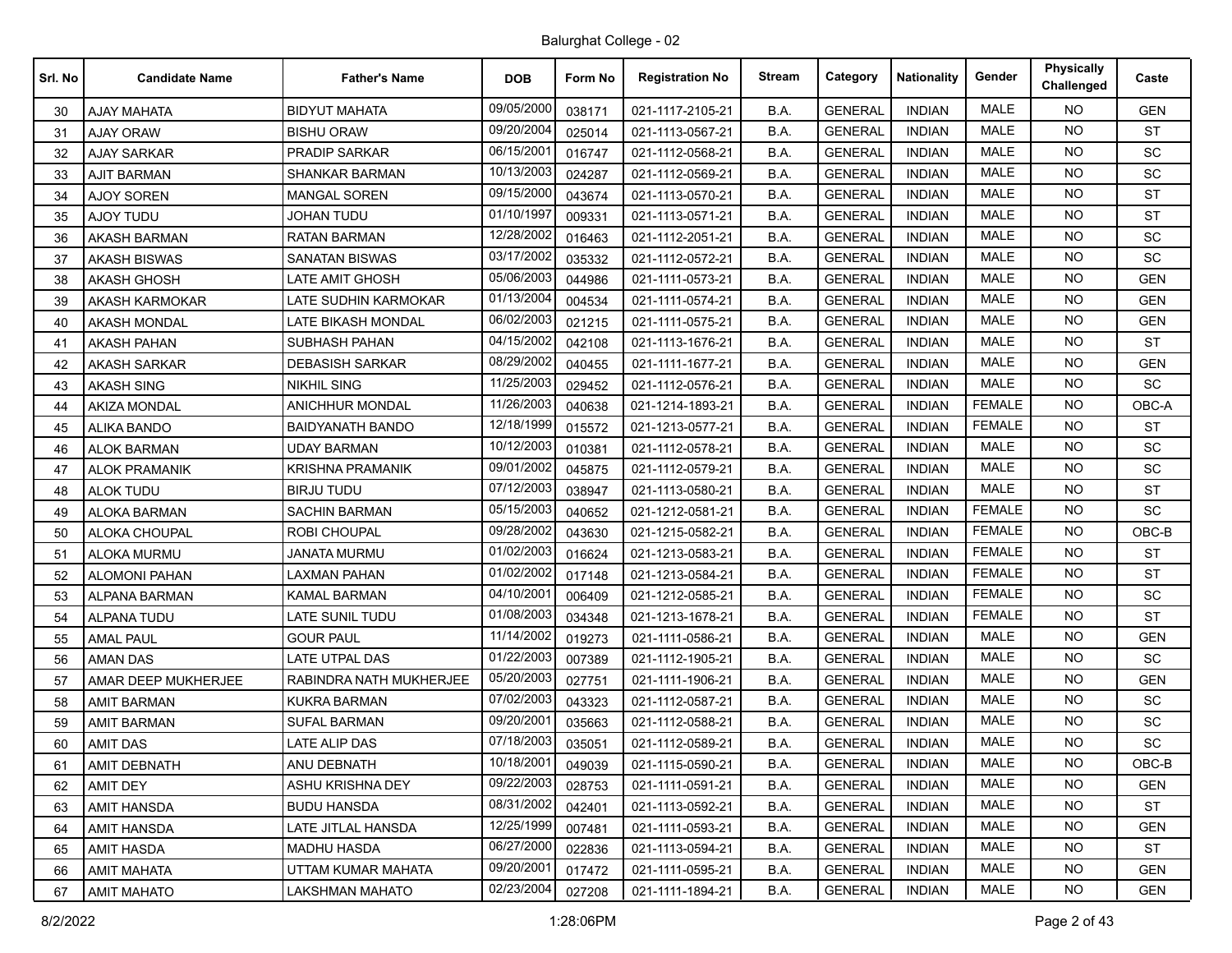| Srl. No | <b>Candidate Name</b> | <b>Father's Name</b>       | <b>DOB</b> | Form No | <b>Registration No</b> | <b>Stream</b> | Category       | <b>Nationality</b> | Gender         | <b>Physically</b><br>Challenged | Caste      |
|---------|-----------------------|----------------------------|------------|---------|------------------------|---------------|----------------|--------------------|----------------|---------------------------------|------------|
| 68      | <b>AMIT PAUL</b>      | <b>BIREN PAUL</b>          | 02/24/2004 | 044789  | 021-1111-0596-21       | B.A.          | <b>GENERAL</b> | <b>INDIAN</b>      | <b>MALE</b>    | <b>NO</b>                       | <b>GEN</b> |
| 69      | <b>AMIT ROY</b>       | <b>UTTAM ROY</b>           | 03/05/2003 | 037832  | 021-1112-0597-21       | B.A.          | <b>GENERAL</b> | <b>INDIAN</b>      | <b>MALE</b>    | <b>NO</b>                       | <b>SC</b>  |
| 70      | <b>AMIT SAHA</b>      | <b>ANUP SAHA</b>           | 02/11/2003 | 040359  | 021-1111-0598-21       | B.A.          | <b>GENERAL</b> | <b>INDIAN</b>      | MALE           | <b>NO</b>                       | <b>GEN</b> |
| 71      | <b>AMIT SARKAR</b>    | <b>AMIYA SARKAR</b>        | 08/14/2002 | 001793  | 021-1111-0599-21       | B.A.          | <b>GENERAL</b> | <b>INDIAN</b>      | <b>MALE</b>    | <b>NO</b>                       | <b>GEN</b> |
| 72      | <b>AMIT SARKAR</b>    | PANCHA SARKAR              | 05/08/2003 | 012732  | 021-1111-0600-21       | B.A.          | <b>GENERAL</b> | <b>INDIAN</b>      | MALE           | <b>NO</b>                       | <b>GEN</b> |
| 73      | <b>AMIT SHIL</b>      | <b>DHIREN SHIL</b>         | 10/06/1998 | 041210  | 021-1115-2106-21       | B.A.          | <b>GENERAL</b> | <b>INDIAN</b>      | <b>MALE</b>    | <b>NO</b>                       | OBC-B      |
| 74      | <b>AMRITA BARMAN</b>  | <b>GHANASHYAM BARMAN</b>   | 11/09/2003 | 039048  | 021-1212-0601-21       | B.A.          | <b>GENERAL</b> | <b>INDIAN</b>      | <b>FEMALE</b>  | <b>NO</b>                       | <b>SC</b>  |
| 75      | <b>AMRITA MOHONTA</b> | <b>BIPLOB MOHONTA</b>      | 06/04/2002 | 026610  | 021-1211-0602-21       | B.A.          | <b>GENERAL</b> | <b>INDIAN</b>      | <b>FEMALE</b>  | <b>NO</b>                       | <b>GEN</b> |
| 76      | ANAMIKA MALI          | <b>ASHIT MALI</b>          | 10/03/2002 | 019819  | 021-1212-0603-21       | B.A.          | <b>GENERAL</b> | <b>INDIAN</b>      | <b>FEMALE</b>  | NO.                             | SC         |
| 77      | ANANDA TUDU           | <b>SUNIL TUDU</b>          | 11/16/2001 | 028234  | 021-1113-0604-21       | B.A.          | <b>GENERAL</b> | <b>INDIAN</b>      | <b>MALE</b>    | <b>NO</b>                       | <b>ST</b>  |
| 78      | <b>ANANTA MURMU</b>   | <b>RABAN MURMU</b>         | 03/04/2001 | 038982  | 021-1113-2107-21       | B.A.          | <b>GENERAL</b> | <b>INDIAN</b>      | <b>MALE</b>    | <b>NO</b>                       | <b>ST</b>  |
| 79      | ANANYA BARMAN         | <b>CHANDAN BARMAN</b>      | 09/04/2003 | 029836  | 021-1212-0605-21       | B.A.          | <b>GENERAL</b> | <b>INDIAN</b>      | <b>FEMALE</b>  | <b>NO</b>                       | SC         |
| 80      | <b>ANANYA DAS</b>     | <b>SUSANTA DAS</b>         | 01/10/2003 | 044011  | 021-1211-2108-21       | B.A.          | <b>GENERAL</b> | <b>INDIAN</b>      | <b>FEMALE</b>  | NO.                             | <b>GEN</b> |
| 81      | <b>ANANYA SAHA</b>    | ANANTA SAHA                | 09/09/2003 | 041907  | 021-1211-2109-21       | B.A.          | <b>GENERAL</b> | <b>INDIAN</b>      | <b>FEMALE</b>  | <b>NO</b>                       | <b>GEN</b> |
| 82      | <b>ANANYA SARKAR</b>  | <b>AJOY SARKAR</b>         | 08/25/2004 | 015212  | 021-1212-0606-21       | B.A.          | <b>GENERAL</b> | <b>INDIAN</b>      | <b>FEMALE</b>  | NO.                             | <b>SC</b>  |
| 83      | <b>ANIB BARMAN</b>    | <b>BABLU BARMAN</b>        | 03/01/2004 | 002388  | 021-1112-0607-21       | B.A.          | <b>GENERAL</b> | <b>INDIAN</b>      | <b>MALE</b>    | <b>NO</b>                       | SC         |
| 84      | <b>ANIKET DAS</b>     | <b>UTTAM DAS</b>           | 06/10/2003 | 002077  | 021-1111-0608-21       | B.A.          | <b>GENERAL</b> | <b>INDIAN</b>      | <b>MALE</b>    | NO.                             | <b>GEN</b> |
| 85      | ANIMA MURMU           | <b>AMAL MURMU</b>          | 11/03/2002 | 030788  | 021-1213-0609-21       | B.A.          | <b>GENERAL</b> | <b>INDIAN</b>      | <b>FEMALE</b>  | <b>NO</b>                       | <b>ST</b>  |
| 86      | <b>ANIMESH MONDAL</b> | <b>AJIT MONDAL</b>         | 08/20/2003 | 029967  | 021-1112-0610-21       | B.A.          | <b>GENERAL</b> | <b>INDIAN</b>      | <b>MALE</b>    | <b>NO</b>                       | SC         |
| 87      | <b>ANIMESH PAHAN</b>  | <b>KAMAL PAHAN</b>         | 09/18/2000 | 043657  | 021-1113-2084-21       | B.A.          | <b>GENERAL</b> | <b>INDIAN</b>      | MALE           | <b>NO</b>                       | <b>ST</b>  |
| 88      | ANINDITA MAHATA       | <b>GOBINDA MAHATA</b>      | 02/26/2004 | 005793  | 021-1215-0611-21       | B.A.          | <b>GENERAL</b> | <b>INDIAN</b>      | <b>FEMALE</b>  | <b>NO</b>                       | OBC-B      |
| 89      | <b>ANISHA DAS</b>     | <b>GOBINDA CHANDRA DAS</b> | 07/14/2003 | 040255  | 021-1212-1907-21       | B.A.          | <b>GENERAL</b> | <b>INDIAN</b>      | <b>FEMALE</b>  | <b>NO</b>                       | SC         |
| 90      | ANISHA MANDAL         | <b>DILIP MANDAL</b>        | 11/19/2002 | 007410  | 021-1211-0612-21       | B.A.          | <b>GENERAL</b> | <b>INDIAN</b>      | <b>FEMALE</b>  | <b>NO</b>                       | <b>GEN</b> |
| 91      | <b>ANITA MARDI</b>    | PRODIP MARDI               | 02/09/2000 | 035589  | 021-1213-0613-21       | B.A.          | <b>GENERAL</b> | <b>INDIAN</b>      | <b>FEMALE</b>  | <b>NO</b>                       | <b>ST</b>  |
| 92      | <b>ANJALI KISKU</b>   | SHRIDAM KISKU              | 11/24/2002 | 036113  | 021-1211-0614-21       | B.A.          | <b>GENERAL</b> | <b>INDIAN</b>      | <b>FEMALE</b>  | NO.                             | <b>GEN</b> |
| 93      | ANJAN ORAW            | ALOK ORAW                  | 11/06/2001 | 008977  | 021-1113-0615-21       | B.A.          | <b>GENERAL</b> | <b>INDIAN</b>      | <b>MALE</b>    | <b>NO</b>                       | ST         |
| 94      | ANJANA TUDU           | SHILESH TUDU               | 04/12/1999 | 047536  | 021-1313-0616-21       | B.A.          | <b>GENERAL</b> | <b>INDIAN</b>      | <b>INSGEND</b> | <b>NO</b>                       | <b>ST</b>  |
| 95      | <b>ANKIT MALAKAR</b>  | <b>ASHOK MALAKAR</b>       | 11/08/2003 | 019818  | 021-1111-1895-21       | B.A.          | <b>GENERAL</b> | <b>INDIAN</b>      | <b>MALE</b>    | <b>NO</b>                       | <b>GEN</b> |
| 96      | <b>ANKITA DUTTA</b>   | <b>SAMEN DUTTA</b>         | 02/07/2003 | 018804  | 021-1211-0617-21       | B.A.          | <b>GENERAL</b> | <b>INDIAN</b>      | <b>FEMALE</b>  | <b>NO</b>                       | <b>GEN</b> |
| 97      | <b>ANKITA DUTTA</b>   | UTTAM KUMAR DUTTA          | 03/28/2004 | 044643  | 021-1211-0618-21       | B.A.          | <b>GENERAL</b> | <b>INDIAN</b>      | <b>FEMALE</b>  | <b>NO</b>                       | <b>GEN</b> |
| 98      | ANKUSH GOON           | SUBHASH CH GOON            | 02/12/2004 | 000172  | 021-1117-0619-21       | B.A.          | <b>GENERAL</b> | <b>INDIAN</b>      | <b>MALE</b>    | <b>NO</b>                       | <b>GEN</b> |
| 99      | <b>ANUP BARMAN</b>    | PROKASH BARMAN             | 05/06/2004 | 010804  | 021-1112-0620-21       | B.A.          | <b>GENERAL</b> | INDIAN             | MALE           | NO.                             | <b>SC</b>  |
| 100     | <b>ANUP DAS</b>       | <b>ARJUN DAS</b>           | 01/14/2003 | 041710  | 021-1112-0621-21       | B.A.          | <b>GENERAL</b> | <b>INDIAN</b>      | MALE           | NO.                             | SC         |
| 101     | <b>ANUP HASDA</b>     | <b>SANJIT HASDA</b>        | 04/13/2002 | 048427  | 021-1113-1679-21       | B.A.          | <b>GENERAL</b> | <b>INDIAN</b>      | MALE           | NO.                             | <b>ST</b>  |
| 102     | ANUP KUMAR BARMAN     | PRAKASH BARMAN             | 10/31/2003 | 041323  | 021-1111-0622-21       | B.A.          | <b>GENERAL</b> | <b>INDIAN</b>      | MALE           | <b>NO</b>                       | <b>GEN</b> |
| 103     | ANUP SARKAR           | NITAI SARKAR               | 09/03/2002 | 009448  | 021-1111-0623-21       | B.A.          | <b>GENERAL</b> | <b>INDIAN</b>      | MALE           | NO.                             | <b>GEN</b> |
| 104     | ANURADHA BARMAN       | <b>DILIP BARMAN</b>        | 01/18/2002 | 039517  | 021-1212-0624-21       | B.A.          | <b>GENERAL</b> | <b>INDIAN</b>      | <b>FEMALE</b>  | NO.                             | <b>SC</b>  |
| 105     | ANURIMA BARMAN        | HARENDRA NATH BARMAN       | 12/30/2000 | 007302  | 021-1212-1908-21       | B.A.          | <b>GENERAL</b> | <b>INDIAN</b>      | <b>FEMALE</b>  | NO.                             | <b>SC</b>  |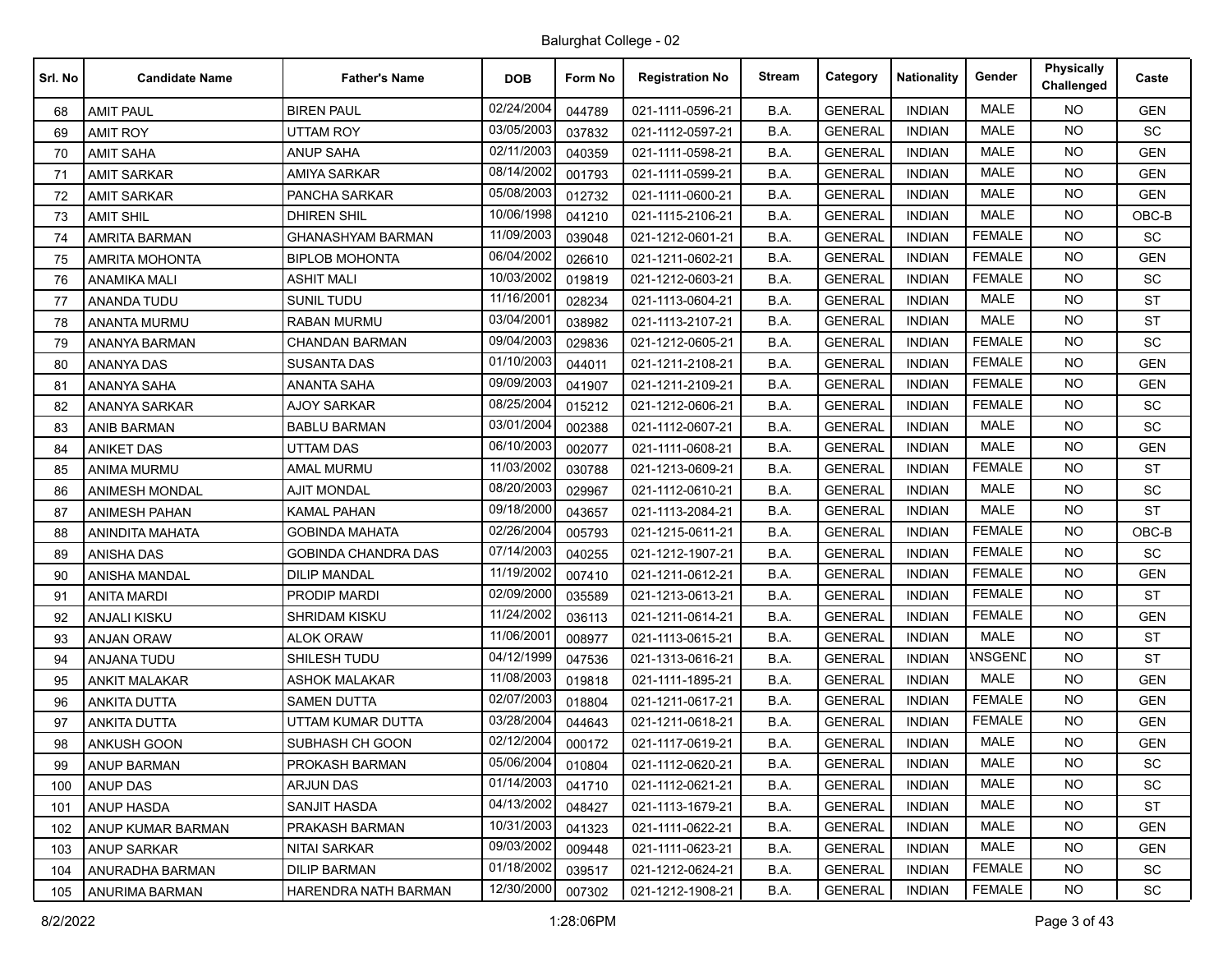| Srl. No | <b>Candidate Name</b>  | <b>Father's Name</b>     | <b>DOB</b> | Form No | <b>Registration No</b> | <b>Stream</b> | Category       | Nationality   | Gender        | <b>Physically</b><br>Challenged | Caste      |
|---------|------------------------|--------------------------|------------|---------|------------------------|---------------|----------------|---------------|---------------|---------------------------------|------------|
| 106     | ANUSHREE BARMAN        | <b>SURESH BARMAN</b>     | 06/14/2001 | 016427  | 021-1212-0625-21       | B.A.          | <b>GENERAL</b> | <b>INDIAN</b> | <b>FEMALE</b> | NO.                             | <b>SC</b>  |
| 107     | ANUSHRI MAHANTA        | SANJIT KUMAR MAHANTA     | 04/06/2003 | 042103  | 021-1211-0626-21       | B.A.          | <b>GENERAL</b> | <b>INDIAN</b> | <b>FEMALE</b> | <b>NO</b>                       | <b>GEN</b> |
| 108     | <b>ANUSREE SOREN</b>   | <b>DILIP SOREN</b>       | 08/17/2000 | 016639  | 021-1213-0627-21       | B.A.          | <b>GENERAL</b> | <b>INDIAN</b> | <b>FEMALE</b> | NO.                             | <b>ST</b>  |
| 109     | ANWESHA KARMAKAR       | <b>HARIDAS KARMAKAR</b>  | 07/09/2002 | 036937  | 021-1215-0628-21       | B.A.          | <b>GENERAL</b> | <b>INDIAN</b> | <b>FEMALE</b> | <b>NO</b>                       | $OBC-B$    |
| 110     | ANWESHA KUNDU          | <b>ASHOK KUNDU</b>       | 12/11/2002 | 041825  | 021-1211-2110-21       | B.A.          | <b>GENERAL</b> | <b>INDIAN</b> | <b>FEMALE</b> | NO.                             | <b>GEN</b> |
| 111     | <b>ANWESHA PAUL</b>    | UTTAM PAUL               | 12/28/2002 | 045779  | 021-1211-0629-21       | B.A.          | <b>GENERAL</b> | <b>INDIAN</b> | <b>FEMALE</b> | <b>NO</b>                       | <b>GEN</b> |
| 112     | APARNA BARMAN          | <b>DILIP BARMAN</b>      | 02/12/2004 | 002194  | 021-1212-0630-21       | B.A.          | <b>GENERAL</b> | <b>INDIAN</b> | <b>FEMALE</b> | <b>NO</b>                       | SC         |
| 113     | APARNA ORAW            | <b>NEPAL ORAW</b>        | 03/11/2003 | 016979  | 021-1213-0631-21       | B.A.          | <b>GENERAL</b> | <b>INDIAN</b> | <b>FEMALE</b> | <b>NO</b>                       | <b>ST</b>  |
| 114     | <b>APARNA PAHAN</b>    | RAGHUNATH PAHAN          | 10/07/2002 | 044379  | 021-1213-0632-21       | B.A.          | <b>GENERAL</b> | <b>INDIAN</b> | <b>FEMALE</b> | NO.                             | <b>ST</b>  |
| 115     | <b>APU BARMAN</b>      | ANIL BARMAN              | 05/12/2002 | 044830  | 021-1112-0633-21       | B.A.          | <b>GENERAL</b> | <b>INDIAN</b> | <b>MALE</b>   | <b>NO</b>                       | SC         |
| 116     | <b>APU BARMAN</b>      | LATE SUKUMAR BARMAN      | 08/21/2002 | 038284  | 021-1112-0634-21       | B.A.          | <b>GENERAL</b> | <b>INDIAN</b> | <b>MALE</b>   | <b>NO</b>                       | <b>SC</b>  |
| 117     | APURBA PRAMANIK        | <b>BIMAL PRAMANIK</b>    | 05/09/2004 | 019987  | 021-1115-1680-21       | B.A.          | <b>GENERAL</b> | <b>INDIAN</b> | <b>MALE</b>   | <b>NO</b>                       | OBC-B      |
| 118     | APURBA SARKAR          | <b>ALOK SARKAR</b>       | 03/18/2002 | 003703  | 021-1112-1681-21       | B.A.          | <b>GENERAL</b> | <b>INDIAN</b> | <b>MALE</b>   | <b>NO</b>                       | <b>SC</b>  |
| 119     | <b>ARAFAT MANDAL</b>   | <b>FARUK MANDAL</b>      | 10/12/2002 | 004626  | 021-1111-0635-21       | B.A.          | <b>GENERAL</b> | <b>INDIAN</b> | <b>MALE</b>   | <b>NO</b>                       | <b>GEN</b> |
| 120     | <b>ARATI MURMU</b>     | <b>BUDHRAI MURMU</b>     | 08/10/2000 | 016105  | 021-1213-0636-21       | B.A.          | <b>GENERAL</b> | <b>INDIAN</b> | <b>FEMALE</b> | <b>NO</b>                       | <b>ST</b>  |
| 121     | <b>ARATI ORAW</b>      | <b>BAIDYA ORAW</b>       | 05/21/2001 | 030569  | 021-1213-1682-21       | B.A.          | <b>GENERAL</b> | <b>INDIAN</b> | <b>FEMALE</b> | <b>NO</b>                       | <b>ST</b>  |
| 122     | <b>ARINDAM FOUZDAR</b> | <b>BISWAJIT FOUZDAR</b>  | 05/28/2003 | 027230  | 021-1117-1683-21       | B.A.          | <b>GENERAL</b> | <b>INDIAN</b> | <b>MALE</b>   | <b>NO</b>                       | <b>GEN</b> |
| 123     | <b>ARINDAM SARKAR</b>  | <b>ANANTA SARKAR</b>     | 02/07/2003 | 007543  | 021-1111-1909-21       | B.A.          | <b>GENERAL</b> | <b>INDIAN</b> | <b>MALE</b>   | <b>NO</b>                       | <b>GEN</b> |
| 124     | <b>ARJUN ORAW</b>      | KALICHARAN ORAW          | 11/05/2002 | 007484  | 021-1113-0637-21       | B.A.          | <b>GENERAL</b> | <b>INDIAN</b> | <b>MALE</b>   | <b>NO</b>                       | <b>ST</b>  |
| 125     | ARKA HALDER            | <b>CHANDAN HALDER</b>    | 08/10/2003 | 045000  | 021-1111-2010-21       | B.A.          | <b>GENERAL</b> | <b>INDIAN</b> | <b>MALE</b>   | NO.                             | <b>GEN</b> |
| 126     | <b>ARNAB BASAK</b>     | UTTAM KUMAR BASAK        | 10/13/2003 | 032779  | 021-1111-0638-21       | B.A.          | <b>GENERAL</b> | <b>INDIAN</b> | <b>MALE</b>   | <b>NO</b>                       | <b>GEN</b> |
| 127     | <b>AROJIT BARMAN</b>   | <b>UJJAL BARMAN</b>      | 11/14/2002 | 019689  | 021-1112-0639-21       | B.A.          | <b>GENERAL</b> | <b>INDIAN</b> | <b>MALE</b>   | <b>NO</b>                       | <b>SC</b>  |
| 128     | <b>ARPITA DAS</b>      | <b>AMAL DAS</b>          | 04/02/2002 | 043760  | 021-1212-0640-21       | B.A.          | <b>GENERAL</b> | <b>INDIAN</b> | <b>FEMALE</b> | <b>NO</b>                       | SC         |
| 129     | <b>ARPITA DEBNATH</b>  | DINESH CHANDRA DEBNATH   | 04/03/2003 | 015884  | 021-1211-1684-21       | B.A.          | <b>GENERAL</b> | <b>INDIAN</b> | <b>FEMALE</b> | NO.                             | <b>GEN</b> |
| 130     | ARPITA MANDAL          | ARUP KUMAR MANDAL        | 01/15/2004 | 018060  | 021-1212-1685-21       | B.A.          | <b>GENERAL</b> | <b>INDIAN</b> | <b>FEMALE</b> | <b>NO</b>                       | SC         |
| 131     | <b>ARPITA MONDAL</b>   | <b>ARJUN MONDAL</b>      | 05/03/2004 | 034588  | 021-1212-0641-21       | B.A.          | <b>GENERAL</b> | <b>INDIAN</b> | <b>FEMALE</b> | NO.                             | SC         |
| 132     | ARPITA MONDAL          | <b>NIRANJAN MONDAL</b>   | 11/03/2003 | 002182  | 021-1212-0642-21       | B.A.          | <b>GENERAL</b> | <b>INDIAN</b> | <b>FEMALE</b> | <b>NO</b>                       | SC         |
| 133     | <b>ARPITA MURARI</b>   | <b>ANIL MURARI</b>       | 09/29/2001 | 044152  | 021-1211-0643-21       | B.A.          | <b>GENERAL</b> | <b>INDIAN</b> | <b>FEMALE</b> | NO.                             | <b>GEN</b> |
| 134     | <b>ARUN DEBNATH</b>    | KALIPADA DEBNATH         | 02/04/2002 | 028582  | 021-1111-0644-21       | B.A.          | <b>GENERAL</b> | <b>INDIAN</b> | <b>MALE</b>   | <b>NO</b>                       | <b>GEN</b> |
| 135     | <b>ARUP DAS</b>        | AMAL CHANDRA DAS         | 08/22/2003 | 045261  | 021-1112-0645-21       | B.A.          | <b>GENERAL</b> | <b>INDIAN</b> | <b>MALE</b>   | NO.                             | <b>SC</b>  |
| 136     | ARUP KARKAMAR          | <b>RANJIT KARKAMAR</b>   | 06/25/2003 | 044527  | 021-1117-0646-21       | B.A.          | <b>GENERAL</b> | <b>INDIAN</b> | <b>MALE</b>   | <b>NO</b>                       | <b>GEN</b> |
| 137     | ARYA MAJUMDER          | <b>BISWAJIT MAJUMDER</b> | 04/16/2003 | 004327  | 021-1117-1871-21       | B.A.          | <b>GENERAL</b> | <b>INDIAN</b> | MALE          | NO.                             | <b>GEN</b> |
| 138     | <b>ASHA MINJI</b>      | <b>UTTAM MINJI</b>       | 05/21/2003 | 033905  | 021-1213-0647-21       | B.A.          | <b>GENERAL</b> | <b>INDIAN</b> | <b>FEMALE</b> | NO.                             | ST         |
| 139     | ASHA SARKAR            | <b>SANJIT SARKAR</b>     | 11/02/2003 | 048971  | 021-1212-0648-21       | B.A.          | <b>GENERAL</b> | <b>INDIAN</b> | <b>FEMALE</b> | <b>NO</b>                       | SC         |
| 140     | ASHIM KUMAR MAHATA     | ANIL KUMAR MAHATA        | 01/29/2003 | 011330  | 021-1111-1910-21       | B.A.          | <b>GENERAL</b> | <b>INDIAN</b> | MALE          | NO.                             | <b>GEN</b> |
| 141     | <b>ASHIM SARKAR</b>    | ANUKUL SARKAR            | 07/13/2003 | 033232  | 021-1115-0649-21       | B.A.          | <b>GENERAL</b> | <b>INDIAN</b> | <b>MALE</b>   | NO.                             | OBC-B      |
| 142     | <b>ASHIS SARKAR</b>    | <b>ASHIM SARKAR</b>      | 02/16/2004 | 034666  | 021-1111-1686-21       | B.A.          | <b>GENERAL</b> | <b>INDIAN</b> | <b>MALE</b>   | NO.                             | <b>GEN</b> |
| 143     | <b>ASHISH PAUL</b>     | PROSANTA PAUL            | 03/02/2002 | 045950  | 021-1115-2052-21       | B.A.          | <b>GENERAL</b> | <b>INDIAN</b> | <b>MALE</b>   | <b>NO</b>                       | OBC-B      |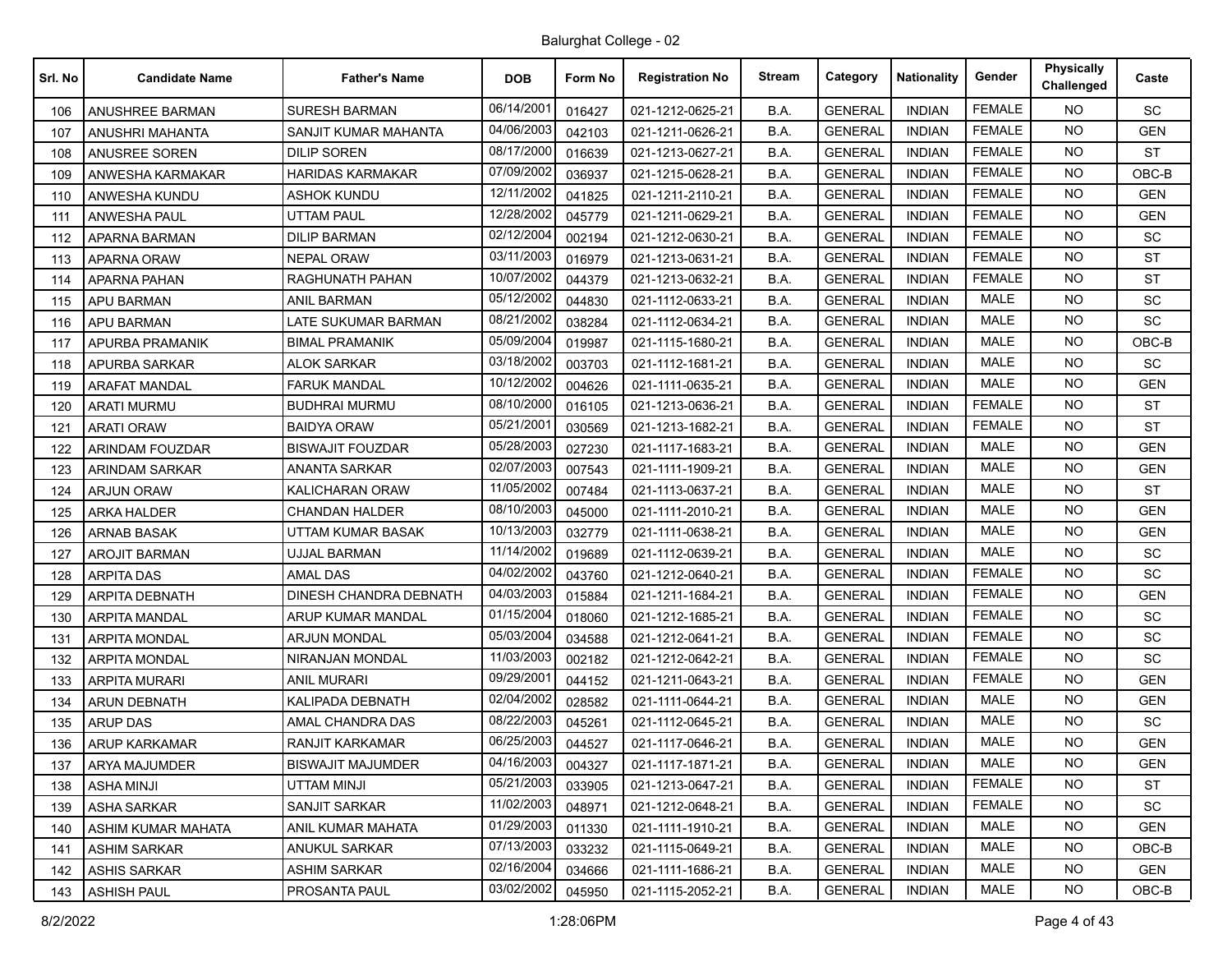| Srl. No | <b>Candidate Name</b>    | <b>Father's Name</b>     | <b>DOB</b> | Form No | <b>Registration No</b> | <b>Stream</b> | Category       | <b>Nationality</b> | Gender        | <b>Physically</b><br>Challenged | Caste      |
|---------|--------------------------|--------------------------|------------|---------|------------------------|---------------|----------------|--------------------|---------------|---------------------------------|------------|
| 144     | <b>ASHIT BARMAN</b>      | <b>GOPAL BARMAN</b>      | 03/17/2002 | 027332  | 021-1112-0650-21       | B.A.          | <b>GENERAL</b> | <b>INDIAN</b>      | <b>MALE</b>   | NO.                             | SC         |
| 145     | <b>ASHIT BARMAN</b>      | SATANJAY BARMAN          | 04/06/2003 | 019065  | 021-1112-1911-21       | B.A.          | <b>GENERAL</b> | <b>INDIAN</b>      | <b>MALE</b>   | <b>NO</b>                       | SC         |
| 146     | <b>ASHOK HANSDA</b>      | <b>BAIDYANATH HANSDA</b> | 03/12/2000 | 031911  | 021-1113-0651-21       | B.A.          | <b>GENERAL</b> | <b>INDIAN</b>      | <b>MALE</b>   | <b>NO</b>                       | <b>ST</b>  |
| 147     | <b>ASHOK MALI</b>        | <b>ASIT MALI</b>         | 02/02/2004 | 040936  | 021-1112-0652-21       | B.A.          | <b>GENERAL</b> | <b>INDIAN</b>      | <b>MALE</b>   | <b>NO</b>                       | SC         |
| 148     | <b>ASIM BARMAN</b>       | <b>RAKSHIT BARMAN</b>    | 05/31/2003 | 036277  | 021-1112-0653-21       | B.A.          | <b>GENERAL</b> | <b>INDIAN</b>      | <b>MALE</b>   | NO.                             | SC         |
| 149     | <b>ASIM BARMAN</b>       | SANKAR BARMAN            | 04/15/2001 | 019986  | 021-1112-0654-21       | B.A.          | <b>GENERAL</b> | <b>INDIAN</b>      | <b>MALE</b>   | <b>NO</b>                       | <b>SC</b>  |
| 150     | <b>ASIT BARMAN</b>       | <b>DEBEN BARMAN</b>      | 10/25/2002 | 043422  | 021-1112-1687-21       | B.A.          | <b>GENERAL</b> | <b>INDIAN</b>      | <b>MALE</b>   | <b>NO</b>                       | SC         |
| 151     | <b>ATANU GHOSH</b>       | <b>MITHUN GHOSH</b>      | 08/01/2002 | 045071  | 021-1111-0655-21       | B.A.          | <b>GENERAL</b> | <b>INDIAN</b>      | <b>MALE</b>   | <b>NO</b>                       | <b>GEN</b> |
| 152     | <b>ATANU RAY</b>         | <b>LABLU RAY</b>         | 10/11/2003 | 034314  | 021-1111-1912-21       | B.A.          | <b>GENERAL</b> | <b>INDIAN</b>      | <b>MALE</b>   | NO.                             | <b>GEN</b> |
| 153     | AVAY MAHANTA             | AJOY MAHANTA             | 11/27/2003 | 028407  | 021-1111-1913-21       | B.A.          | <b>GENERAL</b> | <b>INDIAN</b>      | <b>MALE</b>   | <b>NO</b>                       | <b>GEN</b> |
| 154     | AVHIJIT SUTRADHAR        | <b>UJJAL SUTRADHAR</b>   | 09/24/2004 | 033280  | 021-1111-0656-21       | B.A.          | <b>GENERAL</b> | <b>INDIAN</b>      | <b>MALE</b>   | <b>NO</b>                       | <b>GEN</b> |
| 155     | <b>AVIJIT BARMAN</b>     | RAMPRASAD BARMAN         | 03/14/2004 | 027982  | 021-1112-0657-21       | B.A.          | <b>GENERAL</b> | <b>INDIAN</b>      | <b>MALE</b>   | <b>NO</b>                       | <b>SC</b>  |
| 156     | <b>AVIJIT BARMAN</b>     | <b>SHYAMA BARMAN</b>     | 04/16/2004 | 045120  | 021-1112-2053-21       | B.A.          | <b>GENERAL</b> | <b>INDIAN</b>      | <b>MALE</b>   | <b>NO</b>                       | SC         |
| 157     | <b>AVIJIT HALDER</b>     | JHANTU HALDAR            | 07/15/2002 | 034766  | 021-1112-1688-21       | B.A.          | <b>GENERAL</b> | <b>INDIAN</b>      | MALE          | <b>NO</b>                       | <b>SC</b>  |
| 158     | <b>AVIJIT HALDER</b>     | <b>SAMAR HALDER</b>      | 03/20/2004 | 013876  | 021-1112-1689-21       | B.A.          | <b>GENERAL</b> | <b>INDIAN</b>      | MALE          | <b>NO</b>                       | SC         |
| 159     | <b>AVIJIT PAHAN</b>      | LATE GOKUL PAHAN         | 10/14/2003 | 043999  | 021-1113-2011-21       | B.A.          | <b>GENERAL</b> | <b>INDIAN</b>      | <b>MALE</b>   | <b>NO</b>                       | <b>ST</b>  |
| 160     | <b>AVISHEK LAHA</b>      | ASIT LAHA                | 12/01/2001 | 004615  | 021-1111-1690-21       | B.A.          | <b>GENERAL</b> | <b>INDIAN</b>      | MALE          | NO.                             | <b>GEN</b> |
| 161     | <b>BABAI DAS</b>         | SHYAMAL DAS              | 10/23/2003 | 032852  | 021-1112-0658-21       | B.A.          | <b>GENERAL</b> | <b>INDIAN</b>      | <b>MALE</b>   | <b>NO</b>                       | SC         |
| 162     | <b>BABITA BARMAN</b>     | <b>DHALU BARMAN</b>      | 11/20/2000 | 011878  | 021-1212-0659-21       | B.A.          | <b>GENERAL</b> | <b>INDIAN</b>      | <b>FEMALE</b> | <b>NO</b>                       | SC         |
| 163     | <b>BABITA DAS</b>        | <b>BIPLAB KUMAR DAS</b>  | 02/11/2003 | 038463  | 021-1212-0660-21       | B.A.          | <b>GENERAL</b> | <b>INDIAN</b>      | <b>FEMALE</b> | NO.                             | SC         |
| 164     | <b>BABITA LAHA</b>       | LET BINOY LAHA           | 03/25/2001 | 008219  | 021-1211-0661-21       | B.A.          | <b>GENERAL</b> | <b>INDIAN</b>      | <b>FEMALE</b> | <b>NO</b>                       | <b>GEN</b> |
| 165     | <b>BABITA ROY</b>        | <b>TAPASH ROY</b>        | 11/28/2004 | 045422  | 021-1212-0662-21       | B.A.          | <b>GENERAL</b> | <b>INDIAN</b>      | <b>FEMALE</b> | <b>NO</b>                       | SC         |
| 166     | <b>BABLI DAS</b>         | <b>NABA KUMAR DAS</b>    | 12/31/1999 | 043415  | 021-1215-0663-21       | B.A.          | <b>GENERAL</b> | <b>INDIAN</b>      | <b>FEMALE</b> | <b>NO</b>                       | OBC-B      |
| 167     | <b>BABUN HALDER</b>      | PROSANTA HALDER          | 09/07/2002 | 043407  | 021-1112-1914-21       | B.A.          | <b>GENERAL</b> | <b>INDIAN</b>      | <b>MALE</b>   | NO.                             | <b>SC</b>  |
| 168     | <b>BABY PRASAD</b>       | <b>RAHIT PRASAD</b>      | 02/26/2003 | 023945  | 021-1212-1691-21       | B.A.          | <b>GENERAL</b> | <b>INDIAN</b>      | <b>FEMALE</b> | <b>NO</b>                       | SC         |
| 169     | <b>BADAL PAHAN</b>       | JAGADISH CHANDRA PAHAN   | 05/22/2002 | 045241  | 021-1113-1915-21       | B.A.          | <b>GENERAL</b> | <b>INDIAN</b>      | <b>MALE</b>   | <b>NO</b>                       | <b>ST</b>  |
| 170     | <b>BAISHAKHI DEBNATH</b> | <b>GAUTAM CH DEBNATH</b> | 04/24/2004 | 036964  | 021-1215-0664-21       | B.A.          | <b>GENERAL</b> | <b>INDIAN</b>      | <b>FEMALE</b> | <b>NO</b>                       | OBC-B      |
| 171     | <b>BAKUL PAHAN</b>       | SURENDRA PAHAN           | 09/02/2003 | 023866  | 021-1113-0665-21       | B.A.          | <b>GENERAL</b> | <b>INDIAN</b>      | <b>MALE</b>   | NO.                             | <b>ST</b>  |
| 172     | <b>BAKUL ROY</b>         | <b>DEBDASH ROY</b>       | 05/02/2003 | 047497  | 021-1111-0666-21       | B.A.          | <b>GENERAL</b> | <b>INDIAN</b>      | <b>MALE</b>   | <b>NO</b>                       | <b>GEN</b> |
| 173     | <b>BALAI BARMAN</b>      | <b>DHIREN BARMAN</b>     | 11/12/2003 | 035962  | 021-1112-0667-21       | B.A.          | <b>GENERAL</b> | <b>INDIAN</b>      | <b>MALE</b>   | <b>NO</b>                       | <b>SC</b>  |
| 174     | <b>BANDANA HALDER</b>    | PARIMAL HALDER           | 07/05/1999 | 006868  | 021-1212-0668-21       | B.A.          | <b>GENERAL</b> | <b>INDIAN</b>      | <b>FEMALE</b> | <b>NO</b>                       | SC         |
| 175     | <b>BANDANA RABIDAS</b>   | <b>MANESWAR RABIDAS</b>  | 09/25/2001 | 012383  | 021-1211-0669-21       | B.A.          | <b>GENERAL</b> | <b>INDIAN</b>      | <b>FEMALE</b> | <b>NO</b>                       | <b>GEN</b> |
| 176     | <b>BANDANA RABIDAS</b>   | RAMSHANKAR RABIDAS       | 10/28/2002 | 002853  | 021-1212-1916-21       | B.A.          | <b>GENERAL</b> | <b>INDIAN</b>      | <b>FEMALE</b> | NO.                             | SC         |
| 177     | <b>BANI BACHAR</b>       | <b>MRINAL BACHAR</b>     | 07/13/2004 | 029080  | 021-1212-0670-21       | B.A.          | <b>GENERAL</b> | <b>INDIAN</b>      | <b>FEMALE</b> | <b>NO</b>                       | SC         |
| 178     | <b>BANITA ORAW</b>       | LEKA ORAW                | 10/30/2001 | 029608  | 021-1213-0671-21       | B.A.          | <b>GENERAL</b> | <b>INDIAN</b>      | <b>FEMALE</b> | <b>NO</b>                       | <b>ST</b>  |
| 179     | <b>BANTY MALLIK</b>      | <b>BAPI MALLIK</b>       | 09/25/2001 | 024398  | 021-1211-2111-21       | B.A.          | <b>GENERAL</b> | <b>INDIAN</b>      | <b>FEMALE</b> | NO.                             | <b>GEN</b> |
| 180     | <b>BAPAN SARKAR</b>      | PRASANTA SARKAR          | 06/11/2003 | 037586  | 021-1112-2054-21       | B.A.          | <b>GENERAL</b> | <b>INDIAN</b>      | MALE          | NO.                             | SC         |
| 181     | <b>BAPI KARMAKAR</b>     | <b>BHULU KARMAKAR</b>    | 08/14/2002 | 039732  | 021-1113-0672-21       | B.A.          | <b>GENERAL</b> | <b>INDIAN</b>      | MALE          | NO.                             | ST         |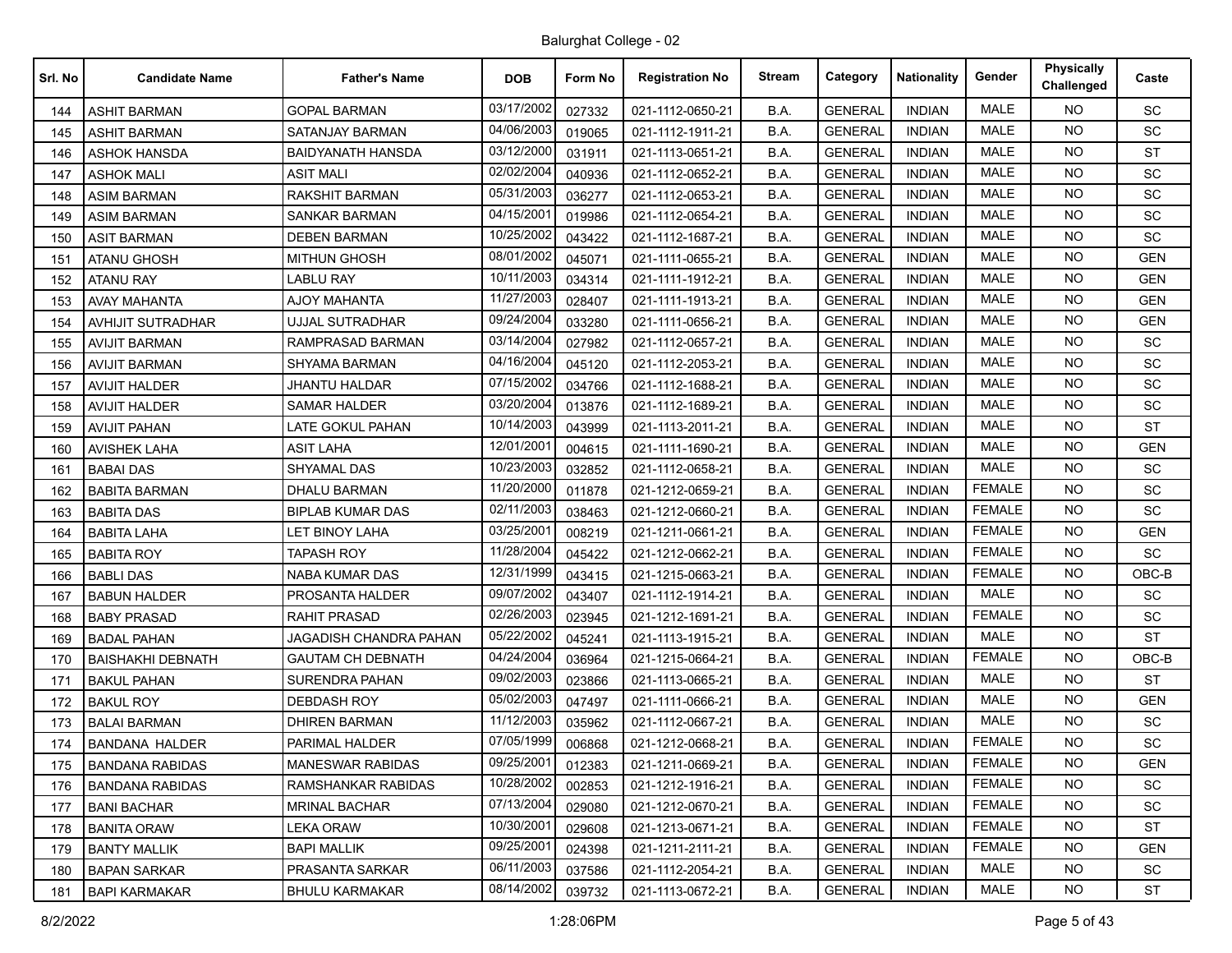| Srl. No | <b>Candidate Name</b>    | <b>Father's Name</b>     | <b>DOB</b> | Form No | <b>Registration No</b> | <b>Stream</b> | Category       | <b>Nationality</b> | Gender        | Physically<br>Challenged | Caste      |
|---------|--------------------------|--------------------------|------------|---------|------------------------|---------------|----------------|--------------------|---------------|--------------------------|------------|
| 182     | <b>BAPI PAHAN</b>        | ROHINA PAHAN             | 09/04/2002 | 025560  | 021-1113-0673-21       | B.A.          | <b>GENERAL</b> | <b>INDIAN</b>      | <b>MALE</b>   | NO.                      | <b>ST</b>  |
| 183     | <b>BAPI SHIL</b>         | <b>BISHNUPADA SHIL</b>   | 06/07/2003 | 035463  | 021-1111-0674-21       | B.A.          | <b>GENERAL</b> | <b>INDIAN</b>      | <b>MALE</b>   | <b>NO</b>                | <b>GEN</b> |
| 184     | <b>BAPI TUDU</b>         | ETOWAR TUDU              | 08/05/2003 | 028508  | 021-1113-1896-21       | B.A.          | <b>GENERAL</b> | <b>INDIAN</b>      | <b>MALE</b>   | <b>NO</b>                | <b>ST</b>  |
| 185     | <b>BAPPA MAHATA</b>      | JITENDRA NATH MAHATA     | 07/07/2003 | 010171  | 021-1111-2085-21       | B.A.          | <b>GENERAL</b> | <b>INDIAN</b>      | <b>MALE</b>   | <b>NO</b>                | <b>GEN</b> |
| 186     | <b>BAPPA BARMAN</b>      | <b>BALARAM BARMAN</b>    | 09/14/2002 | 038068  | 021-1112-0675-21       | B.A.          | <b>GENERAL</b> | <b>INDIAN</b>      | <b>MALE</b>   | NO.                      | SC         |
| 187     | <b>BAPPA MAHATO</b>      | <b>BALARAM MAHATO</b>    | 07/24/2001 | 031827  | 021-1111-0676-21       | B.A.          | <b>GENERAL</b> | <b>INDIAN</b>      | <b>MALE</b>   | <b>NO</b>                | <b>GEN</b> |
| 188     | <b>BAPPA RABIDAS</b>     | <b>GOPAL RABIDAS</b>     | 05/01/2003 | 037001  | 021-1112-0677-21       | B.A.          | <b>GENERAL</b> | <b>INDIAN</b>      | <b>MALE</b>   | <b>NO</b>                | SC         |
| 189     | <b>BAPPA SOREN</b>       | <b>GANESH SOREN</b>      | 07/15/2002 | 015948  | 021-1113-0678-21       | B.A.          | <b>GENERAL</b> | <b>INDIAN</b>      | <b>MALE</b>   | <b>NO</b>                | <b>ST</b>  |
| 190     | <b>BAPPA TUDU</b>        | <b>GOBINDA TUDU</b>      | 07/21/2003 | 007817  | 021-1113-0679-21       | B.A.          | <b>GENERAL</b> | <b>INDIAN</b>      | <b>MALE</b>   | NO.                      | <b>ST</b>  |
| 191     | <b>BAPPADITYA DEB</b>    | BADAL KUMAR DEB          | 04/16/2003 | 026624  | 021-1111-2030-21       | B.A.          | <b>GENERAL</b> | <b>INDIAN</b>      | <b>MALE</b>   | <b>NO</b>                | <b>GEN</b> |
| 192     | <b>BARNA SINGH</b>       | <b>LAKHINDAR SINGH</b>   | 02/03/2004 | 040959  | 021-1212-1917-21       | B.A.          | <b>GENERAL</b> | <b>INDIAN</b>      | <b>FEMALE</b> | <b>NO</b>                | SC         |
| 193     | <b>BARNALI DAS</b>       | <b>KRISHNA DAS</b>       | 07/17/2003 | 040005  | 021-1212-0680-21       | B.A.          | <b>GENERAL</b> | <b>INDIAN</b>      | <b>FEMALE</b> | <b>NO</b>                | SC         |
| 194     | <b>BARNALI GHOSH</b>     | <b>ADHIR GHOSH</b>       | 02/25/2003 | 022708  | 021-1215-1918-21       | B.A.          | <b>GENERAL</b> | <b>INDIAN</b>      | <b>FEMALE</b> | NO.                      | $OBC-B$    |
| 195     | <b>BARNALI MAHANTA</b>   | LATE SWAPAN MAHANTA      | 12/25/2003 | 015665  | 021-1211-0681-21       | B.A.          | <b>GENERAL</b> | <b>INDIAN</b>      | <b>FEMALE</b> | NO.                      | <b>GEN</b> |
| 196     | <b>BARNALI MURMU</b>     | <b>CHUNKU MURMU</b>      | 06/03/2004 | 002619  | 021-1213-0682-21       | B.A.          | <b>GENERAL</b> | <b>INDIAN</b>      | <b>FEMALE</b> | <b>NO</b>                | <b>ST</b>  |
| 197     | <b>BARNALI PAHAN</b>     | <b>BIKASH PAHAN</b>      | 10/19/2002 | 008985  | 021-1213-0683-21       | B.A.          | <b>GENERAL</b> | <b>INDIAN</b>      | <b>FEMALE</b> | <b>NO</b>                | ST         |
| 198     | <b>BARSA PAUL</b>        | <b>NIMAI PAUL</b>        | 05/30/2003 | 039465  | 021-1211-0684-21       | B.A.          | <b>GENERAL</b> | <b>INDIAN</b>      | <b>FEMALE</b> | NO.                      | <b>GEN</b> |
| 199     | <b>BARSHA DAS</b>        | LATE TAPASH DAS          | 04/27/2002 | 037055  | 021-1211-1692-21       | B.A.          | <b>GENERAL</b> | <b>INDIAN</b>      | <b>FEMALE</b> | NO.                      | <b>GEN</b> |
| 200     | <b>BARSHA DEBNATH</b>    | <b>BHABANI DEBNATH</b>   | 12/22/2003 | 030266  | 021-1211-0685-21       | B.A.          | <b>GENERAL</b> | <b>INDIAN</b>      | <b>FEMALE</b> | <b>NO</b>                | <b>GEN</b> |
| 201     | <b>BARSHA DEBNATH</b>    | <b>BISWAJIT DEBNATH</b>  | 06/01/2004 | 038243  | 021-1211-0686-21       | B.A.          | <b>GENERAL</b> | <b>INDIAN</b>      | <b>FEMALE</b> | NO.                      | <b>GEN</b> |
| 202     | <b>BARSHA MONDAL</b>     | ABHIJIT MONDAL           | 06/27/2002 | 036576  | 021-1211-0687-21       | B.A.          | <b>GENERAL</b> | <b>INDIAN</b>      | <b>FEMALE</b> | <b>NO</b>                | <b>GEN</b> |
| 203     | <b>BARUN GOSWAMI</b>     | ARUN CHANDRA GOSWAMI     | 03/03/2002 | 013830  | 021-1111-0688-21       | B.A.          | <b>GENERAL</b> | <b>INDIAN</b>      | <b>MALE</b>   | NO.                      | <b>GEN</b> |
| 204     | <b>BHADRI DEBNATH</b>    | <b>RAMESH DEBNATH</b>    | 09/15/2001 | 042785  | 021-1211-0689-21       | B.A.          | <b>GENERAL</b> | <b>INDIAN</b>      | <b>FEMALE</b> | <b>NO</b>                | <b>GEN</b> |
| 205     | <b>BHAGABATI SARKAR</b>  | NIRANJAN SARKAR          | 01/02/2003 | 017740  | 021-1212-0690-21       | B.A.          | <b>GENERAL</b> | <b>INDIAN</b>      | <b>FEMALE</b> | NO.                      | <b>SC</b>  |
| 206     | <b>BHAGIRATH BARMAN</b>  | KRISHNAPADA BARMAN       | 02/05/2002 | 031841  | 021-1111-0691-21       | B.A.          | <b>GENERAL</b> | <b>INDIAN</b>      | <b>MALE</b>   | <b>NO</b>                | <b>GEN</b> |
| 207     | <b>BHAGYASHREE PAHAN</b> | <b>ABINASH PAHAN</b>     | 08/30/2003 | 018813  | 021-1213-0692-21       | B.A.          | <b>GENERAL</b> | <b>INDIAN</b>      | <b>FEMALE</b> | NO.                      | ST         |
| 208     | <b>BHASKAR SHIL</b>      | <b>BHABESH SHIL</b>      | 04/20/2003 | 037218  | 021-1111-0693-21       | B.A.          | <b>GENERAL</b> | <b>INDIAN</b>      | <b>MALE</b>   | <b>NO</b>                | <b>GEN</b> |
| 209     | <b>BHASWATI BARMAN</b>   | SHISHU RANJAN BARMAN     | 12/11/2003 | 008793  | 021-1212-0694-21       | B.A.          | <b>GENERAL</b> | <b>INDIAN</b>      | <b>FEMALE</b> | NO.                      | SC         |
| 210     | <b>BHOLANATH BASU</b>    | PARIMAL B ASU            | 12/03/2003 | 000128  | 021-1112-0695-21       | B.A.          | <b>GENERAL</b> | <b>INDIAN</b>      | MALE          | <b>NO</b>                | SC         |
| 211     | <b>BHUSON SAHA</b>       | PRABIN SAHA              | 10/13/2001 | 033357  | 021-1111-0696-21       | B.A.          | <b>GENERAL</b> | <b>INDIAN</b>      | <b>MALE</b>   | NO.                      | <b>GEN</b> |
| 212     | <b>BIDHAN SHIL</b>       | <b>BINOY SHIL</b>        | 08/01/2003 | 026685  | 021-1111-0697-21       | B.A.          | <b>GENERAL</b> | <b>INDIAN</b>      | <b>MALE</b>   | <b>NO</b>                | <b>GEN</b> |
| 213     | <b>BIDISHA DEB</b>       | <b>BADAL DEB</b>         | 06/27/2002 | 017471  | 021-1211-0698-21       | B.A.          | <b>GENERAL</b> | <b>INDIAN</b>      | FEMALE        | <b>NO</b>                | <b>GEN</b> |
| 214     | <b>BIJAYA KARMAKAR</b>   | <b>JAHARLAL KARMAKAR</b> | 11/27/2001 | 031006  | 021-1212-0699-21       | B.A.          | <b>GENERAL</b> | <b>INDIAN</b>      | <b>FEMALE</b> | NO.                      | SC         |
| 215     | <b>BIJOY HALDER</b>      | NIKHIL HALDER            | 08/16/2003 | 039761  | 021-1112-0701-21       | B.A.          | <b>GENERAL</b> | <b>INDIAN</b>      | MALE          | <b>NO</b>                | SC         |
| 216     | <b>BIJOY HALDER</b>      | <b>ASHOK HALDER</b>      | 05/16/2003 | 022085  | 021-1112-0700-21       | B.A.          | <b>GENERAL</b> | <b>INDIAN</b>      | MALE          | <b>NO</b>                | <b>SC</b>  |
| 217     | <b>BIJOY MAHANTA</b>     | <b>KALIDAS MAHANTA</b>   | 12/29/2001 | 008326  | 021-1111-0702-21       | B.A.          | <b>GENERAL</b> | <b>INDIAN</b>      | MALE          | NO.                      | <b>GEN</b> |
| 218     | <b>BIJOY MAHATO</b>      | <b>AJIT MAHATO</b>       | 03/18/2003 | 024105  | 021-1111-0703-21       | B.A.          | <b>GENERAL</b> | <b>INDIAN</b>      | MALE          | NO.                      | <b>GEN</b> |
| 219     | <b>BIJOY MONDAL</b>      | NIRANJAN MONDAL          | 03/10/2003 | 008063  | 021-1115-0704-21       | B.A.          | <b>GENERAL</b> | <b>INDIAN</b>      | MALE          | <b>NO</b>                | OBC-B      |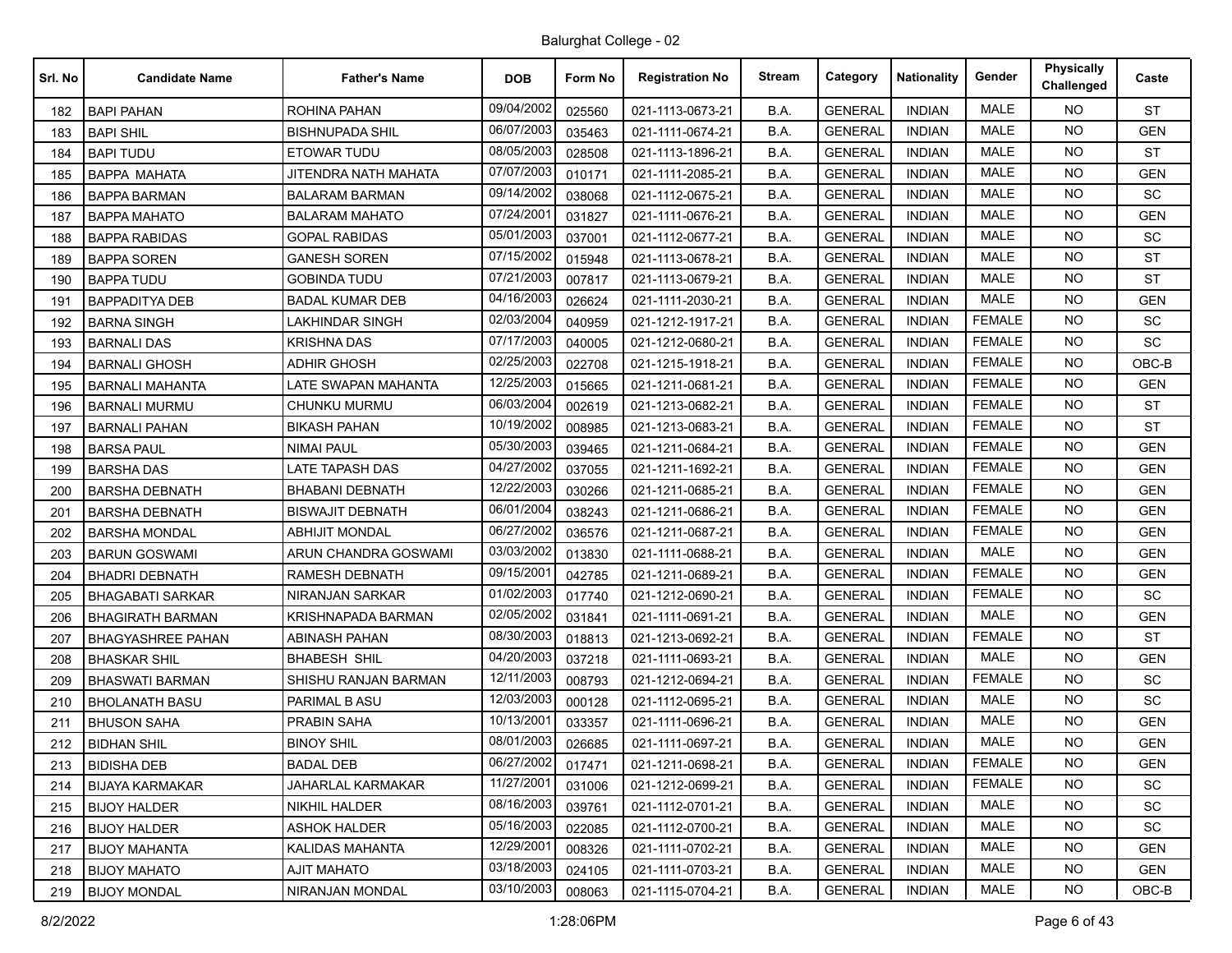| Srl. No | <b>Candidate Name</b>        | <b>Father's Name</b>         | <b>DOB</b> | Form No | <b>Registration No</b> | <b>Stream</b> | Category       | <b>Nationality</b> | Gender        | <b>Physically</b><br>Challenged | Caste      |
|---------|------------------------------|------------------------------|------------|---------|------------------------|---------------|----------------|--------------------|---------------|---------------------------------|------------|
| 220     | <b>BIKASH CHOUDHURY</b>      | <b>BAIJU CHOUDHURY</b>       | 04/28/2002 | 044478  | 021-1111-1693-21       | B.A.          | <b>GENERAL</b> | <b>INDIAN</b>      | MALE          | NO.                             | <b>GEN</b> |
| 221     | <b>BIKASH TIRKI</b>          | LATE NIKHIL TIRKI            | 02/12/2003 | 043308  | 021-1113-0705-21       | B.A.          | <b>GENERAL</b> | <b>INDIAN</b>      | <b>MALE</b>   | <b>NO</b>                       | <b>ST</b>  |
| 222     | <b>BIKI SARKAR</b>           | <b>BIDYUT KUMAR SARKAR</b>   | 10/15/2003 | 043404  | 021-1112-2112-21       | B.A.          | <b>GENERAL</b> | <b>INDIAN</b>      | <b>MALE</b>   | <b>NO</b>                       | SC         |
| 223     | <b>BIKRAM ADHIKARY</b>       | <b>BISWAJIT ADHIKARY</b>     | 03/10/2004 | 040805  | 021-1111-0706-21       | B.A.          | <b>GENERAL</b> | <b>INDIAN</b>      | <b>MALE</b>   | <b>NO</b>                       | <b>GEN</b> |
| 224     | <b>BIKRAM BARMAN</b>         | <b>BIBHUTI BARMAN</b>        | 07/27/2002 | 043341  | 021-1112-0707-21       | B.A.          | <b>GENERAL</b> | <b>INDIAN</b>      | <b>MALE</b>   | NO.                             | SC         |
| 225     | <b>BIKRAM BARMAN</b>         | <b>BIPLAB BARMAN</b>         | 08/30/2002 | 032124  | 021-1112-0708-21       | B.A.          | <b>GENERAL</b> | <b>INDIAN</b>      | <b>MALE</b>   | <b>NO</b>                       | <b>SC</b>  |
| 226     | <b>BIKRAM BARMAN</b>         | <b>SWADHIN BARMAN</b>        | 11/07/2003 | 041733  | 021-1112-0711-21       | B.A.          | <b>GENERAL</b> | <b>INDIAN</b>      | <b>MALE</b>   | <b>NO</b>                       | SC         |
| 227     | <b>BIKRAM BARMAN</b>         | <b>BIREN BARMAN</b>          | 04/12/2002 | 040637  | 021-1112-0709-21       | B.A.          | <b>GENERAL</b> | <b>INDIAN</b>      | <b>MALE</b>   | <b>NO</b>                       | <b>SC</b>  |
| 228     | <b>BIKRAM BARMAN</b>         | <b>GIREN BARMAN</b>          | 01/10/2003 | 009436  | 021-1112-0710-21       | B.A.          | <b>GENERAL</b> | <b>INDIAN</b>      | <b>MALE</b>   | NO.                             | SC         |
| 229     | <b>BIKRAM BARMAN</b>         | <b>GOUTAM BARMAN</b>         | 06/12/2000 | 031691  | 021-1112-1872-21       | B.A.          | <b>GENERAL</b> | <b>INDIAN</b>      | <b>MALE</b>   | NO.                             | SC         |
| 230     | <b>BIKRAM CHANDRA SARKAR</b> | <b>BIPLOB CHANDRA SARKAR</b> | 02/05/2004 | 041115  | 021-1112-2113-21       | B.A.          | <b>GENERAL</b> | <b>INDIAN</b>      | <b>MALE</b>   | <b>NO</b>                       | <b>SC</b>  |
| 231     | <b>BIKRAM DEB</b>            | <b>BISWANATH BEB</b>         | 03/05/2003 | 030417  | 021-1111-0712-21       | B.A.          | <b>GENERAL</b> | <b>INDIAN</b>      | <b>MALE</b>   | <b>NO</b>                       | <b>GEN</b> |
| 232     | <b>BIKRAM HANSDA</b>         | <b>BIPLAB HANSDA</b>         | 08/03/2003 | 028726  | 021-1113-0713-21       | B.A.          | <b>GENERAL</b> | <b>INDIAN</b>      | <b>MALE</b>   | NO.                             | <b>ST</b>  |
| 233     | <b>BIKRAM KARMAKAR</b>       | JIBAN KARMAKAR               | 06/12/2003 | 043403  | 021-1111-1694-21       | B.A.          | <b>GENERAL</b> | <b>INDIAN</b>      | <b>MALE</b>   | NO.                             | <b>GEN</b> |
| 234     | <b>BIKRAM MAHATA</b>         | <b>NARESH MAHATA</b>         | 12/09/2003 | 018197  | 021-1111-0714-21       | B.A.          | <b>GENERAL</b> | <b>INDIAN</b>      | MALE          | <b>NO</b>                       | <b>GEN</b> |
| 235     | <b>BIKRAM MANDAL</b>         | <b>GOPEN MANDAL</b>          | 09/18/2003 | 040886  | 021-1112-0715-21       | B.A.          | <b>GENERAL</b> | <b>INDIAN</b>      | <b>MALE</b>   | <b>NO</b>                       | <b>SC</b>  |
| 236     | <b>BIKRAM MANDAL</b>         | <b>SENTU MANDAL</b>          | 09/25/2002 | 033809  | 021-1111-1695-21       | B.A.          | <b>GENERAL</b> | <b>INDIAN</b>      | MALE          | NO.                             | <b>GEN</b> |
| 237     | <b>BIKRAM MURMU</b>          | <b>BINOD MURMU</b>           | 04/02/2003 | 024133  | 021-1113-0716-21       | B.A.          | <b>GENERAL</b> | <b>INDIAN</b>      | <b>MALE</b>   | NO.                             | ST         |
| 238     | <b>BIKRAM SAHA</b>           | LATE BANSHI BADAN SAHA       | 01/23/2003 | 028111  | 021-1112-1873-21       | B.A.          | <b>GENERAL</b> | <b>INDIAN</b>      | <b>MALE</b>   | <b>NO</b>                       | SC         |
| 239     | <b>BIKRAM SARKAR</b>         | <b>BINAY SARKAR</b>          | 07/11/1999 | 002667  | 021-1111-0717-21       | B.A.          | <b>GENERAL</b> | <b>INDIAN</b>      | <b>MALE</b>   | NO.                             | <b>GEN</b> |
| 240     | <b>BILTU MAHATA</b>          | MUKUL MAHATA                 | 03/24/2003 | 025692  | 021-1111-1696-21       | B.A.          | <b>GENERAL</b> | <b>INDIAN</b>      | <b>MALE</b>   | NO.                             | <b>GEN</b> |
| 241     | <b>BINA MONDAL</b>           | <b>MANMATHA MONDAL</b>       | 12/07/2003 | 020364  | 021-1212-0718-21       | B.A.          | <b>GENERAL</b> | <b>INDIAN</b>      | <b>FEMALE</b> | NO.                             | <b>SC</b>  |
| 242     | <b>BIPLAB BARMAN</b>         | SHREEPADA BARMAN             | 06/12/2003 | 002177  | 021-1112-0719-21       | B.A.          | <b>GENERAL</b> | <b>INDIAN</b>      | <b>MALE</b>   | <b>NO</b>                       | SC         |
| 243     | <b>BIPLAB BARMAN</b>         | SUBODH BARMAN                | 09/29/2002 | 010638  | 021-1112-1697-21       | B.A.          | <b>GENERAL</b> | <b>INDIAN</b>      | <b>MALE</b>   | NO.                             | <b>SC</b>  |
| 244     | <b>BIPLAB HALDAR</b>         | RATAN HALDAR                 | 01/30/2003 | 039925  | 021-1112-0720-21       | B.A.          | <b>GENERAL</b> | <b>INDIAN</b>      | <b>MALE</b>   | <b>NO</b>                       | SC         |
| 245     | <b>BIPLAB ORAW</b>           | <b>JITEN ORAW</b>            | 03/18/2002 | 023578  | 021-1113-0721-21       | B.A.          | <b>GENERAL</b> | <b>INDIAN</b>      | <b>MALE</b>   | NO.                             | <b>ST</b>  |
| 246     | <b>BIPLAB PAHAN</b>          | <b>SUBAL PAHAN</b>           | 04/10/2001 | 036129  | 021-1113-0722-21       | B.A.          | <b>GENERAL</b> | <b>INDIAN</b>      | <b>MALE</b>   | <b>NO</b>                       | <b>ST</b>  |
| 247     | <b>BIPUL BARMAN</b>          | KANAI BARMAN                 | 11/19/2001 | 015385  | 021-1112-0723-21       | B.A.          | <b>GENERAL</b> | <b>INDIAN</b>      | <b>MALE</b>   | NO.                             | SC         |
| 248     | <b>BIPUL MURMU</b>           | NIRESH MURMU                 | 11/27/2000 | 015772  | 021-1113-0724-21       | B.A.          | <b>GENERAL</b> | <b>INDIAN</b>      | MALE          | <b>NO</b>                       | <b>ST</b>  |
| 249     | <b>BIPUL SARDAR</b>          | <b>GOBINDA SARDAR</b>        | 09/19/2002 | 006888  | 021-1113-1698-21       | B.A.          | <b>GENERAL</b> | <b>INDIAN</b>      | <b>MALE</b>   | NO.                             | ST         |
| 250     | <b>BIPUL SHIL</b>            | <b>SAMAR SHIL</b>            | 08/26/2000 | 038309  | 021-1115-2114-21       | B.A.          | <b>GENERAL</b> | <b>INDIAN</b>      | <b>MALE</b>   | <b>NO</b>                       | $OBC-B$    |
| 251     | <b>BIRESWAR ORAW</b>         | <b>SUNIL ORAW</b>            | 07/13/2002 | 024800  | 021-1113-0725-21       | B.A.          | <b>GENERAL</b> | <b>INDIAN</b>      | MALE          | NO.                             | <b>ST</b>  |
| 252     | <b>BISHAKHA SARKAR</b>       | <b>MANIK SARKAR</b>          | 03/04/2004 | 017469  | 021-1211-0726-21       | B.A.          | <b>GENERAL</b> | <b>INDIAN</b>      | <b>FEMALE</b> | NO.                             | <b>GEN</b> |
| 253     | <b>BISHAL BISWAS</b>         | <b>BIKASH BISWAS</b>         | 06/22/2002 | 044646  | 021-1111-1874-21       | B.A.          | <b>GENERAL</b> | <b>INDIAN</b>      | MALE          | <b>NO</b>                       | <b>GEN</b> |
| 254     | <b>BISHAL DAS</b>            | <b>KARTIK DAS</b>            | 09/17/2003 | 046052  | 021-1111-0727-21       | B.A.          | <b>GENERAL</b> | <b>INDIAN</b>      | MALE          | <b>NO</b>                       | <b>GEN</b> |
| 255     | <b>BISHAL JADAV</b>          | <b>DILIP JADAV</b>           | 11/04/2002 | 018336  | 021-1111-1699-21       | B.A.          | <b>GENERAL</b> | <b>INDIAN</b>      | MALE          | NO.                             | <b>GEN</b> |
| 256     | <b>BISHOMANI KISKU</b>       | HOPNA KISKU                  | 09/01/2001 | 018949  | 021-1211-0728-21       | B.A.          | <b>GENERAL</b> | <b>INDIAN</b>      | <b>FEMALE</b> | NO.                             | <b>GEN</b> |
| 257     | <b>BISWAJIT BANERJEE</b>     | LATE BHUSAN BANERJEE         | 01/01/2002 | 034852  | 021-1111-1700-21       | B.A.          | <b>GENERAL</b> | <b>INDIAN</b>      | MALE          | NO.                             | <b>GEN</b> |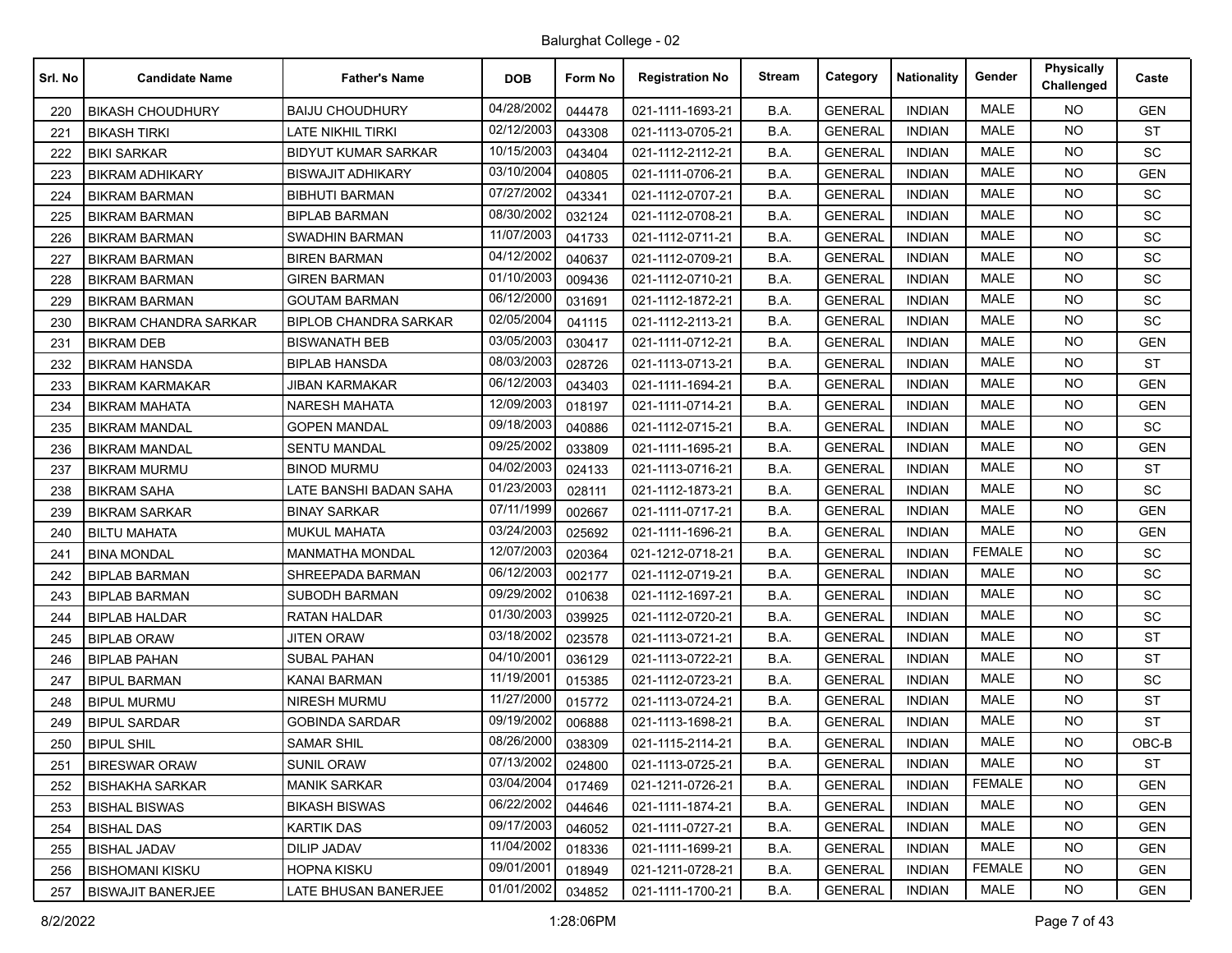| Srl. No | <b>Candidate Name</b>             | <b>Father's Name</b>      | <b>DOB</b> | Form No | <b>Registration No</b> | <b>Stream</b> | Category       | <b>Nationality</b> | Gender        | <b>Physically</b><br>Challenged | Caste      |
|---------|-----------------------------------|---------------------------|------------|---------|------------------------|---------------|----------------|--------------------|---------------|---------------------------------|------------|
| 258     | <b>BISWAJIT BARMAN</b>            | <b>BABLU BARMAN</b>       | 05/12/2003 | 037859  | 021-1111-0730-21       | B.A.          | <b>GENERAL</b> | <b>INDIAN</b>      | <b>MALE</b>   | NO.                             | <b>GEN</b> |
| 259     | <b>BISWAJIT BARMAN</b>            | <b>DULAL BARMAN</b>       | 12/13/2001 | 016902  | 021-1112-0731-21       | B.A.          | <b>GENERAL</b> | <b>INDIAN</b>      | <b>MALE</b>   | <b>NO</b>                       | SC         |
| 260     | <b>BISWAJIT BARMAN</b>            | PRAKASH BARMAN            | 06/20/2002 | 044672  | 021-1112-2115-21       | B.A.          | <b>GENERAL</b> | <b>INDIAN</b>      | <b>MALE</b>   | <b>NO</b>                       | SC         |
| 261     | <b>BISWAJIT BARMAN</b>            | <b>SUKARU BARMAN</b>      | 03/27/2004 | 038586  | 021-1112-0729-21       | B.A.          | <b>GENERAL</b> | <b>INDIAN</b>      | <b>MALE</b>   | <b>NO</b>                       | SC         |
| 262     | <b>BISWAJIT GHOSH</b>             | <b>JOGIA GHOSH</b>        | 07/21/2003 | 040069  | 021-1115-1919-21       | B.A.          | <b>GENERAL</b> | <b>INDIAN</b>      | <b>MALE</b>   | NO.                             | OBC-B      |
| 263     | <b>BISWAJIT MAHATO</b>            | UTTAM MAHATO              | 02/21/2002 | 044367  | 021-1117-0732-21       | B.A.          | <b>GENERAL</b> | <b>INDIAN</b>      | <b>MALE</b>   | <b>NO</b>                       | <b>GEN</b> |
| 264     | <b>BISWAJIT PATHAK</b>            | <b>LATE TATAN PATHAK</b>  | 09/17/2003 | 037850  | 021-1111-0733-21       | B.A.          | <b>GENERAL</b> | <b>INDIAN</b>      | <b>MALE</b>   | <b>NO</b>                       | <b>GEN</b> |
| 265     | <b>BISWAJIT PRAMANIK</b>          | UTTAM PRAMANIK            | 06/26/2003 | 034144  | 021-1111-1701-21       | B.A.          | <b>GENERAL</b> | <b>INDIAN</b>      | <b>MALE</b>   | <b>NO</b>                       | <b>GEN</b> |
| 266     | <b>BISWAJIT ROY</b>               | <b>CHANDAN ROY</b>        | 09/16/2002 | 044326  | 021-1112-0734-21       | B.A.          | <b>GENERAL</b> | <b>INDIAN</b>      | <b>MALE</b>   | NO.                             | SC         |
| 267     | <b>BISWAJIT SAHA</b>              | MAHADEB SAHA              | 09/17/2003 | 020685  | 021-1111-1702-21       | B.A.          | <b>GENERAL</b> | <b>INDIAN</b>      | <b>MALE</b>   | <b>NO</b>                       | <b>GEN</b> |
| 268     | <b>BISWAJIT SAHA</b>              | <b>SANTOSH SAHA</b>       | 07/10/2003 | 023485  | 021-1111-0735-21       | B.A.          | <b>GENERAL</b> | <b>INDIAN</b>      | <b>MALE</b>   | <b>NO</b>                       | <b>GEN</b> |
| 269     | <b>BITAN PAHAN</b>                | LATE DHIREN PAHAN         | 08/05/2002 | 024761  | 021-1113-1897-21       | B.A.          | <b>GENERAL</b> | <b>INDIAN</b>      | <b>MALE</b>   | <b>NO</b>                       | <b>ST</b>  |
| 270     | <b>BITHI DAS</b>                  | <b>SUMANTA DAS</b>        | 03/12/2003 | 031382  | 021-1212-1920-21       | B.A.          | <b>GENERAL</b> | <b>INDIAN</b>      | <b>FEMALE</b> | NO.                             | <b>SC</b>  |
| 271     | <b>BITHI ROY</b>                  | <b>BIPUL ROY</b>          | 05/08/2004 | 009602  | 021-1212-0736-21       | B.A.          | <b>GENERAL</b> | <b>INDIAN</b>      | <b>FEMALE</b> | <b>NO</b>                       | SC         |
| 272     | <b>BITOSH SUTRADHAR</b>           | <b>BIKASH SUTRADHAR</b>   | 07/16/2003 | 037717  | 021-1111-0737-21       | B.A.          | <b>GENERAL</b> | <b>INDIAN</b>      | MALE          | <b>NO</b>                       | <b>GEN</b> |
| 273     | <b>BITTU DAS</b>                  | <b>UTPAL DAS</b>          | 02/19/2003 | 019363  | 021-1111-0738-21       | B.A.          | <b>GENERAL</b> | <b>INDIAN</b>      | <b>MALE</b>   | <b>NO</b>                       | <b>GEN</b> |
| 274     | <b>BITTU KUMAR PRASAD</b><br>GOND | SHIW KUMAR PRASAD GOND    | 04/05/2001 | 035569  | 021-1113-0739-21       | B.A.          | <b>GENERAL</b> | <b>INDIAN</b>      | MALE          | <b>NO</b>                       | <b>ST</b>  |
| 275     | <b>BITTU MAHATA</b>               | <b>NEPAL MAHATA</b>       | 10/16/2003 | 011241  | 021-1111-1921-21       | B.A.          | <b>GENERAL</b> | <b>INDIAN</b>      | <b>MALE</b>   | NO.                             | <b>GEN</b> |
| 276     | <b>BITTU MANDAL</b>               | NIHAR MANDAL              | 12/04/2002 | 045094  | 021-1111-0740-21       | B.A.          | <b>GENERAL</b> | <b>INDIAN</b>      | <b>MALE</b>   | <b>NO</b>                       | <b>GEN</b> |
| 277     | <b>BITTU SARKAR</b>               | <b>GOPAL SARKAR</b>       | 09/26/2001 | 037619  | 021-1111-0741-21       | B.A.          | <b>GENERAL</b> | <b>INDIAN</b>      | <b>MALE</b>   | <b>NO</b>                       | <b>GEN</b> |
| 278     | <b>BONI MAHATA</b>                | LT JATINDRA NATH MAHATA   | 12/07/2003 | 040196  | 021-1211-1703-21       | B.A.          | <b>GENERAL</b> | <b>INDIAN</b>      | <b>FEMALE</b> | <b>NO</b>                       | <b>GEN</b> |
| 279     | <b>BRISTI MANDAL</b>              | <b>LATE PRADIP MANDAL</b> | 05/09/2003 | 034213  | 021-1212-0742-21       | B.A.          | <b>GENERAL</b> | <b>INDIAN</b>      | <b>FEMALE</b> | NO.                             | SC         |
| 280     | <b>BRISTI MOHANTA</b>             | HARENDRA NATH MOHANTA     | 01/29/2004 | 017428  | 021-1211-0743-21       | B.A.          | <b>GENERAL</b> | <b>INDIAN</b>      | <b>FEMALE</b> | <b>NO</b>                       | <b>GEN</b> |
| 281     | <b>BRISTI SARKAR</b>              | <b>SUNIL SARKAR</b>       | 01/26/2003 | 033013  | 021-1211-0745-21       | B.A.          | <b>GENERAL</b> | <b>INDIAN</b>      | <b>FEMALE</b> | <b>NO</b>                       | <b>GEN</b> |
| 282     | <b>BRISTI SARKAR</b>              | <b>DULAL SARKAR</b>       | 01/29/2004 | 036376  | 021-1211-0744-21       | B.A.          | <b>GENERAL</b> | <b>INDIAN</b>      | <b>FEMALE</b> | <b>NO</b>                       | <b>GEN</b> |
| 283     | <b>BRITI BARMAN</b>               | PARESH BARMAN             | 11/19/2002 | 032359  | 021-1212-0747-21       | B.A.          | <b>GENERAL</b> | <b>INDIAN</b>      | <b>FEMALE</b> | <b>NO</b>                       | SC         |
| 284     | <b>BRITI BARMAN</b>               | KRISHNAPADA BARMAN        | 07/20/2002 | 021644  | 021-1212-0746-21       | B.A.          | <b>GENERAL</b> | <b>INDIAN</b>      | <b>FEMALE</b> | NO.                             | SC         |
| 285     | <b>BUDHIYA ORAW</b>               | <b>SHUKA ORAW</b>         | 12/03/2003 | 015752  | 021-1213-0748-21       | B.A.          | <b>GENERAL</b> | <b>INDIAN</b>      | <b>FEMALE</b> | <b>NO</b>                       | <b>ST</b>  |
| 286     | <b>BULBULI MAHATA</b>             | <b>BHABESH MAHATA</b>     | 06/12/2000 | 009176  | 021-1211-0749-21       | B.A.          | <b>GENERAL</b> | <b>INDIAN</b>      | <b>FEMALE</b> | <b>NO</b>                       | <b>GEN</b> |
| 287     | <b>BULI BARMAN</b>                | SADHAN BARMAN             | 07/05/2002 | 032726  | 021-1212-0750-21       | B.A.          | <b>GENERAL</b> | <b>INDIAN</b>      | <b>FEMALE</b> | NO.                             | <b>SC</b>  |
| 288     | CHADAN KUMAR BARMAN               | <b>SUJIT KUMAR BARMAN</b> | 10/03/2001 | 009784  | 021-1112-0751-21       | B.A.          | <b>GENERAL</b> | <b>INDIAN</b>      | MALE          | NO.                             | SC         |
| 289     | <b>CHAITALI SARKAR</b>            | LATE JAYANTA SARKAR       | 04/07/2004 | 029977  | 021-1211-0752-21       | B.A.          | <b>GENERAL</b> | <b>INDIAN</b>      | <b>FEMALE</b> | NO.                             | <b>GEN</b> |
| 290     | CHAMPA MANDAL                     | <b>BIBHU MANDAL</b>       | 03/12/2004 | 043278  | 021-1212-0753-21       | B.A.          | <b>GENERAL</b> | <b>INDIAN</b>      | <b>FEMALE</b> | NO.                             | <b>SC</b>  |
| 291     | CHANCHAL PAHAN                    | <b>MONAJ PAHAN</b>        | 11/14/2003 | 031571  | 021-1113-1704-21       | B.A.          | <b>GENERAL</b> | <b>INDIAN</b>      | MALE          | NO.                             | <b>ST</b>  |
| 292     | <b>CHANCHALI PAHAN</b>            | <b>BISWANATH PAHAN</b>    | 03/10/2004 | 018248  | 021-1211-1705-21       | B.A.          | <b>GENERAL</b> | <b>INDIAN</b>      | <b>FEMALE</b> | NO.                             | GEN        |
| 293     | CHAND KUMAR MAHATA                | LATE AMAL MAHATA          | 01/10/2003 | 008791  | 021-1111-0754-21       | B.A.          | <b>GENERAL</b> | <b>INDIAN</b>      | MALE          | NO.                             | <b>GEN</b> |
| 294     | <b>CHANDAN BARMAN</b>             | JAGODISH BARMAN           | 02/15/2002 | 017164  | 021-1112-0755-21       | B.A.          | <b>GENERAL</b> | <b>INDIAN</b>      | MALE          | NO.                             | <b>SC</b>  |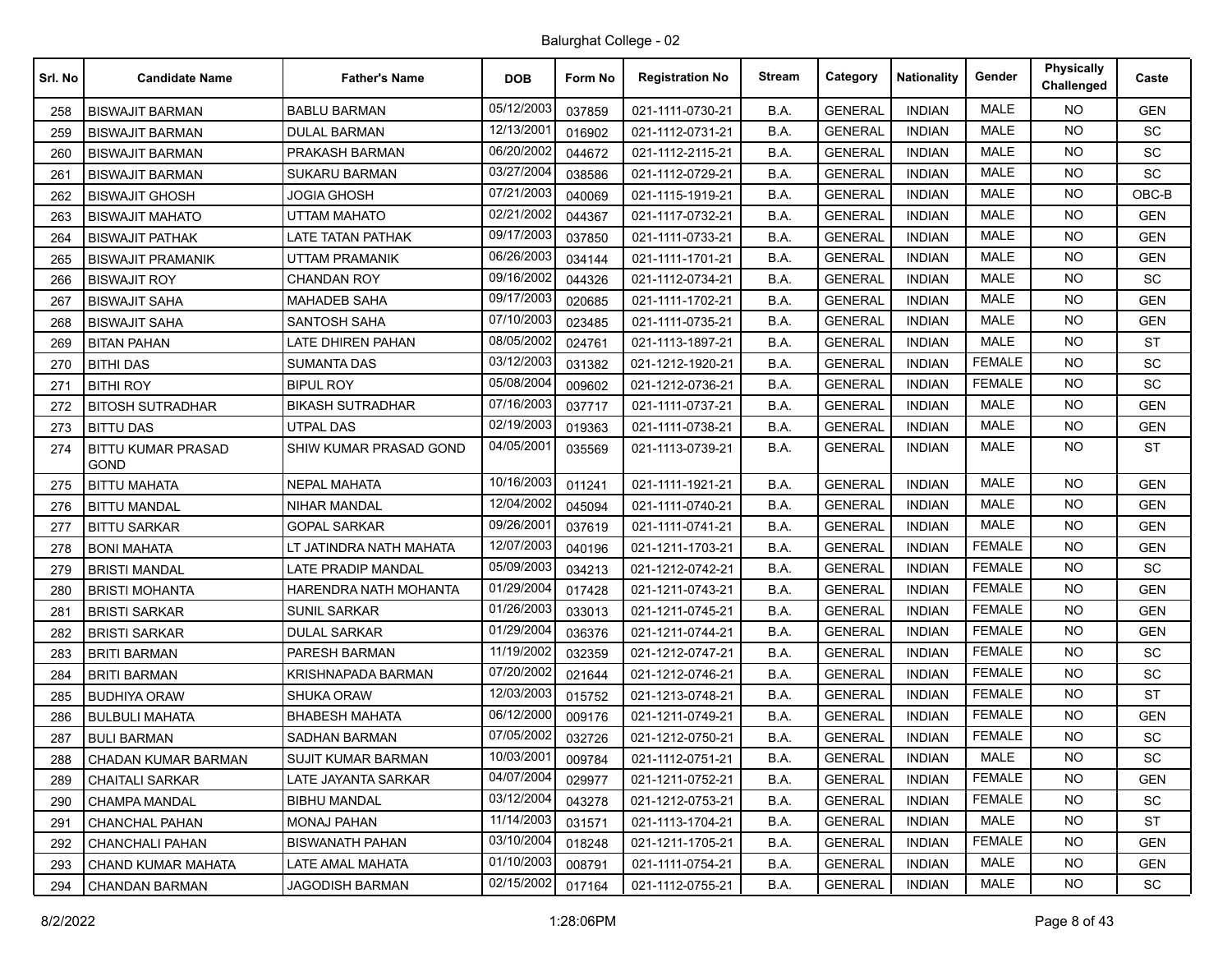| Srl. No | <b>Candidate Name</b>   | <b>Father's Name</b>    | <b>DOB</b> | Form No | <b>Registration No</b> | <b>Stream</b> | Category       | <b>Nationality</b> | Gender        | <b>Physically</b><br>Challenged | Caste      |
|---------|-------------------------|-------------------------|------------|---------|------------------------|---------------|----------------|--------------------|---------------|---------------------------------|------------|
| 295     | CHANDANA BARMAN         | <b>DILIP BARMAN</b>     | 11/05/2003 | 008688  | 021-1212-0757-21       | B.A.          | <b>GENERAL</b> | <b>INDIAN</b>      | <b>FEMALE</b> | NO.                             | SC         |
| 296     | CHANDANA BARMAN         | PRAFULLA BARMAN         | 11/07/2003 | 026328  | 021-1212-0758-21       | B.A.          | <b>GENERAL</b> | <b>INDIAN</b>      | <b>FEMALE</b> | <b>NO</b>                       | SC         |
| 297     | CHANDANA BARMAN         | <b>SREEMANTA BARMAN</b> | 02/06/2003 | 024548  | 021-1212-0756-21       | B.A.          | <b>GENERAL</b> | <b>INDIAN</b>      | <b>FEMALE</b> | <b>NO</b>                       | SC         |
| 298     | CHANDANA MAHATA         | <b>BABLU MAHATA</b>     | 01/02/2004 | 033373  | 021-1211-0759-21       | B.A.          | <b>GENERAL</b> | <b>INDIAN</b>      | <b>FEMALE</b> | <b>NO</b>                       | <b>GEN</b> |
| 299     | CHANDANA MAHATO         | <b>DHIREN MAHATO</b>    | 09/10/2000 | 031821  | 021-1211-0760-21       | B.A.          | <b>GENERAL</b> | <b>INDIAN</b>      | <b>FEMALE</b> | NO.                             | <b>GEN</b> |
| 300     | CHANDANA MURMU          | SUNIL MURMU             | 11/18/1998 | 008256  | 021-1213-0761-21       | B.A.          | <b>GENERAL</b> | <b>INDIAN</b>      | <b>FEMALE</b> | <b>NO</b>                       | <b>ST</b>  |
| 301     | <b>CHANDANI KISKU</b>   | <b>GUPI KISKU</b>       | 03/22/1998 | 035680  | 021-1213-0762-21       | B.A.          | <b>GENERAL</b> | <b>INDIAN</b>      | <b>FEMALE</b> | <b>NO</b>                       | <b>ST</b>  |
| 302     | <b>CHANDRA DAS</b>      | <b>RAMANI DAS</b>       | 08/18/2003 | 040071  | 021-1211-0763-21       | B.A.          | <b>GENERAL</b> | <b>INDIAN</b>      | <b>FEMALE</b> | <b>NO</b>                       | <b>GEN</b> |
| 303     | <b>CHANDRIMA TIRKEY</b> | SONARAM TIRKEY          | 03/21/2003 | 043965  | 021-1213-0764-21       | B.A.          | <b>GENERAL</b> | <b>INDIAN</b>      | <b>FEMALE</b> | NO.                             | <b>ST</b>  |
| 304     | <b>CHATTU PAUL</b>      | <b>NIMAI PAUL</b>       | 05/20/2003 | 024683  | 021-1111-0765-21       | B.A.          | <b>GENERAL</b> | <b>INDIAN</b>      | <b>MALE</b>   | <b>NO</b>                       | <b>GEN</b> |
| 305     | <b>CHHABI PAUL</b>      | NARESH CHANDRA PAUL     | 03/23/2002 | 047261  | 021-1211-2086-21       | B.A.          | <b>GENERAL</b> | <b>INDIAN</b>      | <b>FEMALE</b> | <b>NO</b>                       | <b>GEN</b> |
| 306     | CHHANDA BARMAN          | <b>RATAN BARMAN</b>     | 09/26/2003 | 040009  | 021-1212-0766-21       | B.A.          | <b>GENERAL</b> | <b>INDIAN</b>      | <b>FEMALE</b> | <b>NO</b>                       | <b>SC</b>  |
| 307     | CHHANDA GOON            | <b>SUMIT GOON</b>       | 03/23/2004 | 009162  | 021-1217-1706-21       | B.A.          | <b>GENERAL</b> | <b>INDIAN</b>      | <b>FEMALE</b> | NO.                             | <b>GEN</b> |
| 308     | <b>CHHOTAN KUNDU</b>    | <b>BHARAT KUNDU</b>     | 11/09/2002 | 013261  | 021-1111-0767-21       | B.A.          | <b>GENERAL</b> | <b>INDIAN</b>      | <b>MALE</b>   | <b>NO</b>                       | <b>GEN</b> |
| 309     | <b>CHHOTAN MALI</b>     | <b>AKHIL MALI</b>       | 06/06/2004 | 027799  | 021-1112-2055-21       | B.A.          | <b>GENERAL</b> | <b>INDIAN</b>      | MALE          | <b>NO</b>                       | SC         |
| 310     | <b>CHHOTAN SHIL</b>     | <b>NIKHIL SHIL</b>      | 07/05/2001 | 029623  | 021-1111-0768-21       | B.A.          | <b>GENERAL</b> | <b>INDIAN</b>      | <b>MALE</b>   | <b>NO</b>                       | <b>GEN</b> |
| 311     | <b>CHHOTON MURMU</b>    | <b>SUREN MURMU</b>      | 12/12/2001 | 009878  | 021-1111-0769-21       | B.A.          | <b>GENERAL</b> | <b>INDIAN</b>      | MALE          | NO.                             | <b>GEN</b> |
| 312     | <b>CHINMOY SHIL</b>     | <b>GOUTAM SHIL</b>      | 06/16/2003 | 031979  | 021-1111-0770-21       | B.A.          | <b>GENERAL</b> | <b>INDIAN</b>      | MALE          | NO.                             | <b>GEN</b> |
| 313     | <b>CHIRANJIT BARMAN</b> | <b>RANJIT BARMAN</b>    | 05/03/2004 | 012643  | 021-1112-0771-21       | B.A.          | <b>GENERAL</b> | <b>INDIAN</b>      | <b>MALE</b>   | <b>NO</b>                       | SC         |
| 314     | <b>CHITRA BARMAN</b>    | NAKUL CHANDRA BARMAN    | 02/22/2004 | 021828  | 021-1212-1707-21       | B.A.          | <b>GENERAL</b> | <b>INDIAN</b>      | <b>FEMALE</b> | NO.                             | SC         |
| 315     | CHITTARANJAN MONDAL     | NARAYAN MONDAL          | 02/06/2003 | 045342  | 021-1112-0772-21       | B.A.          | <b>GENERAL</b> | <b>INDIAN</b>      | <b>MALE</b>   | <b>NO</b>                       | SC         |
| 316     | <b>CHUMKI BARMAN</b>    | <b>KHAGEN BARMAN</b>    | 06/15/2002 | 005160  | 021-1212-1922-21       | B.A.          | <b>GENERAL</b> | <b>INDIAN</b>      | <b>FEMALE</b> | <b>NO</b>                       | SC         |
| 317     | <b>CHUMON MAHATA</b>    | <b>CHUNILAL MAHATA</b>  | 06/01/2003 | 027057  | 021-1111-0773-21       | B.A.          | <b>GENERAL</b> | <b>INDIAN</b>      | <b>MALE</b>   | <b>NO</b>                       | <b>GEN</b> |
| 318     | <b>DALIM BARMAN</b>     | <b>RATAN BARMAN</b>     | 08/26/2003 | 019616  | 021-1112-0774-21       | B.A.          | <b>GENERAL</b> | <b>INDIAN</b>      | <b>MALE</b>   | NO.                             | <b>SC</b>  |
| 319     | DEBA ROY                | <b>BIMAL ROY</b>        | 02/06/2003 | 008669  | 021-1112-2087-21       | B.A.          | <b>GENERAL</b> | <b>INDIAN</b>      | <b>MALE</b>   | <b>NO</b>                       | SC         |
| 320     | <b>DEBABRATA ROY</b>    | <b>JIBAN ROY</b>        | 04/02/2003 | 040622  | 021-1112-1708-21       | B.A.          | <b>GENERAL</b> | <b>INDIAN</b>      | <b>MALE</b>   | <b>NO</b>                       | <b>SC</b>  |
| 321     | <b>DEBABRATA ROY</b>    | SUBHAS CHANDRA ROY      | 11/16/2002 | 015899  | 021-1112-0775-21       | B.A.          | <b>GENERAL</b> | <b>INDIAN</b>      | <b>MALE</b>   | <b>NO</b>                       | SC         |
| 322     | <b>DEBABRATA SAHA</b>   | <b>DULAL KUMAR SAHA</b> | 05/06/2004 | 020736  | 021-1111-1709-21       | B.A.          | <b>GENERAL</b> | <b>INDIAN</b>      | <b>MALE</b>   | NO.                             | <b>GEN</b> |
| 323     | <b>DEBABRATA SHIL</b>   | <b>GOUTAM SHIL</b>      | 03/06/2003 | 035373  | 021-1115-0776-21       | B.A.          | <b>GENERAL</b> | <b>INDIAN</b>      | MALE          | <b>NO</b>                       | OBC-B      |
| 324     | <b>DEBAJIT DEY</b>      | <b>DIPANKAR DEY</b>     | 02/18/2003 | 022884  | 021-1111-0777-21       | B.A.          | <b>GENERAL</b> | <b>INDIAN</b>      | <b>MALE</b>   | NO.                             | <b>GEN</b> |
| 325     | <b>DEBAPRIYA MALI</b>   | <b>RABIN MALI</b>       | 04/02/2004 | 032467  | 021-1212-0778-21       | B.A.          | <b>GENERAL</b> | <b>INDIAN</b>      | <b>FEMALE</b> | <b>NO</b>                       | SC         |
| 326     | <b>DEBASHIS PAUL</b>    | DIPAK KUMAR PAUL        | 01/22/2004 | 003408  | 021-1115-0779-21       | B.A.          | <b>GENERAL</b> | <b>INDIAN</b>      | MALE          | NO.                             | OBC-B      |
| 327     | <b>DEBASHIS BARMAN</b>  | <b>SWAPAN BARMAN</b>    | 05/19/2002 | 036719  | 021-1112-2056-21       | B.A.          | <b>GENERAL</b> | <b>INDIAN</b>      | MALE          | NO.                             | SC         |
| 328     | DEBASHIS ORAW           | <b>MUKUL ORAW</b>       | 03/05/2002 | 032598  | 021-1113-0780-21       | B.A.          | <b>GENERAL</b> | <b>INDIAN</b>      | MALE          | NO.                             | <b>ST</b>  |
| 329     | <b>DEBASHISH DAS</b>    | UJJAL DAS               | 06/27/2003 | 015094  | 021-1111-1710-21       | B.A.          | <b>GENERAL</b> | <b>INDIAN</b>      | MALE          | <b>NO</b>                       | <b>GEN</b> |
| 330     | <b>DEBASHISH MAHATO</b> | NIRMAL MAHATO           | 06/04/2002 | 032131  | 021-1111-0781-21       | B.A.          | <b>GENERAL</b> | <b>INDIAN</b>      | MALE          | NO.                             | <b>GEN</b> |
| 331     | <b>DEBASISH BARMAN</b>  | <b>SHYAMAL BARMAN</b>   | 01/02/2002 | 038906  | 021-1112-1711-21       | B.A.          | <b>GENERAL</b> | <b>INDIAN</b>      | MALE          | NO.                             | SC         |
| 332     | <b>DEBASISH DAS</b>     | <b>LATE DIPAK DAS</b>   | 03/09/2003 | 021029  | 021-1111-1923-21       | B.A.          | <b>GENERAL</b> | <b>INDIAN</b>      | MALE          | NO.                             | <b>GEN</b> |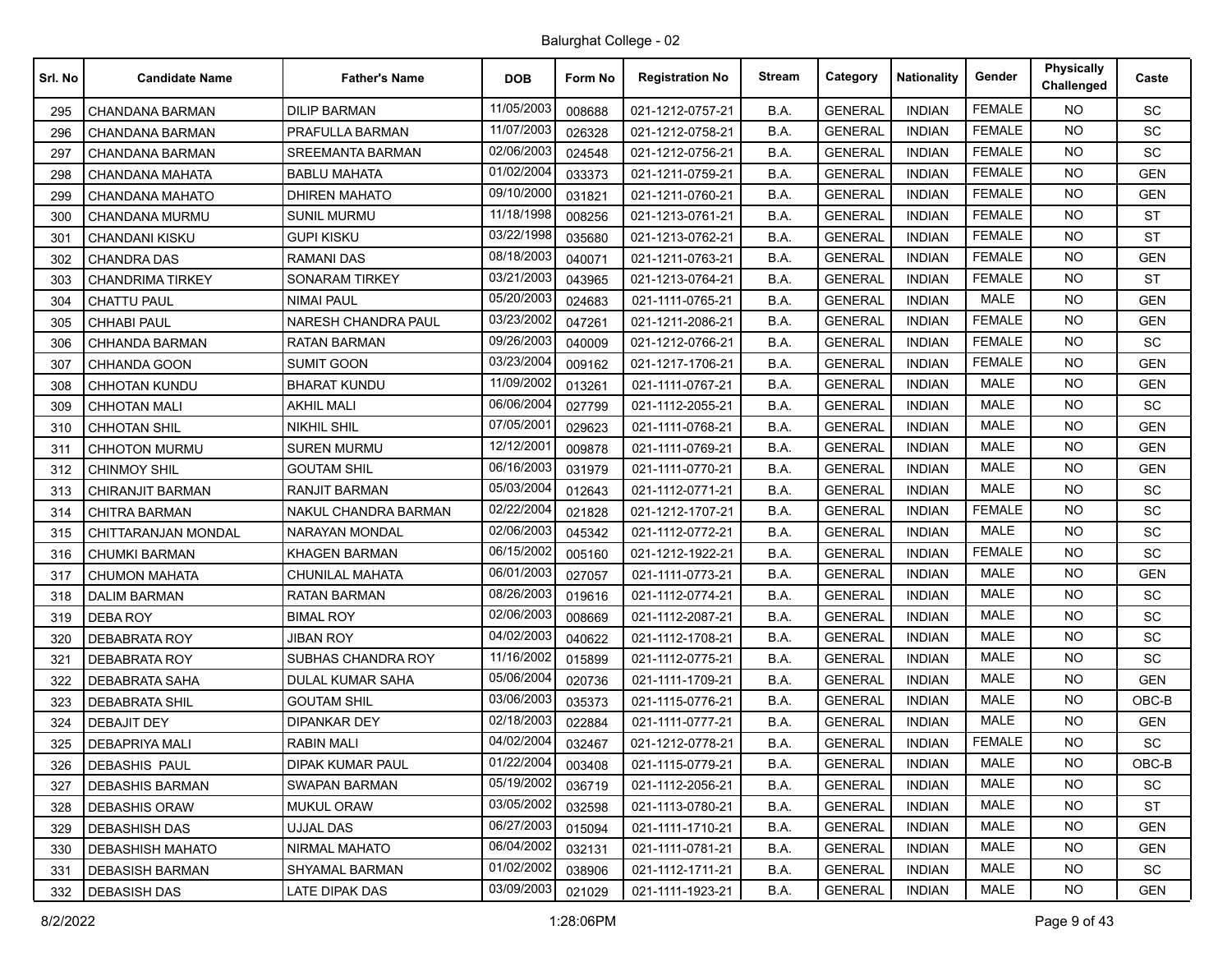| Srl. No | <b>Candidate Name</b>      | <b>Father's Name</b>         | <b>DOB</b> | Form No | <b>Registration No</b> | <b>Stream</b> | Category       | <b>Nationality</b> | Gender        | Physically<br>Challenged | Caste      |
|---------|----------------------------|------------------------------|------------|---------|------------------------|---------------|----------------|--------------------|---------------|--------------------------|------------|
| 333     | <b>DEBASISH KISKU</b>      | <b>BAIDYANATH KISKU</b>      | 02/12/2002 | 026347  | 021-1111-1924-21       | B.A.          | <b>GENERAL</b> | <b>INDIAN</b>      | <b>MALE</b>   | <b>NO</b>                | <b>GEN</b> |
| 334     | <b>DEBASISH KUJUR</b>      | <b>BANAMALI KUJUR</b>        | 08/14/2003 | 019493  | 021-1113-1925-21       | B.A.          | <b>GENERAL</b> | <b>INDIAN</b>      | <b>MALE</b>   | <b>NO</b>                | <b>ST</b>  |
| 335     | <b>DEBASISH MALI</b>       | <b>DULAL MALI</b>            | 09/27/2001 | 032834  | 021-1112-2116-21       | B.A.          | <b>GENERAL</b> | <b>INDIAN</b>      | <b>MALE</b>   | <b>NO</b>                | SC         |
| 336     | <b>DEBDEEP PANDAY</b>      | PRADIP PANDAY                | 09/08/2003 | 034608  | 021-1111-1875-21       | B.A.          | <b>GENERAL</b> | <b>INDIAN</b>      | <b>MALE</b>   | <b>NO</b>                | <b>GEN</b> |
| 337     | <b>DEBI MAHATO</b>         | <b>GIREN MAHATO</b>          | 10/16/2002 | 002754  | 021-1215-1926-21       | B.A.          | <b>GENERAL</b> | <b>INDIAN</b>      | <b>FEMALE</b> | <b>NO</b>                | OBC-B      |
| 338     | <b>DEBIKA HALDER</b>       | <b>HARAN HALDAR</b>          | 12/26/2001 | 018326  | 021-1212-2031-21       | B.A.          | <b>GENERAL</b> | <b>INDIAN</b>      | <b>FEMALE</b> | <b>NO</b>                | SC         |
| 339     | <b>DEBJANI KARMAKAR</b>    | PRAHLAD KARMAKAR             | 12/15/2002 | 006850  | 021-1212-0782-21       | B.A.          | <b>GENERAL</b> | <b>INDIAN</b>      | <b>FEMALE</b> | <b>NO</b>                | SC         |
| 340     | <b>DEBJANI MAHATO</b>      | NITAI CHANDRA MAHATO         | 12/09/2003 | 027090  | 021-1211-1712-21       | B.A.          | <b>GENERAL</b> | <b>INDIAN</b>      | <b>FEMALE</b> | <b>NO</b>                | <b>GEN</b> |
| 341     | <b>DEBJIT BARMAN</b>       | <b>KALYAN BARMAN</b>         | 04/13/2004 | 029780  | 021-1112-0783-21       | B.A.          | <b>GENERAL</b> | <b>INDIAN</b>      | <b>MALE</b>   | <b>NO</b>                | SC         |
| 342     | <b>DEBJIT LAHA</b>         | <b>BAKUL LAHA</b>            | 11/03/2003 | 027793  | 021-1111-0784-21       | B.A.          | <b>GENERAL</b> | <b>INDIAN</b>      | <b>MALE</b>   | <b>NO</b>                | <b>GEN</b> |
| 343     | <b>DEBJYOTI SARKAR</b>     | <b>BIPLAB KUMAR SARKAR</b>   | 02/24/2002 | 042693  | 021-1111-2117-21       | B.A.          | <b>GENERAL</b> | <b>INDIAN</b>      | <b>MALE</b>   | <b>NO</b>                | <b>GEN</b> |
| 344     | <b>DEBOJYOTI BISWAS</b>    | <b>BISWAJIT BISWAS</b>       | 05/03/2000 | 013564  | 021-1112-0785-21       | B.A.          | <b>GENERAL</b> | <b>INDIAN</b>      | MALE          | <b>NO</b>                | SC         |
| 345     | DEBOJYOTI CHOWDHURY        | <b>DILIP CHOWDHURY</b>       | 12/31/2002 | 034546  | 021-1112-2012-21       | B.A.          | <b>GENERAL</b> | <b>INDIAN</b>      | <b>MALE</b>   | <b>NO</b>                | SC         |
| 346     | DEBOPRIYA MAHATO           | <b>MANARANJAN MAHATO</b>     | 04/15/2003 | 018879  | 021-1211-0786-21       | B.A.          | <b>GENERAL</b> | <b>INDIAN</b>      | <b>FEMALE</b> | <b>NO</b>                | <b>GEN</b> |
| 347     | <b>DEBRAJ HALDAR</b>       | <b>ADHIR HALDAR</b>          | 12/07/2003 | 037457  | 021-1112-0787-21       | B.A.          | <b>GENERAL</b> | <b>INDIAN</b>      | <b>MALE</b>   | <b>NO</b>                | SC         |
| 348     | <b>DEBRANJAN MARDI</b>     | LT TULSHI MARDI              | 11/04/1999 | 042973  | 021-1113-0788-21       | B.A.          | <b>GENERAL</b> | <b>INDIAN</b>      | <b>MALE</b>   | <b>NO</b>                | <b>ST</b>  |
| 349     | <b>DEEP BARMAN</b>         | <b>BABU BARMAN</b>           | 01/17/2003 | 043895  | 021-1111-2057-21       | B.A.          | <b>GENERAL</b> | <b>INDIAN</b>      | <b>MALE</b>   | <b>NO</b>                | <b>GEN</b> |
| 350     | DEEP DAS                   | SUJIT DAS                    | 04/30/2003 | 020219  | 021-1111-1713-21       | B.A.          | <b>GENERAL</b> | <b>INDIAN</b>      | <b>MALE</b>   | <b>NO</b>                | <b>GEN</b> |
| 351     | <b>DEEP KANTO HALDER</b>   | <b>MANIK HALDER</b>          | 12/19/2002 | 015318  | 021-1112-0789-21       | B.A.          | <b>GENERAL</b> | <b>INDIAN</b>      | <b>MALE</b>   | NO.                      | SC         |
| 352     | <b>DEEP MAHATA</b>         | <b>BHAGIRATH MAHATA</b>      | 02/24/2004 | 043736  | 021-1111-0790-21       | B.A.          | <b>GENERAL</b> | <b>INDIAN</b>      | <b>MALE</b>   | <b>NO</b>                | <b>GEN</b> |
| 353     | <b>DEEP SARKAR</b>         | <b>ADHIR SARKAR</b>          | 03/14/2003 | 032385  | 021-1111-1927-21       | B.A.          | <b>GENERAL</b> | <b>INDIAN</b>      | <b>MALE</b>   | <b>NO</b>                | <b>GEN</b> |
| 354     | <b>DEEPA BARMAN</b>        | <b>BHOLA BARMAN</b>          | 06/18/2003 | 000157  | 021-1212-0791-21       | B.A.          | <b>GENERAL</b> | <b>INDIAN</b>      | <b>FEMALE</b> | <b>NO</b>                | SC         |
| 355     | <b>DEEPAK KERKETA</b>      | <b>MANGAL KERKETA</b>        | 11/17/2002 | 032442  | 021-1113-0792-21       | B.A.          | <b>GENERAL</b> | <b>INDIAN</b>      | <b>MALE</b>   | <b>NO</b>                | <b>ST</b>  |
| 356     | <b>DEEPAYAN MANDAL</b>     | LATE PRADIP KUMAR MANDAL     | 01/01/2003 | 023049  | 021-1112-0793-21       | B.A.          | <b>GENERAL</b> | <b>INDIAN</b>      | <b>MALE</b>   | <b>NO</b>                | SC         |
| 357     | DHANANJOY BARMAN           | <b>DILIP BARMAN</b>          | 08/02/2001 | 007415  | 021-1112-2032-21       | B.A.          | <b>GENERAL</b> | <b>INDIAN</b>      | <b>MALE</b>   | <b>NO</b>                | <b>SC</b>  |
| 358     | DHANANJOY BARMAN           | HEMANTA BARMAN               | 04/16/2003 | 045181  | 021-1112-2058-21       | B.A.          | <b>GENERAL</b> | <b>INDIAN</b>      | <b>MALE</b>   | <b>NO</b>                | SC         |
| 359     | DHANESHWARI MAHATO         | <b>NIPEN MAHATO</b>          | 12/24/2003 | 033410  | 021-1217-0794-21       | B.A.          | <b>GENERAL</b> | <b>INDIAN</b>      | <b>FEMALE</b> | <b>NO</b>                | <b>GEN</b> |
| 360     | <b>DHANO HANSDA</b>        | <b>MANGAL HANSDA</b>         | 03/10/2001 | 011286  | 021-1113-0795-21       | B.A.          | <b>GENERAL</b> | <b>INDIAN</b>      | <b>MALE</b>   | <b>NO</b>                | <b>ST</b>  |
| 361     | <b>DHIMAN BARMAN</b>       | <b>KAMAL BARMAN</b>          | 10/15/2002 | 015901  | 021-1112-0796-21       | B.A.          | <b>GENERAL</b> | <b>INDIAN</b>      | <b>MALE</b>   | <b>NO</b>                | SC         |
| 362     | DHIMAN MAHATA              | <b>DWIJENDRA NATH MAHATA</b> | 05/14/2003 | 025802  | 021-1111-0797-21       | B.A.          | <b>GENERAL</b> | <b>INDIAN</b>      | <b>MALE</b>   | <b>NO</b>                | <b>GEN</b> |
| 363     | <b>DHIRAJ MAHATA</b>       | <b>DINANATH MAHATA</b>       | 08/19/2002 | 018079  | 021-1111-2118-21       | B.A.          | <b>GENERAL</b> | <b>INDIAN</b>      | <b>MALE</b>   | <b>NO</b>                | <b>GEN</b> |
| 364     | <b>DHRUBA JYOTI MAHATA</b> | KARUNA KANTA MAHATA          | 02/09/2002 | 020758  | 021-1115-1898-21       | B.A.          | <b>GENERAL</b> | <b>INDIAN</b>      | MALE          | NO.                      | OBC-B      |
| 365     | DIBYENDU MOHANTA           | <b>DULAL MOHANTA</b>         | 11/09/2003 | 027061  | 021-1117-1714-21       | B.A.          | <b>GENERAL</b> | <b>INDIAN</b>      | <b>MALE</b>   | NO.                      | <b>GEN</b> |
| 366     | DIP BASAK                  | <b>KAMAL BASAK</b>           | 04/13/2003 | 014221  | 021-1115-1715-21       | B.A.          | <b>GENERAL</b> | <b>INDIAN</b>      | MALE          | NO.                      | OBC-B      |
| 367     | <b>DIP MOHANTA</b>         | <b>DINESH MOHANTA</b>        | 05/24/2003 | 029104  | 021-1111-0798-21       | B.A.          | <b>GENERAL</b> | <b>INDIAN</b>      | MALE          | NO.                      | <b>GEN</b> |
| 368     | <b>DIPA BARMAN</b>         | JOGESWAR BARMAN              | 03/15/2002 | 008878  | 021-1111-0799-21       | B.A.          | <b>GENERAL</b> | <b>INDIAN</b>      | MALE          | NO.                      | <b>GEN</b> |
| 369     | <b>DIPA BARMAN</b>         | <b>SUKRA BARMAN</b>          | 05/10/2003 | 036021  | 021-1212-1716-21       | B.A.          | <b>GENERAL</b> | <b>INDIAN</b>      | <b>FEMALE</b> | NO.                      | SC         |
| 370     | <b>DIPA CHAKI</b>          | <b>BISWANATH CHAKI</b>       | 08/19/2004 | 029596  | 021-1211-0800-21       | B.A.          | <b>GENERAL</b> | <b>INDIAN</b>      | <b>FEMALE</b> | NO.                      | <b>GEN</b> |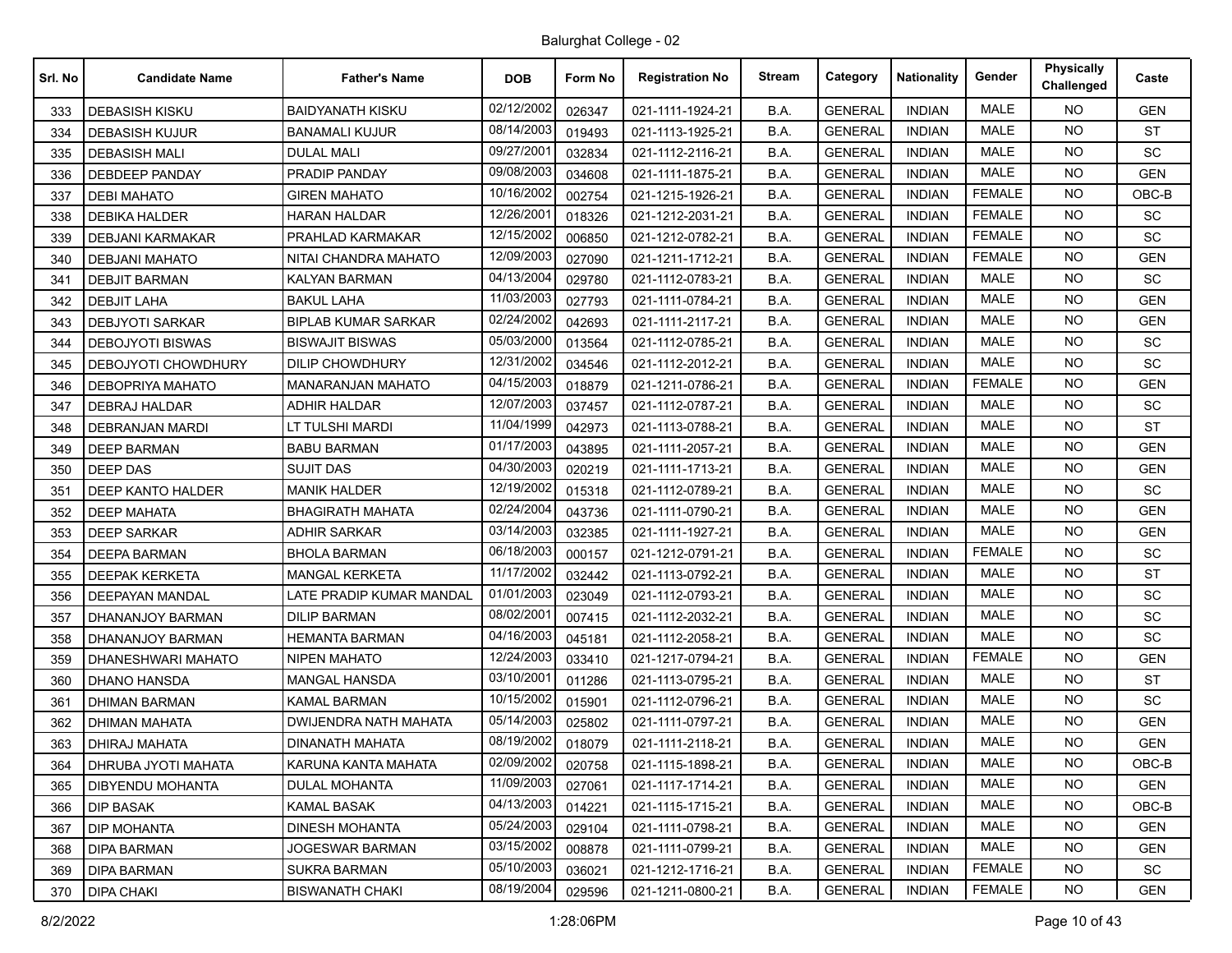| Srl. No | <b>Candidate Name</b>  | <b>Father's Name</b>   | <b>DOB</b> | Form No | <b>Registration No</b> | <b>Stream</b> | Category       | Nationality   | Gender        | <b>Physically</b><br>Challenged | Caste                        |
|---------|------------------------|------------------------|------------|---------|------------------------|---------------|----------------|---------------|---------------|---------------------------------|------------------------------|
| 371     | DIPA JAMADAR           | PRADIP JAMADAR         | 10/10/2003 | 026245  | 021-1212-2119-21       | B.A.          | <b>GENERAL</b> | <b>INDIAN</b> | <b>FEMALE</b> | <b>NO</b>                       | SC                           |
| 372     | DIPA KUJUR             | <b>SUNIL KUJUR</b>     | 11/09/2001 | 001895  | 021-1213-0801-21       | B.A.          | <b>GENERAL</b> | <b>INDIAN</b> | <b>FEMALE</b> | <b>NO</b>                       | <b>ST</b>                    |
| 373     | <b>DIPA PAHAN</b>      | RATHO PAHAN            | 04/05/1998 | 009392  | 021-1213-0802-21       | B.A.          | <b>GENERAL</b> | <b>INDIAN</b> | <b>FEMALE</b> | <b>NO</b>                       | <b>ST</b>                    |
| 374     | <b>DIPAK BARMAN</b>    | <b>GANESH BARMAN</b>   | 07/31/2003 | 028567  | 021-1112-0803-21       | B.A.          | <b>GENERAL</b> | <b>INDIAN</b> | <b>MALE</b>   | <b>NO</b>                       | SC                           |
| 375     | DIPAK KUMAR ACHAR      | <b>ASIM ACHAR</b>      | 09/26/2003 | 042576  | 021-1111-0804-21       | B.A.          | <b>GENERAL</b> | <b>INDIAN</b> | <b>MALE</b>   | <b>NO</b>                       | <b>GEN</b>                   |
| 376     | <b>DIPAK MAHATA</b>    | <b>DINESH MAHATA</b>   | 11/28/2001 | 030280  | 021-1115-0805-21       | B.A.          | <b>GENERAL</b> | <b>INDIAN</b> | <b>MALE</b>   | <b>NO</b>                       | OBC-B                        |
| 377     | <b>DIPAK SINGHA</b>    | <b>GOBINDA SINGHA</b>  | 11/05/2003 | 021046  | 021-1111-2120-21       | B.A.          | <b>GENERAL</b> | <b>INDIAN</b> | <b>MALE</b>   | NO.                             | <b>GEN</b>                   |
| 378     | <b>DIPALI BESRA</b>    | <b>NABIN BESRA</b>     | 04/19/2000 | 016004  | 021-1213-0806-21       | B.A.          | <b>GENERAL</b> | <b>INDIAN</b> | <b>FEMALE</b> | <b>NO</b>                       | <b>ST</b>                    |
| 379     | <b>DIPALI PAHAN</b>    | <b>NARESH PAHAN</b>    | 10/04/2000 | 031002  | 021-1213-0807-21       | B.A.          | <b>GENERAL</b> | <b>INDIAN</b> | <b>FEMALE</b> | <b>NO</b>                       | <b>ST</b>                    |
| 380     | DIPALI TUDU            | BAIDYANATH TUDU        | 02/10/2002 | 003884  | 021-1213-0808-21       | B.A.          | <b>GENERAL</b> | <b>INDIAN</b> | <b>FEMALE</b> | <b>NO</b>                       | <b>ST</b>                    |
| 381     | <b>DIPANKAR BARMAN</b> | PRADIP BARMAN          | 10/20/2003 | 036211  | 021-1112-0809-21       | B.A.          | <b>GENERAL</b> | <b>INDIAN</b> | <b>MALE</b>   | <b>NO</b>                       | SC                           |
| 382     | <b>DIPANKAR DAS</b>    | <b>NIMAI DAS</b>       | 02/16/2002 | 000343  | 021-1111-0810-21       | B.A.          | <b>GENERAL</b> | <b>INDIAN</b> | <b>MALE</b>   | <b>NO</b>                       | <b>GEN</b>                   |
| 383     | <b>DIPANKAR DAS</b>    | <b>TAPAS DAS</b>       | 09/12/2002 | 039664  | 021-1111-0811-21       | B.A.          | <b>GENERAL</b> | <b>INDIAN</b> | <b>MALE</b>   | <b>NO</b>                       | <b>GEN</b>                   |
| 384     | <b>DIPANKAR MAHATO</b> | SUDIP MAHATO           | 09/28/2002 | 029194  | 021-1111-0812-21       | B.A.          | <b>GENERAL</b> | <b>INDIAN</b> | <b>MALE</b>   | <b>NO</b>                       | <b>GEN</b>                   |
| 385     | <b>DIPANKAR ORAW</b>   | <b>MADI ORAW</b>       | 03/11/2001 | 029185  | 021-1113-0813-21       | B.A.          | <b>GENERAL</b> | <b>INDIAN</b> | <b>MALE</b>   | <b>NO</b>                       | <b>ST</b>                    |
| 386     | <b>DIPANKAR PAHAN</b>  | SUNIL CHANDRA PAHAN    | 08/18/2003 | 038771  | 021-1113-0814-21       | B.A.          | <b>GENERAL</b> | <b>INDIAN</b> | <b>MALE</b>   | <b>NO</b>                       | <b>ST</b>                    |
| 387     | <b>DIPANKAR PAUL</b>   | NEPAL PAUL             | 11/24/2001 | 040347  | 021-1111-1717-21       | B.A.          | <b>GENERAL</b> | <b>INDIAN</b> | <b>MALE</b>   | <b>NO</b>                       | <b>GEN</b>                   |
| 388     | DIPENDU PAHAN          | HARIPDA PAHAN          | 08/02/2003 | 023208  | 021-1113-0815-21       | B.A.          | <b>GENERAL</b> | <b>INDIAN</b> | <b>MALE</b>   | <b>NO</b>                       | <b>ST</b>                    |
| 389     | <b>DIPESH SHIL</b>     | <b>GOKUL SHIL</b>      | 03/05/2003 | 013730  | 021-1111-0816-21       | B.A.          | <b>GENERAL</b> | <b>INDIAN</b> | <b>MALE</b>   | <b>NO</b>                       | <b>GEN</b>                   |
| 390     | <b>DIPIKA MAHATO</b>   | <b>KAMAL MAHATO</b>    | 02/09/2004 | 009853  | 021-1211-0817-21       | B.A.          | <b>GENERAL</b> | <b>INDIAN</b> | <b>FEMALE</b> | <b>NO</b>                       | <b>GEN</b>                   |
| 391     | <b>DIPIKA ORAW</b>     | SHUKRA ORAW            | 12/21/2003 | 030962  | 021-1211-2059-21       | B.A.          | <b>GENERAL</b> | <b>INDIAN</b> | <b>FEMALE</b> | <b>NO</b>                       | <b>GEN</b>                   |
| 392     | <b>DIPIKA SOREN</b>    | <b>AJIT SOREN</b>      | 03/18/2003 | 028729  | 021-1213-0818-21       | B.A.          | <b>GENERAL</b> | <b>INDIAN</b> | <b>FEMALE</b> | <b>NO</b>                       | <b>ST</b>                    |
| 393     | <b>DIPIKA URAO</b>     | DULAL URAO             | 06/02/2002 | 030134  | 021-1213-1928-21       | B.A.          | <b>GENERAL</b> | <b>INDIAN</b> | <b>FEMALE</b> | <b>NO</b>                       | <b>ST</b>                    |
| 394     | <b>DIPTI BARMAN</b>    | NITAI CHANDRA BARMAN   | 09/11/2004 | 032642  | 021-1212-0819-21       | B.A.          | <b>GENERAL</b> | <b>INDIAN</b> | <b>FEMALE</b> | <b>NO</b>                       | SC                           |
| 395     | <b>DIPTI MALI</b>      | <b>BABLU MALI</b>      | 03/01/2003 | 047508  | 021-1212-0820-21       | B.A.          | <b>GENERAL</b> | <b>INDIAN</b> | <b>FEMALE</b> | <b>NO</b>                       | SC                           |
| 396     | <b>DIPTI ROY</b>       | DWIJEN ROY             | 10/23/2003 | 007315  | 021-1212-0821-21       | B.A.          | <b>GENERAL</b> | <b>INDIAN</b> | <b>FEMALE</b> | <b>NO</b>                       | SC                           |
| 397     | <b>DISHA SARKAR</b>    | <b>DIPEN SARKAR</b>    | 08/03/2004 | 002111  | 021-1211-0822-21       | B.A.          | <b>GENERAL</b> | <b>INDIAN</b> | <b>FEMALE</b> | <b>NO</b>                       | <b>GEN</b>                   |
| 398     | <b>DOLAN TIRKI</b>     | <b>RAGHU TIRKI</b>     | 03/05/2004 | 044862  | 021-1213-0823-21       | B.A.          | <b>GENERAL</b> | <b>INDIAN</b> | <b>FEMALE</b> | <b>NO</b>                       | <b>ST</b>                    |
| 399     | <b>DOLI BARMAN</b>     | RATAN BARMAN           | 01/19/2004 | 043303  | 021-1212-0824-21       | B.A.          | <b>GENERAL</b> | <b>INDIAN</b> | <b>FEMALE</b> | <b>NO</b>                       | SC                           |
| 400     | <b>DOLI MAHATO</b>     | <b>BISWAJIT MAHATO</b> | 09/15/2001 | 002061  | 021-1215-1718-21       | B.A.          | <b>GENERAL</b> | <b>INDIAN</b> | <b>FEMALE</b> | <b>NO</b>                       | OBC-B                        |
| 401     | DONA BARMAN            | MANMATHA BARMAN        | 01/13/2000 | 005964  | 021-1212-0825-21       | B.A.          | <b>GENERAL</b> | <b>INDIAN</b> | <b>FEMALE</b> | <b>NO</b>                       | $\operatorname{\textsf{SC}}$ |
| 402     | <b>DULALI ORAW</b>     | <b>RAM ORAW</b>        | 05/20/1998 | 033474  | 021-1213-2060-21       | B.A.          | <b>GENERAL</b> | <b>INDIAN</b> | FEMALE        | NO.                             | <b>ST</b>                    |
| 403     | <b>ESITA SINGHA</b>    | LAXMAN SINGHA          | 11/15/2002 | 026669  | 021-1211-0826-21       | B.A.          | <b>GENERAL</b> | <b>INDIAN</b> | FEMALE        | <b>NO</b>                       | <b>GEN</b>                   |
| 404     | <b>FALGUNI BARMAN</b>  | <b>UDESH BARMAN</b>    | 03/16/2004 | 009507  | 021-1212-0827-21       | B.A.          | <b>GENERAL</b> | <b>INDIAN</b> | <b>FEMALE</b> | NO.                             | SC                           |
| 405     | <b>FIROJ ANSARI</b>    | <b>MUSTAK ANSARI</b>   | 04/16/1998 | 005387  | 021-1111-0828-21       | B.A.          | <b>GENERAL</b> | <b>INDIAN</b> | MALE          | NO.                             | <b>GEN</b>                   |
| 406     | <b>FRANCIS HEMBROM</b> | <b>JUDAS HEMBROM</b>   | 10/10/2001 | 023649  | 021-1113-2013-21       | B.A.          | <b>GENERAL</b> | <b>INDIAN</b> | <b>MALE</b>   | NO.                             | <b>ST</b>                    |
| 407     | <b>FRANCIS SOREN</b>   | BABULAL SOREN          | 07/19/2002 | 033023  | 021-1113-2014-21       | B.A.          | <b>GENERAL</b> | <b>INDIAN</b> | MALE          | <b>NO</b>                       | ST                           |
| 408     | <b>FULKUMAR PAHAN</b>  | LAXMAN PAHAN           | 11/06/2001 | 022887  | 021-1113-0829-21       | B.A.          | <b>GENERAL</b> | <b>INDIAN</b> | MALE          | NO.                             | ST                           |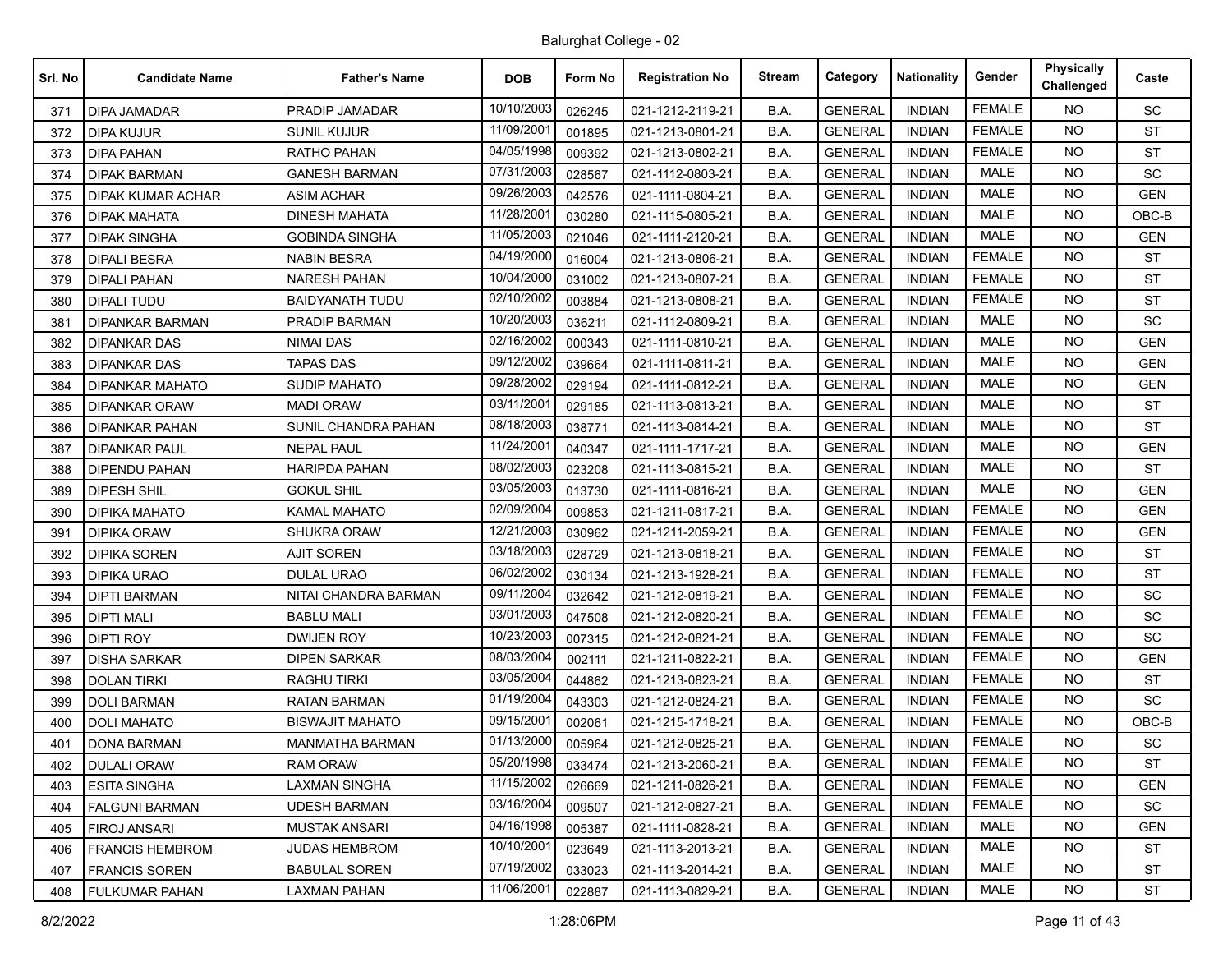| Srl. No | <b>Candidate Name</b>        | <b>Father's Name</b>       | <b>DOB</b> | Form No | <b>Registration No</b> | <b>Stream</b> | Category       | <b>Nationality</b> | Gender        | <b>Physically</b><br>Challenged | Caste      |
|---------|------------------------------|----------------------------|------------|---------|------------------------|---------------|----------------|--------------------|---------------|---------------------------------|------------|
| 409     | <b>GANESH ORAW</b>           | <b>BANDA ORAW</b>          | 01/02/2001 | 022656  | 021-1113-0830-21       | B.A.          | <b>GENERAL</b> | <b>INDIAN</b>      | <b>MALE</b>   | <b>NO</b>                       | <b>ST</b>  |
| 410     | <b>GANESH ORAW</b>           | <b>BANDHAN ORAW</b>        | 04/18/2002 | 044440  | 021-1113-0831-21       | B.A.          | <b>GENERAL</b> | <b>INDIAN</b>      | <b>MALE</b>   | <b>NO</b>                       | <b>ST</b>  |
| 411     | <b>GAUTAM HAZRA</b>          | <b>MADAN HAZRA</b>         | 01/12/2001 | 046069  | 021-1112-0832-21       | B.A.          | <b>GENERAL</b> | <b>INDIAN</b>      | <b>MALE</b>   | NO.                             | <b>SC</b>  |
| 412     | <b>GAYATRI MONDAL</b>        | <b>NITAI MONDAL</b>        | 12/29/2001 | 007395  | 021-1211-0833-21       | B.A.          | <b>GENERAL</b> | <b>INDIAN</b>      | <b>FEMALE</b> | <b>NO</b>                       | <b>GEN</b> |
| 413     | <b>GOBINDA BISWAKARMAKAR</b> | <b>GOPAL BISWAKARMAKAR</b> | 07/31/2003 | 043832  | 021-1113-2033-21       | B.A.          | <b>GENERAL</b> | <b>INDIAN</b>      | <b>MALE</b>   | NO.                             | <b>ST</b>  |
| 414     | <b>GOBINDA CHAKRABORTY</b>   | <b>GOPAL CHAKRABORTY</b>   | 03/26/2002 | 002825  | 021-1111-0834-21       | B.A.          | <b>GENERAL</b> | <b>INDIAN</b>      | <b>MALE</b>   | <b>NO</b>                       | <b>GEN</b> |
| 415     | <b>GOBINDA HALDER</b>        | <b>GOUTAM HALDER</b>       | 02/27/2004 | 044387  | 021-1112-1929-21       | B.A.          | <b>GENERAL</b> | <b>INDIAN</b>      | <b>MALE</b>   | NO.                             | <b>SC</b>  |
| 416     | <b>GOKUL SARKAR</b>          | <b>GOBINDA SARKAR</b>      | 02/27/2004 | 041060  | 021-1112-1719-21       | B.A.          | <b>GENERAL</b> | <b>INDIAN</b>      | <b>MALE</b>   | <b>NO</b>                       | SC         |
| 417     | <b>GOPAL BARMAN</b>          | RAMBABU BARMAN             | 12/15/2002 | 011800  | 021-1112-1930-21       | B.A.          | <b>GENERAL</b> | <b>INDIAN</b>      | <b>MALE</b>   | NO.                             | SC         |
| 418     | <b>GOPAL BARMAN</b>          | BHABESH BARMAN             | 12/15/2002 | 042990  | 021-1112-2034-21       | B.A.          | <b>GENERAL</b> | <b>INDIAN</b>      | <b>MALE</b>   | <b>NO</b>                       | SC         |
| 419     | <b>GOPAL CHANDRA LAHA</b>    | MUKUL CHANDRA LAHA         | 04/06/2002 | 011926  | 021-1111-0835-21       | B.A.          | <b>GENERAL</b> | <b>INDIAN</b>      | <b>MALE</b>   | <b>NO</b>                       | <b>GEN</b> |
| 420     | <b>GOPAL SOREN</b>           | <b>SUKLAL SOREN</b>        | 02/15/2002 | 038865  | 021-1113-1720-21       | B.A.          | <b>GENERAL</b> | <b>INDIAN</b>      | <b>MALE</b>   | <b>NO</b>                       | <b>ST</b>  |
| 421     | <b>GOURAB DAS</b>            | <b>UTTAM DAS</b>           | 04/06/2002 | 025042  | 021-1111-0836-21       | B.A.          | <b>GENERAL</b> | <b>INDIAN</b>      | <b>MALE</b>   | NO.                             | <b>GEN</b> |
| 422     | <b>GOURAB GHOSH</b>          | <b>NARESH GHOSH</b>        | 06/14/2003 | 039311  | 021-1111-2035-21       | B.A.          | <b>GENERAL</b> | <b>INDIAN</b>      | <b>MALE</b>   | NO.                             | <b>GEN</b> |
| 423     | <b>GOURAB KUMAR PAUL</b>     | <b>LATE KALI PAUL</b>      | 11/29/2003 | 001577  | 021-1111-1931-21       | B.A.          | <b>GENERAL</b> | <b>INDIAN</b>      | <b>MALE</b>   | NO.                             | <b>GEN</b> |
| 424     | <b>GOURAB SUTRADHAR</b>      | <b>BABLA SUTRADHAR</b>     | 12/18/2002 | 034979  | 021-1111-1721-21       | B.A.          | <b>GENERAL</b> | <b>INDIAN</b>      | <b>MALE</b>   | NO.                             | <b>GEN</b> |
| 425     | <b>GOURANGA SARKAR</b>       | <b>SASTHI SARKAR</b>       | 03/03/2000 | 047762  | 021-1111-0837-21       | B.A.          | <b>GENERAL</b> | <b>INDIAN</b>      | <b>MALE</b>   | NO.                             | <b>GEN</b> |
| 426     | <b>GOURI MAHATA</b>          | KHOKA MAHATA               | 05/07/2003 | 040744  | 021-1211-2036-21       | B.A.          | <b>GENERAL</b> | <b>INDIAN</b>      | <b>FEMALE</b> | <b>NO</b>                       | GEN        |
| 427     | <b>GOUTAM ORAW</b>           | <b>GOPAL ORAW</b>          | 04/05/2001 | 031789  | 021-1113-0838-21       | B.A.          | <b>GENERAL</b> | <b>INDIAN</b>      | <b>MALE</b>   | <b>NO</b>                       | <b>ST</b>  |
| 428     | <b>GUPINATH SARKAR</b>       | <b>GOUR CH SARKAR</b>      | 08/15/2002 | 039634  | 021-1115-0839-21       | B.A.          | <b>GENERAL</b> | <b>INDIAN</b>      | <b>MALE</b>   | <b>NO</b>                       | $OBC-B$    |
| 429     | <b>HENA MANDAL</b>           | NIRMAL MANDAL              | 08/25/2003 | 008177  | 021-1211-0840-21       | B.A.          | <b>GENERAL</b> | <b>INDIAN</b>      | <b>FEMALE</b> | NO.                             | <b>GEN</b> |
| 430     | HIMANGSHU MAHATA             | BHABESH MAHATA             | 11/06/2001 | 014477  | 021-1111-0841-21       | B.A.          | <b>GENERAL</b> | <b>INDIAN</b>      | <b>MALE</b>   | NO.                             | <b>GEN</b> |
| 431     | <b>HIMANGSHU MAHATO</b>      | <b>NIMAI MAHATO</b>        | 03/06/2002 | 032027  | 021-1111-1932-21       | B.A.          | <b>GENERAL</b> | <b>INDIAN</b>      | <b>MALE</b>   | <b>NO</b>                       | <b>GEN</b> |
| 432     | HIMANI BARMAN                | <b>SHYAMAL BARMAN</b>      | 10/29/2003 | 009604  | 021-1212-2061-21       | B.A.          | <b>GENERAL</b> | <b>INDIAN</b>      | <b>FEMALE</b> | <b>NO</b>                       | <b>SC</b>  |
| 433     | HIMANSHU BARMAN              | <b>AJAY BARMAN</b>         | 10/04/2003 | 027007  | 021-1112-0842-21       | B.A.          | <b>GENERAL</b> | <b>INDIAN</b>      | <b>MALE</b>   | NO.                             | SC         |
| 434     | HIMANSHU BARMAN              | MANTU BARMAN               | 08/24/2003 | 038223  | 021-1112-0843-21       | B.A.          | <b>GENERAL</b> | <b>INDIAN</b>      | <b>MALE</b>   | <b>NO</b>                       | SC         |
| 435     | <b>HIRAJ BARMAN</b>          | <b>MANORANJAN BARMAN</b>   | 05/17/2002 | 031279  | 021-1112-2121-21       | B.A.          | <b>GENERAL</b> | <b>INDIAN</b>      | <b>MALE</b>   | <b>NO</b>                       | SC         |
| 436     | <b>HRIDAY TOPPO</b>          | SUDIP TOPPO                | 01/06/2003 | 031177  | 021-1113-0844-21       | B.A.          | <b>GENERAL</b> | <b>INDIAN</b>      | <b>MALE</b>   | NO.                             | <b>ST</b>  |
| 437     | HRITESH TARAFDER             | <b>HRISHIKESH TARAFDER</b> | 05/03/2002 | 013234  | 021-1111-2007-21       | B.A.          | <b>GENERAL</b> | <b>INDIAN</b>      | <b>MALE</b>   | <b>NO</b>                       | <b>GEN</b> |
| 438     | <b>HRITTIK BARMAN</b>        | <b>MUKUL BARMAN</b>        | 08/18/2004 | 036983  | 021-1111-1933-21       | B.A.          | <b>GENERAL</b> | <b>INDIAN</b>      | <b>MALE</b>   | <b>NO</b>                       | <b>GEN</b> |
| 439     | <b>INDRADEB GURIYA</b>       | <b>BABLU GURIYA</b>        | 12/20/2003 | 037166  | 021-1113-1722-21       | B.A.          | <b>GENERAL</b> | <b>INDIAN</b>      | <b>MALE</b>   | <b>NO</b>                       | <b>ST</b>  |
| 440     | <b>INDRAJIT BARMAN</b>       | <b>BHARAT BARMAN</b>       | 03/10/2003 | 037978  | 021-1112-0845-21       | B.A.          | <b>GENERAL</b> | <b>INDIAN</b>      | MALE          | NO.                             | <b>SC</b>  |
| 441     | <b>INDRAJIT PAHAN</b>        | <b>MANGAL PAHAN</b>        | 12/20/2003 | 037086  | 021-1113-0846-21       | B.A.          | <b>GENERAL</b> | <b>INDIAN</b>      | MALE          | <b>NO</b>                       | <b>ST</b>  |
| 442     | <b>INDRANI ROY</b>           | <b>SUSHANTA ROY</b>        | 01/14/2003 | 040717  | 021-1211-0847-21       | B.A.          | <b>GENERAL</b> | <b>INDIAN</b>      | <b>FEMALE</b> | <b>NO</b>                       | <b>GEN</b> |
| 443     | <b>ISHIKA KUNDU</b>          | <b>SUBIR KUNDU</b>         | 05/24/2003 | 007625  | 021-1211-1723-21       | B.A.          | <b>GENERAL</b> | <b>INDIAN</b>      | <b>FEMALE</b> | <b>NO</b>                       | <b>GEN</b> |
| 444     | <b>JABA BASAK</b>            | <b>MANIK CHANDRA BASAK</b> | 09/08/2003 | 043838  | 021-1215-0848-21       | B.A.          | <b>GENERAL</b> | <b>INDIAN</b>      | <b>FEMALE</b> | NO.                             | OBC-B      |
| 445     | JABA SARKAR                  | <b>BRINDABAN SARKAR</b>    | 09/27/2002 | 046293  | 021-1212-1724-21       | B.A.          | <b>GENERAL</b> | <b>INDIAN</b>      | <b>FEMALE</b> | <b>NO</b>                       | SC         |
| 446     | <b>JAHEDUL SARDAR</b>        | <b>HAFIZUDDIN SARDAR</b>   | 08/21/2002 | 048101  | 021-1114-0849-21       | B.A.          | <b>GENERAL</b> | <b>INDIAN</b>      | MALE          | <b>NO</b>                       | OBC-A      |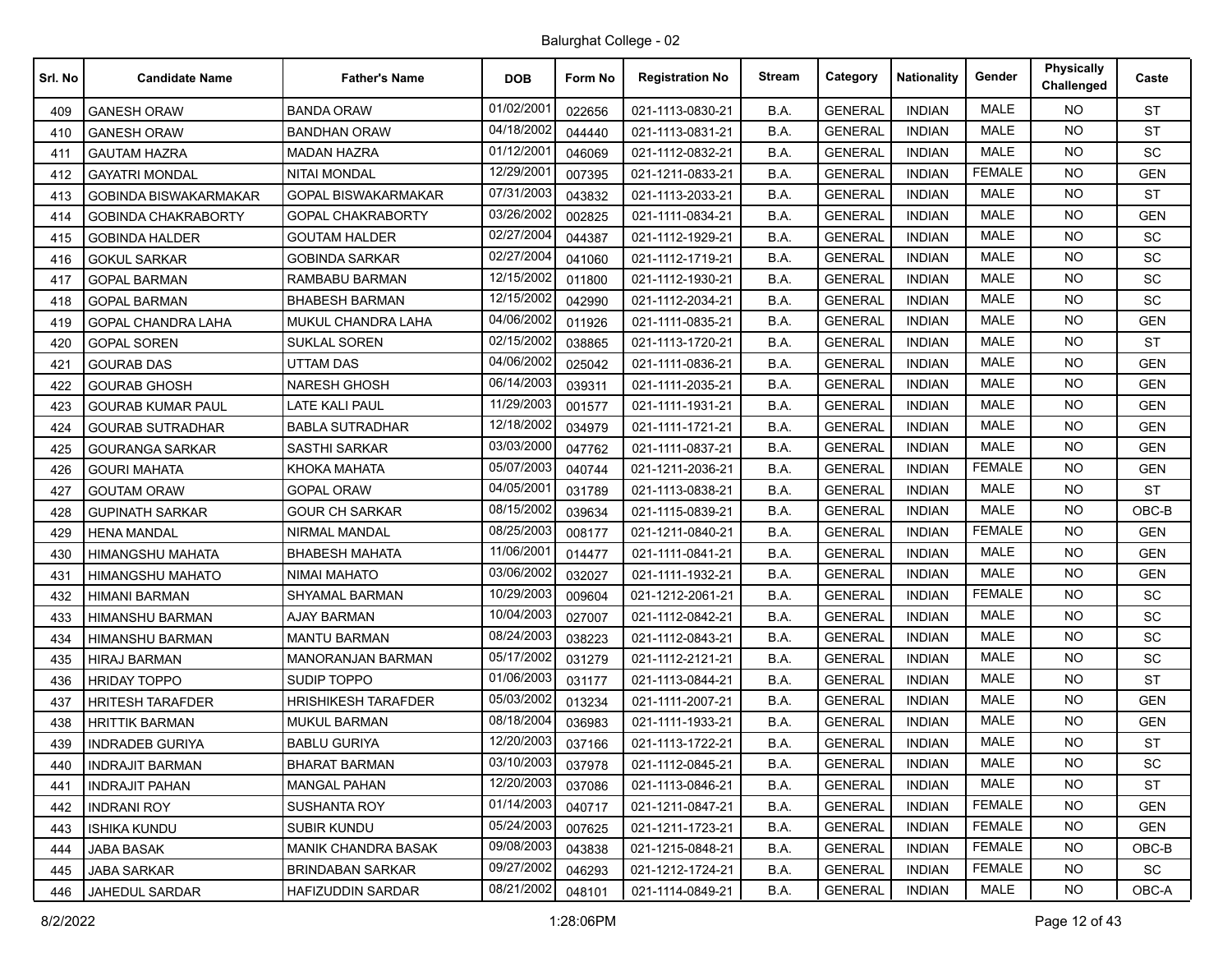| Srl. No | <b>Candidate Name</b>  | <b>Father's Name</b>        | <b>DOB</b> | Form No | <b>Registration No</b> | <b>Stream</b> | Category       | <b>Nationality</b> | Gender        | Physically<br>Challenged | Caste      |
|---------|------------------------|-----------------------------|------------|---------|------------------------|---------------|----------------|--------------------|---------------|--------------------------|------------|
| 447     | JAHID HASSAN MANDAL    | MEHERAB HOSSAIN MANDAL      | 09/25/2002 | 036033  | 021-1111-0850-21       | B.A.          | <b>GENERAL</b> | <b>INDIAN</b>      | <b>MALE</b>   | NO.                      | <b>GEN</b> |
| 448     | <b>JALY DEBNATH</b>    | DILIP DEBNATH               | 09/17/2002 | 020549  | 021-1211-0851-21       | B.A.          | <b>GENERAL</b> | <b>INDIAN</b>      | <b>FEMALE</b> | NO.                      | <b>GEN</b> |
| 449     | <b>JAMUNA BARMAN</b>   | <b>ANIL BARMAN</b>          | 02/21/2002 | 003477  | 021-1212-0852-21       | B.A.          | <b>GENERAL</b> | <b>INDIAN</b>      | <b>FEMALE</b> | <b>NO</b>                | SC         |
| 450     | <b>JAMUNA BARMAN</b>   | <b>GAJENDRA NATH BARMAN</b> | 04/06/2003 | 001418  | 021-1212-2062-21       | B.A.          | <b>GENERAL</b> | <b>INDIAN</b>      | <b>FEMALE</b> | <b>NO</b>                | <b>SC</b>  |
| 451     | <b>JAMUNA BARMAN</b>   | <b>HIMAN BARMAN</b>         | 04/03/2001 | 043162  | 021-1212-0853-21       | B.A.          | <b>GENERAL</b> | <b>INDIAN</b>      | <b>FEMALE</b> | NO.                      | <b>SC</b>  |
| 452     | <b>JAMUNA BARMAN</b>   | RABEN BARMAN                | 02/01/2003 | 033765  | 021-1212-0854-21       | B.A.          | <b>GENERAL</b> | <b>INDIAN</b>      | <b>FEMALE</b> | <b>NO</b>                | SC         |
| 453     | <b>JAMUNA DAS</b>      | <b>RAGUNATH DAS</b>         | 03/17/2003 | 036567  | 021-1212-1725-21       | B.A.          | <b>GENERAL</b> | <b>INDIAN</b>      | <b>FEMALE</b> | <b>NO</b>                | SC         |
| 454     | <b>JASMIN KHATUN</b>   | <b>IUNUS MONDAL</b>         | 03/20/2004 | 016809  | 021-1211-0855-21       | B.A.          | <b>GENERAL</b> | <b>INDIAN</b>      | <b>FEMALE</b> | <b>NO</b>                | <b>GEN</b> |
| 455     | <b>JAYA BARMAN</b>     | <b>HALODHER BARMAN</b>      | 01/20/2003 | 041121  | 021-1212-0856-21       | B.A.          | <b>GENERAL</b> | <b>INDIAN</b>      | <b>FEMALE</b> | NO.                      | SC         |
| 456     | <b>JAYA BARMAN</b>     | UPEN BARMAN                 | 08/05/2003 | 001740  | 021-1212-0857-21       | B.A.          | <b>GENERAL</b> | <b>INDIAN</b>      | <b>FEMALE</b> | <b>NO</b>                | SC         |
| 457     | <b>JAYA KARMAKAR</b>   | <b>JAHARLAL KARMAKAR</b>    | 11/27/2001 | 030861  | 021-1212-0858-21       | B.A.          | <b>GENERAL</b> | <b>INDIAN</b>      | <b>FEMALE</b> | <b>NO</b>                | SC         |
| 458     | <b>JAYA ORAW</b>       | <b>RABI ORAW</b>            | 06/22/2000 | 044583  | 021-1213-0859-21       | B.A.          | <b>GENERAL</b> | <b>INDIAN</b>      | <b>FEMALE</b> | <b>NO</b>                | <b>ST</b>  |
| 459     | <b>JAYANTA TIRKI</b>   | <b>MONGAL TIRKI</b>         | 09/14/2002 | 032078  | 021-1113-0860-21       | B.A.          | <b>GENERAL</b> | <b>INDIAN</b>      | <b>MALE</b>   | <b>NO</b>                | <b>ST</b>  |
| 460     | <b>JAYANTI BARMAN</b>  | <b>KARTIK BARMAN</b>        | 08/20/2002 | 032389  | 021-1212-0861-21       | B.A.          | <b>GENERAL</b> | <b>INDIAN</b>      | <b>FEMALE</b> | NO.                      | SC         |
| 461     | <b>JAYANTI BARMAN</b>  | PRAFULLA BARMAN             | 11/12/2002 | 029806  | 021-1212-0862-21       | B.A.          | <b>GENERAL</b> | <b>INDIAN</b>      | <b>FEMALE</b> | <b>NO</b>                | SC         |
| 462     | JAYASHREE BARMAN       | KAMAL BARMAN                | 04/25/2003 | 015130  | 021-1212-0863-21       | B.A.          | <b>GENERAL</b> | <b>INDIAN</b>      | <b>FEMALE</b> | NO.                      | <b>SC</b>  |
| 463     | <b>JAYATI BARMAN</b>   | <b>RABI BARMAN</b>          | 10/25/2001 | 035697  | 021-1212-0864-21       | B.A.          | <b>GENERAL</b> | <b>INDIAN</b>      | <b>FEMALE</b> | <b>NO</b>                | SC         |
| 464     | <b>JAYDEB SINGH</b>    | JAYRAM SINGH                | 05/25/2001 | 022844  | 021-1112-0865-21       | B.A.          | <b>GENERAL</b> | <b>INDIAN</b>      | <b>MALE</b>   | <b>NO</b>                | <b>SC</b>  |
| 465     | JAYEETA DUTTA          | <b>BHAJAN DUTTA</b>         | 12/27/2002 | 037127  | 021-1211-1726-21       | B.A.          | <b>GENERAL</b> | <b>INDIAN</b>      | <b>FEMALE</b> | <b>NO</b>                | <b>GEN</b> |
| 466     | <b>JAYEETA MAHANTA</b> | RANJAN MAHANTA              | 01/16/2004 | 040917  | 021-1211-1727-21       | B.A.          | <b>GENERAL</b> | <b>INDIAN</b>      | <b>FEMALE</b> | NO.                      | <b>GEN</b> |
| 467     | <b>JEET BARMAN</b>     | <b>BISTA BARMAN</b>         | 07/02/2004 | 012061  | 021-1112-0866-21       | B.A.          | <b>GENERAL</b> | <b>INDIAN</b>      | <b>MALE</b>   | <b>NO</b>                | SC         |
| 468     | <b>JEET DAS</b>        | <b>BIKROM DAS</b>           | 01/20/2003 | 037599  | 021-1112-0867-21       | B.A.          | <b>GENERAL</b> | <b>INDIAN</b>      | <b>MALE</b>   | <b>NO</b>                | <b>SC</b>  |
| 469     | <b>JEET SARKAR</b>     | <b>JAYANTA SARKAR</b>       | 05/01/2004 | 023015  | 021-1115-1728-21       | B.A.          | <b>GENERAL</b> | <b>INDIAN</b>      | <b>MALE</b>   | <b>NO</b>                | OBC-B      |
| 470     | <b>JHARNA ORAW</b>     | <b>AKAN ORAW</b>            | 08/12/2002 | 026108  | 021-1213-0868-21       | B.A.          | <b>GENERAL</b> | <b>INDIAN</b>      | <b>FEMALE</b> | NO.                      | <b>ST</b>  |
| 471     | JHUMA MAHANTA          | BISHU MAHANTA               | 09/14/2001 | 030726  | 021-1211-0869-21       | B.A.          | <b>GENERAL</b> | <b>INDIAN</b>      | <b>FEMALE</b> | <b>NO</b>                | <b>GEN</b> |
| 472     | <b>JHUMPA BARMAN</b>   | <b>KAMAL BARMAN</b>         | 01/19/2003 | 040742  | 021-1212-0870-21       | B.A.          | <b>GENERAL</b> | <b>INDIAN</b>      | <b>FEMALE</b> | <b>NO</b>                | <b>SC</b>  |
| 473     | <b>JHUMPA SINGH</b>    | <b>HEMANTA SINGH</b>        | 09/20/2002 | 031453  | 021-1212-1729-21       | B.A.          | <b>GENERAL</b> | <b>INDIAN</b>      | <b>FEMALE</b> | <b>NO</b>                | SC         |
| 474     | JHUMU MONDAL           | <b>ASIT MONDAL</b>          | 05/14/1999 | 030386  | 021-1211-0871-21       | B.A.          | <b>GENERAL</b> | <b>INDIAN</b>      | <b>FEMALE</b> | NO.                      | <b>GEN</b> |
| 475     | JIBAN MURMU            | <b>MISTRI MURMU</b>         | 01/22/2001 | 037503  | 021-1113-0872-21       | B.A.          | <b>GENERAL</b> | <b>INDIAN</b>      | <b>MALE</b>   | <b>NO</b>                | <b>ST</b>  |
| 476     | <b>JIMI DAS PAUL</b>   | MITHU DAS PAUL              | 10/05/2003 | 019743  | 021-1211-2088-21       | B.A.          | <b>GENERAL</b> | <b>INDIAN</b>      | <b>FEMALE</b> | NO.                      | <b>GEN</b> |
| 477     | JISHANU SARKAR         | OM PRAKASH SARKAR           | 05/30/2003 | 023951  | 021-1111-1730-21       | B.A.          | <b>GENERAL</b> | <b>INDIAN</b>      | <b>MALE</b>   | <b>NO</b>                | <b>GEN</b> |
| 478     | <b>JIT BARMAN</b>      | <b>SUNIL BARMAN</b>         | 04/12/2003 | 041984  | 021-1112-0873-21       | B.A.          | <b>GENERAL</b> | <b>INDIAN</b>      | MALE          | NO.                      | <b>SC</b>  |
| 479     | <b>JNUI SARKAR</b>     | LATE UDAY SARKAR            | 06/30/2003 | 002799  | 021-1211-0874-21       | B.A.          | <b>GENERAL</b> | <b>INDIAN</b>      | <b>FEMALE</b> | <b>NO</b>                | GEN        |
| 480     | <b>JOLI BARMAN</b>     | SHYAMAPADA BARMAN           | 07/04/2003 | 030837  | 021-1212-2037-21       | B.A.          | <b>GENERAL</b> | <b>INDIAN</b>      | <b>FEMALE</b> | NO.                      | <b>SC</b>  |
| 481     | <b>JOLY MALI</b>       | JAGANNATH MALI              | 11/02/2003 | 030502  | 021-1211-2122-21       | B.A.          | <b>GENERAL</b> | <b>INDIAN</b>      | <b>FEMALE</b> | NO.                      | <b>GEN</b> |
| 482     | <b>JOSEPH HEMBROM</b>  | <b>IGNATIUS HEMBROM</b>     | 02/03/2003 | 031548  | 021-1113-0875-21       | B.A.          | <b>GENERAL</b> | <b>INDIAN</b>      | MALE          | NO.                      | <b>ST</b>  |
| 483     | <b>JOTIKA KUJI</b>     | LAXMAN KUJI                 | 12/25/2000 | 016197  | 021-1213-0876-21       | B.A.          | <b>GENERAL</b> | <b>INDIAN</b>      | <b>FEMALE</b> | NO.                      | ST         |
| 484     | JOY DAS                | <b>BARUN DAS</b>            | 12/22/2002 | 043043  | 021-1111-0877-21       | B.A.          | <b>GENERAL</b> | <b>INDIAN</b>      | MALE          | NO                       | GEN        |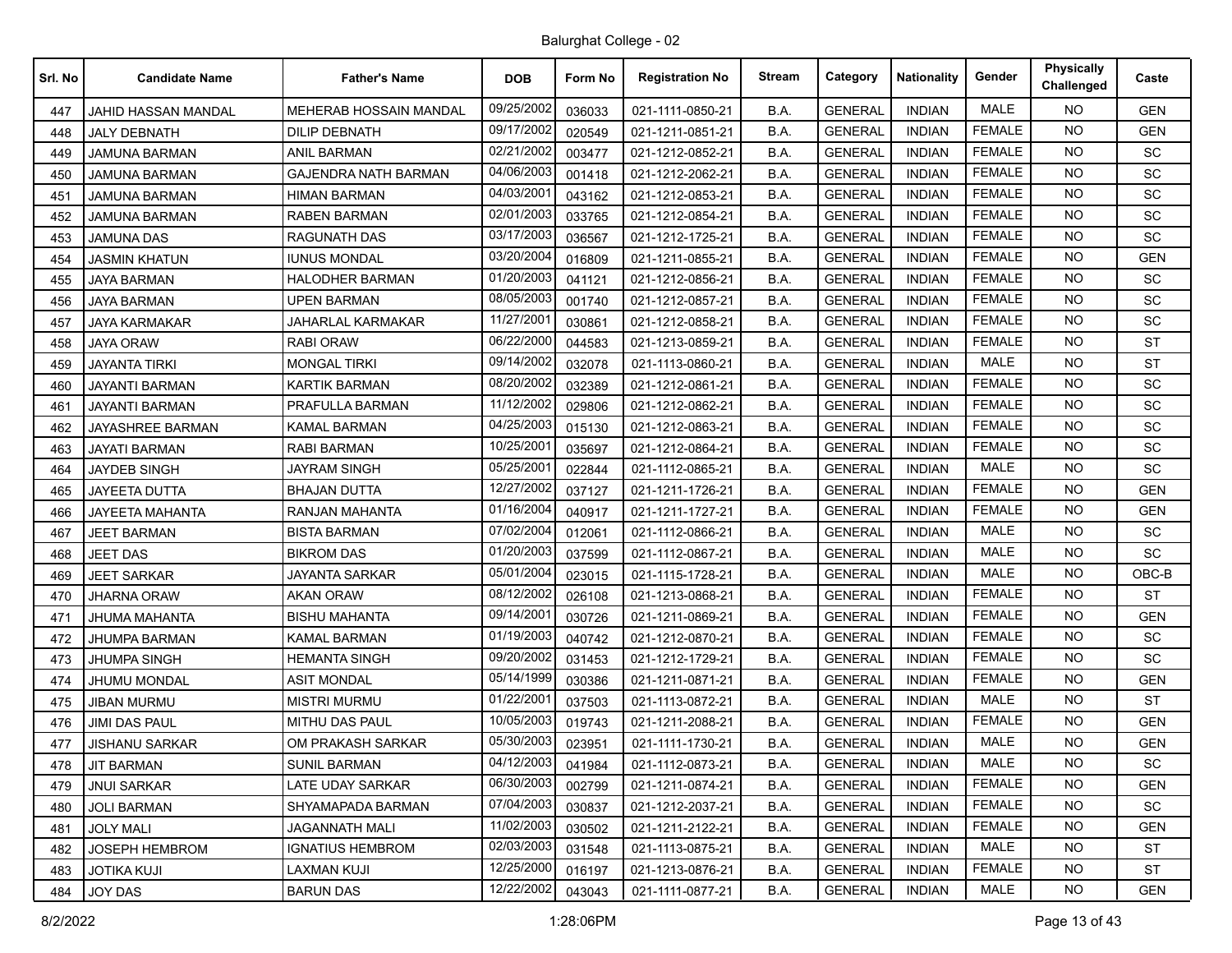| Srl. No | <b>Candidate Name</b>       | <b>Father's Name</b>    | <b>DOB</b> | Form No | <b>Registration No</b> | <b>Stream</b> | Category       | <b>Nationality</b> | Gender        | <b>Physically</b><br>Challenged | Caste      |
|---------|-----------------------------|-------------------------|------------|---------|------------------------|---------------|----------------|--------------------|---------------|---------------------------------|------------|
| 485     | <b>JOY HALDER</b>           | <b>NIKHIL HALDER</b>    | 08/16/2003 | 039932  | 021-1112-0878-21       | B.A.          | <b>GENERAL</b> | <b>INDIAN</b>      | MALE          | NO.                             | SC         |
| 486     | JOY MONDAL                  | NIRANJAN MONDAL         | 03/10/2003 | 008285  | 021-1115-0879-21       | B.A.          | <b>GENERAL</b> | <b>INDIAN</b>      | <b>MALE</b>   | <b>NO</b>                       | OBC-B      |
| 487     | <b>JOY MONDAL</b>           | <b>SUNIL MONDAL</b>     | 11/03/2002 | 017287  | 021-1112-0880-21       | B.A.          | <b>GENERAL</b> | <b>INDIAN</b>      | <b>MALE</b>   | <b>NO</b>                       | <b>SC</b>  |
| 488     | <b>JOY ORAW</b>             | <b>RAM ORAW</b>         | 10/03/2002 | 042423  | 021-1113-0881-21       | B.A.          | <b>GENERAL</b> | <b>INDIAN</b>      | <b>MALE</b>   | <b>NO</b>                       | <b>ST</b>  |
| 489     | <b>JOY SAHA</b>             | <b>BIJAY SAHA</b>       | 11/30/2000 | 019909  | 021-1111-0882-21       | B.A.          | <b>GENERAL</b> | <b>INDIAN</b>      | <b>MALE</b>   | NO.                             | <b>GEN</b> |
| 490     | <b>JOY SARKAR</b>           | MITHU SARKAR            | 01/27/2004 | 044089  | 021-1112-0883-21       | B.A.          | <b>GENERAL</b> | <b>INDIAN</b>      | <b>MALE</b>   | <b>NO</b>                       | <b>SC</b>  |
| 491     | JOYDEB BARMAN               | <b>BADAL BARMAN</b>     | 11/29/2003 | 003590  | 021-1112-0884-21       | B.A.          | <b>GENERAL</b> | <b>INDIAN</b>      | <b>MALE</b>   | <b>NO</b>                       | SC         |
| 492     | JOYDEB BARMAN               | JAMPADA BARMAN          | 02/01/2001 | 037225  | 021-1112-0885-21       | B.A.          | <b>GENERAL</b> | <b>INDIAN</b>      | <b>MALE</b>   | <b>NO</b>                       | <b>SC</b>  |
| 493     | <b>JOYDEEP BHOWMICK</b>     | <b>NARAYAN BHOWMICK</b> | 05/20/2003 | 030605  | 021-1117-2123-21       | B.A.          | <b>GENERAL</b> | <b>INDIAN</b>      | <b>MALE</b>   | NO.                             | <b>GEN</b> |
| 494     | JOYDEEP SAHA                | JAGANNATH SAHA          | 02/07/2001 | 030113  | 021-1111-0886-21       | B.A.          | <b>GENERAL</b> | <b>INDIAN</b>      | MALE          | <b>NO</b>                       | <b>GEN</b> |
| 495     | <b>JOYEETA MAHATA</b>       | <b>UTTAM MAHATA</b>     | 01/01/2004 | 037151  | 021-1211-0887-21       | B.A.          | <b>GENERAL</b> | <b>INDIAN</b>      | <b>FEMALE</b> | <b>NO</b>                       | <b>GEN</b> |
| 496     | JOYEETA SARKAR              | <b>BISWAJIT SARKAR</b>  | 05/11/2004 | 031075  | 021-1212-2124-21       | B.A.          | <b>GENERAL</b> | <b>INDIAN</b>      | <b>FEMALE</b> | <b>NO</b>                       | <b>SC</b>  |
| 497     | JOYITA CHATTERJEE           | ALOK CHATTERJEE         | 10/05/2003 | 049042  | 021-1211-0888-21       | B.A.          | <b>GENERAL</b> | <b>INDIAN</b>      | <b>FEMALE</b> | NO.                             | <b>GEN</b> |
| 498     | JOYLAL DAS                  | SUBHASH DAS             | 11/12/2002 | 043282  | 021-1112-0889-21       | B.A.          | <b>GENERAL</b> | <b>INDIAN</b>      | MALE          | <b>NO</b>                       | <b>SC</b>  |
| 499     | JOYMONI MURMU               | SONATAN MURMU           | 09/25/2003 | 036209  | 021-1213-0890-21       | B.A.          | <b>GENERAL</b> | <b>INDIAN</b>      | <b>FEMALE</b> | <b>NO</b>                       | <b>ST</b>  |
| 500     | JOYSNA HALDER               | SANKAR HALDER           | 03/25/2003 | 018428  | 021-1211-0891-21       | B.A.          | <b>GENERAL</b> | <b>INDIAN</b>      | <b>FEMALE</b> | <b>NO</b>                       | <b>GEN</b> |
| 501     | JUTHIKA MANDAL              | PINTU MANDAL            | 02/10/2002 | 024056  | 021-1212-0892-21       | B.A.          | <b>GENERAL</b> | <b>INDIAN</b>      | <b>FEMALE</b> | NO.                             | SC         |
| 502     | JUYANNA MURMU               | <b>BADAL MURMU</b>      | 08/07/2001 | 029413  | 021-1213-0893-21       | B.A.          | <b>GENERAL</b> | <b>INDIAN</b>      | <b>FEMALE</b> | <b>NO</b>                       | ST         |
| 503     | <b>JYOTI CHAKRABORTY</b>    | <b>DIPU CHAKRABORTY</b> | 11/20/2002 | 004769  | 021-1211-0894-21       | B.A.          | <b>GENERAL</b> | <b>INDIAN</b>      | <b>FEMALE</b> | <b>NO</b>                       | <b>GEN</b> |
| 504     | <b>JYOTI MAHATA</b>         | BHUPENDRANATH MAHATA    | 05/20/2003 | 037220  | 021-1215-0895-21       | B.A.          | <b>GENERAL</b> | <b>INDIAN</b>      | <b>FEMALE</b> | NO.                             | OBC-B      |
| 505     | <b>JYOTI PROKASH BARMAN</b> | <b>BISHNU BARMAN</b>    | 05/03/2002 | 041658  | 021-1112-0896-21       | B.A.          | <b>GENERAL</b> | <b>INDIAN</b>      | <b>MALE</b>   | <b>NO</b>                       | <b>SC</b>  |
| 506     | <b>JYOTI SINGH</b>          | <b>JITESH SINGH</b>     | 04/12/2003 | 009384  | 021-1212-0897-21       | B.A.          | <b>GENERAL</b> | <b>INDIAN</b>      | <b>FEMALE</b> | <b>NO</b>                       | SC         |
| 507     | <b>JYOTIRMAY BARMAN</b>     | <b>ADHIR BARMAN</b>     | 08/07/2002 | 031784  | 021-1112-0898-21       | B.A.          | <b>GENERAL</b> | <b>INDIAN</b>      | MALE          | <b>NO</b>                       | SC         |
| 508     | JYOTIRMAY MOHANTA           | <b>BABLU MOHANTA</b>    | 08/10/2003 | 015243  | 021-1111-1731-21       | B.A.          | <b>GENERAL</b> | <b>INDIAN</b>      | <b>MALE</b>   | NO.                             | <b>GEN</b> |
| 509     | <b>JYOTISH KARMAKAR</b>     | LAXMIKANTA KARMAKAR     | 05/01/2000 | 026836  | 021-1113-0899-21       | B.A.          | <b>GENERAL</b> | <b>INDIAN</b>      | <b>MALE</b>   | <b>NO</b>                       | <b>ST</b>  |
| 510     | <b>KABITA BARMAN</b>        | <b>KAMAL BARMAN</b>     | 08/26/2003 | 016736  | 021-1212-0900-21       | B.A.          | <b>GENERAL</b> | <b>INDIAN</b>      | <b>FEMALE</b> | <b>NO</b>                       | <b>SC</b>  |
| 511     | <b>KABITA BARMAN</b>        | SITARAM BARMAN          | 02/16/2002 | 038558  | 021-1212-0901-21       | B.A.          | <b>GENERAL</b> | <b>INDIAN</b>      | <b>FEMALE</b> | <b>NO</b>                       | SC         |
| 512     | <b>KABITA BARMAN</b>        | SUKARU BARMAN           | 02/11/2002 | 008349  | 021-1212-0902-21       | B.A.          | <b>GENERAL</b> | <b>INDIAN</b>      | <b>FEMALE</b> | NO.                             | SC         |
| 513     | KABITA DAS                  | <b>BALARAM DAS</b>      | 01/24/2004 | 042496  | 021-1212-1732-21       | B.A.          | <b>GENERAL</b> | <b>INDIAN</b>      | <b>FEMALE</b> | <b>NO</b>                       | SC         |
| 514     | <b>KABITA LOHAR</b>         | <b>SWAPAN LOHAR</b>     | 03/02/2004 | 016013  | 021-1212-0903-21       | B.A.          | <b>GENERAL</b> | <b>INDIAN</b>      | <b>FEMALE</b> | <b>NO</b>                       | <b>SC</b>  |
| 515     | <b>KABITA MALI</b>          | SANKAR MALI             | 07/10/2002 | 030292  | 021-1212-0904-21       | B.A.          | <b>GENERAL</b> | <b>INDIAN</b>      | <b>FEMALE</b> | <b>NO</b>                       | SC         |
| 516     | <b>KABITA PAUL</b>          | <b>NIKHIL PAUL</b>      | 12/21/2002 | 011542  | 021-1211-0905-21       | B.A.          | <b>GENERAL</b> | <b>INDIAN</b>      | FEMALE        | NO.                             | <b>GEN</b> |
| 517     | KAJALI DEBNATH              | RABIN DEBNATH           | 07/21/2002 | 002719  | 021-1215-1934-21       | B.A.          | <b>GENERAL</b> | <b>INDIAN</b>      | <b>FEMALE</b> | <b>NO</b>                       | OBC-B      |
| 518     | <b>KAJALI HASDA</b>         | SHYAMAL HASDA           | 01/17/2003 | 024647  | 021-1213-0906-21       | B.A.          | <b>GENERAL</b> | <b>INDIAN</b>      | <b>FEMALE</b> | <b>NO</b>                       | ST         |
| 519     | KAJALI KHALKO               | LATE-MILIN KHALKO       | 09/26/1998 | 031906  | 021-1213-1935-21       | B.A.          | <b>GENERAL</b> | <b>INDIAN</b>      | <b>FEMALE</b> | <b>NO</b>                       | <b>ST</b>  |
| 520     | <b>KAKALI BARMAN</b>        | PARESH BARMAN           | 04/10/2002 | 030508  | 021-1212-0907-21       | B.A.          | <b>GENERAL</b> | <b>INDIAN</b>      | <b>FEMALE</b> | NO.                             | SC         |
| 521     | <b>KAKALI MAJIMDER</b>      | KAMAL MAJUMDER          | 04/26/2003 | 003717  | 021-1211-1936-21       | B.A.          | <b>GENERAL</b> | <b>INDIAN</b>      | <b>FEMALE</b> | NO.                             | GEN        |
| 522     | KAKULI BARMAN               | DHALU BARMAN            | 11/14/2003 | 030022  | 021-1212-1937-21       | B.A.          | <b>GENERAL</b> | <b>INDIAN</b>      | <b>FEMALE</b> | NO.                             | <b>SC</b>  |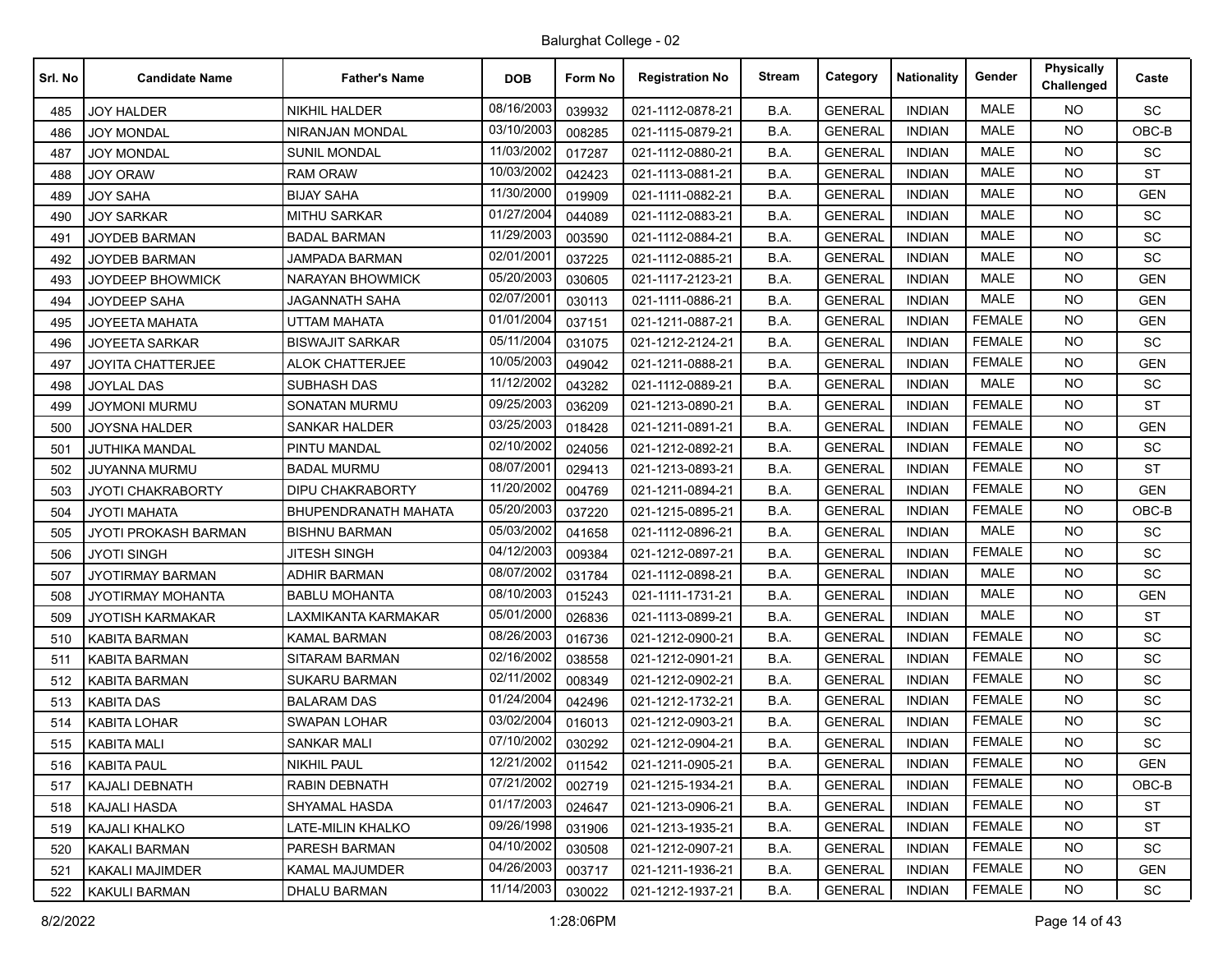| Srl. No | <b>Candidate Name</b>               | <b>Father's Name</b>         | <b>DOB</b> | Form No | <b>Registration No</b> | <b>Stream</b> | Category       | <b>Nationality</b> | Gender        | Physically<br>Challenged | Caste      |
|---------|-------------------------------------|------------------------------|------------|---------|------------------------|---------------|----------------|--------------------|---------------|--------------------------|------------|
| 523     | <b>KAKULI BARMAN</b>                | <b>KANCHAN BARMAN</b>        | 06/07/2003 | 003448  | 021-1212-0908-21       | B.A.          | <b>GENERAL</b> | <b>INDIAN</b>      | <b>FEMALE</b> | NO.                      | SC         |
| 524     | KAKULI GHOSH                        | TARUN GHOSH                  | 03/29/2004 | 030136  | 021-1211-0909-21       | B.A.          | <b>GENERAL</b> | <b>INDIAN</b>      | <b>FEMALE</b> | <b>NO</b>                | <b>GEN</b> |
| 525     | KALICHARAN HEMRAM                   | <b>RASHIK HEMRAM</b>         | 11/06/1999 | 014639  | 021-1113-1899-21       | B.A.          | <b>GENERAL</b> | <b>INDIAN</b>      | <b>MALE</b>   | <b>NO</b>                | <b>ST</b>  |
| 526     | <b>KALPANA HALDER</b>               | LATE SUJIT HALDER            | 04/19/2002 | 005372  | 021-1212-1733-21       | B.A.          | <b>GENERAL</b> | <b>INDIAN</b>      | <b>FEMALE</b> | <b>NO</b>                | SC         |
| 527     | KALPANA HANSDA                      | <b>BABURAM HANSDA</b>        | 01/01/2002 | 022891  | 021-1213-0910-21       | B.A.          | <b>GENERAL</b> | <b>INDIAN</b>      | <b>FEMALE</b> | NO.                      | <b>ST</b>  |
| 528     | KALPANA RABIDAS                     | HIRALAL RABIDAS              | 10/12/2001 | 045810  | 021-1212-0911-21       | B.A.          | <b>GENERAL</b> | <b>INDIAN</b>      | <b>FEMALE</b> | <b>NO</b>                | SC         |
| 529     | <b>KALPANA SARKAR</b>               | <b>DULAL SARKAR</b>          | 11/13/2002 | 007593  | 021-1212-0912-21       | B.A.          | <b>GENERAL</b> | <b>INDIAN</b>      | <b>FEMALE</b> | <b>NO</b>                | SC         |
| 530     | <b>KALPITA MAHATA</b>               | KAMAL MAHATA                 | 08/03/2003 | 023427  | 021-1211-0913-21       | B.A.          | <b>GENERAL</b> | <b>INDIAN</b>      | <b>FEMALE</b> | <b>NO</b>                | <b>GEN</b> |
| 531     | <b>KANAK BARMAN</b>                 | <b>BROJENDRA NATH BARMAN</b> | 01/25/2004 | 034609  | 021-1112-0914-21       | B.A.          | <b>GENERAL</b> | <b>INDIAN</b>      | <b>MALE</b>   | NO.                      | SC         |
| 532     | KANAK BASAK                         | LATE SAMIR BASAK             | 08/15/2002 | 021971  | 021-1111-0915-21       | B.A.          | <b>GENERAL</b> | <b>INDIAN</b>      | MALE          | <b>NO</b>                | <b>GEN</b> |
| 533     | <b>KANIKA BARMAN</b>                | <b>SUKANTA BARMAN</b>        | 06/12/200  | 016064  | 021-1212-0916-21       | B.A.          | <b>GENERAL</b> | <b>INDIAN</b>      | <b>FEMALE</b> | <b>NO</b>                | SC         |
| 534     | KANIKA PAHAN                        | PARESH PAHAN                 | 11/12/2002 | 038720  | 021-1213-0917-21       | B.A.          | <b>GENERAL</b> | <b>INDIAN</b>      | <b>FEMALE</b> | <b>NO</b>                | <b>ST</b>  |
| 535     | KANIKA SARKAR                       | <b>LATE DILIP SARKAR</b>     | 07/10/2002 | 023956  | 021-1211-0918-21       | B.A.          | <b>GENERAL</b> | <b>INDIAN</b>      | <b>FEMALE</b> | NO.                      | <b>GEN</b> |
| 536     | <b>KANIKA TUDU</b>                  | <b>BARKA TUDU</b>            | 05/18/1999 | 028152  | 021-1213-0919-21       | B.A.          | <b>GENERAL</b> | <b>INDIAN</b>      | <b>FEMALE</b> | <b>NO</b>                | <b>ST</b>  |
| 537     | <b>KARAN SARKAR</b>                 | <b>KANAK SARKAR</b>          | 09/09/2003 | 044662  | 021-1112-0920-21       | B.A.          | <b>GENERAL</b> | <b>INDIAN</b>      | MALE          | <b>NO</b>                | SC         |
| 538     | <b>KARTICK SARKAR</b>               | <b>MAHADEB SARKAR</b>        | 06/21/2003 | 030375  | 021-1112-0921-21       | B.A.          | <b>GENERAL</b> | <b>INDIAN</b>      | <b>MALE</b>   | <b>NO</b>                | <b>SC</b>  |
| 539     | KARTIK MAHATO                       | <b>BIMAL MAHATO</b>          | 10/17/2001 | 043701  | 021-1111-0922-21       | B.A.          | <b>GENERAL</b> | <b>INDIAN</b>      | MALE          | NO.                      | <b>GEN</b> |
| 540     | KAUSALLYA MAHATA                    | NANDALAL MAHATA              | 09/25/2002 | 031151  | 021-1211-1938-21       | B.A.          | <b>GENERAL</b> | <b>INDIAN</b>      | <b>FEMALE</b> | <b>NO</b>                | <b>GEN</b> |
| 541     | <b>KEYA MANDAL</b>                  | <b>NIKHIL MANDAL</b>         | 11/30/2003 | 040414  | 021-1211-0923-21       | B.A.          | <b>GENERAL</b> | <b>INDIAN</b>      | <b>FEMALE</b> | <b>NO</b>                | <b>GEN</b> |
| 542     | <b>KEYA MONDAL</b>                  | PINTU MONDAL                 | 06/02/2003 | 036624  | 021-1211-0924-21       | B.A.          | <b>GENERAL</b> | <b>INDIAN</b>      | <b>FEMALE</b> | NO.                      | <b>GEN</b> |
| 543     | KEYA ROY                            | <b>DWIJESH ROY</b>           | 04/09/2003 | 026837  | 021-1211-0925-21       | B.A.          | <b>GENERAL</b> | <b>INDIAN</b>      | <b>FEMALE</b> | <b>NO</b>                | <b>GEN</b> |
| 544     | <b>KEYA SARKAR</b>                  | <b>SWAPAN SARKAR</b>         | 10/29/2002 | 033718  | 021-1215-0926-21       | B.A.          | <b>GENERAL</b> | <b>INDIAN</b>      | <b>FEMALE</b> | NO.                      | $OBC-B$    |
| 545     | KHATIJA KHATUN                      | REYAJUL MANDAL               | 07/10/2002 | 003313  | 021-1211-0927-21       | B.A.          | <b>GENERAL</b> | <b>INDIAN</b>      | <b>FEMALE</b> | <b>NO</b>                | <b>GEN</b> |
| 546     | KHUSHI MOHANTA                      | <b>TAPAN MOHANTA</b>         | 03/28/2003 | 037699  | 021-1211-0928-21       | B.A.          | <b>GENERAL</b> | <b>INDIAN</b>      | <b>FEMALE</b> | NO.                      | <b>GEN</b> |
| 547     | KIRAN ROY                           | <b>RANJIT ROY</b>            | 10/01/2003 | 008918  | 021-1112-0929-21       | B.A.          | <b>GENERAL</b> | <b>INDIAN</b>      | <b>MALE</b>   | <b>NO</b>                | SC         |
| 548     | <b>KISHAN ORAW</b>                  | <b>MAHESWAR ORAW</b>         | 05/21/2003 | 030245  | 021-1113-0930-21       | B.A.          | <b>GENERAL</b> | <b>INDIAN</b>      | <b>MALE</b>   | NO.                      | ST         |
| 549     | KOUSHIK ADHIKARY                    | <b>KRISHNA ADHIKARY</b>      | 03/13/2003 | 038245  | 021-1111-0931-21       | B.A.          | <b>GENERAL</b> | <b>INDIAN</b>      | <b>MALE</b>   | <b>NO</b>                | <b>GEN</b> |
| 550     | KOUSHIK BARMAN                      | <b>BIRESH CHANDRA BARMAN</b> | 10/18/2003 | 030040  | 021-1112-0932-21       | B.A.          | <b>GENERAL</b> | <b>INDIAN</b>      | <b>MALE</b>   | NO.                      | <b>SC</b>  |
| 551     | KOUSHIK BARMAN                      | <b>MILAN BARMAN</b>          | 04/21/2002 | 043467  | 021-1111-0933-21       | B.A.          | <b>GENERAL</b> | <b>INDIAN</b>      | MALE          | <b>NO</b>                | <b>GEN</b> |
| 552     | <b>KOUSHIK DAS</b>                  | ANURANJAN DAS                | 09/06/2002 | 037184  | 021-1111-0934-21       | B.A.          | <b>GENERAL</b> | <b>INDIAN</b>      | <b>MALE</b>   | NO.                      | <b>GEN</b> |
| 553     | KOUSHIK SARKAR                      | <b>BIDYUT SARKAR</b>         | 02/14/2003 | 026034  | 021-1111-0935-21       | B.A.          | <b>GENERAL</b> | <b>INDIAN</b>      | <b>MALE</b>   | <b>NO</b>                | <b>GEN</b> |
| 554     | KOUSHIK SARKAR                      | KARTIK CHANDRA SARKAR        | 12/27/2003 | 016632  | 021-1112-0936-21       | B.A.          | <b>GENERAL</b> | <b>INDIAN</b>      | MALE          | <b>NO</b>                | SC         |
| 555     | KOUTAL MALAKAR                      | LATE NARAYAN MALAKAR         | 08/24/2003 | 043471  | 021-1111-0937-21       | B.A.          | <b>GENERAL</b> | <b>INDIAN</b>      | MALE          | NO.                      | <b>GEN</b> |
| 556     | KOYEL BARMAN                        | <b>BINAY BARMAN</b>          | 03/22/2003 | 030151  | 021-1212-0938-21       | B.A.          | <b>GENERAL</b> | <b>INDIAN</b>      | <b>FEMALE</b> | NO.                      | SC         |
| 557     | <b>KOYEL MONDAL</b>                 | AMAL MONDAL                  | 10/18/2003 | 012076  | 021-1212-0939-21       | B.A.          | <b>GENERAL</b> | <b>INDIAN</b>      | <b>FEMALE</b> | NO.                      | SC         |
| 558     | KRISHANU CHANDRA<br><b>KARMAKAR</b> | KANAI KARMAKAR               | 06/11/2002 | 048825  | 021-1115-0940-21       | B.A.          | <b>GENERAL</b> | INDIAN             | MALE          | NO.                      | OBC-B      |
| 559     | KRISHNA DAS                         | UTPAL DAS                    | 06/10/2004 | 036457  | 021-1212-0941-21       | B.A.          | <b>GENERAL</b> | <b>INDIAN</b>      | <b>FEMALE</b> | <b>NO</b>                | <b>SC</b>  |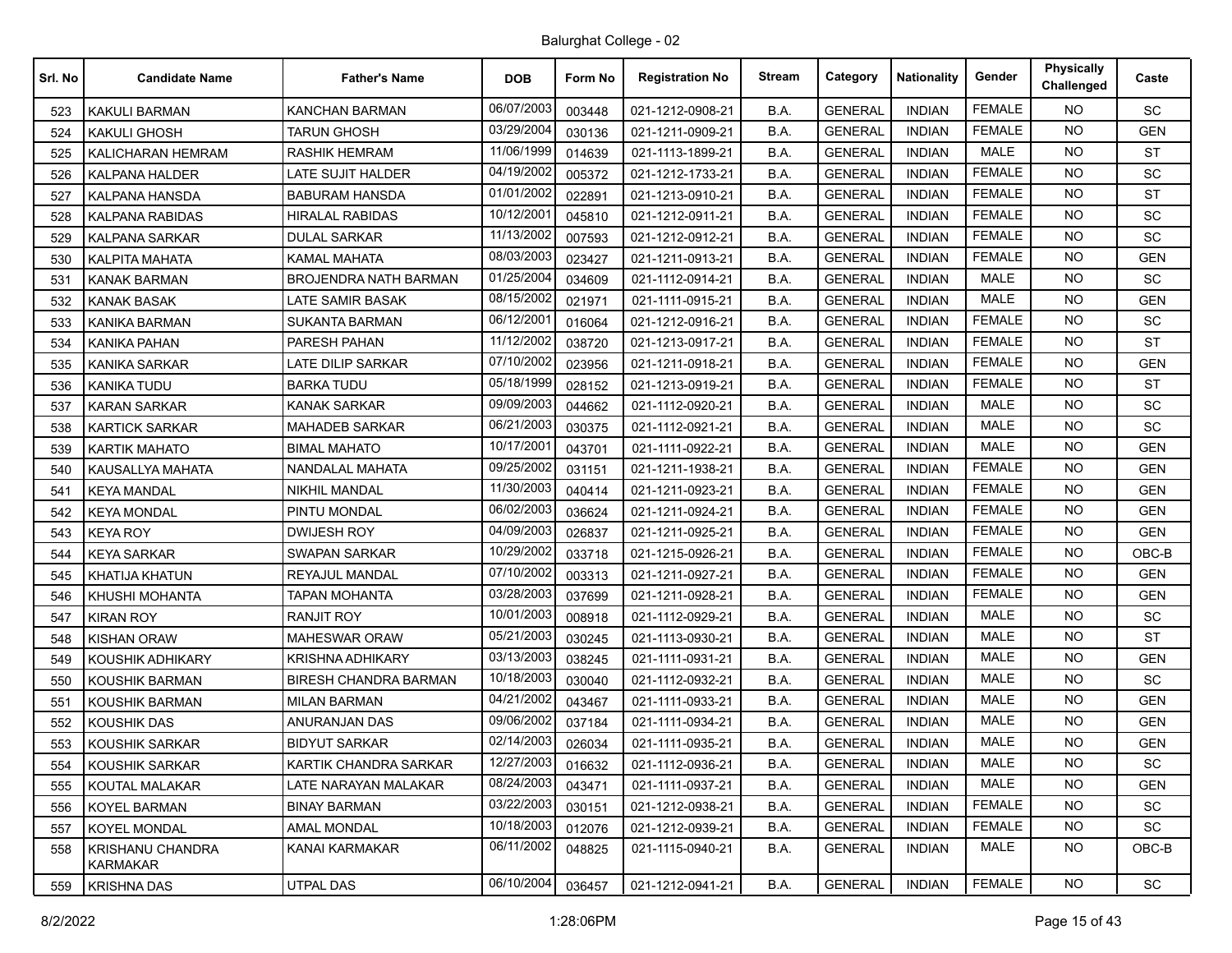| Srl. No | <b>Candidate Name</b>  | <b>Father's Name</b>     | <b>DOB</b> | Form No | <b>Registration No</b> | <b>Stream</b> | Category       | <b>Nationality</b> | Gender        | Physically<br>Challenged | Caste      |
|---------|------------------------|--------------------------|------------|---------|------------------------|---------------|----------------|--------------------|---------------|--------------------------|------------|
| 560     | <b>KRISHNA HALDER</b>  | KRISHNO HALDER           | 03/28/2004 | 018940  | 021-1217-0942-21       | B.A.          | <b>GENERAL</b> | <b>INDIAN</b>      | <b>FEMALE</b> | NO.                      | <b>GEN</b> |
| 561     | KRISHNA MAHATO         | DINESH MAHATO            | 03/09/2002 | 032238  | 021-1111-2063-21       | B.A.          | <b>GENERAL</b> | <b>INDIAN</b>      | <b>MALE</b>   | <b>NO</b>                | <b>GEN</b> |
| 562     | <b>KRISHNA MAHATO</b>  | <b>SUBHAS MAHATO</b>     | 01/18/2001 | 035291  | 021-1111-0943-21       | B.A.          | <b>GENERAL</b> | <b>INDIAN</b>      | <b>MALE</b>   | <b>NO</b>                | <b>GEN</b> |
| 563     | <b>KRISHNA ROY</b>     | LATE ADHIR ROY           | 07/09/2002 | 006283  | 021-1112-0944-21       | B.A.          | <b>GENERAL</b> | <b>INDIAN</b>      | <b>MALE</b>   | <b>NO</b>                | <b>SC</b>  |
| 564     | <b>KRISHNA ROY</b>     | PRAKASH CHANDRA ROY      | 01/17/2003 | 042426  | 021-1212-2125-21       | B.A.          | <b>GENERAL</b> | <b>INDIAN</b>      | <b>FEMALE</b> | NO.                      | SC         |
| 565     | KRISHNAPADA BARMAN     | NARESH CHANDRA BARMAN    | 12/30/1999 | 044449  | 021-1112-2038-21       | B.A.          | <b>GENERAL</b> | <b>INDIAN</b>      | <b>MALE</b>   | <b>NO</b>                | <b>SC</b>  |
| 566     | <b>KRITI BARMAN</b>    | <b>KARTICK BARMAN</b>    | 02/21/2002 | 038904  | 021-1112-2126-21       | B.A.          | <b>GENERAL</b> | <b>INDIAN</b>      | <b>MALE</b>   | <b>NO</b>                | SC         |
| 567     | <b>KUHELI BARMAN</b>   | SHASHADHAR BARMAN        | 08/24/2003 | 039107  | 021-1212-0945-21       | B.A.          | <b>GENERAL</b> | <b>INDIAN</b>      | <b>FEMALE</b> | NO.                      | SC         |
| 568     | <b>KUMARESH BARMAN</b> | JAGADISH CHANDRA BARMAN  | 11/14/2003 | 019639  | 021-1112-0946-21       | B.A.          | <b>GENERAL</b> | <b>INDIAN</b>      | <b>MALE</b>   | NO.                      | SC         |
| 569     | <b>KUMKUM DAS</b>      | <b>BAPI DAS</b>          | 08/09/2003 | 018432  | 021-1211-0947-21       | B.A.          | <b>GENERAL</b> | <b>INDIAN</b>      | <b>FEMALE</b> | NO.                      | <b>GEN</b> |
| 570     | <b>KUNAL DAS</b>       | <b>SADHAN DAS</b>        | 08/17/2001 | 044822  | 021-1111-1734-21       | B.A.          | <b>GENERAL</b> | <b>INDIAN</b>      | <b>MALE</b>   | <b>NO</b>                | <b>GEN</b> |
| 571     | KUNAL DEBNATH          | RATAN DEBNATH            | 12/28/2002 | 036115  | 021-1111-1876-21       | B.A.          | <b>GENERAL</b> | <b>INDIAN</b>      | <b>MALE</b>   | <b>NO</b>                | <b>GEN</b> |
| 572     | <b>KUNAL MALI</b>      | <b>UTTAM MALI</b>        | 12/05/2001 | 043231  | 021-1112-0948-21       | B.A.          | <b>GENERAL</b> | <b>INDIAN</b>      | <b>MALE</b>   | NO.                      | SC         |
| 573     | <b>KUNAL SUTRADHAR</b> | <b>UTTAM SUTRADHAR</b>   | 01/31/2003 | 038057  | 021-1115-2127-21       | B.A.          | <b>GENERAL</b> | <b>INDIAN</b>      | MALE          | NO.                      | OBC-B      |
| 574     | <b>KUNTAM BARMAN</b>   | <b>DIPAK BARMAN</b>      | 01/08/2004 | 017819  | 021-1112-0949-21       | B.A.          | <b>GENERAL</b> | <b>INDIAN</b>      | <b>MALE</b>   | <b>NO</b>                | SC         |
| 575     | <b>KUNTI BARMAN</b>    | <b>MANORANJAN BARMAN</b> | 10/26/2002 | 009189  | 021-1212-2064-21       | B.A.          | <b>GENERAL</b> | <b>INDIAN</b>      | <b>FEMALE</b> | <b>NO</b>                | <b>SC</b>  |
| 576     | KUSH HALDER            | <b>NAREN HALDER</b>      | 01/20/2003 | 043894  | 021-1112-0950-21       | B.A.          | <b>GENERAL</b> | <b>INDIAN</b>      | <b>MALE</b>   | NO.                      | SC         |
| 577     | <b>LABANI LAHA</b>     | DIPANKAR LAHA            | 09/16/2002 | 019902  | 021-1211-0951-21       | B.A.          | <b>GENERAL</b> | <b>INDIAN</b>      | <b>FEMALE</b> | NO.                      | <b>GEN</b> |
| 578     | LABANI MAHATA          | <b>SUDEB MAHATA</b>      | 01/14/2003 | 033277  | 021-1211-0952-21       | B.A.          | <b>GENERAL</b> | <b>INDIAN</b>      | <b>FEMALE</b> | <b>NO</b>                | <b>GEN</b> |
| 579     | <b>LABANI MONDAL</b>   | PRADIP MONDAL            | 07/17/2002 | 007000  | 021-1217-0953-21       | B.A.          | <b>GENERAL</b> | <b>INDIAN</b>      | <b>FEMALE</b> | NO.                      | <b>GEN</b> |
| 580     | LAKSHMI MAHATA         | SHYAMAL MAHATA           | 06/05/2003 | 010859  | 021-1211-0954-21       | B.A.          | <b>GENERAL</b> | <b>INDIAN</b>      | <b>FEMALE</b> | NO.                      | <b>GEN</b> |
| 581     | <b>LALITA MINJI</b>    | PHILIP MINJI             | 01/24/2003 | 044499  | 021-1213-0955-21       | B.A.          | <b>GENERAL</b> | <b>INDIAN</b>      | <b>FEMALE</b> | NO.                      | <b>ST</b>  |
| 582     | <b>LALITA RABIDAS</b>  | <b>JAGADISH RABIDAS</b>  | 12/06/2003 | 009264  | 021-1212-0956-21       | B.A.          | <b>GENERAL</b> | <b>INDIAN</b>      | <b>FEMALE</b> | <b>NO</b>                | SC         |
| 583     | <b>LATA BARMAN</b>     | <b>NAGAR BARMAN</b>      | 04/03/2003 | 019984  | 021-1212-0957-21       | B.A.          | <b>GENERAL</b> | <b>INDIAN</b>      | <b>FEMALE</b> | NO.                      | <b>SC</b>  |
| 584     | LATA DEBNATH           | <b>BABU DEBNATH</b>      | 10/30/2002 | 037526  | 021-1215-0958-21       | B.A.          | <b>GENERAL</b> | <b>INDIAN</b>      | <b>FEMALE</b> | <b>NO</b>                | OBC-B      |
| 585     | <b>LATA MAHATA</b>     | SHIBEN MAHATA            | 04/20/2004 | 022137  | 021-1211-1735-21       | B.A.          | <b>GENERAL</b> | <b>INDIAN</b>      | <b>FEMALE</b> | NO.                      | <b>GEN</b> |
| 586     | LATIKA BARMAN          | <b>RABI BARMAN</b>       | 09/07/2003 | 035797  | 021-1212-0959-21       | B.A.          | <b>GENERAL</b> | <b>INDIAN</b>      | <b>FEMALE</b> | <b>NO</b>                | SC         |
| 587     | LAXMAN CHANDRA DAS     | TARAK CHANDRA DAS        | 01/23/1999 | 040115  | 021-1112-0960-21       | B.A.          | <b>GENERAL</b> | <b>INDIAN</b>      | <b>MALE</b>   | NO.                      | <b>SC</b>  |
| 588     | LAXMI CHOWHAN          | LATE BAIDYA NATH CHOWHAN | 08/11/2000 | 033105  | 021-1211-0961-21       | B.A.          | <b>GENERAL</b> | <b>INDIAN</b>      | <b>FEMALE</b> | <b>NO</b>                | <b>GEN</b> |
| 589     | LAXMI MAHATO           | <b>BHABESH MAHATO</b>    | 10/26/2003 | 015021  | 021-1211-0962-21       | B.A.          | <b>GENERAL</b> | <b>INDIAN</b>      | <b>FEMALE</b> | NO.                      | <b>GEN</b> |
| 590     | LAXMI PAHAN            | <b>ANUP PAHAN</b>        | 01/01/2001 | 031278  | 021-1213-0963-21       | B.A.          | <b>GENERAL</b> | <b>INDIAN</b>      | <b>FEMALE</b> | <b>NO</b>                | <b>ST</b>  |
| 591     | <b>LAXMI PAHAN</b>     | <b>DILIP PAHAN</b>       | 11/08/2003 | 007569  | 021-1213-0964-21       | B.A.          | <b>GENERAL</b> | <b>INDIAN</b>      | <b>FEMALE</b> | NO.                      | <b>ST</b>  |
| 592     | <b>LILA MOHANTA</b>    | <b>GOPAL MOHANTA</b>     | 06/19/2004 | 033603  | 021-1211-0965-21       | B.A.          | <b>GENERAL</b> | <b>INDIAN</b>      | <b>FEMALE</b> | <b>NO</b>                | <b>GEN</b> |
| 593     | <b>LILY ROY</b>        | <b>HARE KANTA ROY</b>    | 06/20/1991 | 017681  | 021-1212-0966-21       | B.A.          | <b>GENERAL</b> | <b>INDIAN</b>      | <b>FEMALE</b> | <b>NO</b>                | SC         |
| 594     | LIMA MINJI             | <b>MRINAL MINJI</b>      | 05/12/2002 | 025418  | 021-1213-0967-21       | B.A.          | <b>GENERAL</b> | <b>INDIAN</b>      | <b>FEMALE</b> | <b>NO</b>                | <b>ST</b>  |
| 595     | <b>LIPIKA BARMAN</b>   | <b>GOPAL BARMAN</b>      | 04/21/2003 | 025214  | 021-1212-0968-21       | B.A.          | <b>GENERAL</b> | <b>INDIAN</b>      | <b>FEMALE</b> | NO.                      | SC         |
| 596     | <b>LIPIKA SOREN</b>    | SUNIL SOREN              | 02/26/2003 | 035466  | 021-1213-0969-21       | B.A.          | <b>GENERAL</b> | <b>INDIAN</b>      | <b>FEMALE</b> | NO.                      | ST         |
| 597     | <b>LITAN BARMAN</b>    | <b>DHIREN BARMAN</b>     | 08/29/2002 | 041980  | 021-1112-0970-21       | B.A.          | <b>GENERAL</b> | <b>INDIAN</b>      | MALE          | NO.                      | SC         |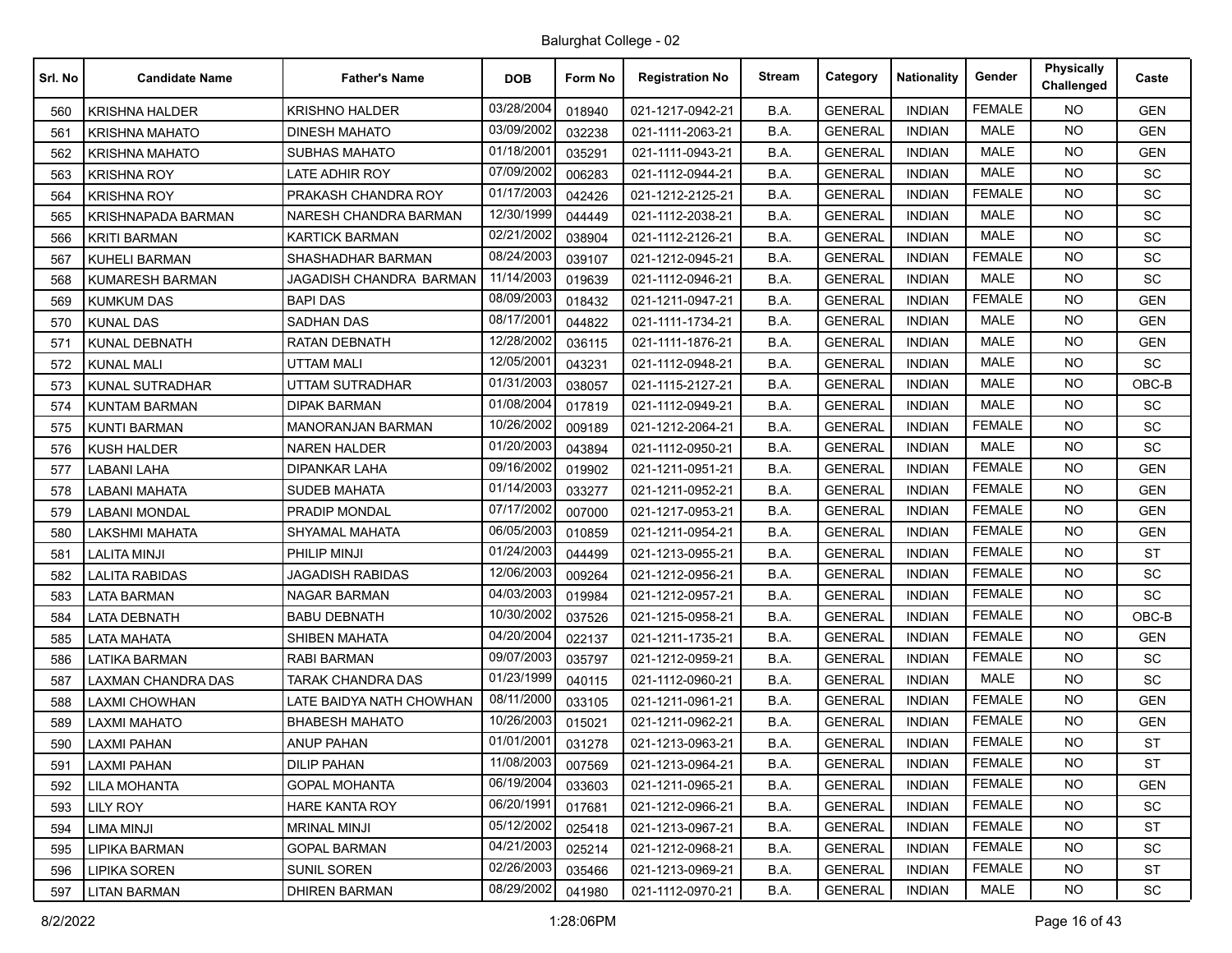| Srl. No | <b>Candidate Name</b>   | <b>Father's Name</b>       | <b>DOB</b> | Form No | <b>Registration No</b> | Stream | Category       | <b>Nationality</b> | Gender        | <b>Physically</b><br>Challenged | Caste      |
|---------|-------------------------|----------------------------|------------|---------|------------------------|--------|----------------|--------------------|---------------|---------------------------------|------------|
| 598     | <b>LITAN BESRA</b>      | <b>BAYDAINATH BESRA</b>    | 06/24/2001 | 044943  | 021-1113-1939-21       | B.A.   | <b>GENERAL</b> | <b>INDIAN</b>      | <b>MALE</b>   | <b>NO</b>                       | <b>ST</b>  |
| 599     | <b>LITON PAUL</b>       | <b>SHYAMAL PAUL</b>        | 01/26/2001 | 032503  | 021-1112-0971-21       | B.A.   | <b>GENERAL</b> | <b>INDIAN</b>      | <b>MALE</b>   | <b>NO</b>                       | <b>SC</b>  |
| 600     | LITU SHIL               | <b>BHUPEN SHIL</b>         | 04/10/2003 | 035196  | 021-1115-1736-21       | B.A.   | <b>GENERAL</b> | <b>INDIAN</b>      | <b>MALE</b>   | NO.                             | OBC-B      |
| 601     | <b>LOKESH SARKAR</b>    | <b>KALIDAS SARKAR</b>      | 10/12/2003 | 043554  | 021-1112-0972-21       | B.A.   | <b>GENERAL</b> | <b>INDIAN</b>      | <b>MALE</b>   | <b>NO</b>                       | SC         |
| 602     | LUKASH HANSDA           | <b>SAONA HANSDA</b>        | 04/15/2002 | 038695  | 021-1113-1877-21       | B.A.   | <b>GENERAL</b> | <b>INDIAN</b>      | <b>MALE</b>   | NO.                             | <b>ST</b>  |
| 603     | <b>MADHAB PAUL</b>      | <b>MANAB PAUL</b>          | 04/30/2003 | 046576  | 021-1115-0973-21       | B.A.   | <b>GENERAL</b> | <b>INDIAN</b>      | <b>MALE</b>   | <b>NO</b>                       | $OBC-B$    |
| 604     | <b>MADHABI BARMAN</b>   | <b>SANJIT BARMAN</b>       | 04/21/2004 | 030309  | 021-1212-0974-21       | B.A.   | <b>GENERAL</b> | <b>INDIAN</b>      | <b>FEMALE</b> | NO.                             | <b>SC</b>  |
| 605     | <b>MADHABI MAHATA</b>   | <b>HAREN MAHATA</b>        | 03/06/2003 | 039499  | 021-1217-0975-21       | B.A.   | <b>GENERAL</b> | <b>INDIAN</b>      | <b>FEMALE</b> | <b>NO</b>                       | <b>GEN</b> |
| 606     | <b>MADHABI SOREN</b>    | <b>SUNIL SOREN</b>         | 03/25/2003 | 025007  | 021-1213-0976-21       | B.A.   | <b>GENERAL</b> | <b>INDIAN</b>      | <b>FEMALE</b> | NO.                             | <b>ST</b>  |
| 607     | <b>MADHUMITA BARMAN</b> | <b>MANTOSH BARMAN</b>      | 04/14/2003 | 016966  | 021-1212-0977-21       | B.A.   | <b>GENERAL</b> | <b>INDIAN</b>      | <b>FEMALE</b> | <b>NO</b>                       | SC         |
| 608     | <b>MADHUMITA DAS</b>    | PABITRA DAS                | 12/17/2002 | 043392  | 021-1211-1940-21       | B.A.   | <b>GENERAL</b> | <b>INDIAN</b>      | <b>FEMALE</b> | NO.                             | <b>GEN</b> |
| 609     | <b>MADHUMITA DAS</b>    | <b>UTTAM DAS</b>           | 05/22/2003 | 002542  | 021-1211-0978-21       | B.A.   | <b>GENERAL</b> | <b>INDIAN</b>      | <b>FEMALE</b> | <b>NO</b>                       | <b>GEN</b> |
| 610     | <b>MADHUMITA GIDHI</b>  | <b>LAXMAN GIDHI</b>        | 03/01/2002 | 015861  | 021-1213-0979-21       | B.A.   | <b>GENERAL</b> | <b>INDIAN</b>      | <b>FEMALE</b> | NO.                             | <b>ST</b>  |
| 611     | <b>MADHUMITA PAHAN</b>  | <b>MANJU PAHAN</b>         | 02/21/2003 | 016998  | 021-1213-0980-21       | B.A.   | <b>GENERAL</b> | <b>INDIAN</b>      | <b>FEMALE</b> | <b>NO</b>                       | <b>ST</b>  |
| 612     | <b>MADHUMITA PAHAN</b>  | <b>UGAL PAHAN</b>          | 01/25/2002 | 029861  | 021-1213-0981-21       | B.A.   | <b>GENERAL</b> | <b>INDIAN</b>      | <b>FEMALE</b> | <b>NO</b>                       | <b>ST</b>  |
| 613     | <b>MADHUMITA SARKAR</b> | <b>KALIPADA SARKAR</b>     | 01/14/2001 | 016675  | 021-1217-1737-21       | B.A.   | <b>GENERAL</b> | <b>INDIAN</b>      | <b>FEMALE</b> | <b>NO</b>                       | <b>GEN</b> |
| 614     | <b>MADHUMITA SARKAR</b> | NIKHIL KUMAR SARKAR        | 09/24/2003 | 004847  | 021-1212-0982-21       | B.A.   | <b>GENERAL</b> | <b>INDIAN</b>      | <b>FEMALE</b> | NO.                             | SC         |
| 615     | <b>MADHURI ORAW</b>     | <b>MANGAL ORAW</b>         | 10/12/2002 | 015230  | 021-1213-1738-21       | B.A.   | <b>GENERAL</b> | <b>INDIAN</b>      | <b>FEMALE</b> | <b>NO</b>                       | <b>ST</b>  |
| 616     | <b>MAHADEB DAS</b>      | <b>DIPAK DAS</b>           | 11/10/2003 | 024937  | 021-1111-0983-21       | B.A.   | <b>GENERAL</b> | <b>INDIAN</b>      | <b>MALE</b>   | NO.                             | <b>GEN</b> |
| 617     | <b>MAHADEB ORAW</b>     | <b>BIREN ORAW</b>          | 07/05/2001 | 024901  | 021-1113-0984-21       | B.A.   | <b>GENERAL</b> | <b>INDIAN</b>      | <b>MALE</b>   | <b>NO</b>                       | <b>ST</b>  |
| 618     | <b>MAHADEB PAHAN</b>    | <b>BAJI PAHAN</b>          | 01/03/2004 | 038814  | 021-1113-0985-21       | B.A.   | <b>GENERAL</b> | <b>INDIAN</b>      | <b>MALE</b>   | NO.                             | <b>ST</b>  |
| 619     | <b>MAHEK SHARMA</b>     | NARAYAN SHARMA             | 07/20/2004 | 031802  | 021-1211-0986-21       | B.A.   | <b>GENERAL</b> | <b>INDIAN</b>      | <b>FEMALE</b> | <b>NO</b>                       | <b>GEN</b> |
| 620     | <b>MAHENDRA DEBNATH</b> | <b>SUDAM DEBNATH</b>       | 07/02/2001 | 028872  | 021-1111-0987-21       | B.A.   | <b>GENERAL</b> | <b>INDIAN</b>      | <b>MALE</b>   | <b>NO</b>                       | <b>GEN</b> |
| 621     | <b>MAITRI KARMAKAR</b>  | <b>MANORANJAN KARMAKAR</b> | 09/09/1999 | 028498  | 021-1215-1739-21       | B.A.   | <b>GENERAL</b> | <b>INDIAN</b>      | <b>FEMALE</b> | <b>NO</b>                       | OBC-B      |
| 622     | <b>MAITRI MONDAL</b>    | SUBODH MONDAL              | 12/26/2003 | 015993  | 021-1211-0988-21       | B.A.   | <b>GENERAL</b> | <b>INDIAN</b>      | <b>FEMALE</b> | <b>NO</b>                       | <b>GEN</b> |
| 623     | <b>MAJIDUL SARKAR</b>   | KUDDUS SARKAR              | 01/11/2003 | 040606  | 021-1111-0989-21       | B.A.   | <b>GENERAL</b> | <b>INDIAN</b>      | <b>MALE</b>   | <b>NO</b>                       | GEN        |
| 624     | <b>MAKHON LAL PAUL</b>  | <b>CHHOBIL PAUL</b>        | 02/11/2003 | 044106  | 021-1112-2015-21       | B.A.   | <b>GENERAL</b> | <b>INDIAN</b>      | <b>MALE</b>   | <b>NO</b>                       | <b>SC</b>  |
| 625     | <b>MALATI MAHATA</b>    | <b>ANIL MAHATA</b>         | 01/19/2003 | 042760  | 021-1211-0990-21       | B.A.   | <b>GENERAL</b> | <b>INDIAN</b>      | <b>FEMALE</b> | <b>NO</b>                       | <b>GEN</b> |
| 626     | <b>MALAY BARMAN</b>     | <b>SACHIN BARMAN</b>       | 03/01/2004 | 035903  | 021-1112-0991-21       | B.A.   | <b>GENERAL</b> | <b>INDIAN</b>      | <b>MALE</b>   | <b>NO</b>                       | <b>SC</b>  |
| 627     | <b>MALI BARMAN</b>      | SUDARSHAN BARMAN           | 06/06/2004 | 002328  | 021-1212-0992-21       | B.A.   | <b>GENERAL</b> | <b>INDIAN</b>      | <b>FEMALE</b> | NO.                             | <b>SC</b>  |
| 628     | <b>MALLIKA MURMU</b>    | <b>RATAN MURMU</b>         | 11/12/2003 | 023613  | 021-1211-0993-21       | B.A.   | <b>GENERAL</b> | <b>INDIAN</b>      | <b>FEMALE</b> | <b>NO</b>                       | <b>GEN</b> |
| 629     | <b>MALLIKA PAHAN</b>    | <b>HIRALAL PAHAN</b>       | 01/08/2004 | 009444  | 021-1213-0994-21       | B.A.   | <b>GENERAL</b> | INDIAN             | <b>FEMALE</b> | NO.                             | <b>ST</b>  |
| 630     | <b>MAMAN DAS</b>        | NISHIRANJAN DAS            | 12/01/1999 | 013800  | 021-1211-0995-21       | B.A.   | <b>GENERAL</b> | <b>INDIAN</b>      | <b>FEMALE</b> | <b>NO</b>                       | <b>GEN</b> |
| 631     | <b>MAMATA PAHAN</b>     | SHIBDAS PAHAN              | 07/17/2002 | 016960  | 021-1213-0996-21       | B.A.   | <b>GENERAL</b> | <b>INDIAN</b>      | <b>FEMALE</b> | NO.                             | ST         |
| 632     | <b>MAMATA SINGH</b>     | <b>UTTAM SINGH</b>         | 10/14/2003 | 032047  | 021-1212-1941-21       | B.A.   | <b>GENERAL</b> | <b>INDIAN</b>      | <b>FEMALE</b> | <b>NO</b>                       | SC         |
| 633     | <b>MAMOLI HANSDA</b>    | LATE PARIMAL HANSDA        | 09/21/2002 | 023828  | 021-1213-0997-21       | B.A.   | <b>GENERAL</b> | <b>INDIAN</b>      | <b>FEMALE</b> | <b>NO</b>                       | <b>ST</b>  |
| 634     | <b>MAMONI KHATUN</b>    | LATE OSMAN ALI MONDAL      | 01/06/2001 | 025033  | 021-1214-0998-21       | B.A.   | <b>GENERAL</b> | <b>INDIAN</b>      | <b>FEMALE</b> | <b>NO</b>                       | OBC-A      |
| 635     | <b>MAMONI MINJI</b>     | JITENDRA MINJI             | 08/24/2001 | 044550  | 021-1213-0999-21       | B.A.   | <b>GENERAL</b> | <b>INDIAN</b>      | <b>FEMALE</b> | <b>NO</b>                       | ST         |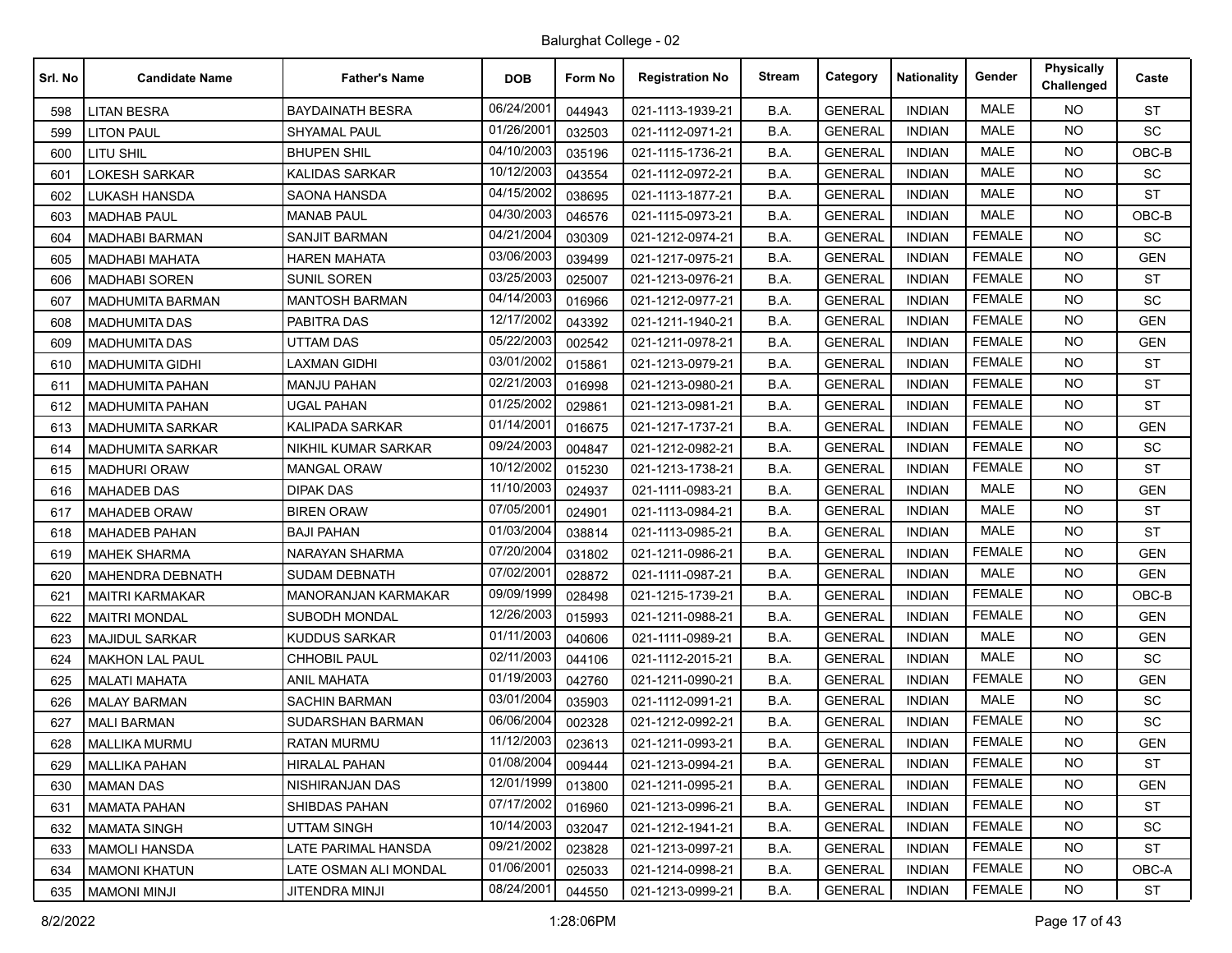| Srl. No | <b>Candidate Name</b>      | <b>Father's Name</b>      | <b>DOB</b> | Form No | <b>Registration No</b> | <b>Stream</b> | Category       | <b>Nationality</b> | Gender        | Physically<br>Challenged | Caste      |
|---------|----------------------------|---------------------------|------------|---------|------------------------|---------------|----------------|--------------------|---------------|--------------------------|------------|
| 636     | <b>MAMONI PAHAN</b>        | <b>AJAY PAHAN</b>         | 02/09/2003 | 009548  | 021-1213-1000-21       | B.A.          | <b>GENERAL</b> | <b>INDIAN</b>      | <b>FEMALE</b> | NO.                      | <b>ST</b>  |
| 637     | <b>MAMPI HEMRAM</b>        | <b>MANGAL HEMRAM</b>      | 04/01/2001 | 026599  | 021-1213-1942-21       | B.A.          | <b>GENERAL</b> | <b>INDIAN</b>      | <b>FEMALE</b> | NO.                      | <b>ST</b>  |
| 638     | <b>MAMPI ORAW</b>          | <b>SADHU ORAW</b>         | 11/27/2001 | 035374  | 021-1213-1001-21       | B.A.          | <b>GENERAL</b> | <b>INDIAN</b>      | <b>FEMALE</b> | <b>NO</b>                | <b>ST</b>  |
| 639     | <b>MAMPI SAHA</b>          | NITIYA GOPAL SAHA         | 06/11/2004 | 044510  | 021-1211-1002-21       | B.A.          | <b>GENERAL</b> | <b>INDIAN</b>      | <b>FEMALE</b> | <b>NO</b>                | <b>GEN</b> |
| 640     | <b>MAMPI SARKAR</b>        | <b>BABLU SARKAR</b>       | 04/16/2004 | 007811  | 021-1211-1003-21       | B.A.          | <b>GENERAL</b> | <b>INDIAN</b>      | <b>FEMALE</b> | NO.                      | <b>GEN</b> |
| 641     | <b>MAMPI SARKAR</b>        | <b>LATE PRADIP SARKAR</b> | 03/17/2004 | 037900  | 021-1212-1004-21       | B.A.          | <b>GENERAL</b> | <b>INDIAN</b>      | <b>FEMALE</b> | <b>NO</b>                | <b>SC</b>  |
| 642     | <b>MAMPI SINGH</b>         | <b>BIMAL SINGH</b>        | 01/31/2004 | 031290  | 021-1212-1005-21       | B.A.          | <b>GENERAL</b> | <b>INDIAN</b>      | <b>FEMALE</b> | <b>NO</b>                | SC         |
| 643     | <b>MAMUNI TIRKEY</b>       | <b>BANDHAN TIRKEY</b>     | 06/01/2001 | 002780  | 021-1213-1006-21       | B.A.          | <b>GENERAL</b> | <b>INDIAN</b>      | <b>FEMALE</b> | <b>NO</b>                | <b>ST</b>  |
| 644     | <b>MANAB DAS</b>           | <b>GOUR GOPAL DAS</b>     | 04/29/2004 | 036997  | 021-1111-2039-21       | B.A.          | <b>GENERAL</b> | <b>INDIAN</b>      | <b>MALE</b>   | NO.                      | <b>GEN</b> |
| 645     | <b>MANAB DEB</b>           | LATE MANU DEB             | 06/19/2003 | 023146  | 021-1111-1943-21       | B.A.          | <b>GENERAL</b> | <b>INDIAN</b>      | <b>MALE</b>   | <b>NO</b>                | <b>GEN</b> |
| 646     | <b>MANAB SHIL</b>          | <b>MUKUL SHIL</b>         | 08/08/2003 | 039820  | 021-1115-1007-21       | B.A.          | <b>GENERAL</b> | <b>INDIAN</b>      | <b>MALE</b>   | <b>NO</b>                | OBC-B      |
| 647     | <b>MANAB TIGGA</b>         | <b>NIREN TIGGA</b>        | 04/04/2002 | 038912  | 021-1113-1008-21       | B.A.          | <b>GENERAL</b> | <b>INDIAN</b>      | <b>MALE</b>   | <b>NO</b>                | <b>ST</b>  |
| 648     | <b>MANABI ORAW</b>         | <b>UDAY ORAW</b>          | 08/15/2001 | 031121  | 021-1213-2065-21       | B.A.          | <b>GENERAL</b> | <b>INDIAN</b>      | <b>FEMALE</b> | <b>NO</b>                | <b>ST</b>  |
| 649     | MANASHI ORAW               | LUDHU ORAW                | 11/30/2002 | 044310  | 021-1213-1009-21       | B.A.          | <b>GENERAL</b> | <b>INDIAN</b>      | <b>FEMALE</b> | NO.                      | <b>ST</b>  |
| 650     | <b>MANASHI BHUINYA</b>     | <b>DIPAK BHUINYA</b>      | 02/04/2001 | 010854  | 021-1212-1010-21       | B.A.          | <b>GENERAL</b> | <b>INDIAN</b>      | <b>FEMALE</b> | <b>NO</b>                | SC         |
| 651     | <b>MANASHI PAHAN</b>       | <b>NIRMAL PAHAN</b>       | 10/03/2003 | 018732  | 021-1213-1011-21       | B.A.          | <b>GENERAL</b> | <b>INDIAN</b>      | <b>FEMALE</b> | NO.                      | <b>ST</b>  |
| 652     | MANIK LINDA                | <b>BAIDYA LINDA</b>       | 04/05/2003 | 045627  | 021-1113-2128-21       | B.A.          | <b>GENERAL</b> | <b>INDIAN</b>      | <b>MALE</b>   | <b>NO</b>                | <b>ST</b>  |
| 653     | <b>MANIK MOHANTA</b>       | <b>SONA MOHANTA</b>       | 09/12/2001 | 009498  | 021-1111-1740-21       | B.A.          | <b>GENERAL</b> | <b>INDIAN</b>      | <b>MALE</b>   | NO.                      | <b>GEN</b> |
| 654     | <b>MANIK RAY</b>           | <b>SABU RAY</b>           | 06/30/2002 | 038708  | 021-1111-1741-21       | B.A.          | <b>GENERAL</b> | <b>INDIAN</b>      | <b>MALE</b>   | <b>NO</b>                | <b>GEN</b> |
| 655     | <b>MANIK TARAFDAR</b>      | <b>INDRAJIT TARAFDAR</b>  | 12/16/2003 | 038911  | 021-1111-1012-21       | B.A.          | <b>GENERAL</b> | <b>INDIAN</b>      | <b>MALE</b>   | NO.                      | <b>GEN</b> |
| 656     | <b>MANIKA MAHATA</b>       | <b>MANORANJAN MAHATA</b>  | 06/06/2002 | 017176  | 021-1211-2089-21       | B.A.          | <b>GENERAL</b> | <b>INDIAN</b>      | <b>FEMALE</b> | <b>NO</b>                | <b>GEN</b> |
| 657     | <b>MANISHA MURMU</b>       | <b>BABURAM MURMU</b>      | 07/28/2002 | 031485  | 021-1213-1013-21       | B.A.          | <b>GENERAL</b> | <b>INDIAN</b>      | <b>FEMALE</b> | <b>NO</b>                | ST         |
| 658     | <b>MANOJ BASFORE</b>       | <b>LATE ASHOK BASFORE</b> | 01/11/2002 | 032934  | 021-1112-1944-21       | B.A.          | <b>GENERAL</b> | <b>INDIAN</b>      | <b>MALE</b>   | <b>NO</b>                | SC         |
| 659     | MANOJ KUMAR MAHATA         | <b>SUNIL MAHATA</b>       | 05/12/2002 | 032058  | 021-1111-1014-21       | B.A.          | <b>GENERAL</b> | <b>INDIAN</b>      | <b>MALE</b>   | NO.                      | <b>GEN</b> |
| 660     | <b>MANOJIT BHUIMALI</b>    | KHAGEN BHUIMALI           | 11/11/2003 | 036957  | 021-1111-1015-21       | B.A.          | <b>GENERAL</b> | <b>INDIAN</b>      | <b>MALE</b>   | <b>NO</b>                | <b>GEN</b> |
| 661     | <b>MANOJIT SOREN</b>       | <b>SUKLAL SOREN</b>       | 02/07/1999 | 017777  | 021-1113-1016-21       | B.A.          | <b>GENERAL</b> | <b>INDIAN</b>      | <b>MALE</b>   | <b>NO</b>                | <b>ST</b>  |
| 662     | <b>MANORANJAN PAHAN</b>    | <b>BIDESH PAHAN</b>       | 04/17/2002 | 024363  | 021-1113-1017-21       | B.A.          | <b>GENERAL</b> | <b>INDIAN</b>      | <b>MALE</b>   | <b>NO</b>                | <b>ST</b>  |
| 663     | <b>MASILA MARDI</b>        | <b>NITAI MARDI</b>        | 11/16/2000 | 038863  | 021-1213-1018-21       | B.A.          | <b>GENERAL</b> | <b>INDIAN</b>      | <b>FEMALE</b> | NO.                      | <b>ST</b>  |
| 664     | <b>MASUD MONDAL</b>        | RAHAMAT ALI MONDAL        | 04/08/2002 | 043114  | 021-1114-1019-21       | B.A.          | <b>GENERAL</b> | <b>INDIAN</b>      | <b>MALE</b>   | <b>NO</b>                | OBC-A      |
| 665     | <b>MATISH PAHAN</b>        | <b>LATE CHARAN PAHAN</b>  | 11/14/1998 | 038882  | 021-1113-2066-21       | B.A.          | <b>GENERAL</b> | <b>INDIAN</b>      | <b>MALE</b>   | NO.                      | <b>ST</b>  |
| 666     | <b>MAYA BARMAN</b>         | NITAI BARMAN              | 12/23/2003 | 033243  | 021-1212-1020-21       | B.A.          | <b>GENERAL</b> | <b>INDIAN</b>      | <b>FEMALE</b> | <b>NO</b>                | SC         |
| 667     | <b>MAYA DEY</b>            | <b>TAPAS DEY</b>          | 09/23/2003 | 001641  | 021-1211-1742-21       | B.A.          | <b>GENERAL</b> | <b>INDIAN</b>      | <b>FEMALE</b> | NO.                      | <b>GEN</b> |
| 668     | <b>MD IMRAN MANDAL</b>     | KHARIJUL MANDAL           | 07/12/2002 | 014478  | 021-1114-1021-21       | B.A.          | <b>GENERAL</b> | <b>INDIAN</b>      | MALE          | <b>NO</b>                | OBC-A      |
| 669     | <b>MEGHA DEB</b>           | LATE SUBAL DEB            | 08/12/2003 | 037030  | 021-1211-2090-21       | B.A.          | <b>GENERAL</b> | <b>INDIAN</b>      | <b>FEMALE</b> | NO.                      | <b>GEN</b> |
| 670     | <b>MEGHNA HALDER</b>       | <b>BHABESH HALDER</b>     | 04/25/2004 | 014169  | 021-1211-1743-21       | B.A.          | <b>GENERAL</b> | <b>INDIAN</b>      | <b>FEMALE</b> | <b>NO</b>                | <b>GEN</b> |
| 671     | <b>MEGHNA SARKAR</b>       | <b>ALOK SARKAR</b>        | 09/23/2002 | 023880  | 021-1211-1022-21       | B.A.          | <b>GENERAL</b> | <b>INDIAN</b>      | <b>FEMALE</b> | <b>NO</b>                | <b>GEN</b> |
| 672     | <b>MEHEDI HASAN SARKAR</b> | KORBAN ALI SARKAR         | 02/28/2003 | 035597  | 021-1114-1023-21       | B.A.          | <b>GENERAL</b> | <b>INDIAN</b>      | MALE          | NO.                      | OBC-A      |
| 673     | <b>MERY HANSDA</b>         | <b>BIHAR HANSDA</b>       | 10/07/2000 | 009358  | 021-1211-1024-21       | B.A.          | <b>GENERAL</b> | <b>INDIAN</b>      | <b>FEMALE</b> | NO.                      | GEN        |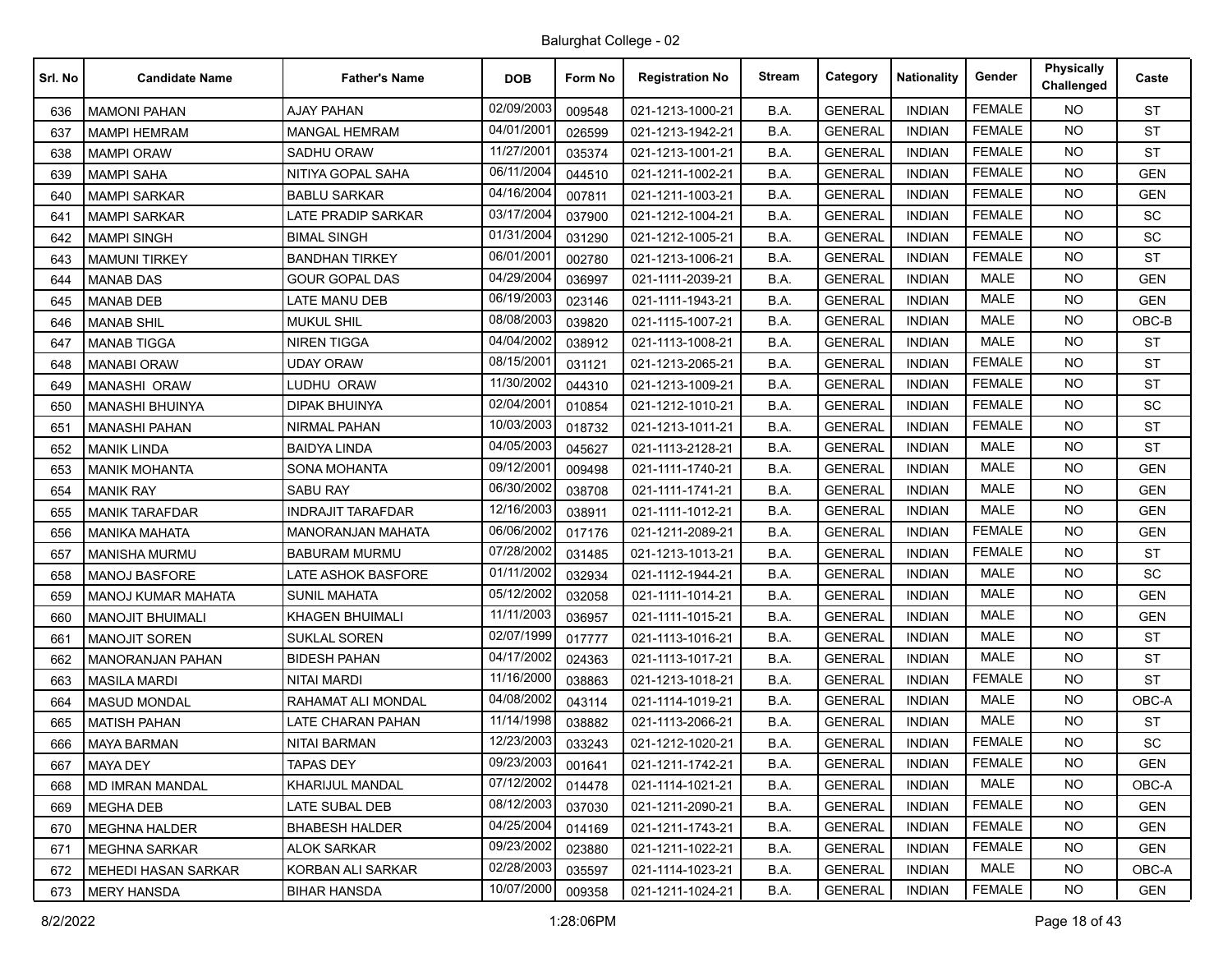| Srl. No | <b>Candidate Name</b>    | <b>Father's Name</b>     | <b>DOB</b> | Form No | <b>Registration No</b> | <b>Stream</b> | Category       | <b>Nationality</b> | Gender        | <b>Physically</b><br>Challenged | Caste      |
|---------|--------------------------|--------------------------|------------|---------|------------------------|---------------|----------------|--------------------|---------------|---------------------------------|------------|
| 674     | <b>MICHAEL KISKU</b>     | <b>MANTO KISKU</b>       | 09/24/2003 | 029373  | 021-1113-1744-21       | B.A.          | <b>GENERAL</b> | <b>INDIAN</b>      | MALE          | NO.                             | <b>ST</b>  |
| 675     | <b>MINA BARMAN</b>       | BIMAL BARMAN             | 09/22/2002 | 015166  | 021-1212-1025-21       | B.A.          | <b>GENERAL</b> | <b>INDIAN</b>      | <b>FEMALE</b> | <b>NO</b>                       | SC         |
| 676     | <b>MINA KHATUN</b>       | <b>GULJAR MONDAL</b>     | 12/03/2002 | 019522  | 021-1214-1026-21       | B.A.          | <b>GENERAL</b> | <b>INDIAN</b>      | <b>FEMALE</b> | <b>NO</b>                       | OBC-A      |
| 677     | <b>MINA SARKAR</b>       | <b>MITHU SARKAR</b>      | 01/01/2003 | 036814  | 021-1211-1027-21       | B.A.          | <b>GENERAL</b> | <b>INDIAN</b>      | <b>FEMALE</b> | <b>NO</b>                       | <b>GEN</b> |
| 678     | <b>MINATI BARMAN</b>     | <b>SUJIT BARMAN</b>      | 03/27/2002 | 036492  | 021-1212-2091-21       | B.A.          | <b>GENERAL</b> | <b>INDIAN</b>      | <b>FEMALE</b> | NO.                             | SC         |
| 679     | <b>MINTU BARMAN</b>      | DHANAHARI BARMAN         | 10/20/2003 | 035660  | 021-1112-1745-21       | B.A.          | <b>GENERAL</b> | <b>INDIAN</b>      | <b>MALE</b>   | <b>NO</b>                       | SC         |
| 680     | <b>MINTU MAHATO</b>      | <b>NIPEN MAHATO</b>      | 04/23/2002 | 033492  | 021-1111-1028-21       | B.A.          | <b>GENERAL</b> | <b>INDIAN</b>      | <b>MALE</b>   | <b>NO</b>                       | <b>GEN</b> |
| 681     | <b>MINTU ORAW</b>        | <b>SUSHIL ORAW</b>       | 06/04/2000 | 004337  | 021-1113-1029-21       | B.A.          | <b>GENERAL</b> | <b>INDIAN</b>      | <b>MALE</b>   | <b>NO</b>                       | <b>ST</b>  |
| 682     | <b>MINTU PAHAN</b>       | <b>BIMAL PAHAN</b>       | 07/01/2001 | 024369  | 021-1113-2067-21       | B.A.          | <b>GENERAL</b> | <b>INDIAN</b>      | <b>MALE</b>   | NO.                             | <b>ST</b>  |
| 683     | <b>MINTU SARKAR</b>      | SAMAR SARKAR             | 03/17/2003 | 023794  | 021-1112-2092-21       | B.A.          | <b>GENERAL</b> | <b>INDIAN</b>      | <b>MALE</b>   | <b>NO</b>                       | SC         |
| 684     | <b>MISTHU BASAK</b>      | <b>GOPAL BASAK</b>       | 10/15/2003 | 044369  | 021-1215-1030-21       | B.A.          | <b>GENERAL</b> | <b>INDIAN</b>      | <b>FEMALE</b> | <b>NO</b>                       | OBC-B      |
| 685     | <b>MISTON ORAW</b>       | <b>MITHU ORAW</b>        | 01/25/2003 | 031349  | 021-1113-1031-21       | B.A.          | <b>GENERAL</b> | <b>INDIAN</b>      | <b>MALE</b>   | <b>NO</b>                       | <b>ST</b>  |
| 686     | <b>MISTU DAS</b>         | <b>BIPLAB DAS</b>        | 01/01/2004 | 017996  | 021-1212-1032-21       | B.A.          | <b>GENERAL</b> | <b>INDIAN</b>      | <b>FEMALE</b> | NO.                             | <b>SC</b>  |
| 687     | <b>MITALI BARMAN</b>     | PRAVASH BARMAN           | 10/04/2001 | 040584  | 021-1212-1033-21       | B.A.          | <b>GENERAL</b> | <b>INDIAN</b>      | <b>FEMALE</b> | <b>NO</b>                       | <b>SC</b>  |
| 688     | <b>MITALI DAS</b>        | <b>SAJANI DAS</b>        | 01/22/2003 | 044022  | 021-1212-1034-21       | B.A.          | <b>GENERAL</b> | <b>INDIAN</b>      | <b>FEMALE</b> | <b>NO</b>                       | <b>SC</b>  |
| 689     | <b>MITHUN PAUL</b>       | <b>MAHADEB PAUL</b>      | 06/23/2002 | 032402  | 021-1115-1878-21       | B.A.          | <b>GENERAL</b> | <b>INDIAN</b>      | <b>MALE</b>   | <b>NO</b>                       | OBC-B      |
| 690     | <b>MOMI MAHANTA</b>      | <b>BISWAJIT MAHANTA</b>  | 11/14/2003 | 042473  | 021-1211-1945-21       | B.A.          | <b>GENERAL</b> | <b>INDIAN</b>      | <b>FEMALE</b> | NO.                             | <b>GEN</b> |
| 691     | <b>MOMITA BARMAN</b>     | SUBHASH BARMAN           | 03/09/2003 | 035902  | 021-1212-1035-21       | B.A.          | <b>GENERAL</b> | <b>INDIAN</b>      | <b>FEMALE</b> | <b>NO</b>                       | SC         |
| 692     | <b>MOMITA MOHANTA</b>    | <b>RAMAN MOHANTA</b>     | 12/18/2003 | 008328  | 021-1211-1036-21       | B.A.          | <b>GENERAL</b> | <b>INDIAN</b>      | <b>FEMALE</b> | <b>NO</b>                       | <b>GEN</b> |
| 693     | MONALISA MUKHERJEE       | MUKTA MUKHERJEE          | 06/25/2004 | 021369  | 021-1211-1746-21       | B.A.          | <b>GENERAL</b> | <b>INDIAN</b>      | <b>FEMALE</b> | NO.                             | <b>GEN</b> |
| 694     | <b>MONIKA MAHATO</b>     | <b>BHABESH MAHATA</b>    | 04/22/2003 | 011299  | 021-1211-1037-21       | B.A.          | <b>GENERAL</b> | <b>INDIAN</b>      | <b>FEMALE</b> | <b>NO</b>                       | <b>GEN</b> |
| 695     | <b>MONIKA ROY</b>        | <b>CHANCHAL ROY</b>      | 06/17/2004 | 017757  | 021-1212-1038-21       | B.A.          | <b>GENERAL</b> | <b>INDIAN</b>      | <b>FEMALE</b> | <b>NO</b>                       | <b>SC</b>  |
| 696     | <b>MONITA MAHATO</b>     | <b>SAGESH MAHATO</b>     | 09/06/2001 | 044824  | 021-1211-1039-21       | B.A.          | <b>GENERAL</b> | <b>INDIAN</b>      | <b>FEMALE</b> | <b>NO</b>                       | <b>GEN</b> |
| 697     | <b>MOSTAK ALI SARKAR</b> | CHHOBAHAN SARKAR         | 11/17/2000 | 047460  | 021-1111-2068-21       | B.A.          | <b>GENERAL</b> | <b>INDIAN</b>      | <b>MALE</b>   | NO.                             | <b>GEN</b> |
| 698     | <b>MOU DEBNATH</b>       | <b>MADAN DEBNATH</b>     | 02/18/2003 | 016706  | 021-1211-1747-21       | B.A.          | <b>GENERAL</b> | <b>INDIAN</b>      | <b>FEMALE</b> | <b>NO</b>                       | <b>GEN</b> |
| 699     | <b>MOUBANI DAS</b>       | <b>BIPLOB DAS</b>        | 01/23/2004 | 008449  | 021-1211-1040-21       | B.A.          | <b>GENERAL</b> | <b>INDIAN</b>      | <b>FEMALE</b> | <b>NO</b>                       | <b>GEN</b> |
| 700     | <b>MOUMITA BARMAN</b>    | <b>BHUPEN BARMAN</b>     | 09/09/2002 | 009208  | 021-1212-1041-21       | B.A.          | <b>GENERAL</b> | <b>INDIAN</b>      | <b>FEMALE</b> | <b>NO</b>                       | SC         |
| 701     | <b>MOUMITA BARMAN</b>    | <b>MAHESH BARMAN</b>     | 11/11/2003 | 015654  | 021-1212-1043-21       | B.A.          | <b>GENERAL</b> | <b>INDIAN</b>      | <b>FEMALE</b> | NO.                             | SC         |
| 702     | <b>MOUMITA BARMAN</b>    | NIKHIL BARMAN            | 04/14/2001 | 033304  | 021-1212-1042-21       | B.A.          | <b>GENERAL</b> | <b>INDIAN</b>      | <b>FEMALE</b> | <b>NO</b>                       | SC         |
| 703     | <b>MOUMITA HANSDA</b>    | KHOKA HANSDA             | 04/07/2004 | 029235  | 021-1213-1044-21       | B.A.          | <b>GENERAL</b> | <b>INDIAN</b>      | <b>FEMALE</b> | <b>NO</b>                       | <b>ST</b>  |
| 704     | <b>MOUMITA KUJUR</b>     | <b>BAIDYA NATH KUJUR</b> | 02/06/2001 | 015963  | 021-1213-1045-21       | B.A.          | <b>GENERAL</b> | <b>INDIAN</b>      | <b>FEMALE</b> | <b>NO</b>                       | <b>ST</b>  |
| 705     | MOUMITA ORAW             | <b>RAMJIT ORAW</b>       | 07/15/2003 | 048800  | 021-1213-1046-21       | B.A.          | <b>GENERAL</b> | <b>INDIAN</b>      | FEMALE        | NO.                             | <b>ST</b>  |
| 706     | <b>MOUMITA PAUL</b>      | <b>ABHILASH PAUL</b>     | 12/27/2003 | 018664  | 021-1215-1047-21       | B.A.          | <b>GENERAL</b> | <b>INDIAN</b>      | <b>FEMALE</b> | <b>NO</b>                       | OBC-B      |
| 707     | <b>MOUMITA ROY</b>       | <b>SACHIN ROY</b>        | 09/14/2002 | 011501  | 021-2212-1048-21       | B.A.          | <b>GENERAL</b> | <b>NON INDIAN</b>  | <b>FEMALE</b> | <b>NO</b>                       | SC         |
| 708     | <b>MOUMITA SARKAR</b>    | <b>MONORANJAN SARKAR</b> | 12/11/2003 | 017145  | 021-1211-1748-21       | B.A.          | <b>GENERAL</b> | <b>INDIAN</b>      | <b>FEMALE</b> | <b>NO</b>                       | <b>GEN</b> |
| 709     | MOUSUMI BARMAN           | <b>KALIPADA BARMAN</b>   | 05/09/2002 | 009153  | 021-1212-1049-21       | B.A.          | <b>GENERAL</b> | <b>INDIAN</b>      | <b>FEMALE</b> | NO.                             | <b>SC</b>  |
| 710     | <b>MOUSUMI BARMAN</b>    | <b>NAGEN BARMAN</b>      | 08/12/2003 | 011161  | 021-1212-1749-21       | B.A.          | <b>GENERAL</b> | <b>INDIAN</b>      | <b>FEMALE</b> | NO.                             | <b>SC</b>  |
| 711     | MOUSUMI BISWAS           | <b>DULAL BISWAS</b>      | 09/19/2003 | 017036  | 021-1212-1050-21       | B.A.          | <b>GENERAL</b> | <b>INDIAN</b>      | <b>FEMALE</b> | NO.                             | SC         |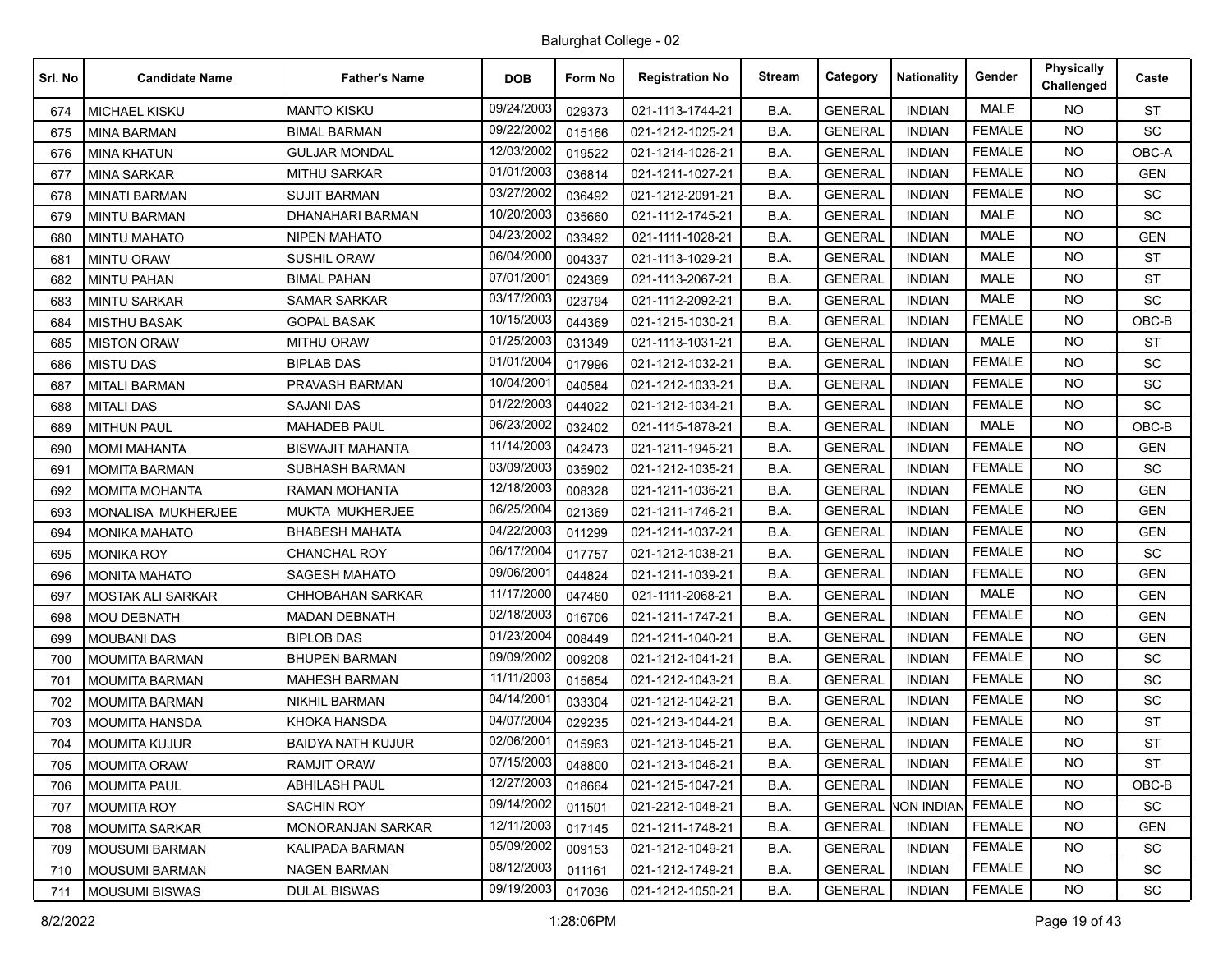| Srl. No | <b>Candidate Name</b>    | <b>Father's Name</b>    | <b>DOB</b> | Form No | <b>Registration No</b> | <b>Stream</b> | Category       | <b>Nationality</b> | Gender        | <b>Physically</b><br>Challenged | Caste      |
|---------|--------------------------|-------------------------|------------|---------|------------------------|---------------|----------------|--------------------|---------------|---------------------------------|------------|
| 712     | <b>MOUSUMI KHATUN</b>    | <b>MIJANUR MONDAL</b>   | 05/28/2004 | 002187  | 021-1211-1051-21       | B.A.          | <b>GENERAL</b> | <b>INDIAN</b>      | <b>FEMALE</b> | <b>NO</b>                       | <b>GEN</b> |
| 713     | <b>MOUSUMI MAHATA</b>    | NIMAI MAHATA            | 01/19/2003 | 023575  | 021-1211-1750-21       | B.A.          | <b>GENERAL</b> | <b>INDIAN</b>      | <b>FEMALE</b> | <b>NO</b>                       | <b>GEN</b> |
| 714     | <b>MOUSUMI MARDI</b>     | <b>RAMESH MARDI</b>     | 08/18/2001 | 030368  | 021-1213-1052-21       | B.A.          | <b>GENERAL</b> | <b>INDIAN</b>      | <b>FEMALE</b> | NO.                             | <b>ST</b>  |
| 715     | <b>MOUSUMI MURMU</b>     | <b>AMIN MURMU</b>       | 05/05/2002 | 035527  | 021-1213-1053-21       | B.A.          | <b>GENERAL</b> | <b>INDIAN</b>      | <b>FEMALE</b> | <b>NO</b>                       | <b>ST</b>  |
| 716     | <b>MOUSUMI ORAW</b>      | <b>MANTU ORAW</b>       | 02/09/2003 | 033893  | 021-1213-1054-21       | B.A.          | <b>GENERAL</b> | <b>INDIAN</b>      | <b>FEMALE</b> | NO.                             | <b>ST</b>  |
| 717     | <b>MOUSUMI SARKAR</b>    | NARAYAN SARKAR          | 02/07/2004 | 031205  | 021-1212-1055-21       | B.A.          | <b>GENERAL</b> | <b>INDIAN</b>      | <b>FEMALE</b> | NO.                             | SC         |
| 718     | <b>MRINMAY HALDAR</b>    | <b>SRIMANTA HALDAR</b>  | 04/23/2002 | 020750  | 021-1112-2129-21       | B.A.          | <b>GENERAL</b> | <b>INDIAN</b>      | <b>MALE</b>   | <b>NO</b>                       | <b>SC</b>  |
| 719     | <b>MRINMOY DAS</b>       | UDAY SANKAR DAS         | 11/29/2002 | 040578  | 021-1111-1751-21       | B.A.          | <b>GENERAL</b> | <b>INDIAN</b>      | <b>MALE</b>   | <b>NO</b>                       | <b>GEN</b> |
| 720     | <b>MRITYUNJAY SARKAR</b> | <b>MILAN SARKAR</b>     | 12/16/2003 | 038220  | 021-1111-1752-21       | B.A.          | <b>GENERAL</b> | <b>INDIAN</b>      | <b>MALE</b>   | NO.                             | <b>GEN</b> |
| 721     | <b>MUKTI MURMU</b>       | CHUNDA MURMU            | 02/01/2003 | 002196  | 021-1213-1056-21       | B.A.          | <b>GENERAL</b> | <b>INDIAN</b>      | <b>FEMALE</b> | <b>NO</b>                       | <b>ST</b>  |
| 722     | <b>MUKUL HALDAR</b>      | <b>ARJUN HALDAR</b>     | 03/06/2004 | 030363  | 021-1112-1057-21       | B.A.          | <b>GENERAL</b> | <b>INDIAN</b>      | <b>MALE</b>   | <b>NO</b>                       | SC         |
| 723     | <b>MUN SARKAR</b>        | SUDEB CHANDRA SARKAR    | 11/13/2003 | 024397  | 021-1215-1058-21       | B.A.          | <b>GENERAL</b> | <b>INDIAN</b>      | <b>FEMALE</b> | <b>NO</b>                       | OBC-B      |
| 724     | <b>MUNMUN BARMAN</b>     | <b>BIMAL BARMAN</b>     | 10/26/2001 | 039195  | 021-1212-1059-21       | B.A.          | <b>GENERAL</b> | <b>INDIAN</b>      | <b>FEMALE</b> | NO.                             | <b>SC</b>  |
| 725     | <b>MUNMUN SHIL</b>       | <b>SANJIB SHIL</b>      | 04/04/2003 | 010414  | 021-1211-1060-21       | B.A.          | <b>GENERAL</b> | <b>INDIAN</b>      | <b>FEMALE</b> | <b>NO</b>                       | GEN        |
| 726     | NABANITA BARMAN          | ADHIR CHANDRA BARMAN    | 04/10/2002 | 032505  | 021-1212-1061-21       | B.A.          | <b>GENERAL</b> | <b>INDIAN</b>      | <b>FEMALE</b> | NO.                             | SC         |
| 727     | <b>NAIM ISLAM</b>        | <b>RAFIKUL ISLAM</b>    | 11/13/2002 | 049041  | 021-1111-1062-21       | B.A.          | <b>GENERAL</b> | <b>INDIAN</b>      | <b>MALE</b>   | NO.                             | <b>GEN</b> |
| 728     | <b>NAJMA KHATUN</b>      | <b>SUKURALLA SK</b>     | 11/29/2003 | 041297  | 021-1211-1946-21       | B.A.          | <b>GENERAL</b> | <b>INDIAN</b>      | <b>FEMALE</b> | NO.                             | <b>GEN</b> |
| 729     | NAJMUL HOSSAIN SARKAR    | MUJAFFAR SARKAR         | 04/12/2003 | 032760  | 021-1115-1063-21       | B.A.          | <b>GENERAL</b> | <b>INDIAN</b>      | <b>MALE</b>   | <b>NO</b>                       | OBC-B      |
| 730     | <b>NAMITA BARMAN</b>     | <b>ASHIM BARMAN</b>     | 06/02/2003 | 009570  | 021-1112-1064-21       | B.A.          | <b>GENERAL</b> | <b>INDIAN</b>      | <b>MALE</b>   | <b>NO</b>                       | SC         |
| 731     | <b>NAMITA MURMU</b>      | LATE BABULAL MURMU      | 05/25/2002 | 016450  | 021-1213-1065-21       | B.A.          | <b>GENERAL</b> | <b>INDIAN</b>      | <b>FEMALE</b> | <b>NO</b>                       | <b>ST</b>  |
| 732     | <b>NAMITA ORAW</b>       | <b>SUSHIL ORAW</b>      | 05/27/2002 | 000173  | 021-1213-1066-21       | B.A.          | <b>GENERAL</b> | <b>INDIAN</b>      | <b>FEMALE</b> | NO.                             | <b>ST</b>  |
| 733     | NAMITA RANI MONDAL       | BROJEN MONDAL           | 12/28/2001 | 031620  | 021-1212-1947-21       | B.A.          | <b>GENERAL</b> | <b>INDIAN</b>      | <b>FEMALE</b> | <b>NO</b>                       | <b>SC</b>  |
| 734     | <b>NANDAN BARMAN</b>     | <b>MAJNU BARMAN</b>     | 04/20/2003 | 000399  | 021-1112-1067-21       | B.A.          | <b>GENERAL</b> | <b>INDIAN</b>      | <b>MALE</b>   | <b>NO</b>                       | SC         |
| 735     | NANDITA BARMAN           | NITAI CHANDRA BARMAN    | 06/13/2003 | 016294  | 021-1212-1753-21       | B.A.          | <b>GENERAL</b> | <b>INDIAN</b>      | <b>FEMALE</b> | <b>NO</b>                       | <b>SC</b>  |
| 736     | NANDITA MAHATA           | <b>SUSHANTA MAHATA</b>  | 12/20/2003 | 032941  | 021-1215-1068-21       | B.A.          | <b>GENERAL</b> | <b>INDIAN</b>      | <b>FEMALE</b> | NO.                             | OBC-B      |
| 737     | <b>NAYAN BARMAN</b>      | GANESH BARMAN           | 10/08/2002 | 025179  | 021-1112-2069-21       | B.A.          | <b>GENERAL</b> | <b>INDIAN</b>      | <b>MALE</b>   | <b>NO</b>                       | <b>SC</b>  |
| 738     | <b>NAYAN BARMAN</b>      | <b>SOPEN BARMAN</b>     | 10/21/2001 | 024018  | 021-1112-1069-21       | B.A.          | <b>GENERAL</b> | <b>INDIAN</b>      | <b>MALE</b>   | <b>NO</b>                       | SC         |
| 739     | <b>NAYAN MALI</b>        | <b>SANTOSH MALI</b>     | 10/07/2000 | 032328  | 021-1112-1070-21       | B.A.          | <b>GENERAL</b> | <b>INDIAN</b>      | <b>MALE</b>   | NO.                             | SC         |
| 740     | <b>NAYAN PAUL</b>        | <b>NANTU PAUL</b>       | 03/08/2001 | 007672  | 021-1111-1071-21       | B.A.          | <b>GENERAL</b> | <b>INDIAN</b>      | <b>MALE</b>   | <b>NO</b>                       | <b>GEN</b> |
| 741     | <b>NAYAN PAUL</b>        | <b>NRIPEN PAUL</b>      | 03/27/2002 | 029779  | 021-1115-1072-21       | B.A.          | <b>GENERAL</b> | <b>INDIAN</b>      | <b>MALE</b>   | <b>NO</b>                       | OBC-B      |
| 742     | <b>NEDA ORAW</b>         | <b>BUDI ORAW</b>        | 06/23/2000 | 044300  | 021-1113-1073-21       | B.A.          | <b>GENERAL</b> | <b>INDIAN</b>      | <b>MALE</b>   | <b>NO</b>                       | <b>ST</b>  |
| 743     | NEHA CHAUHAN             | <b>BALESWER CHAUHAN</b> | 09/16/2004 | 017920  | 021-1212-1074-21       | B.A.          | <b>GENERAL</b> | <b>INDIAN</b>      | <b>FEMALE</b> | NO.                             | <b>SC</b>  |
| 744     | <b>NEHA GHOSH</b>        | NRIPEN GHOSH            | 08/08/2003 | 027368  | 021-1211-2008-21       | B.A.          | <b>GENERAL</b> | <b>INDIAN</b>      | <b>FEMALE</b> | <b>NO</b>                       | <b>GEN</b> |
| 745     | <b>NEHA HEMROM</b>       | <b>BABURAM HEMROM</b>   | 09/09/2003 | 038504  | 021-1213-1075-21       | B.A.          | <b>GENERAL</b> | <b>INDIAN</b>      | <b>FEMALE</b> | NO.                             | <b>ST</b>  |
| 746     | <b>NEHA SARKAR</b>       | <b>SUNIL SARKAR</b>     | 06/15/2004 | 027660  | 021-1225-1076-21       | B.A.          | <b>GENERAL</b> | <b>INDIAN</b>      | <b>FEMALE</b> | <b>YES</b>                      | OBC-B      |
| 747     | NIHA HAZAM               | ARJUN HAZAM             | 01/04/2004 | 044280  | 021-1215-1754-21       | B.A.          | <b>GENERAL</b> | <b>INDIAN</b>      | <b>FEMALE</b> | NO.                             | OBC-B      |
| 748     | <b>NIKITA DAS</b>        | <b>GOUTAM DAS</b>       | 11/22/2001 | 009522  | 021-1211-1077-21       | B.A.          | <b>GENERAL</b> | <b>INDIAN</b>      | <b>FEMALE</b> | <b>NO</b>                       | <b>GEN</b> |
| 749     | NIKITA MAHANTA           | <b>DILIP MAHANTA</b>    | 03/09/2003 | 010189  | 021-1211-1078-21       | B.A.          | <b>GENERAL</b> | <b>INDIAN</b>      | <b>FEMALE</b> | <b>NO</b>                       | <b>GEN</b> |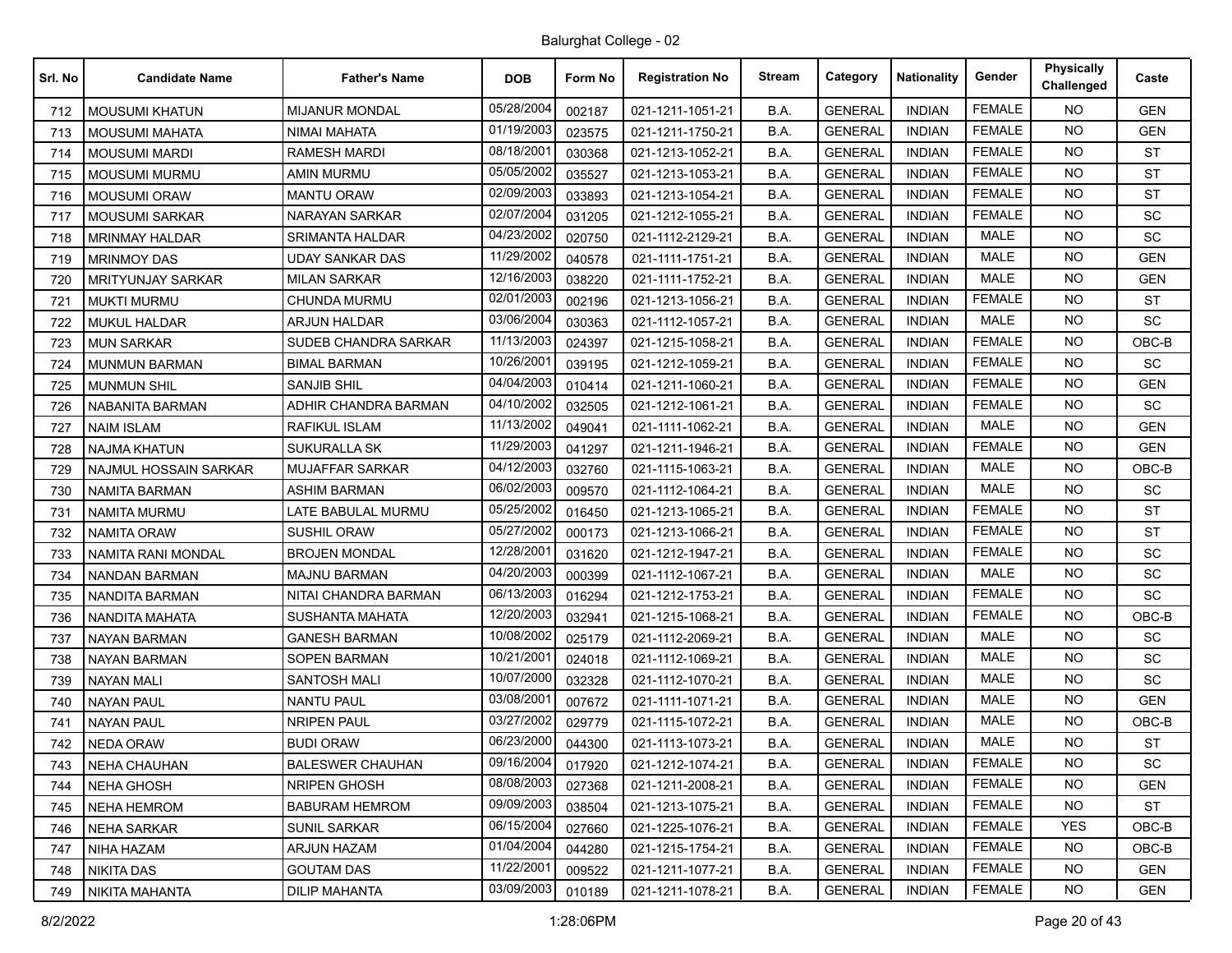| Srl. No | <b>Candidate Name</b>    | <b>Father's Name</b>    | <b>DOB</b> | Form No | <b>Registration No</b> | Stream | Category       | <b>Nationality</b> | Gender        | Physically<br>Challenged | Caste      |
|---------|--------------------------|-------------------------|------------|---------|------------------------|--------|----------------|--------------------|---------------|--------------------------|------------|
| 750     | NILIMA MURMU             | <b>MOHAN MURMU</b>      | 10/10/2001 | 023159  | 021-1213-1079-21       | B.A.   | <b>GENERAL</b> | <b>INDIAN</b>      | <b>FEMALE</b> | NO.                      | <b>ST</b>  |
| 751     | NILIMA ROY               | UTTAM ROY               | 05/25/2003 | 033059  | 021-1211-1948-21       | B.A.   | <b>GENERAL</b> | <b>INDIAN</b>      | <b>FEMALE</b> | <b>NO</b>                | <b>GEN</b> |
| 752     | <b>NILKANTHA SARKAR</b>  | NIMAI CHANDRA SARKAR    | 01/22/2003 | 042532  | 021-1111-1080-21       | B.A.   | <b>GENERAL</b> | <b>INDIAN</b>      | <b>MALE</b>   | <b>NO</b>                | <b>GEN</b> |
| 753     | <b>NILOY BARMAN</b>      | <b>JAGANNATH BARMAN</b> | 12/11/2003 | 030537  | 021-1112-1081-21       | B.A.   | <b>GENERAL</b> | <b>INDIAN</b>      | <b>MALE</b>   | <b>NO</b>                | SC         |
| 754     | <b>NIMAI MAHATO</b>      | NARESH CHANDRA MAHATO   | 03/05/2002 | 026651  | 021-1111-1082-21       | B.A.   | <b>GENERAL</b> | <b>INDIAN</b>      | <b>MALE</b>   | NO.                      | <b>GEN</b> |
| 755     | <b>NIMAI PRAMANIK</b>    | <b>NRIPEN PRAMANIK</b>  | 03/31/2004 | 035427  | 021-1112-1755-21       | B.A.   | <b>GENERAL</b> | <b>INDIAN</b>      | <b>MALE</b>   | <b>NO</b>                | <b>SC</b>  |
| 756     | <b>NIPA DAS</b>          | DAYAL CHANDRA DAS       | 09/04/2003 | 040010  | 021-1212-2070-21       | B.A.   | <b>GENERAL</b> | <b>INDIAN</b>      | <b>FEMALE</b> | NO.                      | SC         |
| 757     | <b>NIPA PAHAN</b>        | <b>SURYA PAHAN</b>      | 01/09/2002 | 031085  | 021-1213-1083-21       | B.A.   | <b>GENERAL</b> | <b>INDIAN</b>      | <b>FEMALE</b> | <b>NO</b>                | <b>ST</b>  |
| 758     | <b>NIPON KISKU</b>       | PAULUS KISKU            | 06/17/2003 | 024795  | 021-1113-1084-21       | B.A.   | <b>GENERAL</b> | <b>INDIAN</b>      | <b>MALE</b>   | NO.                      | <b>ST</b>  |
| 759     | NIPU PAHAN               | KINU PAHAN              | 12/08/2001 | 025154  | 021-1113-1085-21       | B.A.   | <b>GENERAL</b> | <b>INDIAN</b>      | <b>MALE</b>   | <b>NO</b>                | ST         |
| 760     | NIRANJAN KUJUR           | LATE DULAL KUJUR        | 01/22/2000 | 046168  | 021-1113-1756-21       | B.A.   | <b>GENERAL</b> | <b>INDIAN</b>      | <b>MALE</b>   | <b>NO</b>                | <b>ST</b>  |
| 761     | NIRANJAN MAHATO          | <b>NIBASH MAHATO</b>    | 01/29/200  | 042706  | 021-1111-1086-21       | B.A.   | <b>GENERAL</b> | <b>INDIAN</b>      | <b>MALE</b>   | <b>NO</b>                | <b>GEN</b> |
| 762     | <b>NIRESH HAZRA</b>      | PARIMAL HAZRA           | 08/11/2002 | 029992  | 021-1112-1949-21       | B.A.   | <b>GENERAL</b> | <b>INDIAN</b>      | <b>MALE</b>   | NO.                      | <b>SC</b>  |
| 763     | <b>NIRMAL BARMAN</b>     | JITU BARMAN             | 02/06/2002 | 037665  | 021-1112-1087-21       | B.A.   | <b>GENERAL</b> | <b>INDIAN</b>      | <b>MALE</b>   | <b>NO</b>                | <b>SC</b>  |
| 764     | <b>NIRMAN KUMAR SAHA</b> | NIRMAL KANTI SAHA       | 07/25/2003 | 034985  | 021-1111-2016-21       | B.A.   | <b>GENERAL</b> | <b>INDIAN</b>      | MALE          | <b>NO</b>                | <b>GEN</b> |
| 765     | <b>NIRMOY MONDAL</b>     | <b>NITAI MONDAL</b>     | 04/02/2002 | 029827  | 021-1112-1757-21       | B.A.   | <b>GENERAL</b> | <b>INDIAN</b>      | <b>MALE</b>   | <b>NO</b>                | <b>SC</b>  |
| 766     | <b>NISHAN MALLIK</b>     | <b>TAPAN MALLIK</b>     | 03/22/2003 | 024061  | 021-1112-2017-21       | B.A.   | <b>GENERAL</b> | <b>INDIAN</b>      | MALE          | NO.                      | SC         |
| 767     | <b>NISTAR MURMU</b>      | <b>SHYAMLAL MURMU</b>   | 11/24/2001 | 046134  | 021-1113-1088-21       | B.A.   | <b>GENERAL</b> | <b>INDIAN</b>      | <b>MALE</b>   | NO.                      | ST         |
| 768     | <b>NITA BRMAN</b>        | SHIBENDRANATH BARMAN    | 10/10/2002 | 006069  | 021-1212-1089-21       | B.A.   | <b>GENERAL</b> | <b>INDIAN</b>      | <b>FEMALE</b> | <b>NO</b>                | <b>SC</b>  |
| 769     | NITA DEBNATH             | <b>KANAK DEBNATH</b>    | 11/30/2003 | 029320  | 021-1215-2130-21       | B.A.   | <b>GENERAL</b> | <b>INDIAN</b>      | <b>FEMALE</b> | NO.                      | OBC-B      |
| 770     | <b>NITAI TUDU</b>        | RABAN TUDU              | 06/03/2001 | 038576  | 021-1113-1090-21       | B.A.   | <b>GENERAL</b> | <b>INDIAN</b>      | <b>MALE</b>   | NO.                      | <b>ST</b>  |
| 771     | <b>NUR ALAM MOLLA</b>    | <b>SOBAN MOLLA</b>      | 12/11/2002 | 035706  | 021-1111-1091-21       | B.A.   | <b>GENERAL</b> | <b>INDIAN</b>      | <b>MALE</b>   | <b>NO</b>                | <b>GEN</b> |
| 772     | PABAN MAHATO             | NANDALAL MAHATO         | 01/19/2001 | 035309  | 021-1112-1092-21       | B.A.   | <b>GENERAL</b> | <b>INDIAN</b>      | MALE          | <b>NO</b>                | SC         |
| 773     | PABITRA BARMAN           | PRADIP BARMAN           | 04/05/2002 | 046371  | 021-1112-1758-21       | B.A.   | <b>GENERAL</b> | <b>INDIAN</b>      | <b>MALE</b>   | NO.                      | <b>SC</b>  |
| 774     | PABITRA KISKU            | <b>HARMU KISKU</b>      | 10/15/2004 | 012397  | 021-1113-1093-21       | B.A.   | <b>GENERAL</b> | <b>INDIAN</b>      | <b>MALE</b>   | <b>NO</b>                | <b>ST</b>  |
| 775     | PABITRA PAUL             | <b>DILIP PAUL</b>       | 02/23/2003 | 027678  | 021-1115-1094-21       | B.A.   | <b>GENERAL</b> | <b>INDIAN</b>      | <b>MALE</b>   | NO.                      | OBC-B      |
| 776     | PABITRA SARKAR           | PARTHA SARKAR           | 01/31/2003 | 034676  | 021-1111-1095-21       | B.A.   | <b>GENERAL</b> | <b>INDIAN</b>      | MALE          | <b>NO</b>                | <b>GEN</b> |
| 777     | PALASH DEBNATH           | UJJAL DEBNATH           | 04/11/2004 | 031955  | 021-1115-1096-21       | B.A.   | <b>GENERAL</b> | <b>INDIAN</b>      | <b>MALE</b>   | NO.                      | $OBC-B$    |
| 778     | PALI BARMAN              | LATE KSHITISH BARMAN    | 11/08/2003 | 011220  | 021-1212-1097-21       | B.A.   | <b>GENERAL</b> | <b>INDIAN</b>      | <b>FEMALE</b> | <b>NO</b>                | <b>SC</b>  |
| 779     | PALI BARMAN              | MADAN CHANDRA BARMAN    | 04/10/2001 | 002491  | 021-1212-1950-21       | B.A.   | <b>GENERAL</b> | <b>INDIAN</b>      | <b>FEMALE</b> | <b>NO</b>                | <b>SC</b>  |
| 780     | <b>PALI DAS</b>          | <b>SANTOSH DAS</b>      | 09/07/1999 | 040033  | 021-1212-1098-21       | B.A.   | <b>GENERAL</b> | <b>INDIAN</b>      | <b>FEMALE</b> | <b>NO</b>                | SC         |
| 781     | <b>PALI MAHATO</b>       | PRADIP MAHATO           | 04/07/2003 | 033452  | 021-1211-1099-21       | B.A.   | <b>GENERAL</b> | <b>INDIAN</b>      | <b>FEMALE</b> | NO.                      | <b>GEN</b> |
| 782     | PALLABI GOSWAMI          | RATAN GOSWAMI           | 03/09/2001 | 010696  | 021-1211-1100-21       | B.A.   | <b>GENERAL</b> | <b>INDIAN</b>      | <b>FEMALE</b> | <b>NO</b>                | <b>GEN</b> |
| 783     | <b>PAMPA BARMAN</b>      | <b>BIPLAB BARMAN</b>    | 07/04/2003 | 035799  | 021-1212-1101-21       | B.A.   | <b>GENERAL</b> | <b>INDIAN</b>      | <b>FEMALE</b> | <b>NO</b>                | SC         |
| 784     | <b>PAMPA HALDER</b>      | RAGHUNATH HALDER        | 04/04/2004 | 037894  | 021-1212-1102-21       | B.A.   | <b>GENERAL</b> | <b>INDIAN</b>      | <b>FEMALE</b> | <b>NO</b>                | <b>SC</b>  |
| 785     | PAMPA MAHATA             | ANANTA MAHATA           | 04/20/2003 | 017612  | 021-1211-1103-21       | B.A.   | <b>GENERAL</b> | <b>INDIAN</b>      | <b>FEMALE</b> | NO.                      | <b>GEN</b> |
| 786     | PAMPA PAUL               | SHYAMAL PAUL            | 10/19/2002 | 011487  | 021-1215-1104-21       | B.A.   | <b>GENERAL</b> | <b>INDIAN</b>      | <b>FEMALE</b> | NO.                      | OBC-B      |
| 787     | <b>PAMPI MAHATA</b>      | AMAL CHANDRA MAHATA     | 08/20/2002 | 038391  | 021-1211-1105-21       | B.A.   | <b>GENERAL</b> | <b>INDIAN</b>      | <b>FEMALE</b> | <b>NO</b>                | <b>GEN</b> |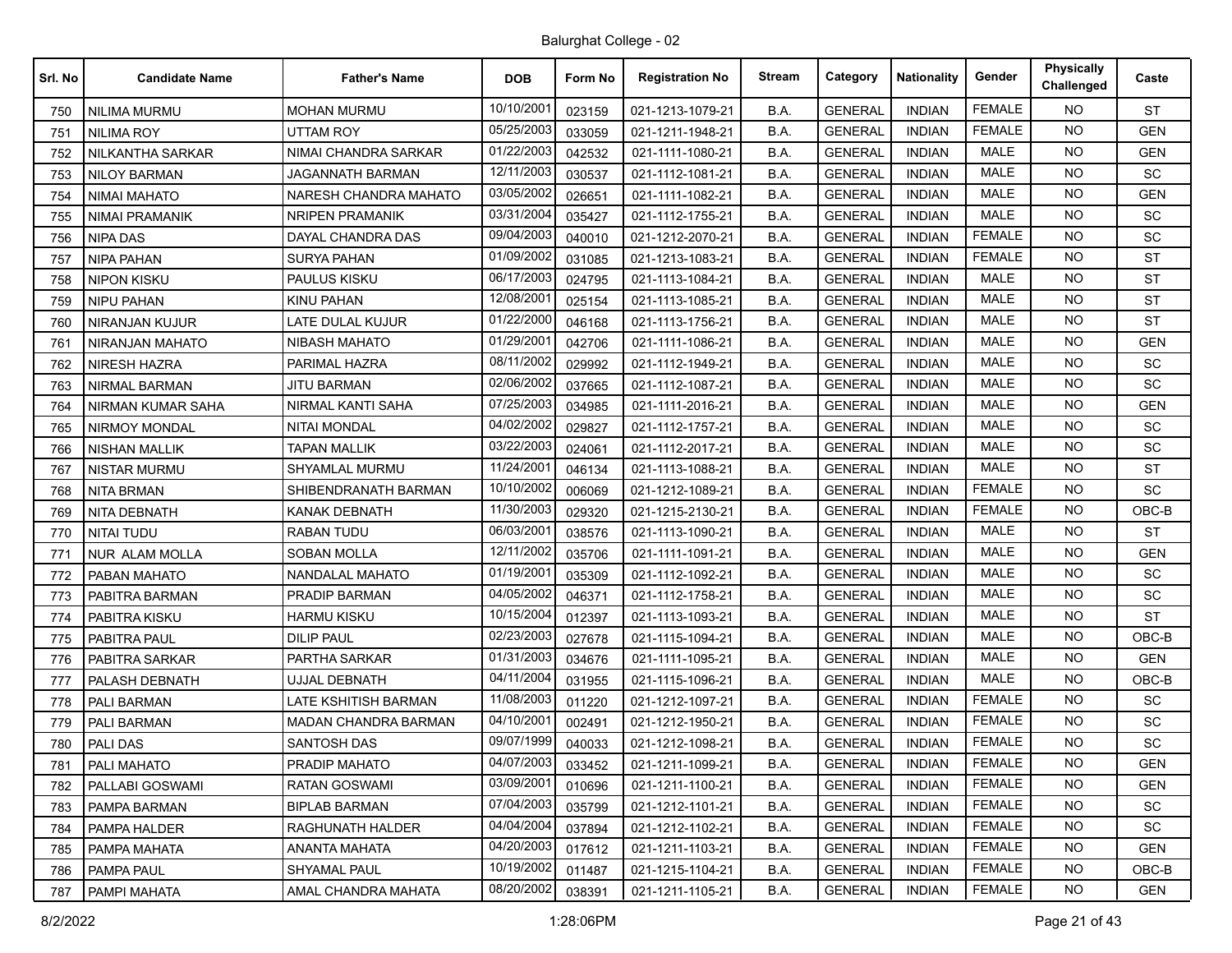| Srl. No | <b>Candidate Name</b> | <b>Father's Name</b>        | <b>DOB</b> | Form No | <b>Registration No</b> | <b>Stream</b> | Category       | <b>Nationality</b> | Gender        | <b>Physically</b><br>Challenged | Caste      |
|---------|-----------------------|-----------------------------|------------|---------|------------------------|---------------|----------------|--------------------|---------------|---------------------------------|------------|
| 788     | PANCHAMI BARMAN       | <b>DILIP BARMAN</b>         | 12/20/2002 | 031167  | 021-1212-1106-21       | B.A.          | <b>GENERAL</b> | <b>INDIAN</b>      | <b>FEMALE</b> | NO.                             | SC         |
| 789     | PANCHAMI BARMAN       | PUNURAM BARMAN              | 01/03/2003 | 026127  | 021-1212-1107-21       | B.A.          | <b>GENERAL</b> | <b>INDIAN</b>      | <b>FEMALE</b> | <b>NO</b>                       | SC         |
| 790     | PANKAJ PAHAN          | PREMCHAND PAHAN             | 09/18/2002 | 045396  | 021-1113-1108-21       | B.A.          | <b>GENERAL</b> | <b>INDIAN</b>      | <b>MALE</b>   | <b>NO</b>                       | <b>ST</b>  |
| 791     | PAPAI DAS             | <b>GOUTAM KUMAR DAS</b>     | 06/26/2004 | 043714  | 021-1117-2040-21       | B.A.          | <b>GENERAL</b> | <b>INDIAN</b>      | <b>MALE</b>   | <b>NO</b>                       | <b>GEN</b> |
| 792     | PAPAI ROY             | <b>AJIT ROY</b>             | 09/24/2002 | 012120  | 021-1112-1109-21       | B.A.          | <b>GENERAL</b> | <b>INDIAN</b>      | <b>MALE</b>   | NO.                             | SC         |
| 793     | PAPAI SARKAR          | PARESH CHANDRA SARKAR       | 06/04/2004 | 014975  | 021-1115-1759-21       | B.A.          | <b>GENERAL</b> | <b>INDIAN</b>      | <b>MALE</b>   | <b>NO</b>                       | OBC-B      |
| 794     | <b>PAPAI SHIL</b>     | <b>SANKAR SHIL</b>          | 10/01/2003 | 022203  | 021-1115-1110-21       | B.A.          | <b>GENERAL</b> | <b>INDIAN</b>      | <b>MALE</b>   | NO.                             | $OBC-B$    |
| 795     | <b>PAPAN MALI</b>     | <b>CHITTARANJAN MALI</b>    | 07/09/2002 | 041987  | 021-1112-1111-21       | B.A.          | <b>GENERAL</b> | <b>INDIAN</b>      | <b>MALE</b>   | NO.                             | <b>SC</b>  |
| 796     | PAPI BARMAN           | <b>LATE AJAY BARMAN</b>     | 02/15/2004 | 010106  | 021-1212-1112-21       | B.A.          | <b>GENERAL</b> | <b>INDIAN</b>      | <b>FEMALE</b> | NO.                             | SC         |
| 797     | PAPI ORAW             | JATINDRANATH ORAW           | 03/15/2003 | 000137  | 021-1213-1113-21       | B.A.          | <b>GENERAL</b> | <b>INDIAN</b>      | <b>FEMALE</b> | <b>NO</b>                       | <b>ST</b>  |
| 798     | PAPIYA LAHA           | <b>SUSHANTA LAHA</b>        | 08/18/2003 | 026824  | 021-1211-1114-21       | B.A.          | <b>GENERAL</b> | <b>INDIAN</b>      | <b>FEMALE</b> | <b>NO</b>                       | <b>GEN</b> |
| 799     | PAPIYA MOHANTA        | PRIYARANJAN MAHANTA         | 09/14/2001 | 042927  | 021-1211-1115-21       | B.A.          | <b>GENERAL</b> | <b>INDIAN</b>      | <b>FEMALE</b> | <b>NO</b>                       | <b>GEN</b> |
| 800     | PAPIYA MURMU          | <b>BHUPEN MURMU</b>         | 10/10/2001 | 011859  | 021-1213-1116-21       | B.A.          | <b>GENERAL</b> | <b>INDIAN</b>      | <b>FEMALE</b> | NO.                             | <b>ST</b>  |
| 801     | PAPIYA ORAW           | LATE BABLU ORAW             | 04/15/2003 | 030017  | 021-1213-1951-21       | B.A.          | <b>GENERAL</b> | <b>INDIAN</b>      | <b>FEMALE</b> | <b>NO</b>                       | <b>ST</b>  |
| 802     | PAPIYA ORAW           | <b>RABI ORAW</b>            | 04/09/2004 | 015394  | 021-1213-1117-21       | B.A.          | <b>GENERAL</b> | <b>INDIAN</b>      | <b>FEMALE</b> | <b>NO</b>                       | <b>ST</b>  |
| 803     | PAPIYA PRAMANIK       | <b>NAYAN PRAMANIK</b>       | 06/07/2004 | 041318  | 021-1211-1118-21       | B.A.          | <b>GENERAL</b> | <b>INDIAN</b>      | <b>FEMALE</b> | <b>NO</b>                       | <b>GEN</b> |
| 804     | PAPIYA SHIL           | <b>BHABESH CHANDRA SHIL</b> | 03/21/2003 | 025328  | 021-1215-1952-21       | B.A.          | <b>GENERAL</b> | <b>INDIAN</b>      | <b>FEMALE</b> | NO.                             | OBC-B      |
| 805     | PAPUN MOHANTA         | <b>BIPLAB MOHANTA</b>       | 08/31/2003 | 040593  | 021-1111-2131-21       | B.A.          | <b>GENERAL</b> | <b>INDIAN</b>      | <b>MALE</b>   | <b>NO</b>                       | <b>GEN</b> |
| 806     | PARAMITA MAHANTA      | PRANAB CHANDRA MAHANTA      | 09/02/2004 | 028970  | 021-1211-1953-21       | B.A.          | <b>GENERAL</b> | <b>INDIAN</b>      | <b>FEMALE</b> | <b>NO</b>                       | <b>GEN</b> |
| 807     | PARILAM SOREN         | LATE BAIDYANATH SOREN       | 10/25/2001 | 011458  | 021-1113-1119-21       | B.A.          | <b>GENERAL</b> | <b>INDIAN</b>      | <b>MALE</b>   | NO.                             | <b>ST</b>  |
| 808     | PARITOSH SHIL         | <b>PARAN SHIL</b>           | 05/28/2003 | 038040  | 021-1115-1120-21       | B.A.          | <b>GENERAL</b> | <b>INDIAN</b>      | <b>MALE</b>   | <b>NO</b>                       | OBC-B      |
| 809     | PARTHA MANDAL         | <b>NAYAN MANDAL</b>         | 12/25/2000 | 013899  | 021-1111-1121-21       | B.A.          | <b>GENERAL</b> | <b>INDIAN</b>      | <b>MALE</b>   | NO.                             | <b>GEN</b> |
| 810     | PARTHA MONDAL         | <b>UTTAM MONDAL</b>         | 05/26/2004 | 031168  | 021-1112-1122-21       | B.A.          | <b>GENERAL</b> | <b>INDIAN</b>      | <b>MALE</b>   | <b>NO</b>                       | SC         |
| 811     | PARTHA ROY            | <b>MANIK ROY</b>            | 04/15/2004 | 037483  | 021-1112-1123-21       | B.A.          | <b>GENERAL</b> | <b>INDIAN</b>      | <b>MALE</b>   | NO.                             | <b>SC</b>  |
| 812     | PARVEJ SHEKH          | <b>MD JAKIR SHEKH</b>       | 10/24/2003 | 004359  | 021-1111-1954-21       | B.A.          | <b>GENERAL</b> | <b>INDIAN</b>      | <b>MALE</b>   | <b>NO</b>                       | <b>GEN</b> |
| 813     | PARVIN KHATUN         | <b>MAJIDUL MOLLA</b>        | 03/10/2003 | 044214  | 021-1211-1124-21       | B.A.          | <b>GENERAL</b> | <b>INDIAN</b>      | <b>FEMALE</b> | <b>NO</b>                       | <b>GEN</b> |
| 814     | PARVIN KHATUN         | <b>TAIMUDDIN MONDAL</b>     | 09/15/2001 | 022251  | 021-1211-1955-21       | B.A.          | <b>GENERAL</b> | <b>INDIAN</b>      | <b>FEMALE</b> | <b>NO</b>                       | <b>GEN</b> |
| 815     | PATIT MARDI           | RAKHAL MARDI                | 07/12/2002 | 017600  | 021-1113-1760-21       | B.A.          | <b>GENERAL</b> | <b>INDIAN</b>      | <b>MALE</b>   | NO.                             | <b>ST</b>  |
| 816     | PAYEL BARMAN          | SHYAMAL BARMAN              | 11/15/2002 | 046407  | 021-1212-1125-21       | B.A.          | <b>GENERAL</b> | <b>INDIAN</b>      | <b>FEMALE</b> | <b>NO</b>                       | SC         |
| 817     | PAYEL GHOSH           | PRAKASH CHANDRA GHOSH       | 02/05/2003 | 017630  | 021-1211-1126-21       | B.A.          | <b>GENERAL</b> | <b>INDIAN</b>      | <b>FEMALE</b> | <b>NO</b>                       | <b>GEN</b> |
| 818     | PAYEL MAHATO          | <b>BIMAL MAHATO</b>         | 04/17/2003 | 011513  | 021-1211-1127-21       | B.A.          | <b>GENERAL</b> | <b>INDIAN</b>      | <b>FEMALE</b> | <b>NO</b>                       | <b>GEN</b> |
| 819     | PAYEL MANDAL          | <b>ARJUN MANDAL</b>         | 11/10/2002 | 029914  | 021-1217-2132-21       | B.A.          | <b>GENERAL</b> | <b>INDIAN</b>      | <b>FEMALE</b> | NO.                             | <b>GEN</b> |
| 820     | PAYEL MANDAL          | <b>BUDHESWAR MANDAL</b>     | 06/15/2003 | 028008  | 021-1212-1128-21       | B.A.          | <b>GENERAL</b> | <b>INDIAN</b>      | <b>FEMALE</b> | <b>NO</b>                       | SC         |
| 821     | PAYEL MANDAL          | LATE MILAN MANDAL           | 05/08/2003 | 033335  | 021-1212-1129-21       | B.A.          | <b>GENERAL</b> | <b>INDIAN</b>      | <b>FEMALE</b> | <b>NO</b>                       | SC         |
| 822     | PAYEL PAHAN           | PRADHAN PAHAN               | 12/22/2003 | 003300  | 021-1213-1761-21       | B.A.          | <b>GENERAL</b> | <b>INDIAN</b>      | <b>FEMALE</b> | <b>NO</b>                       | <b>ST</b>  |
| 823     | PAYEL SARKAR          | PARIMAL SARKAR              | 08/18/2003 | 012247  | 021-1211-1130-21       | B.A.          | <b>GENERAL</b> | <b>INDIAN</b>      | <b>FEMALE</b> | NO.                             | <b>GEN</b> |
| 824     | PIJUSH BARMAN         | JITEN CHANDRA BARMAN        | 08/02/2003 | 010956  | 021-1112-2071-21       | B.A.          | <b>GENERAL</b> | <b>INDIAN</b>      | MALE          | NO.                             | SC         |
| 825     | <b>PIJUSH SARKAR</b>  | <b>KAJAL SARKAR</b>         | 11/04/2003 | 035033  | 021-1112-2018-21       | B.A.          | <b>GENERAL</b> | <b>INDIAN</b>      | MALE          | NO.                             | SC         |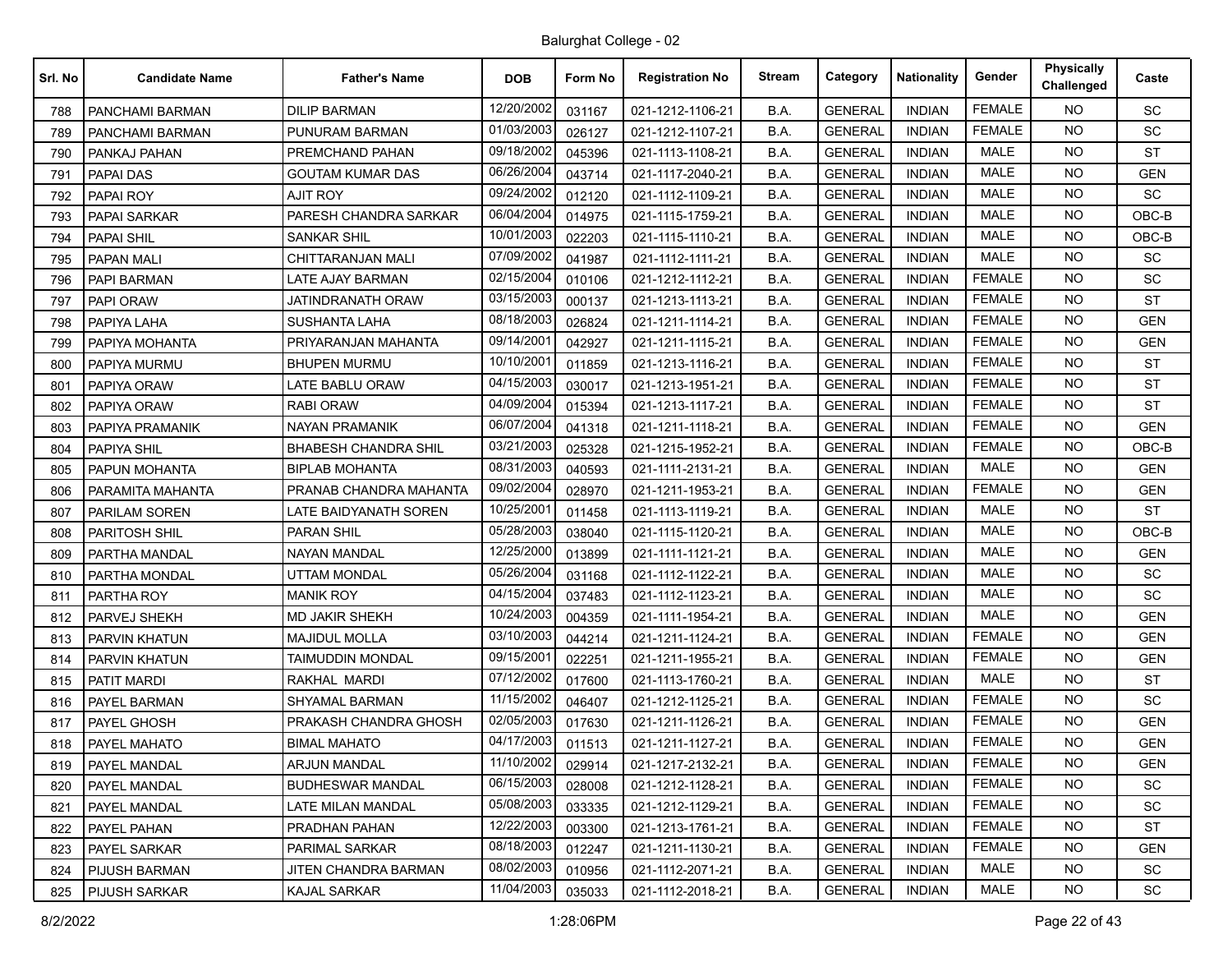| Srl. No | <b>Candidate Name</b>             | <b>Father's Name</b>        | <b>DOB</b> | Form No | <b>Registration No</b> | <b>Stream</b> | Category       | Nationality   | Gender        | <b>Physically</b><br>Challenged | Caste      |
|---------|-----------------------------------|-----------------------------|------------|---------|------------------------|---------------|----------------|---------------|---------------|---------------------------------|------------|
| 826     | PINKI BARMAN                      | <b>NIKHIL BARMAN</b>        | 04/07/2002 | 044762  | 021-1212-1131-21       | B.A.          | <b>GENERAL</b> | <b>INDIAN</b> | <b>FEMALE</b> | NO.                             | SC         |
| 827     | PINKI BARMAN                      | <b>SUJIT BARMAN</b>         | 03/27/2002 | 007419  | 021-1212-1132-21       | B.A.          | <b>GENERAL</b> | <b>INDIAN</b> | <b>FEMALE</b> | <b>NO</b>                       | SC         |
| 828     | PINKI DEBNATH                     | <b>KRISHNA DEBNATH</b>      | 05/13/2003 | 015583  | 021-1215-1133-21       | B.A.          | <b>GENERAL</b> | <b>INDIAN</b> | <b>FEMALE</b> | <b>NO</b>                       | OBC-B      |
| 829     | PINKI RABIDAS                     | MOHADEB RABIDAS             | 05/31/2002 | 001380  | 021-1212-1762-21       | B.A.          | <b>GENERAL</b> | <b>INDIAN</b> | <b>FEMALE</b> | <b>NO</b>                       | <b>SC</b>  |
| 830     | <b>PINTU BARMAN</b>               | <b>RAJIB BARMAN</b>         | 06/20/2003 | 026989  | 021-1112-1134-21       | B.A.          | <b>GENERAL</b> | <b>INDIAN</b> | <b>MALE</b>   | NO.                             | SC         |
| 831     | PINTU HANSDA                      | <b>LATE NAGEN HANSDA</b>    | 05/29/2002 | 042482  | 021-1111-1135-21       | B.A.          | <b>GENERAL</b> | <b>INDIAN</b> | <b>MALE</b>   | <b>NO</b>                       | <b>GEN</b> |
| 832     | <b>PINTU MALI</b>                 | <b>SUJAN MALI</b>           | 09/01/2002 | 039601  | 021-1112-1136-21       | B.A.          | <b>GENERAL</b> | <b>INDIAN</b> | <b>MALE</b>   | <b>NO</b>                       | SC         |
| 833     | PIU MAHANTA                       | PINTU MAHANTA               | 11/09/2001 | 037813  | 021-1211-1137-21       | B.A.          | <b>GENERAL</b> | <b>INDIAN</b> | <b>FEMALE</b> | <b>NO</b>                       | <b>GEN</b> |
| 834     | PIYALI MANDAL                     | PARTHA MANDAL               | 12/30/2003 | 043597  | 021-1211-1956-21       | B.A.          | <b>GENERAL</b> | <b>INDIAN</b> | <b>FEMALE</b> | NO.                             | <b>GEN</b> |
| 835     | PIYALI SAHA                       | JAGABANDHU SAHA             | 05/15/2002 | 020535  | 021-1211-1138-21       | B.A.          | <b>GENERAL</b> | <b>INDIAN</b> | <b>FEMALE</b> | <b>NO</b>                       | <b>GEN</b> |
| 836     | POLI PAHAN                        | <b>MOHAN PAHAN</b>          | 01/04/2003 | 002335  | 021-1213-1139-21       | B.A.          | <b>GENERAL</b> | <b>INDIAN</b> | <b>FEMALE</b> | <b>NO</b>                       | <b>ST</b>  |
| 837     | POPY HASDA                        | LAXMAN HASDA                | 09/20/2001 | 029494  | 021-1211-1879-21       | B.A.          | <b>GENERAL</b> | <b>INDIAN</b> | <b>FEMALE</b> | <b>NO</b>                       | <b>GEN</b> |
| 838     | <b>PRABIR MALI</b>                | PARIMAL MALI                | 06/05/2002 | 042874  | 021-1112-2133-21       | B.A.          | <b>GENERAL</b> | <b>INDIAN</b> | <b>MALE</b>   | <b>NO</b>                       | SC         |
| 839     | PRADIP BARMAN                     | PRANAB BARMAN               | 03/19/2003 | 029184  | 021-1112-1140-21       | B.A.          | <b>GENERAL</b> | <b>INDIAN</b> | MALE          | <b>NO</b>                       | <b>SC</b>  |
| 840     | PRADIP BARMAN                     | <b>UTTAM BARMAN</b>         | 01/02/2003 | 004937  | 021-1112-1141-21       | B.A.          | <b>GENERAL</b> | <b>INDIAN</b> | MALE          | <b>NO</b>                       | SC         |
| 841     | PRADIP PAHAN                      | <b>RATAN PAHAN</b>          | 11/12/2001 | 022429  | 021-1113-1880-21       | B.A.          | <b>GENERAL</b> | <b>INDIAN</b> | <b>MALE</b>   | <b>NO</b>                       | <b>ST</b>  |
| 842     | <b>PRADIP SARKAR</b>              | <b>BIPUL SARKAR</b>         | 09/26/2003 | 040094  | 021-1111-1142-21       | B.A.          | <b>GENERAL</b> | <b>INDIAN</b> | MALE          | <b>NO</b>                       | <b>GEN</b> |
| 843     | PRAKASH BARMAN                    | <b>AJIT BARMAN</b>          | 11/25/2001 | 008818  | 021-1112-1143-21       | B.A.          | <b>GENERAL</b> | <b>INDIAN</b> | MALE          | <b>NO</b>                       | <b>SC</b>  |
| 844     | PRAKASH BASKEY                    | <b>HABIL BASKEY</b>         | 05/11/2002 | 044784  | 021-1113-1144-21       | B.A.          | <b>GENERAL</b> | <b>INDIAN</b> | MALE          | <b>NO</b>                       | <b>ST</b>  |
| 845     | PRAMILA BARMAN                    | <b>SUJIT BARMAN</b>         | 04/21/2003 | 030545  | 021-1212-1145-21       | B.A.          | <b>GENERAL</b> | <b>INDIAN</b> | <b>FEMALE</b> | NO.                             | SC         |
| 846     | PRAMILA HASDA                     | <b>BUDILAL HASDA</b>        | 03/05/2004 | 006957  | 021-1213-1146-21       | B.A.          | <b>GENERAL</b> | <b>INDIAN</b> | <b>FEMALE</b> | <b>NO</b>                       | <b>ST</b>  |
| 847     | PRANAB BARMAN                     | <b>LATE BISWAJIT BARMAN</b> | 02/20/2003 | 044145  | 021-1112-1763-21       | B.A.          | <b>GENERAL</b> | <b>INDIAN</b> | MALE          | <b>NO</b>                       | SC         |
| 848     | PRANABESH CHANDRA<br><b>SINHA</b> | PREMLAL SINHA               | 05/15/2004 | 037788  | 021-1112-2072-21       | B.A.          | <b>GENERAL</b> | <b>INDIAN</b> | <b>MALE</b>   | <b>NO</b>                       | SC         |
| 849     | <b>PRANTIK PAHAN</b>              | <b>BIMAL PAHAN</b>          | 09/02/2002 | 036425  | 021-1113-2041-21       | B.A.          | <b>GENERAL</b> | <b>INDIAN</b> | <b>MALE</b>   | <b>NO</b>                       | <b>ST</b>  |
| 850     | PRASANTA DAS                      | PRADIP DAS                  | 06/02/2004 | 038169  | 021-1111-1764-21       | B.A.          | <b>GENERAL</b> | <b>INDIAN</b> | MALE          | <b>NO</b>                       | <b>GEN</b> |
| 851     | PRASENJIT ORAW                    | <b>BIMAL ORAW</b>           | 02/25/2004 | 028745  | 021-1113-1147-21       | B.A.          | <b>GENERAL</b> | <b>INDIAN</b> | <b>MALE</b>   | <b>NO</b>                       | <b>ST</b>  |
| 852     | PRATAP LINDA                      | RABIN LINDA                 | 03/17/2003 | 022654  | 021-1113-1148-21       | B.A.          | <b>GENERAL</b> | <b>INDIAN</b> | MALE          | NO.                             | ST         |
| 853     | PRATIMA BARMAN                    | <b>BIMAL BARMAN</b>         | 10/07/2002 | 039663  | 021-1211-1149-21       | B.A.          | <b>GENERAL</b> | <b>INDIAN</b> | <b>FEMALE</b> | <b>NO</b>                       | <b>GEN</b> |
| 854     | PRATIMA PAHAN                     | <b>SOUNA PAHAN</b>          | 01/13/2004 | 031224  | 021-1211-1150-21       | B.A.          | <b>GENERAL</b> | <b>INDIAN</b> | <b>FEMALE</b> | <b>NO</b>                       | <b>GEN</b> |
| 855     | PREMA LAKRA                       | PUSHA LAKRA                 | 07/25/2003 | 045151  | 021-1213-1151-21       | B.A.          | <b>GENERAL</b> | <b>INDIAN</b> | <b>FEMALE</b> | NO.                             | <b>ST</b>  |
| 856     | PREYASHI LAHA                     | ASIM KUMAR LAHA             | 06/10/2004 | 003019  | 021-1211-1957-21       | B.A.          | <b>GENERAL</b> | <b>INDIAN</b> | FEMALE        | NO.                             | <b>GEN</b> |
| 857     | PRITAM ADHIKARY                   | <b>SUBAL ADHIKARY</b>       | 02/08/1999 | 040462  | 021-1121-1765-21       | B.A.          | <b>GENERAL</b> | <b>INDIAN</b> | MALE          | <b>YES</b>                      | <b>GEN</b> |
| 858     | PRITAM BARMAN                     | ATUL CHANDRA BARMAN         | 11/29/2002 | 021118  | 021-1112-1152-21       | B.A.          | <b>GENERAL</b> | <b>INDIAN</b> | <b>MALE</b>   | NO.                             | <b>SC</b>  |
| 859     | PRITAM BARMAN                     | TAPAN KUMAR BARMAN          | 10/02/2003 | 032234  | 021-1112-1766-21       | B.A.          | <b>GENERAL</b> | <b>INDIAN</b> | MALE          | NO.                             | <b>SC</b>  |
| 860     | PRITAM DAS                        | PRADIP KUMAR DAS            | 10/02/2003 | 003877  | 021-1111-2019-21       | B.A.          | <b>GENERAL</b> | <b>INDIAN</b> | MALE          | NO.                             | <b>GEN</b> |
| 861     | PRITAM DUTTA                      | <b>TARANI DUTTA</b>         | 08/15/2003 | 008372  | 021-1115-1153-21       | B.A.          | <b>GENERAL</b> | <b>INDIAN</b> | MALE          | NO.                             | OBC-B      |
| 862     | PRITAM MONDAL                     | PADMA MONDAL                | 05/27/2004 | 037393  | 021-1111-1154-21       | B.A.          | <b>GENERAL</b> | <b>INDIAN</b> | MALE          | NO.                             | GEN        |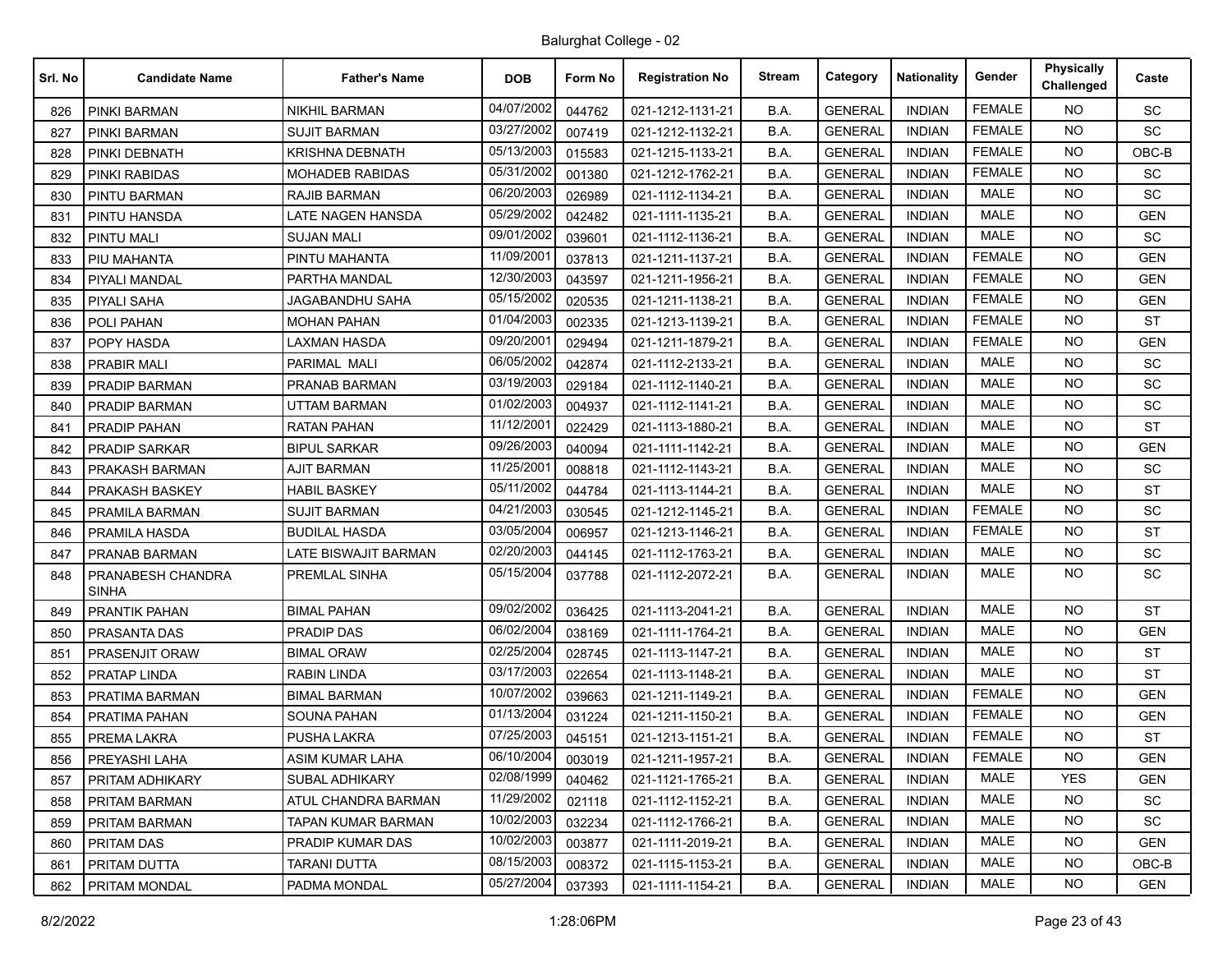| Srl. No | <b>Candidate Name</b> | <b>Father's Name</b>      | <b>DOB</b> | Form No | <b>Registration No</b> | <b>Stream</b> | Category       | <b>Nationality</b> | Gender        | Physically<br>Challenged | Caste      |
|---------|-----------------------|---------------------------|------------|---------|------------------------|---------------|----------------|--------------------|---------------|--------------------------|------------|
| 863     | <b>PRITHA SARKAR</b>  | <b>BALARAM SARKAR</b>     | 05/19/2004 | 009461  | 021-1212-1958-21       | B.A.          | <b>GENERAL</b> | <b>INDIAN</b>      | <b>FEMALE</b> | NO.                      | SC         |
| 864     | PRITI MAHALI          | BIREN MAHALI              | 09/29/2003 | 003323  | 021-1213-1767-21       | B.A.          | <b>GENERAL</b> | <b>INDIAN</b>      | <b>FEMALE</b> | <b>NO</b>                | <b>ST</b>  |
| 865     | PRITI BARMAN          | <b>ADHIR BARMAN</b>       | 08/18/2004 | 001712  | 021-1212-1155-21       | B.A.          | <b>GENERAL</b> | <b>INDIAN</b>      | <b>FEMALE</b> | <b>NO</b>                | SC         |
| 866     | PRITI BARMAN          | <b>ARJUN BARMAN</b>       | 08/19/2002 | 015874  | 021-1212-1156-21       | B.A.          | <b>GENERAL</b> | <b>INDIAN</b>      | <b>FEMALE</b> | <b>NO</b>                | SC         |
| 867     | PRITI BARMAN          | HARIDAS BARMAN            | 05/10/2003 | 033703  | 021-1212-1157-21       | B.A.          | <b>GENERAL</b> | <b>INDIAN</b>      | <b>FEMALE</b> | NO.                      | SC         |
| 868     | PRITI BARMAN          | NIRMAL BARMAN             | 06/12/2003 | 031567  | 021-1212-1158-21       | B.A.          | <b>GENERAL</b> | <b>INDIAN</b>      | <b>FEMALE</b> | <b>NO</b>                | SC         |
| 869     | PRITI HALDER          | <b>RAMANATH HALDER</b>    | 06/12/2003 | 024687  | 021-1212-1768-21       | B.A.          | <b>GENERAL</b> | <b>INDIAN</b>      | <b>FEMALE</b> | <b>NO</b>                | SC         |
| 870     | PRITI MAHATO          | <b>BIMAN MAHATO</b>       | 03/18/2001 | 006968  | 021-1215-1159-21       | B.A.          | <b>GENERAL</b> | <b>INDIAN</b>      | <b>FEMALE</b> | <b>NO</b>                | OBC-B      |
| 871     | PRITI ROY             | PARITOSH ROY              | 11/14/2003 | 001987  | 021-1212-1160-21       | B.A.          | <b>GENERAL</b> | <b>INDIAN</b>      | <b>FEMALE</b> | NO.                      | SC         |
| 872     | PRIYA MAHATO          | <b>BABLU MAHATO</b>       | 06/29/2002 | 032614  | 021-1211-2134-21       | B.A.          | <b>GENERAL</b> | <b>INDIAN</b>      | <b>FEMALE</b> | NO.                      | <b>GEN</b> |
| 873     | PRIYA BARMAN          | <b>BADAL BARMAN</b>       | 03/16/2001 | 036722  | 021-1212-1162-21       | B.A.          | <b>GENERAL</b> | <b>INDIAN</b>      | <b>FEMALE</b> | <b>NO</b>                | SC         |
| 874     | PRIYA BARMAN          | <b>SASTHI BARMAN</b>      | 02/06/2003 | 011467  | 021-1212-1161-21       | B.A.          | <b>GENERAL</b> | <b>INDIAN</b>      | <b>FEMALE</b> | <b>NO</b>                | <b>SC</b>  |
| 875     | PRIYA BARMAN          | <b>BIKASH BARMAN</b>      | 06/02/2001 | 037995  | 021-1212-1769-21       | B.A.          | <b>GENERAL</b> | <b>INDIAN</b>      | <b>FEMALE</b> | NO.                      | SC         |
| 876     | PRIYA DAS             | <b>MINTU DAS</b>          | 12/06/1999 | 032213  | 021-1211-1163-21       | B.A.          | <b>GENERAL</b> | <b>INDIAN</b>      | <b>FEMALE</b> | NO.                      | <b>GEN</b> |
| 877     | PRIYA DEB             | <b>KANAK DEB</b>          | 03/10/2003 | 014746  | 021-1211-1164-21       | B.A.          | <b>GENERAL</b> | <b>INDIAN</b>      | <b>FEMALE</b> | <b>NO</b>                | <b>GEN</b> |
| 878     | PRIYA DEY             | <b>GOUTAM CHANDRA DEY</b> | 12/18/2003 | 008885  | 021-1211-1165-21       | B.A.          | <b>GENERAL</b> | <b>INDIAN</b>      | <b>FEMALE</b> | <b>NO</b>                | <b>GEN</b> |
| 879     | PRIYA MAHATO          | RANJIT MAHATO             | 02/02/2003 | 030305  | 021-1211-1166-21       | B.A.          | <b>GENERAL</b> | <b>INDIAN</b>      | <b>FEMALE</b> | NO.                      | <b>GEN</b> |
| 880     | PRIYA MALI            | <b>BIMAL MALI</b>         | 10/20/2003 | 037012  | 021-1212-1167-21       | B.A.          | <b>GENERAL</b> | <b>INDIAN</b>      | <b>FEMALE</b> | NO.                      | SC         |
| 881     | PRIYA MANDAL          | <b>GOUR MANDAL</b>        | 06/03/2001 | 004140  | 021-1211-1168-21       | B.A.          | <b>GENERAL</b> | <b>INDIAN</b>      | <b>FEMALE</b> | <b>NO</b>                | <b>GEN</b> |
| 882     | PRIYA ORAW            | <b>GANGARAM ORAW</b>      | 10/29/2002 | 008938  | 021-1213-1169-21       | B.A.          | <b>GENERAL</b> | <b>INDIAN</b>      | <b>FEMALE</b> | NO.                      | <b>ST</b>  |
| 883     | PRIYA PAHAN           | <b>BISWANATH PAHAN</b>    | 01/04/2003 | 006820  | 021-1213-1170-21       | B.A.          | <b>GENERAL</b> | <b>INDIAN</b>      | <b>FEMALE</b> | <b>NO</b>                | <b>ST</b>  |
| 884     | PRIYA RABIDAS         | <b>DWIP CHAND RABIDAS</b> | 12/23/2002 | 032538  | 021-1212-2135-21       | B.A.          | <b>GENERAL</b> | <b>INDIAN</b>      | <b>FEMALE</b> | <b>NO</b>                | SC         |
| 885     | PRIYA ROY             | <b>NIRMAL ROY</b>         | 09/01/2003 | 010539  | 021-1211-1171-21       | B.A.          | <b>GENERAL</b> | <b>INDIAN</b>      | <b>FEMALE</b> | <b>NO</b>                | <b>GEN</b> |
| 886     | PRIYA SAHA            | <b>MOHIT KUMAR SAHA</b>   | 11/04/2002 | 015001  | 021-1211-1172-21       | B.A.          | <b>GENERAL</b> | <b>INDIAN</b>      | <b>FEMALE</b> | <b>NO</b>                | <b>GEN</b> |
| 887     | PRIYA SUTRADHAR       | <b>LITAN SUTRADHAR</b>    | 03/28/2003 | 043817  | 021-1211-1173-21       | B.A.          | <b>GENERAL</b> | <b>INDIAN</b>      | <b>FEMALE</b> | <b>NO</b>                | <b>GEN</b> |
| 888     | PRIYANKA MONDAL       | PALTU MONDAL              | 12/06/2003 | 038772  | 021-1211-1174-21       | B.A.          | <b>GENERAL</b> | <b>INDIAN</b>      | <b>FEMALE</b> | NO.                      | <b>GEN</b> |
| 889     | PRIYANKA BARMAN       | <b>DHAN KUMAR BARMAN</b>  | 06/10/2003 | 003643  | 021-1212-1175-21       | B.A.          | <b>GENERAL</b> | <b>INDIAN</b>      | <b>FEMALE</b> | <b>NO</b>                | SC         |
| 890     | PRIYANKA BARMAN       | <b>HARIPADA BARMAN</b>    | 04/11/2002 | 009803  | 021-1212-1176-21       | B.A.          | <b>GENERAL</b> | <b>INDIAN</b>      | <b>FEMALE</b> | NO.                      | SC         |
| 891     | PRIYANKA BARMAN       | UMLISH CHANDRA BARMAN     | 07/17/2002 | 000602  | 021-1212-1178-21       | B.A.          | <b>GENERAL</b> | <b>INDIAN</b>      | <b>FEMALE</b> | <b>NO</b>                | SC         |
| 892     | PRIYANKA BARMAN       | PRONAY KUMAR BARMAN       | 01/17/2004 | 014983  | 021-1212-1177-21       | B.A.          | <b>GENERAL</b> | <b>INDIAN</b>      | <b>FEMALE</b> | NO.                      | <b>SC</b>  |
| 893     | PRIYANKA BISWAS       | DAYAL BISWAS              | 09/08/2004 | 032951  | 021-1212-1179-21       | B.A.          | <b>GENERAL</b> | <b>INDIAN</b>      | <b>FEMALE</b> | <b>NO</b>                | SC         |
| 894     | <b>PRIYANKA DAS</b>   | <b>BIPAD DAS</b>          | 04/18/2003 | 047129  | 021-1211-1180-21       | B.A.          | <b>GENERAL</b> | <b>INDIAN</b>      | FEMALE        | NO.                      | <b>GEN</b> |
| 895     | PRIYANKA DAS          | <b>MILAN DAS</b>          | 08/03/2003 | 012097  | 021-1217-1182-21       | B.A.          | <b>GENERAL</b> | <b>INDIAN</b>      | <b>FEMALE</b> | <b>NO</b>                | <b>GEN</b> |
| 896     | PRIYANKA DAS          | <b>SUSANTA DAS</b>        | 10/09/2003 | 010352  | 021-1212-1183-21       | B.A.          | <b>GENERAL</b> | <b>INDIAN</b>      | <b>FEMALE</b> | <b>NO</b>                | SC         |
| 897     | PRIYANKA DAS          | LATE KANU DAS             | 11/09/2003 | 045043  | 021-1212-1181-21       | B.A.          | <b>GENERAL</b> | <b>INDIAN</b>      | <b>FEMALE</b> | <b>NO</b>                | <b>SC</b>  |
| 898     | PRIYANKA GHOSH        | LATE KRISHNAPADA GHOSH    | 06/29/2003 | 031079  | 021-1211-1184-21       | B.A.          | <b>GENERAL</b> | <b>INDIAN</b>      | <b>FEMALE</b> | NO.                      | <b>GEN</b> |
| 899     | PRIYANKA LAHA         | ANUP LAHA                 | 11/25/2003 | 017225  | 021-1211-1185-21       | B.A.          | <b>GENERAL</b> | <b>INDIAN</b>      | <b>FEMALE</b> | NO.                      | <b>GEN</b> |
| 900     | PRIYANKA MAHANTA      | SHIBU MAHANTA             | 11/23/2002 | 017984  | 021-1211-1186-21       | B.A.          | <b>GENERAL</b> | <b>INDIAN</b>      | <b>FEMALE</b> | NO.                      | <b>GEN</b> |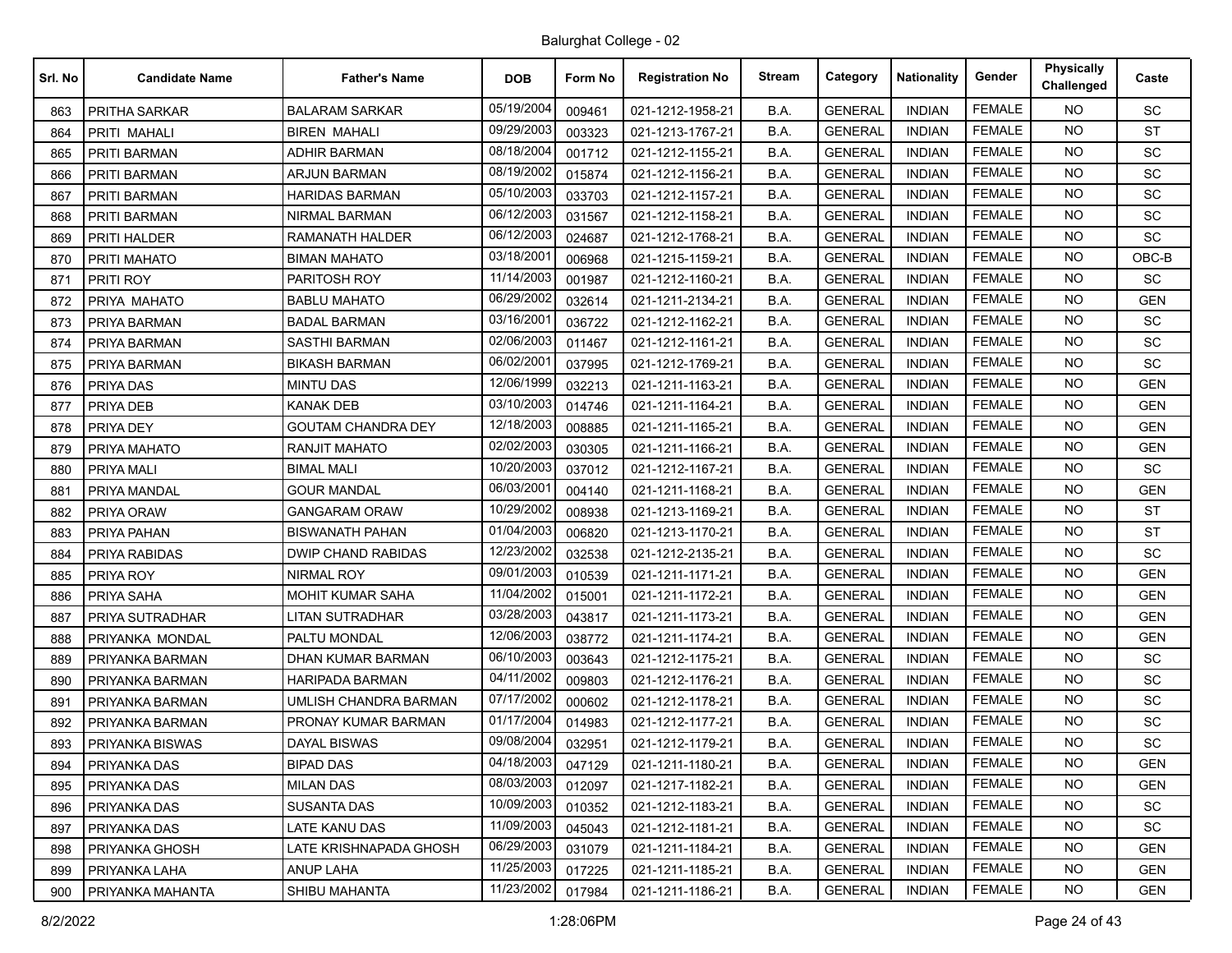| Srl. No | <b>Candidate Name</b> | <b>Father's Name</b>   | <b>DOB</b> | Form No | <b>Registration No</b> | <b>Stream</b> | Category       | <b>Nationality</b> | Gender        | Physically<br>Challenged | Caste      |
|---------|-----------------------|------------------------|------------|---------|------------------------|---------------|----------------|--------------------|---------------|--------------------------|------------|
| 901     | PRIYANKA MAHATA       | RABINDRA NATH MAHATA   | 06/06/2004 | 009439  | 021-1211-1187-21       | B.A.          | <b>GENERAL</b> | <b>INDIAN</b>      | <b>FEMALE</b> | NO.                      | <b>GEN</b> |
| 902     | PRIYANKA MAHATO       | SHYAMAL MAHATO         | 09/08/2002 | 025273  | 021-1211-1770-21       | B.A.          | <b>GENERAL</b> | <b>INDIAN</b>      | <b>FEMALE</b> | <b>NO</b>                | <b>GEN</b> |
| 903     | PRIYANKA MALI         | CHHOTOLAL MALI         | 07/08/2003 | 037541  | 021-1211-1188-21       | B.A.          | <b>GENERAL</b> | <b>INDIAN</b>      | <b>FEMALE</b> | <b>NO</b>                | <b>GEN</b> |
| 904     | PRIYANKA MONDAL       | <b>MUKUL MONDAL</b>    | 06/11/2003 | 033827  | 021-1211-1189-21       | B.A.          | <b>GENERAL</b> | <b>INDIAN</b>      | <b>FEMALE</b> | <b>NO</b>                | <b>GEN</b> |
| 905     | PRIYANKA MURARI       | PURNA CHANDRA MURARI   | 11/08/2002 | 017138  | 021-1213-1771-21       | B.A.          | <b>GENERAL</b> | <b>INDIAN</b>      | <b>FEMALE</b> | NO.                      | <b>ST</b>  |
| 906     | PRIYANKA ROY          | <b>BIJOY ROY</b>       | 04/16/2004 | 002312  | 021-1212-1959-21       | B.A.          | <b>GENERAL</b> | <b>INDIAN</b>      | <b>FEMALE</b> | <b>NO</b>                | SC         |
| 907     | PRIYANKA ROY          | <b>MANASH ROY</b>      | 02/13/2004 | 016361  | 021-1212-1190-21       | B.A.          | <b>GENERAL</b> | <b>INDIAN</b>      | <b>FEMALE</b> | <b>NO</b>                | SC         |
| 908     | PRIYANKA ROY          | SANJAY ROY             | 11/15/2003 | 023658  | 021-1212-1191-21       | B.A.          | <b>GENERAL</b> | <b>INDIAN</b>      | <b>FEMALE</b> | <b>NO</b>                | SC         |
| 909     | PRIYANKA SAHA         | <b>PRANAB SAHA</b>     | 12/09/2003 | 018661  | 021-1211-1960-21       | B.A.          | <b>GENERAL</b> | <b>INDIAN</b>      | <b>FEMALE</b> | NO.                      | <b>GEN</b> |
| 910     | PRIYANKA SARKAR       | MUKUL SARKAR           | 04/11/2004 | 026931  | 021-1211-1961-21       | B.A.          | <b>GENERAL</b> | <b>INDIAN</b>      | <b>FEMALE</b> | <b>NO</b>                | <b>GEN</b> |
| 911     | PRIYANKA SARKAR       | <b>UTPAL SARKAR</b>    | 03/20/2003 | 031490  | 021-1215-1772-21       | B.A.          | <b>GENERAL</b> | <b>INDIAN</b>      | <b>FEMALE</b> | <b>NO</b>                | OBC-B      |
| 912     | PRIYANKA TUDU         | SANTOSH TUDU           | 11/18/2001 | 039427  | 021-1213-1192-21       | B.A.          | <b>GENERAL</b> | <b>INDIAN</b>      | <b>FEMALE</b> | <b>NO</b>                | <b>ST</b>  |
| 913     | PRIYASI MONDAL        | <b>SUBAL MONDAL</b>    | 01/15/1999 | 032924  | 021-1212-1773-21       | B.A.          | <b>GENERAL</b> | <b>INDIAN</b>      | <b>FEMALE</b> | NO.                      | SC         |
| 914     | PRIYATOSH TUDU        | <b>ILIYAS TUDU</b>     | 04/19/2002 | 038798  | 021-1113-2136-21       | B.A.          | <b>GENERAL</b> | <b>INDIAN</b>      | MALE          | NO.                      | <b>ST</b>  |
| 915     | PRODIP PAHAN          | <b>MONTU PAHAN</b>     | 10/25/2000 | 002523  | 021-1113-1193-21       | B.A.          | <b>GENERAL</b> | <b>INDIAN</b>      | MALE          | <b>NO</b>                | <b>ST</b>  |
| 916     | PROLAY BARMAN         | <b>DASUDEB BARMAN</b>  | 02/17/2002 | 018965  | 021-1112-1194-21       | B.A.          | <b>GENERAL</b> | <b>INDIAN</b>      | <b>MALE</b>   | <b>NO</b>                | <b>SC</b>  |
| 917     | PROMILA MAHATO        | SATISH MAHATO          | 09/20/2001 | 032375  | 021-1211-1195-21       | B.A.          | <b>GENERAL</b> | <b>INDIAN</b>      | <b>FEMALE</b> | NO.                      | <b>GEN</b> |
| 918     | PROMITA MAHATA        | MAHESH MAHATA          | 07/13/2003 | 011968  | 021-1211-1196-21       | B.A.          | <b>GENERAL</b> | <b>INDIAN</b>      | <b>FEMALE</b> | <b>NO</b>                | <b>GEN</b> |
| 919     | PRONAMI BARMAN        | <b>MAHADEB BARMAN</b>  | 09/19/2002 | 023210  | 021-1212-1197-21       | B.A.          | <b>GENERAL</b> | <b>INDIAN</b>      | <b>FEMALE</b> | <b>NO</b>                | SC         |
| 920     | PRONITA KUNDU         | <b>SUJIT KUNDU</b>     | 02/20/2003 | 003861  | 021-1211-1962-21       | B.A.          | <b>GENERAL</b> | <b>INDIAN</b>      | <b>FEMALE</b> | NO.                      | <b>GEN</b> |
| 921     | PROSANTA ORAW         | <b>BUTARU ORAW</b>     | 03/10/2002 | 029911  | 021-1113-1198-21       | B.A.          | <b>GENERAL</b> | <b>INDIAN</b>      | <b>MALE</b>   | <b>NO</b>                | <b>ST</b>  |
| 922     | PROSENJIT BHUIMALI    | <b>RANJIT BHUIMALI</b> | 12/29/2003 | 031762  | 021-1112-1199-21       | B.A.          | <b>GENERAL</b> | <b>INDIAN</b>      | MALE          | <b>NO</b>                | SC         |
| 923     | PROSENJIT MARDI       | <b>MANGAL MARDI</b>    | 02/02/2001 | 032306  | 021-1113-1200-21       | B.A.          | <b>GENERAL</b> | <b>INDIAN</b>      | MALE          | <b>NO</b>                | <b>ST</b>  |
| 924     | PROSENJIT ROY         | RANJIT ROY             | 07/17/2003 | 041082  | 021-1112-1201-21       | B.A.          | <b>GENERAL</b> | <b>INDIAN</b>      | <b>MALE</b>   | NO.                      | <b>SC</b>  |
| 925     | PUJA BARMAN           | <b>GIREN BARMAN</b>    | 12/29/2003 | 037786  | 021-1212-1203-21       | B.A.          | <b>GENERAL</b> | <b>INDIAN</b>      | <b>FEMALE</b> | <b>NO</b>                | SC         |
| 926     | PUJA BARMAN           | KARUNAKANTA BARMAN     | 03/28/2003 | 009387  | 021-1212-1204-21       | B.A.          | <b>GENERAL</b> | <b>INDIAN</b>      | <b>FEMALE</b> | NO.                      | <b>SC</b>  |
| 927     | PUJA BARMAN           | <b>SREEBAS BARMAN</b>  | 03/10/2003 | 039220  | 021-1212-1205-21       | B.A.          | <b>GENERAL</b> | <b>INDIAN</b>      | <b>FEMALE</b> | <b>NO</b>                | SC         |
| 928     | <b>PUJA BARMAN</b>    | <b>ARUN BARMAN</b>     | 03/08/2002 | 048815  | 021-1212-1202-21       | B.A.          | <b>GENERAL</b> | <b>INDIAN</b>      | <b>FEMALE</b> | NO.                      | <b>SC</b>  |
| 929     | PUJA CHOWDHURY        | MANABENDRA CHOWDHURY   | 03/09/2004 | 012175  | 021-1211-1206-21       | B.A.          | <b>GENERAL</b> | <b>INDIAN</b>      | <b>FEMALE</b> | <b>NO</b>                | <b>GEN</b> |
| 930     | PUJA DAS              | SANKAR DAS             | 03/09/2004 | 001654  | 021-1212-1774-21       | B.A.          | <b>GENERAL</b> | <b>INDIAN</b>      | <b>FEMALE</b> | NO.                      | <b>SC</b>  |
| 931     | <b>PUJA DAS</b>       | LAXMAN DAS             | 04/07/2002 | 008635  | 021-1211-1207-21       | B.A.          | <b>GENERAL</b> | <b>INDIAN</b>      | <b>FEMALE</b> | <b>NO</b>                | <b>GEN</b> |
| 932     | <b>PUJA DUTTA</b>     | <b>BARUN DUTTA</b>     | 02/19/2004 | 017033  | 021-1211-1208-21       | B.A.          | <b>GENERAL</b> | <b>INDIAN</b>      | <b>FEMALE</b> | NO.                      | <b>GEN</b> |
| 933     | PUJA KUJUR            | LATE RAMA KUJUR        | 03/13/1999 | 031484  | 021-1213-1209-21       | B.A.          | <b>GENERAL</b> | <b>INDIAN</b>      | <b>FEMALE</b> | <b>NO</b>                | <b>ST</b>  |
| 934     | PUJA MAHANTA          | <b>BIKRAM MAHANTA</b>  | 03/15/2003 | 009657  | 021-1211-2073-21       | B.A.          | <b>GENERAL</b> | <b>INDIAN</b>      | <b>FEMALE</b> | <b>NO</b>                | <b>GEN</b> |
| 935     | PUJA MAHANTA          | RANJIT MAHANTA         | 07/21/2003 | 010833  | 021-1211-1210-21       | B.A.          | <b>GENERAL</b> | <b>INDIAN</b>      | <b>FEMALE</b> | <b>NO</b>                | <b>GEN</b> |
| 936     | PUJA MAHATO           | <b>SADHAN MAHATO</b>   | 11/15/2001 | 043921  | 021-1211-1211-21       | B.A.          | <b>GENERAL</b> | <b>INDIAN</b>      | <b>FEMALE</b> | NO.                      | <b>GEN</b> |
| 937     | PUJA MINJI            | BIJOY MINJI            | 05/06/2003 | 029653  | 021-1213-1881-21       | B.A.          | <b>GENERAL</b> | <b>INDIAN</b>      | <b>FEMALE</b> | NO.                      | ST         |
| 938     | PUJA ORAW             | <b>BAIDAYNI ORAW</b>   | 11/22/2002 | 023317  | 021-1213-1212-21       | B.A.          | <b>GENERAL</b> | <b>INDIAN</b>      | <b>FEMALE</b> | <b>NO</b>                | <b>ST</b>  |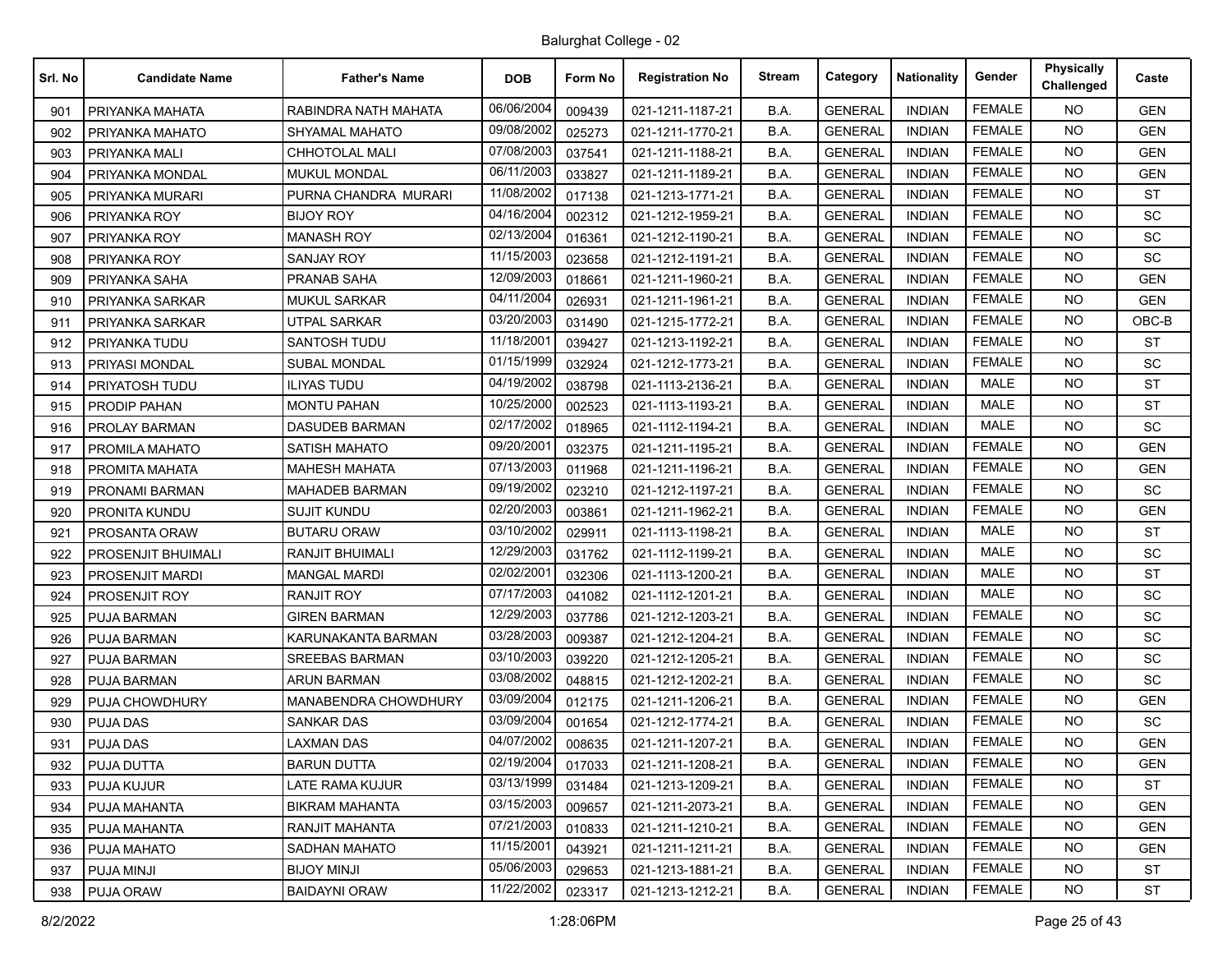| Srl. No | <b>Candidate Name</b> | <b>Father's Name</b>           | <b>DOB</b> | Form No | <b>Registration No</b> | <b>Stream</b> | Category       | <b>Nationality</b> | Gender        | Physically<br>Challenged | Caste      |
|---------|-----------------------|--------------------------------|------------|---------|------------------------|---------------|----------------|--------------------|---------------|--------------------------|------------|
| 939     | PUJA ORAW             | <b>SATYAN ORAW</b>             | 03/07/2003 | 017803  | 021-1211-1213-21       | B.A.          | <b>GENERAL</b> | <b>INDIAN</b>      | <b>FEMALE</b> | NO.                      | <b>GEN</b> |
| 940     | PUJA ROUTH            | MOHAN ROUTH                    | 11/18/2001 | 017274  | 021-1212-1214-21       | B.A.          | <b>GENERAL</b> | <b>INDIAN</b>      | <b>FEMALE</b> | NO.                      | SC         |
| 941     | <b>PUJA SINGH</b>     | <b>SUNIL SINGH</b>             | 03/12/2003 | 032873  | 021-1212-1215-21       | B.A.          | <b>GENERAL</b> | <b>INDIAN</b>      | <b>FEMALE</b> | <b>NO</b>                | SC         |
| 942     | <b>PUJA SOREN</b>     | <b>CHANDAN SOREN</b>           | 10/12/2002 | 019826  | 021-1213-1216-21       | B.A.          | <b>GENERAL</b> | <b>INDIAN</b>      | <b>FEMALE</b> | <b>NO</b>                | <b>ST</b>  |
| 943     | <b>PULAK BARMAN</b>   | <b>NARESH BARMAN</b>           | 05/27/2004 | 031907  | 021-1112-1882-21       | B.A.          | <b>GENERAL</b> | <b>INDIAN</b>      | <b>MALE</b>   | NO.                      | <b>SC</b>  |
| 944     | <b>PULAK MALI</b>     | <b>BASU MALI</b>               | 04/03/2002 | 038825  | 021-1111-1217-21       | B.A.          | <b>GENERAL</b> | <b>INDIAN</b>      | <b>MALE</b>   | <b>NO</b>                | <b>GEN</b> |
| 945     | <b>PULAK PAUL</b>     | <b>KALIPADA PAUL</b>           | 04/08/2004 | 035872  | 021-1111-1775-21       | B.A.          | <b>GENERAL</b> | <b>INDIAN</b>      | <b>MALE</b>   | <b>NO</b>                | <b>GEN</b> |
| 946     | <b>PURABI ROY</b>     | PRITOSH ROY                    | 05/15/2004 | 036676  | 021-1212-1218-21       | B.A.          | <b>GENERAL</b> | <b>INDIAN</b>      | <b>FEMALE</b> | <b>NO</b>                | <b>SC</b>  |
| 947     | PURNIMA BARMAN        | <b>ABHILASH BARMAN</b>         | 02/24/2000 | 030099  | 021-1212-1219-21       | B.A.          | <b>GENERAL</b> | <b>INDIAN</b>      | <b>FEMALE</b> | NO.                      | SC         |
| 948     | PURNIMA BARMAN        | HARIPADA BARMAN                | 10/09/2003 | 039158  | 021-1212-1220-21       | B.A.          | <b>GENERAL</b> | <b>INDIAN</b>      | <b>FEMALE</b> | <b>NO</b>                | SC         |
| 949     | PURNIMA BARMAN        | <b>KSHITISH BARMAN</b>         | 11/19/2002 | 004818  | 021-1211-1221-21       | B.A.          | <b>GENERAL</b> | <b>INDIAN</b>      | <b>FEMALE</b> | NO.                      | <b>GEN</b> |
| 950     | PURNIMA BARMAN        | <b>NIREN BARMAN</b>            | 05/17/2001 | 031418  | 021-1212-1222-21       | B.A.          | <b>GENERAL</b> | <b>INDIAN</b>      | <b>FEMALE</b> | <b>NO</b>                | SC         |
| 951     | PURNIMA BARMAN        | <b>RATAN BARMAN</b>            | 09/26/2002 | 029390  | 021-1212-2042-21       | B.A.          | <b>GENERAL</b> | <b>INDIAN</b>      | <b>FEMALE</b> | <b>NO</b>                | <b>SC</b>  |
| 952     | PURNIMA DEBNATH       | <b>BISWAS DEBNATH</b>          | 07/12/2004 | 026500  | 021-1211-1223-21       | B.A.          | <b>GENERAL</b> | <b>INDIAN</b>      | <b>FEMALE</b> | NO.                      | <b>GEN</b> |
| 953     | PURNIMA MAHATA        | <b>BIKASH MAHATA</b>           | 12/12/2003 | 017253  | 021-1211-1224-21       | B.A.          | <b>GENERAL</b> | <b>INDIAN</b>      | <b>FEMALE</b> | <b>NO</b>                | <b>GEN</b> |
| 954     | PURNIMA MAHATO        | <b>BABLU MAHATO</b>            | 08/30/2004 | 030313  | 021-1213-1225-21       | B.A.          | <b>GENERAL</b> | <b>INDIAN</b>      | <b>FEMALE</b> | NO.                      | <b>ST</b>  |
| 955     | PURNIMA PAHAN         | PARESH PAHAN                   | 11/24/2003 | 038042  | 021-1213-2137-21       | B.A.          | <b>GENERAL</b> | <b>INDIAN</b>      | <b>FEMALE</b> | <b>NO</b>                | <b>ST</b>  |
| 956     | PURNIMA RANI SARKAR   | PRASANTA KUMAR SARKAR          | 04/04/2004 | 009391  | 021-1211-1226-21       | B.A.          | <b>GENERAL</b> | <b>INDIAN</b>      | <b>FEMALE</b> | NO.                      | <b>GEN</b> |
| 957     | PURNIMA TAPNA         | <b>BANDO TAPNA</b>             | 06/30/2001 | 006751  | 021-1213-1227-21       | B.A.          | <b>GENERAL</b> | <b>INDIAN</b>      | <b>FEMALE</b> | <b>NO</b>                | <b>ST</b>  |
| 958     | <b>PUSPA TIGGA</b>    | <b>BANESH TIGGA</b>            | 12/28/2000 | 015905  | 021-1213-1228-21       | B.A.          | <b>GENERAL</b> | <b>INDIAN</b>      | <b>FEMALE</b> | NO.                      | <b>ST</b>  |
| 959     | <b>RABI BARMAN</b>    | AMAL BARMAN                    | 02/23/2003 | 028194  | 021-1112-1229-21       | B.A.          | <b>GENERAL</b> | <b>INDIAN</b>      | <b>MALE</b>   | <b>NO</b>                | SC         |
| 960     | <b>RABIN DAS</b>      | <b>GANESH DAS</b>              | 03/30/2003 | 027513  | 021-1111-1776-21       | B.A.          | <b>GENERAL</b> | <b>INDIAN</b>      | <b>MALE</b>   | <b>NO</b>                | <b>GEN</b> |
| 961     | <b>RABIN HASDA</b>    | <b>JOYLAL HASDA</b>            | 04/12/1998 | 010008  | 021-1113-1230-21       | B.A.          | <b>GENERAL</b> | <b>INDIAN</b>      | <b>MALE</b>   | <b>NO</b>                | <b>ST</b>  |
| 962     | RABINDRANATH KERKETTA | ARUNPADA KERKETTA              | 11/20/2000 | 024539  | 021-1113-1231-21       | B.A.          | <b>GENERAL</b> | <b>INDIAN</b>      | <b>MALE</b>   | NO.                      | ST         |
| 963     | RABIUL MONDAL         | TAJIR UDDIN MONDAL             | 07/14/2002 | 024747  | 021-1111-1900-21       | B.A.          | <b>GENERAL</b> | <b>INDIAN</b>      | <b>MALE</b>   | <b>NO</b>                | <b>GEN</b> |
| 964     | <b>RACKY DAS</b>      | <b>SUSHANTA DAS</b>            | 04/22/2004 | 037329  | 021-1111-1232-21       | B.A.          | <b>GENERAL</b> | <b>INDIAN</b>      | <b>MALE</b>   | <b>NO</b>                | <b>GEN</b> |
| 965     | <b>RAHAN BARMAN</b>   | NABA KANTA BARMAN              | 06/03/2002 | 015037  | 021-1112-1233-21       | B.A.          | <b>GENERAL</b> | <b>INDIAN</b>      | <b>MALE</b>   | <b>NO</b>                | SC         |
| 966     | RAHID ALI MONDAL      | AJIJAR ALI MONDAL              | 06/18/2004 | 042908  | 021-1114-1777-21       | B.A.          | <b>GENERAL</b> | <b>INDIAN</b>      | <b>MALE</b>   | NO.                      | OBC-A      |
| 967     | RAHIT BARMAN          | LADE RADHAKANTA BARMAN         | 12/14/2002 | 029497  | 021-1112-1234-21       | B.A.          | <b>GENERAL</b> | <b>INDIAN</b>      | <b>MALE</b>   | NO.                      | SC         |
| 968     | <b>RAHUL BARMAN</b>   | <b>GOPAL BARMAN</b>            | 04/04/2003 | 022336  | 021-1112-1235-21       | B.A.          | <b>GENERAL</b> | <b>INDIAN</b>      | MALE          | NO.                      | <b>SC</b>  |
| 969     | <b>RAHUL BARMAN</b>   | <b>MADAN BARMAN</b>            | 12/20/2003 | 033859  | 021-1111-1963-21       | B.A.          | <b>GENERAL</b> | <b>INDIAN</b>      | <b>MALE</b>   | <b>NO</b>                | <b>GEN</b> |
| 970     | RAHUL BARMAN          | <b>SURAT MARMAN</b>            | 09/03/2003 | 021028  | 021-1112-1236-21       | B.A.          | <b>GENERAL</b> | <b>INDIAN</b>      | MALE          | NO.                      | SC         |
| 971     | RAHUL BARMAN          | NITAI BARMAN                   | 02/26/2003 | 035757  | 021-1112-1778-21       | B.A.          | <b>GENERAL</b> | <b>INDIAN</b>      | MALE          | <b>NO</b>                | SC         |
| 972     | RAHUL CHAKRABORTY     | <b>GOUR CHANDRA CHAKRABORT</b> | 12/29/2002 | 008428  | 021-1111-1237-21       | B.A.          | <b>GENERAL</b> | <b>INDIAN</b>      | MALE          | NO.                      | <b>GEN</b> |
| 973     | <b>RAHUL DAS</b>      | LATE ARUN DAS                  | 06/01/2004 | 030938  | 021-1112-2020-21       | B.A.          | <b>GENERAL</b> | <b>INDIAN</b>      | MALE          | NO.                      | SC         |
| 974     | RAHUL DEV BARMAN      | <b>BISWANATH BARMAN</b>        | 03/13/2003 | 002745  | 021-1112-1238-21       | B.A.          | <b>GENERAL</b> | <b>INDIAN</b>      | MALE          | NO.                      | SC         |
| 975     | RAHUL DEV BARMAN      | <b>GAKUL BARMAN</b>            | 04/15/2003 | 011621  | 021-1112-1779-21       | B.A.          | <b>GENERAL</b> | <b>INDIAN</b>      | MALE          | NO.                      | <b>SC</b>  |
| 976     | RAHUL MAHANTA         | NABAKUMAR MAHANTA              | 05/03/2004 | 017958  | 021-1111-1780-21       | B.A.          | <b>GENERAL</b> | <b>INDIAN</b>      | MALE          | NO.                      | GEN        |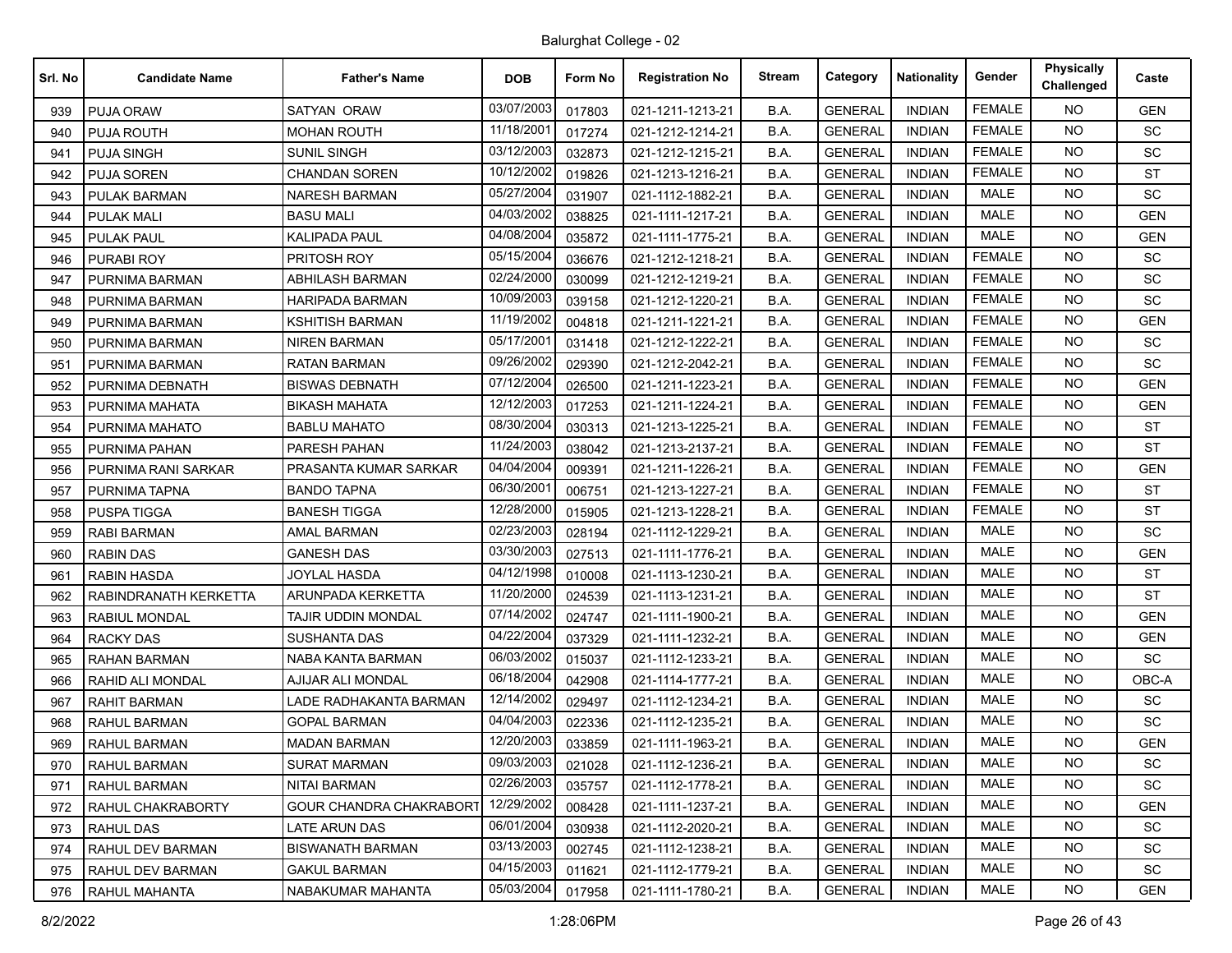| Srl. No | <b>Candidate Name</b>           | <b>Father's Name</b>       | <b>DOB</b> | Form No | <b>Registration No</b> | <b>Stream</b> | Category       | Nationality   | Gender        | <b>Physically</b><br>Challenged | Caste      |
|---------|---------------------------------|----------------------------|------------|---------|------------------------|---------------|----------------|---------------|---------------|---------------------------------|------------|
| 977     | <b>RAHUL MANDAL</b>             | <b>GOLJAR ALI MANDAL</b>   | 06/13/2003 | 041588  | 021-1114-1239-21       | B.A.          | <b>GENERAL</b> | <b>INDIAN</b> | <b>MALE</b>   | NO.                             | OBC-A      |
| 978     | <b>RAHUL ORAW</b>               | GOUTAM ORAW                | 11/17/2003 | 028040  | 021-1113-1240-21       | B.A.          | <b>GENERAL</b> | <b>INDIAN</b> | <b>MALE</b>   | <b>NO</b>                       | <b>ST</b>  |
| 979     | <b>RAHUL ORAW</b>               | <b>SUSHIL ORAW</b>         | 02/10/2002 | 001248  | 021-1113-1241-21       | B.A.          | <b>GENERAL</b> | <b>INDIAN</b> | MALE          | NO.                             | <b>ST</b>  |
| 980     | <b>RAHUL ROY</b>                | SUDHIR CHANDRA ROY         | 10/16/200  | 035040  | 021-1112-1243-21       | B.A.          | <b>GENERAL</b> | <b>INDIAN</b> | <b>MALE</b>   | <b>NO</b>                       | SC         |
| 981     | <b>RAHUL ROY</b>                | <b>BISWAS ROY</b>          | 10/25/2003 | 004591  | 021-1112-1242-21       | B.A.          | <b>GENERAL</b> | <b>INDIAN</b> | <b>MALE</b>   | <b>NO</b>                       | SC         |
| 982     | <b>RAHUL SHIL</b>               | <b>PRADIP SHIL</b>         | 11/19/2002 | 031756  | 021-1111-1964-21       | B.A.          | <b>GENERAL</b> | <b>INDIAN</b> | <b>MALE</b>   | <b>NO</b>                       | <b>GEN</b> |
| 983     | <b>RAJ ADHIKARY</b>             | PARTHA ADHIKARY            | 09/26/2003 | 022945  | 021-1111-2021-21       | B.A.          | <b>GENERAL</b> | <b>INDIAN</b> | <b>MALE</b>   | <b>NO</b>                       | <b>GEN</b> |
| 984     | <b>RAJ GUPTA</b>                | <b>RATAN GUPTA</b>         | 02/06/2004 | 016774  | 021-1111-1965-21       | B.A.          | <b>GENERAL</b> | <b>INDIAN</b> | <b>MALE</b>   | <b>NO</b>                       | <b>GEN</b> |
| 985     | RAJ MAHANTA                     | <b>RANA MAHANTA</b>        | 10/12/2002 | 043241  | 021-1111-1244-21       | B.A.          | <b>GENERAL</b> | <b>INDIAN</b> | <b>MALE</b>   | <b>NO</b>                       | <b>GEN</b> |
| 986     | <b>RAJ MOHANTA</b>              | RAJU MOHANTA               | 02/04/2002 | 043166  | 021-1111-1245-21       | B.A.          | <b>GENERAL</b> | <b>INDIAN</b> | <b>MALE</b>   | <b>NO</b>                       | <b>GEN</b> |
| 987     | <b>RAJ RABIDAS</b>              | <b>MANIK CHAND RABIDAS</b> | 10/11/2003 | 028511  | 021-1112-1246-21       | B.A.          | <b>GENERAL</b> | <b>INDIAN</b> | <b>MALE</b>   | <b>NO</b>                       | SC         |
| 988     | <b>RAJ SAHA</b>                 | LATE BISHNU SAHA           | 03/27/2003 | 032696  | 021-1111-1247-21       | B.A.          | <b>GENERAL</b> | <b>INDIAN</b> | <b>MALE</b>   | <b>NO</b>                       | <b>GEN</b> |
| 989     | RAJ SUTRADHAR                   | <b>BHAJAN SUTRADHAR</b>    | 12/04/2002 | 044847  | 021-1115-2022-21       | B.A.          | <b>GENERAL</b> | <b>INDIAN</b> | <b>MALE</b>   | <b>NO</b>                       | OBC-B      |
| 990     | <b>RAJA ROY</b>                 | <b>DINESH ROY</b>          | 11/08/2002 | 026911  | 021-1112-1248-21       | B.A.          | <b>GENERAL</b> | <b>INDIAN</b> | MALE          | <b>NO</b>                       | SC         |
| 991     | <b>RAJA ROY</b>                 | <b>JIBAN ROY</b>           | 07/31/2003 | 013228  | 021-1112-1249-21       | B.A.          | <b>GENERAL</b> | <b>INDIAN</b> | <b>MALE</b>   | <b>NO</b>                       | SC         |
| 992     | <b>RAJAT SARKAR</b>             | <b>JAYANTA SARKAR</b>      | 03/13/2003 | 031765  | 021-1112-1781-21       | B.A.          | <b>GENERAL</b> | <b>INDIAN</b> | <b>MALE</b>   | <b>NO</b>                       | SC         |
| 993     | <b>RAJAT MALLICK</b>            | <b>PANU MALLICK</b>        | 07/13/2003 | 040100  | 021-1112-1782-21       | B.A.          | <b>GENERAL</b> | <b>INDIAN</b> | <b>MALE</b>   | <b>NO</b>                       | <b>SC</b>  |
| 994     | <b>RAJENDRA SAHA</b>            | <b>RATAN SAHA</b>          | 01/05/2004 | 020272  | 021-1111-1250-21       | B.A.          | <b>GENERAL</b> | <b>INDIAN</b> | <b>MALE</b>   | <b>NO</b>                       | <b>GEN</b> |
| 995     | <b>RAJESH SAREN</b>             | <b>RABIN SAREN</b>         | 01/05/2003 | 019200  | 021-1113-1251-21       | B.A.          | <b>GENERAL</b> | <b>INDIAN</b> | <b>MALE</b>   | <b>NO</b>                       | <b>ST</b>  |
| 996     | <b>RAJESH SHIL</b>              | <b>UTTAM KUMAR SHIL</b>    | 10/07/2003 | 008939  | 021-1115-1783-21       | B.A.          | <b>GENERAL</b> | <b>INDIAN</b> | MALE          | <b>NO</b>                       | OBC-B      |
| 997     | <b>RAJIB HORE</b>               | <b>SUNIL HORE</b>          | 06/16/2001 | 030482  | 021-1113-2093-21       | B.A.          | <b>GENERAL</b> | <b>INDIAN</b> | <b>MALE</b>   | <b>NO</b>                       | <b>ST</b>  |
| 998     | <b>RAJIB SARKAR</b>             | <b>RANJIT SARKAR</b>       | 10/12/2003 | 034779  | 021-1111-2074-21       | B.A.          | <b>GENERAL</b> | <b>INDIAN</b> | MALE          | <b>NO</b>                       | <b>GEN</b> |
| 999     | <b>RAJIB SARKAR</b>             | SUBHASH SARKAR             | 12/30/2003 | 002357  | 021-1111-1784-21       | B.A.          | <b>GENERAL</b> | <b>INDIAN</b> | <b>MALE</b>   | <b>NO</b>                       | <b>GEN</b> |
| 1000    | RAJIBUL MANDAL                  | <b>ALAMGIR MANDAL</b>      | 01/15/2003 | 001326  | 021-1111-1252-21       | B.A.          | <b>GENERAL</b> | <b>INDIAN</b> | MALE          | <b>NO</b>                       | <b>GEN</b> |
| 1001    | <b>RAJU DAS</b>                 | <b>GOUR DAS</b>            | 11/11/2003 | 029917  | 021-1112-1966-21       | B.A.          | <b>GENERAL</b> | <b>INDIAN</b> | <b>MALE</b>   | <b>NO</b>                       | SC         |
| 1002    | <b>RAJU MONDAL</b>              | PREMDAS MONDAL             | 03/04/2003 | 009817  | 021-1111-1253-21       | B.A.          | <b>GENERAL</b> | <b>INDIAN</b> | <b>MALE</b>   | <b>NO</b>                       | <b>GEN</b> |
| 1003    | RAJU ORAW                       | <b>ANIL ORAW</b>           | 02/11/2004 | 044151  | 021-1113-1254-21       | B.A.          | <b>GENERAL</b> | <b>INDIAN</b> | MALE          | <b>NO</b>                       | <b>ST</b>  |
| 1004    | RAKESH CHANDRA<br><b>BARMAN</b> | <b>RANJAN BARMAN</b>       | 02/08/2002 | 042060  | 021-1112-1785-21       | B.A.          | <b>GENERAL</b> | <b>INDIAN</b> | <b>MALE</b>   | NO.                             | SC         |
| 1005    | <b>RAKESH DEBNATH</b>           | <b>ASIT DEBNATH</b>        | 08/16/2002 | 029581  | 021-1111-1255-21       | B.A.          | <b>GENERAL</b> | <b>INDIAN</b> | <b>MALE</b>   | <b>NO</b>                       | <b>GEN</b> |
| 1006    | <b>RAKESH MONDAL</b>            | PROKASH MONDAL             | 01/08/2004 | 033549  | 021-1111-2075-21       | B.A.          | <b>GENERAL</b> | <b>INDIAN</b> | <b>MALE</b>   | NO.                             | <b>GEN</b> |
|         | 1007   RAKESH PAHAN             | <b>RAMEN PAHAN</b>         | 08/31/2002 | 007411  | 021-1113-1256-21       | B.A.          | <b>GENERAL</b> | <b>INDIAN</b> | MALE          | NO.                             | ST         |
| 1008    | <b>RAKESH PRAMANIK</b>          | <b>SADHAN PRAMANIK</b>     | 04/07/2003 | 016984  | 021-1112-1257-21       | B.A.          | <b>GENERAL</b> | <b>INDIAN</b> | MALE          | NO.                             | SC         |
| 1009    | RAKHI DAS                       | <b>SUJIT DAS</b>           | 10/03/2003 | 030206  | 021-1211-1258-21       | B.A.          | <b>GENERAL</b> | <b>INDIAN</b> | <b>FEMALE</b> | NO.                             | <b>GEN</b> |
| 1010    | RAKHI EKKA                      | <b>RAMEN EKKA</b>          | 12/10/1994 | 014151  | 021-1213-2076-21       | B.A.          | <b>GENERAL</b> | <b>INDIAN</b> | <b>FEMALE</b> | NO.                             | <b>ST</b>  |
| 1011    | <b>RAKHI HALDER</b>             | AMAL HALDER                | 08/25/2003 | 016198  | 021-1212-1259-21       | B.A.          | <b>GENERAL</b> | <b>INDIAN</b> | <b>FEMALE</b> | NO.                             | SC         |
| 1012    | RAKHI MAHATO                    | RAMPROSAD MAHATO           | 09/21/2003 | 005657  | 021-1215-1260-21       | B.A.          | <b>GENERAL</b> | <b>INDIAN</b> | <b>FEMALE</b> | NO.                             | OBC-B      |
| 1013    | <b>RAKHI MONDAL</b>             | CHITTA RANJAN MONDAL       | 10/18/2003 | 040756  | 021-1211-1786-21       | B.A.          | <b>GENERAL</b> | <b>INDIAN</b> | <b>FEMALE</b> | NO.                             | <b>GEN</b> |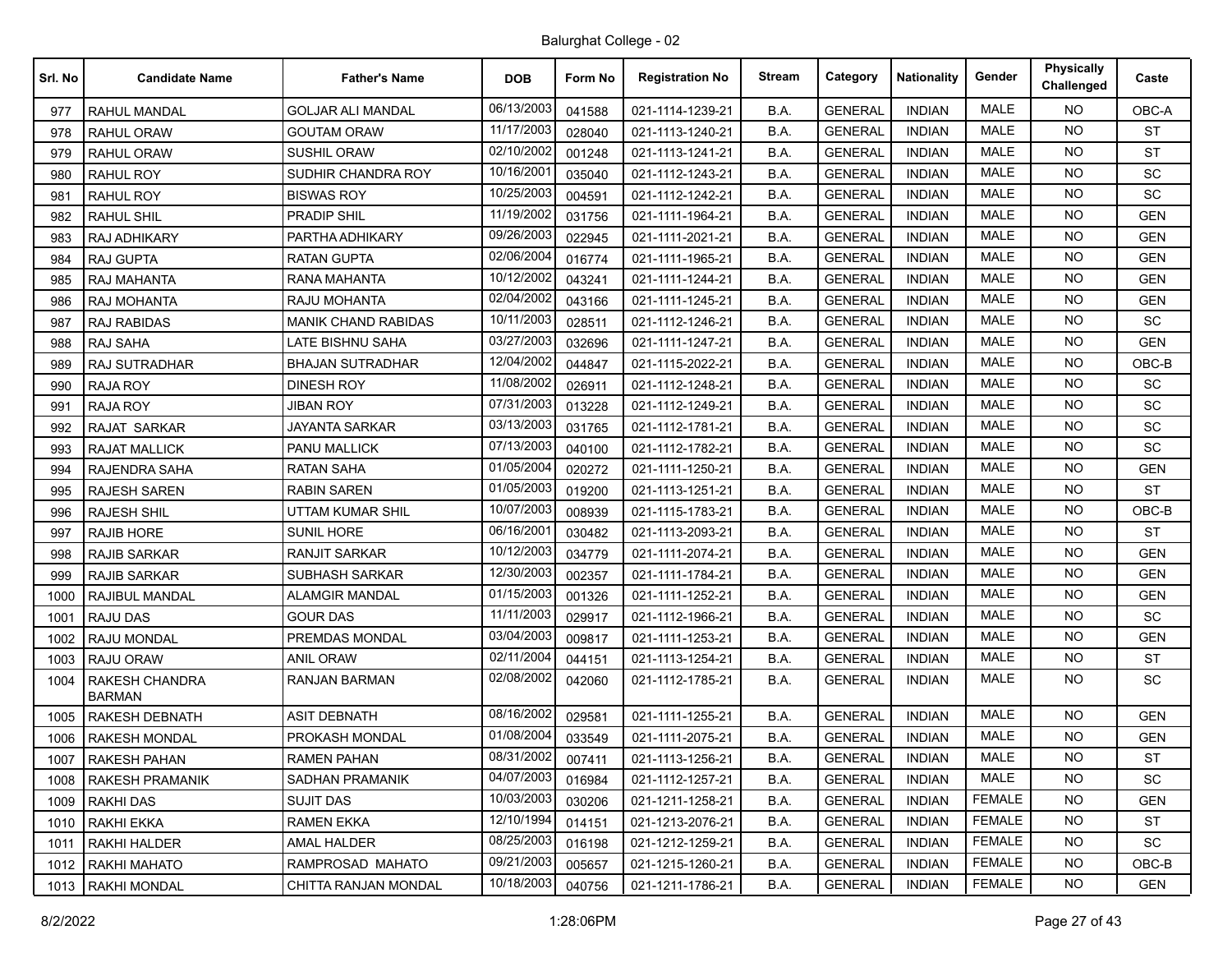| Srl. No | <b>Candidate Name</b> | <b>Father's Name</b>       | <b>DOB</b> | Form No | <b>Registration No</b> | <b>Stream</b> | Category       | <b>Nationality</b> | Gender        | <b>Physically</b><br>Challenged | Caste      |
|---------|-----------------------|----------------------------|------------|---------|------------------------|---------------|----------------|--------------------|---------------|---------------------------------|------------|
| 1014    | RAKHI PAHAN           | <b>TIPU PAHAN</b>          | 06/01/2000 | 022290  | 021-1213-1261-21       | B.A.          | <b>GENERAL</b> | <b>INDIAN</b>      | <b>FEMALE</b> | NO.                             | <b>ST</b>  |
| 1015    | RAKHI SARKAR          | GOPAL SARKAR               | 12/24/2001 | 026123  | 021-1212-1262-21       | B.A.          | <b>GENERAL</b> | <b>INDIAN</b>      | <b>FEMALE</b> | <b>NO</b>                       | SC         |
| 1016    | <b>RAM BARMAN</b>     | <b>RABEN BARMAN</b>        | 08/01/2002 | 017602  | 021-1112-1263-21       | B.A.          | <b>GENERAL</b> | <b>INDIAN</b>      | <b>MALE</b>   | <b>NO</b>                       | SC         |
| 1017    | <b>RAM KISKU</b>      | LATE HAREN KISKU           | 10/20/2000 | 034259  | 021-1113-1264-21       | B.A.          | <b>GENERAL</b> | <b>INDIAN</b>      | <b>MALE</b>   | <b>NO</b>                       | <b>ST</b>  |
| 1018    | <b>RAMA BARMAN</b>    | <b>UJJWAL BARMAN</b>       | 04/11/2003 | 016323  | 021-1212-1265-21       | B.A.          | <b>GENERAL</b> | <b>INDIAN</b>      | <b>FEMALE</b> | NO.                             | SC         |
| 1019    | RAMA KISKU            | <b>MANTU KISKU</b>         | 06/03/1999 | 029878  | 021-1213-2094-21       | B.A.          | <b>GENERAL</b> | <b>INDIAN</b>      | <b>FEMALE</b> | <b>NO</b>                       | <b>ST</b>  |
| 1020    | <b>RAMA MONDAL</b>    | <b>SUDEB MONDAL</b>        | 02/11/2001 | 030289  | 021-1211-1266-21       | B.A.          | <b>GENERAL</b> | <b>INDIAN</b>      | <b>FEMALE</b> | <b>NO</b>                       | <b>GEN</b> |
| 1021    | RAMA SARKAR           | AMIYA SARKAR               | 07/19/2000 | 038716  | 021-1212-1967-21       | B.A.          | <b>GENERAL</b> | <b>INDIAN</b>      | <b>FEMALE</b> | <b>NO</b>                       | <b>SC</b>  |
| 1022    | RAMANANDA BARMAN      | <b>BIRENDRANATH BARMAN</b> | 02/12/2003 | 034408  | 021-1112-1267-21       | B.A.          | <b>GENERAL</b> | <b>INDIAN</b>      | <b>MALE</b>   | NO.                             | SC         |
| 1023    | <b>RAMEN BISWAS</b>   | RABINDRA NATH BISWAS       | 10/08/2004 | 045635  | 021-1112-1968-21       | B.A.          | <b>GENERAL</b> | <b>INDIAN</b>      | <b>MALE</b>   | <b>NO</b>                       | SC         |
| 1024    | <b>RAMEN TIRKEY</b>   | <b>JAGADISH TIRKEY</b>     | 08/22/2003 | 031044  | 021-1113-1268-21       | B.A.          | <b>GENERAL</b> | <b>INDIAN</b>      | <b>MALE</b>   | <b>NO</b>                       | <b>ST</b>  |
| 1025    | <b>RANA DAS</b>       | <b>UTTAM KR DAS</b>        | 10/30/2003 | 037849  | 021-1111-1269-21       | B.A.          | <b>GENERAL</b> | <b>INDIAN</b>      | <b>MALE</b>   | <b>NO</b>                       | <b>GEN</b> |
| 1026    | <b>RANA PRAMANIK</b>  | <b>CHANDAN PRAMANIK</b>    | 05/26/2004 | 032831  | 021-1112-1270-21       | B.A.          | <b>GENERAL</b> | <b>INDIAN</b>      | <b>MALE</b>   | NO.                             | <b>SC</b>  |
| 1027    | <b>RANA RABIDAS</b>   | <b>SANJOY RABIDAS</b>      | 05/28/2004 | 007311  | 021-1112-1901-21       | B.A.          | <b>GENERAL</b> | <b>INDIAN</b>      | MALE          | <b>NO</b>                       | <b>SC</b>  |
| 1028    | <b>RANA TIRKI</b>     | <b>SOMNES TIRKI</b>        | 03/02/2003 | 031843  | 021-1113-1271-21       | B.A.          | <b>GENERAL</b> | <b>INDIAN</b>      | MALE          | <b>NO</b>                       | <b>ST</b>  |
| 1029    | <b>RANI MAHANTO</b>   | <b>BIKASH MAHANTO</b>      | 10/09/2003 | 042429  | 021-1111-1787-21       | B.A.          | <b>GENERAL</b> | <b>INDIAN</b>      | <b>MALE</b>   | <b>NO</b>                       | <b>GEN</b> |
| 1030    | <b>RANJAN DAS</b>     | <b>SWAPAN DAS</b>          | 02/10/2001 | 024608  | 021-1112-1272-21       | B.A.          | <b>GENERAL</b> | <b>INDIAN</b>      | MALE          | NO.                             | SC         |
| 1031    | RANJIT BARMAN         | PARAMESHWAR BARMAN         | 12/22/2002 | 006953  | 021-1112-1788-21       | B.A.          | <b>GENERAL</b> | <b>INDIAN</b>      | <b>MALE</b>   | NO.                             | SC         |
| 1032    | <b>RANJIT PAHAN</b>   | <b>KRISHNA PAHAN</b>       | 09/16/2001 | 024180  | 021-1113-1273-21       | B.A.          | <b>GENERAL</b> | <b>INDIAN</b>      | <b>MALE</b>   | <b>NO</b>                       | <b>ST</b>  |
| 1033    | RANJIT RABIDAS        | <b>BAIDYANATH RABIDAS</b>  | 10/05/2000 | 044302  | 021-1112-1274-21       | B.A.          | <b>GENERAL</b> | <b>INDIAN</b>      | <b>MALE</b>   | NO.                             | SC         |
| 1034    | RANU BARMAN           | <b>RANJIT BARMAN</b>       | 12/10/2000 | 013407  | 021-1212-1969-21       | B.A.          | <b>GENERAL</b> | <b>INDIAN</b>      | <b>FEMALE</b> | <b>NO</b>                       | <b>SC</b>  |
| 1035    | RASAD MADANI MONDAL   | AMAJUDDIN MONDAL           | 06/23/2003 | 026124  | 021-1111-1275-21       | B.A.          | <b>GENERAL</b> | <b>INDIAN</b>      | <b>MALE</b>   | NO.                             | <b>GEN</b> |
| 1036    | <b>RASEN KHALHO</b>   | <b>NIKHIL KHALHO</b>       | 09/10/2000 | 029231  | 021-1113-1789-21       | B.A.          | <b>GENERAL</b> | <b>INDIAN</b>      | <b>MALE</b>   | <b>NO</b>                       | <b>ST</b>  |
| 1037    | <b>RASMONI BARMAN</b> | <b>NAREN BARMAN</b>        | 11/22/1999 | 036977  | 021-1212-1276-21       | B.A.          | <b>GENERAL</b> | <b>INDIAN</b>      | <b>FEMALE</b> | NO.                             | <b>SC</b>  |
| 1038    | RATAN KERKETTA        | <b>SAWNA KERKETTA</b>      | 12/26/2003 | 036165  | 021-1111-1790-21       | B.A.          | <b>GENERAL</b> | <b>INDIAN</b>      | <b>MALE</b>   | <b>NO</b>                       | <b>GEN</b> |
| 1039    | RATAN KUMAR MAHATA    | PRODIP MAHATA              | 11/04/2002 | 017933  | 021-1111-1791-21       | B.A.          | <b>GENERAL</b> | <b>INDIAN</b>      | <b>MALE</b>   | <b>NO</b>                       | <b>GEN</b> |
| 1040    | RATHIN BARMAN         | <b>JANAK BARMAN</b>        | 01/16/2004 | 043575  | 021-1112-1277-21       | B.A.          | <b>GENERAL</b> | <b>INDIAN</b>      | <b>MALE</b>   | <b>NO</b>                       | SC         |
| 1041    | RATIKANTA BARMAN      | PROVAS BARMAN              | 07/12/2002 | 027047  | 021-1112-1278-21       | B.A.          | <b>GENERAL</b> | <b>INDIAN</b>      | <b>MALE</b>   | NO.                             | <b>SC</b>  |
| 1042    | RATNA ADHIKARY        | KALIPADA ADHIKARY          | 07/19/2002 | 029885  | 021-1211-2138-21       | B.A.          | <b>GENERAL</b> | <b>INDIAN</b>      | <b>FEMALE</b> | <b>NO</b>                       | <b>GEN</b> |
| 1043    | RATNA BANDO           | <b>FANI BANDO</b>          | 10/10/2002 | 016481  | 021-1213-1279-21       | B.A.          | <b>GENERAL</b> | <b>INDIAN</b>      | <b>FEMALE</b> | <b>NO</b>                       | <b>ST</b>  |
| 1044    | RATNA BARMAN          | ARABINDU BARMAN            | 11/18/2002 | 014091  | 021-1212-1280-21       | B.A.          | <b>GENERAL</b> | <b>INDIAN</b>      | <b>FEMALE</b> | <b>NO</b>                       | SC         |
| 1045    | <b>RATNA BARMAN</b>   | <b>SUKUMAL BARMAN</b>      | 08/15/2002 | 002579  | 021-1212-1970-21       | B.A.          | <b>GENERAL</b> | <b>INDIAN</b>      | <b>FEMALE</b> | NO.                             | SC         |
| 1046    | RATNA BARMAN          | <b>CHITTA BARMAN</b>       | 10/15/2003 | 001569  | 021-1212-1281-21       | B.A.          | <b>GENERAL</b> | <b>INDIAN</b>      | <b>FEMALE</b> | NO.                             | SC         |
| 1047    | <b>RATNA BARMAN</b>   | <b>LAXMAN BARMAN</b>       | 03/20/2004 | 007166  | 021-1212-1282-21       | B.A.          | <b>GENERAL</b> | <b>INDIAN</b>      | <b>FEMALE</b> | NO.                             | SC         |
| 1048    | <b>RATNA MURMU</b>    | <b>RAJESH MURMU</b>        | 05/14/2003 | 032865  | 021-1213-1283-21       | B.A.          | <b>GENERAL</b> | <b>INDIAN</b>      | <b>FEMALE</b> | <b>NO</b>                       | <b>ST</b>  |
| 1049    | RATNA SARKAR          | ARUN KUMAR SARKAR          | 03/04/2004 | 024617  | 021-1215-2043-21       | B.A.          | <b>GENERAL</b> | <b>INDIAN</b>      | <b>FEMALE</b> | NO.                             | OBC-B      |
| 1050    | RAYHAN ALI            | UMAR ALI FARUK             | 06/26/2003 | 019495  | 021-1114-1971-21       | B.A.          | <b>GENERAL</b> | <b>INDIAN</b>      | MALE          | NO.                             | OBC-A      |
| 1051    | <b>REBA PAHAN</b>     | <b>SURESH PAHAN</b>        | 08/27/2001 | 038580  | 021-1213-1284-21       | B.A.          | <b>GENERAL</b> | <b>INDIAN</b>      | <b>FEMALE</b> | NO.                             | <b>ST</b>  |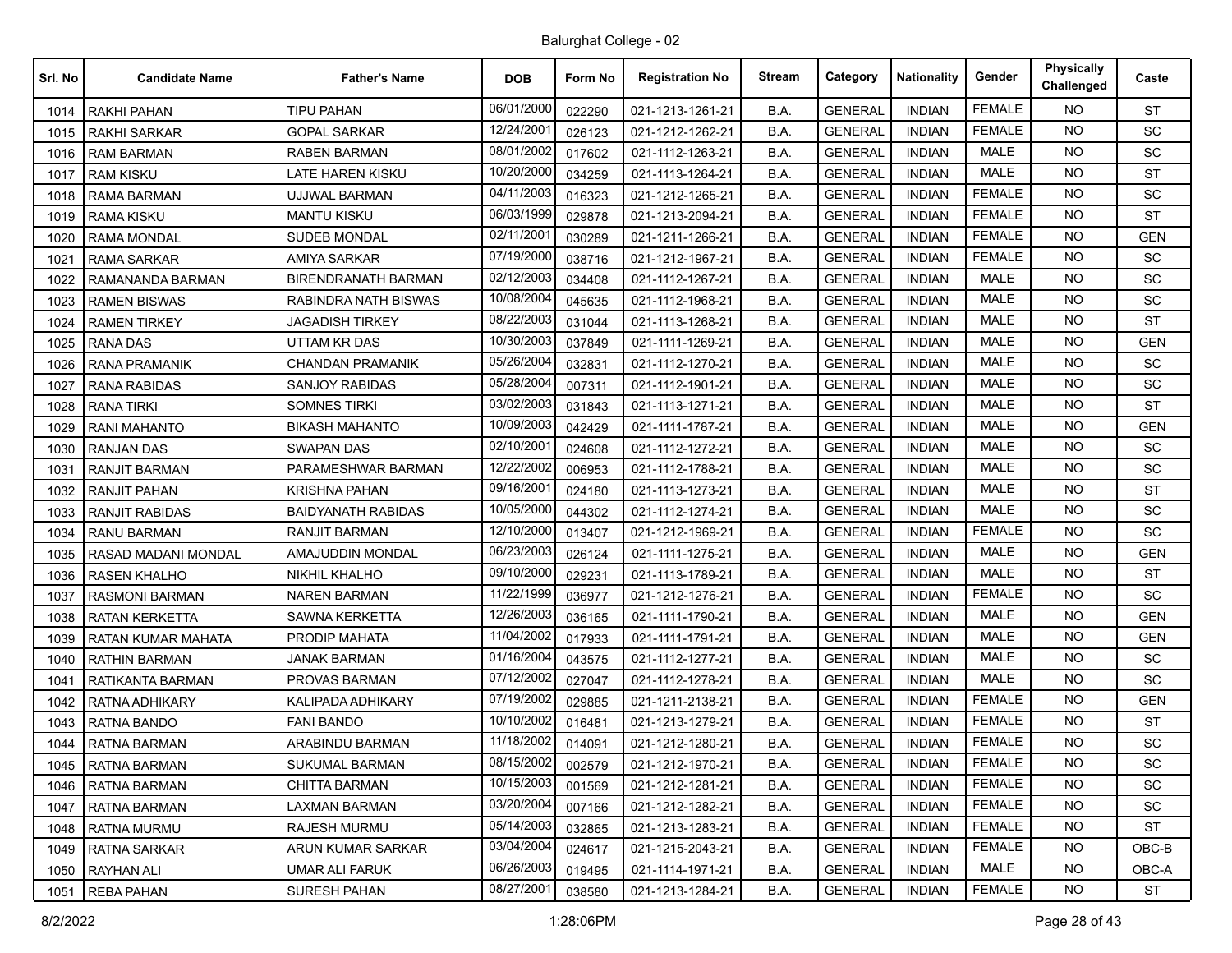| Srl. No | <b>Candidate Name</b>   | <b>Father's Name</b>    | <b>DOB</b> | Form No | <b>Registration No</b> | Stream | Category       | <b>Nationality</b> | Gender        | Physically<br>Challenged | Caste      |
|---------|-------------------------|-------------------------|------------|---------|------------------------|--------|----------------|--------------------|---------------|--------------------------|------------|
| 1052    | <b>REBEKA SOREN</b>     | <b>JETHU SOREN</b>      | 09/27/2002 | 004705  | 021-1213-1285-21       | B.A.   | <b>GENERAL</b> | <b>INDIAN</b>      | <b>FEMALE</b> | <b>NO</b>                | <b>ST</b>  |
| 1053    | <b>REKHA DAS</b>        | <b>HIREN DAS</b>        | 08/15/2003 | 039881  | 021-1212-1286-21       | B.A.   | <b>GENERAL</b> | <b>INDIAN</b>      | <b>FEMALE</b> | <b>NO</b>                | <b>SC</b>  |
| 1054    | <b>REKHA ORAW</b>       | <b>SUBHAS ORAW</b>      | 01/29/2003 | 041405  | 021-1213-1287-21       | B.A.   | <b>GENERAL</b> | <b>INDIAN</b>      | <b>FEMALE</b> | <b>NO</b>                | <b>ST</b>  |
| 1055    | <b>RESHMI BHAGAT</b>    | <b>HARIRAM BHAGAT</b>   | 01/24/2004 | 006745  | 021-1212-1792-21       | B.A.   | <b>GENERAL</b> | <b>INDIAN</b>      | <b>FEMALE</b> | <b>NO</b>                | SC         |
| 1056    | <b>RIB SINGHA</b>       | <b>BHOLANATH SINGHA</b> | 12/19/2003 | 043399  | 021-1111-1288-21       | B.A.   | <b>GENERAL</b> | <b>INDIAN</b>      | <b>MALE</b>   | <b>NO</b>                | <b>GEN</b> |
| 1057    | <b>RICK TALUKDER</b>    | RATAN TALUKDER          | 09/27/2002 | 043743  | 021-1111-1289-21       | B.A.   | <b>GENERAL</b> | <b>INDIAN</b>      | <b>MALE</b>   | <b>NO</b>                | <b>GEN</b> |
| 1058    | <b>RIJU DAS</b>         | <b>GOBINDA DAS</b>      | 10/07/2003 | 024458  | 021-1112-2077-21       | B.A.   | <b>GENERAL</b> | <b>INDIAN</b>      | <b>MALE</b>   | <b>NO</b>                | <b>SC</b>  |
| 1059    | <b>RIJU LAHA</b>        | <b>UTTAM LAHA</b>       | 08/12/2004 | 026772  | 021-1111-1290-21       | B.A.   | <b>GENERAL</b> | <b>INDIAN</b>      | <b>MALE</b>   | <b>NO</b>                | <b>GEN</b> |
| 1060    | <b>RIMAN DEBNATH</b>    | <b>BARUN DEBNATH</b>    | 03/03/2003 | 036516  | 021-1115-1291-21       | B.A.   | <b>GENERAL</b> | <b>INDIAN</b>      | <b>MALE</b>   | <b>NO</b>                | OBC-B      |
| 1061    | <b>RIMEE MAHATA</b>     | ARABINDA MAHATA         | 02/10/2004 | 041187  | 021-1211-1793-21       | B.A.   | <b>GENERAL</b> | <b>INDIAN</b>      | <b>FEMALE</b> | <b>NO</b>                | <b>GEN</b> |
| 1062    | <b>RIMI BARMAN</b>      | <b>JAGADISH BARMAN</b>  | 04/07/2002 | 004092  | 021-1212-1292-21       | B.A.   | <b>GENERAL</b> | <b>INDIAN</b>      | <b>FEMALE</b> | <b>NO</b>                | SC         |
| 1063    | <b>RIMI PAHAN</b>       | <b>NARESH PAHAN</b>     | 12/18/2003 | 007709  | 021-1213-1293-21       | B.A.   | <b>GENERAL</b> | <b>INDIAN</b>      | <b>FEMALE</b> | <b>NO</b>                | <b>ST</b>  |
| 1064    | <b>RIMI SARKAR</b>      | <b>SUBRATA SARKAR</b>   | 01/07/2004 | 023622  | 021-1215-1294-21       | B.A.   | <b>GENERAL</b> | <b>INDIAN</b>      | <b>FEMALE</b> | <b>NO</b>                | OBC-B      |
| 1065    | <b>RIMPA MANDAL</b>     | SHAYAMAL MANDAL         | 02/26/2004 | 043774  | 021-1211-1972-21       | B.A.   | <b>GENERAL</b> | <b>INDIAN</b>      | <b>FEMALE</b> | <b>NO</b>                | <b>GEN</b> |
| 1066    | <b>RINA ROY</b>         | <b>KHOKAN ROY</b>       | 10/09/2003 | 016236  | 021-1212-1295-21       | B.A.   | <b>GENERAL</b> | <b>INDIAN</b>      | <b>FEMALE</b> | <b>NO</b>                | SC         |
| 1067    | <b>RINKI DAS</b>        | <b>BIPLAB DAS</b>       | 08/24/2004 | 017358  | 021-1211-1296-21       | B.A.   | <b>GENERAL</b> | <b>INDIAN</b>      | <b>FEMALE</b> | <b>NO</b>                | <b>GEN</b> |
| 1068    | <b>RINKI TIGGA</b>      | <b>SOME TIGGA</b>       | 02/16/2002 | 045154  | 021-1213-1297-21       | B.A.   | <b>GENERAL</b> | <b>INDIAN</b>      | <b>FEMALE</b> | <b>NO</b>                | <b>ST</b>  |
| 1069    | <b>RINKU BARMAN</b>     | CHITTARANJAN BARMAN     | 12/02/2002 | 040856  | 021-1112-1298-21       | B.A.   | <b>GENERAL</b> | <b>INDIAN</b>      | <b>MALE</b>   | <b>NO</b>                | SC         |
| 1070    | <b>RIPAN BARMAN</b>     | <b>RANJIT BARMAN</b>    | 06/11/2003 | 044864  | 021-1111-1973-21       | B.A.   | <b>GENERAL</b> | <b>INDIAN</b>      | <b>MALE</b>   | <b>NO</b>                | <b>GEN</b> |
| 1071    | <b>RIPON SARKAR</b>     | RAKHAL SARKAR           | 05/11/2003 | 025908  | 021-1111-1299-21       | B.A.   | <b>GENERAL</b> | <b>INDIAN</b>      | <b>MALE</b>   | <b>NO</b>                | <b>GEN</b> |
| 1072    | <b>RITA BARMAN</b>      | <b>NITISH BARMAN</b>    | 02/02/2003 | 030876  | 021-1212-1794-21       | B.A.   | <b>GENERAL</b> | <b>INDIAN</b>      | <b>FEMALE</b> | <b>NO</b>                | SC         |
| 1073    | <b>RITA PAHAN</b>       | <b>JAGADISH PAHAN</b>   | 10/02/2000 | 017405  | 021-1213-1795-21       | B.A.   | <b>GENERAL</b> | <b>INDIAN</b>      | <b>FEMALE</b> | <b>NO</b>                | <b>ST</b>  |
| 1074    | <b>RITHU BARMAN</b>     | <b>RANJIT BARMAN</b>    | 01/16/2003 | 048012  | 021-1112-1300-21       | B.A.   | <b>GENERAL</b> | <b>INDIAN</b>      | <b>MALE</b>   | <b>NO</b>                | SC         |
| 1075    | <b>RITTIK BARMAN</b>    | <b>SAJAL BARMAN</b>     | 04/25/2003 | 038890  | 021-1112-1301-21       | B.A.   | <b>GENERAL</b> | <b>INDIAN</b>      | <b>MALE</b>   | <b>NO</b>                | SC         |
| 1076    | <b>RITU MONDAL</b>      | TAPAN CHANDRA MONDAL    | 01/30/2004 | 018702  | 021-1211-1302-21       | B.A.   | <b>GENERAL</b> | <b>INDIAN</b>      | <b>FEMALE</b> | <b>NO</b>                | <b>GEN</b> |
| 1077    | <b>RITU PAHAN</b>       | RABI PAHAN              | 10/03/2002 | 007137  | 021-1213-1303-21       | B.A.   | <b>GENERAL</b> | <b>INDIAN</b>      | <b>FEMALE</b> | <b>NO</b>                | <b>ST</b>  |
| 1078    | <b>RIYA BARMAN</b>      | <b>CHANDAN BARMAN</b>   | 12/19/2003 | 035842  | 021-1212-1304-21       | B.A.   | <b>GENERAL</b> | <b>INDIAN</b>      | <b>FEMALE</b> | <b>NO</b>                | <b>SC</b>  |
| 1079    | RIYA CHAKRABORTY        | NARAYAN CHAKRABORTY     | 01/04/2002 | 019412  | 021-1211-1974-21       | B.A.   | <b>GENERAL</b> | <b>INDIAN</b>      | <b>FEMALE</b> | <b>NO</b>                | <b>GEN</b> |
| 1080    | <b>RIYA DAS</b>         | UTPAL DAS               | 10/16/2002 | 018325  | 021-1211-1306-21       | B.A.   | <b>GENERAL</b> | <b>INDIAN</b>      | <b>FEMALE</b> | <b>NO</b>                | <b>GEN</b> |
| 1081    | <b>RIYA DAS</b>         | <b>GOUR DAS</b>         | 09/02/2003 | 009002  | 021-1211-1305-21       | B.A.   | <b>GENERAL</b> | <b>INDIAN</b>      | <b>FEMALE</b> | <b>NO</b>                | <b>GEN</b> |
| 1082    | <b>RIYA MAHATA</b>      | ARUP KUMAR MAHATA       | 04/10/2002 | 017826  | 021-1211-1307-21       | B.A.   | <b>GENERAL</b> | <b>INDIAN</b>      | <b>FEMALE</b> | <b>NO</b>                | <b>GEN</b> |
|         | 1083   RIYA MAHATO      | <b>SANJIT MAHATO</b>    | 01/04/2002 | 033976  | 021-1211-1308-21       | B.A.   | <b>GENERAL</b> | <b>INDIAN</b>      | <b>FEMALE</b> | NO                       | <b>GEN</b> |
| 1084    | <b>RIYA MONDAL</b>      | PARITOSH MONDAL         | 02/19/2002 | 017783  | 021-1211-1309-21       | B.A.   | <b>GENERAL</b> | <b>INDIAN</b>      | <b>FEMALE</b> | NO.                      | <b>GEN</b> |
| 1085    | <b>RIYA PAHAN</b>       | SUBHASH PAHAN           | 11/09/2003 | 003050  | 021-1213-1796-21       | B.A.   | <b>GENERAL</b> | <b>INDIAN</b>      | <b>FEMALE</b> | NO.                      | ST         |
| 1086    | RIYA ROY                | <b>GOUR ROY</b>         | 01/08/2003 | 009593  | 021-1217-1310-21       | B.A.   | <b>GENERAL</b> | <b>INDIAN</b>      | <b>FEMALE</b> | NO.                      | <b>GEN</b> |
| 1087    | RIYAJ MONDAL            | <b>AINUR MONDAL</b>     | 10/19/2001 | 038162  | 021-1114-1311-21       | B.A.   | <b>GENERAL</b> | <b>INDIAN</b>      | MALE          | NO                       | OBC-A      |
| 1088    | ROCKY MAHATA            | PARANAB MAHATA          | 10/26/2003 | 032072  | 021-1111-1883-21       | B.A.   | <b>GENERAL</b> | <b>INDIAN</b>      | MALE          | <b>NO</b>                | <b>GEN</b> |
| 1089    | <b>ROHIT BASU NEOGI</b> | <b>RATAN BASU NEOGI</b> | 11/14/2002 | 029867  | 021-1111-1884-21       | B.A.   | <b>GENERAL</b> | <b>INDIAN</b>      | MALE          | <b>NO</b>                | <b>GEN</b> |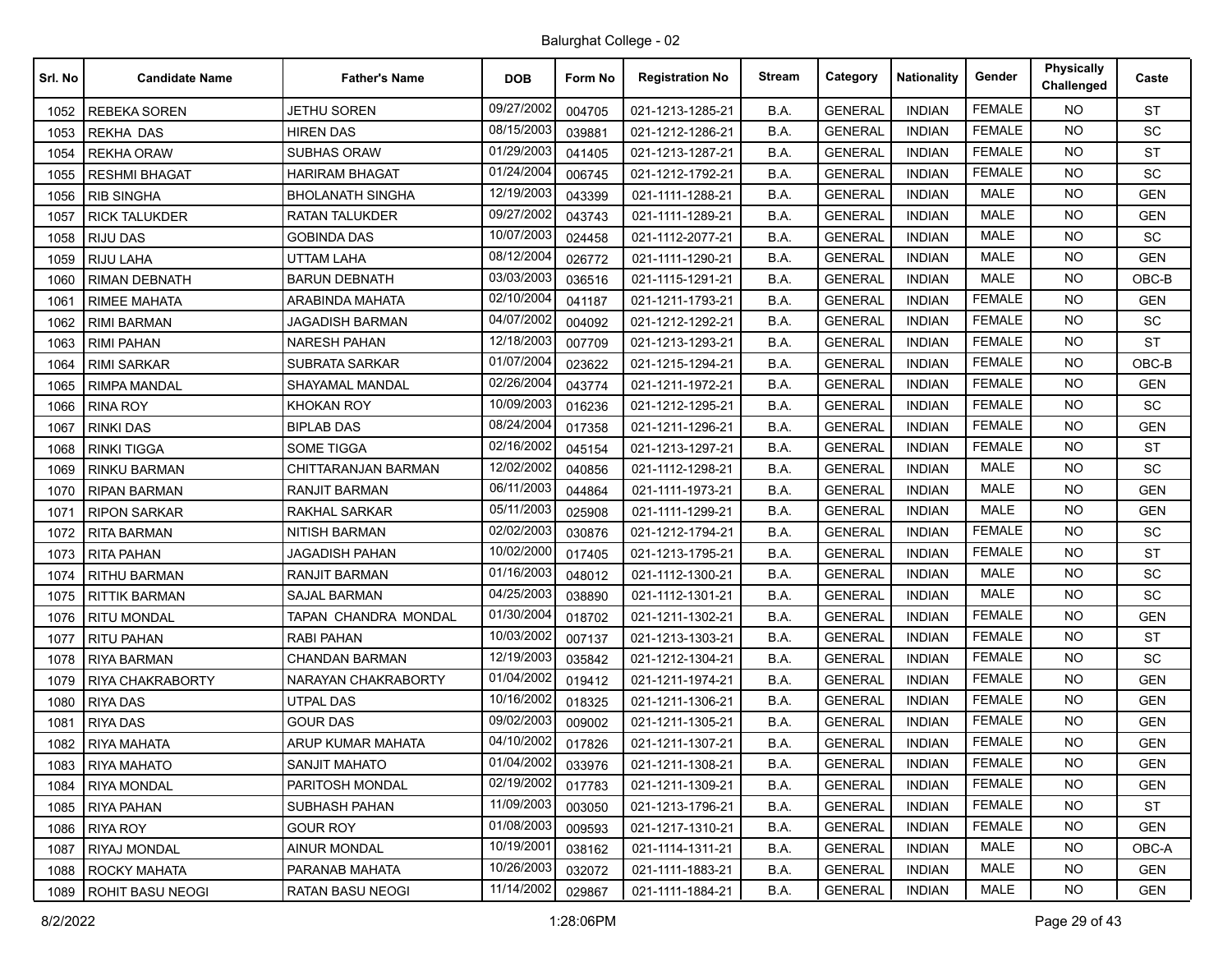| Srl. No | <b>Candidate Name</b> | <b>Father's Name</b>        | <b>DOB</b> | Form No | <b>Registration No</b> | <b>Stream</b> | Category       | <b>Nationality</b> | Gender        | <b>Physically</b><br>Challenged | Caste      |
|---------|-----------------------|-----------------------------|------------|---------|------------------------|---------------|----------------|--------------------|---------------|---------------------------------|------------|
| 1090    | ROHIT LAHA            | <b>PRABIR LAHA</b>          | 05/17/2004 | 023781  | 021-1111-1312-21       | B.A.          | <b>GENERAL</b> | <b>INDIAN</b>      | <b>MALE</b>   | NO.                             | <b>GEN</b> |
| 1091    | <b>ROHIT SARKAR</b>   | <b>MANMATHA SARKAR</b>      | 04/25/2004 | 017197  | 021-1112-1313-21       | B.A.          | <b>GENERAL</b> | <b>INDIAN</b>      | <b>MALE</b>   | <b>NO</b>                       | SC         |
| 1092    | <b>ROHITRABIDAS</b>   | <b>BHAGABAN RABIDAS</b>     | 08/11/2003 | 022629  | 021-1112-2023-21       | B.A.          | <b>GENERAL</b> | <b>INDIAN</b>      | <b>MALE</b>   | <b>NO</b>                       | SC         |
| 1093    | <b>RONI BARMAN</b>    | LATE BIKASH BARMAN          | 05/05/2004 | 044210  | 021-1112-2044-21       | B.A.          | <b>GENERAL</b> | <b>INDIAN</b>      | <b>MALE</b>   | <b>NO</b>                       | SC         |
| 1094    | <b>RONI BARMAN</b>    | <b>NAYAN BARMAN</b>         | 05/25/2003 | 002310  | 021-1112-1314-21       | B.A.          | <b>GENERAL</b> | <b>INDIAN</b>      | <b>MALE</b>   | NO.                             | SC         |
| 1095    | <b>RONIDAS</b>        | <b>KHOKAN DAS</b>           | 03/21/2003 | 034722  | 021-1111-1797-21       | B.A.          | <b>GENERAL</b> | <b>INDIAN</b>      | <b>MALE</b>   | <b>NO</b>                       | <b>GEN</b> |
| 1096    | <b>RONI KARMAKAR</b>  | NITYA KARMAKAR              | 08/26/2003 | 021329  | 021-1111-1315-21       | B.A.          | <b>GENERAL</b> | <b>INDIAN</b>      | <b>MALE</b>   | <b>NO</b>                       | <b>GEN</b> |
| 1097    | <b>RONY BARMAN</b>    | PALASH CHANDRA BARMAN       | 06/22/2003 | 002910  | 021-1112-1316-21       | B.A.          | <b>GENERAL</b> | <b>INDIAN</b>      | <b>MALE</b>   | <b>NO</b>                       | <b>SC</b>  |
| 1098    | <b>RUBAI ORAW</b>     | <b>BAIDYA NATH ORAW</b>     | 06/15/2003 | 031264  | 021-1113-1317-21       | B.A.          | <b>GENERAL</b> | <b>INDIAN</b>      | <b>MALE</b>   | NO.                             | <b>ST</b>  |
| 1099    | <b>RUBINA SOREN</b>   | LATE BINOY SOREN            | 05/15/2003 | 032982  | 021-1213-1318-21       | B.A.          | <b>GENERAL</b> | <b>INDIAN</b>      | <b>FEMALE</b> | <b>NO</b>                       | ST         |
| 1100    | <b>RUM DAS</b>        | <b>DAYAL DAS</b>            | 05/13/2003 | 041194  | 021-1211-1319-21       | B.A.          | <b>GENERAL</b> | <b>INDIAN</b>      | <b>FEMALE</b> | <b>NO</b>                       | <b>GEN</b> |
| 1101    | RUMA CHOWDHURY        | ANUP CHOWDHURY              | 07/14/2003 | 012483  | 021-1211-1320-21       | B.A.          | <b>GENERAL</b> | <b>INDIAN</b>      | <b>FEMALE</b> | <b>NO</b>                       | <b>GEN</b> |
| 1102    | <b>RUMA HALDER</b>    | <b>CHANDU HALDER</b>        | 03/16/2004 | 029433  | 021-1212-1321-21       | B.A.          | <b>GENERAL</b> | <b>INDIAN</b>      | <b>FEMALE</b> | <b>NO</b>                       | <b>SC</b>  |
| 1103    | <b>RUMI MAHANTA</b>   | NIRMAL MAHANTA              | 06/20/2004 | 040034  | 021-1211-1322-21       | B.A.          | <b>GENERAL</b> | <b>INDIAN</b>      | <b>FEMALE</b> | <b>NO</b>                       | <b>GEN</b> |
| 1104    | <b>RUMI SUTRADHAR</b> | PRADIP SUTRADHAR            | 01/12/2003 | 033494  | 021-1211-1323-21       | B.A.          | <b>GENERAL</b> | <b>INDIAN</b>      | <b>FEMALE</b> | <b>NO</b>                       | <b>GEN</b> |
| 1105    | <b>RUMKI MONDAL</b>   | SWADESH CHANDRA MONDAL      | 04/03/2003 | 030646  | 021-1211-1975-21       | B.A.          | <b>GENERAL</b> | <b>INDIAN</b>      | <b>FEMALE</b> | NO.                             | <b>GEN</b> |
| 1106    | <b>RUMKI SARKAR</b>   | PRADYUT SARKAR              | 04/19/2003 | 035782  | 021-1211-1324-21       | B.A.          | <b>GENERAL</b> | <b>INDIAN</b>      | <b>FEMALE</b> | <b>NO</b>                       | <b>GEN</b> |
| 1107    | <b>RUMPA BARMAN</b>   | RABIKANTA BARMAN            | 06/22/2002 | 024383  | 021-1212-1325-21       | B.A.          | <b>GENERAL</b> | <b>INDIAN</b>      | <b>FEMALE</b> | NO.                             | <b>SC</b>  |
| 1108    | <b>RUMPA MALI</b>     | <b>GOUTAM MALI</b>          | 03/01/2003 | 019912  | 021-1212-1326-21       | B.A.          | <b>GENERAL</b> | <b>INDIAN</b>      | <b>FEMALE</b> | <b>NO</b>                       | SC         |
| 1109    | <b>RUMPA MANDAL</b>   | ANANDA MANDAL               | 03/14/2004 | 007487  | 021-1212-1327-21       | B.A.          | <b>GENERAL</b> | <b>INDIAN</b>      | <b>FEMALE</b> | NO.                             | SC         |
| 1110    | RUMPA MOHANTA         | <b>BIKASH MOHANTA</b>       | 03/29/2003 | 007718  | 021-1211-1328-21       | B.A.          | <b>GENERAL</b> | <b>INDIAN</b>      | <b>FEMALE</b> | <b>NO</b>                       | <b>GEN</b> |
| 1111    | <b>RUMPA SARKAR</b>   | <b>SUBHAS SARKAR</b>        | 07/18/2003 | 017227  | 021-1212-1329-21       | B.A.          | <b>GENERAL</b> | <b>INDIAN</b>      | <b>FEMALE</b> | NO.                             | SC         |
| 1112    | <b>RUMPA SINGH</b>    | <b>HEMANTA SINGH</b>        | 06/01/2003 | 009546  | 021-1211-2139-21       | B.A.          | <b>GENERAL</b> | <b>INDIAN</b>      | <b>FEMALE</b> | <b>NO</b>                       | <b>GEN</b> |
| 1113    | <b>RUMPI DAS</b>      | <b>AJIT DAS</b>             | 06/22/2003 | 017917  | 021-1212-1330-21       | B.A.          | <b>GENERAL</b> | <b>INDIAN</b>      | <b>FEMALE</b> | NO.                             | SC         |
| 1114    | <b>RUP SARKAR</b>     | <b>GOUTAM SARKAR</b>        | 04/28/2004 | 031480  | 021-1112-2024-21       | B.A.          | <b>GENERAL</b> | <b>INDIAN</b>      | <b>MALE</b>   | NO.                             | SC         |
| 1115    | <b>RUPA BARMAN</b>    | <b>GOBINDA BARMAN</b>       | 06/28/2003 | 030610  | 021-1212-1331-21       | B.A.          | <b>GENERAL</b> | <b>INDIAN</b>      | <b>FEMALE</b> | <b>NO</b>                       | SC         |
| 1116    | <b>RUPA DAS</b>       | <b>SUBRATA DAS</b>          | 02/20/2003 | 010166  | 021-1211-1332-21       | B.A.          | <b>GENERAL</b> | <b>INDIAN</b>      | <b>FEMALE</b> | <b>NO</b>                       | <b>GEN</b> |
| 1117    | <b>RUPA MAHATO</b>    | <b>BIRENDRA NATH MAHATO</b> | 07/19/2003 | 014843  | 021-1215-1333-21       | B.A.          | <b>GENERAL</b> | <b>INDIAN</b>      | <b>FEMALE</b> | NO.                             | $OBC-B$    |
| 1118    | <b>RUPA MANDAL</b>    | BABLU MANDAL                | 10/20/1999 | 001899  | 021-1212-1798-21       | B.A.          | <b>GENERAL</b> | <b>INDIAN</b>      | <b>FEMALE</b> | <b>NO</b>                       | SC         |
| 1119    | <b>RUPA SARKAR</b>    | <b>NALINI SARKAR</b>        | 01/20/2003 | 044329  | 021-1212-1334-21       | B.A.          | <b>GENERAL</b> | <b>INDIAN</b>      | <b>FEMALE</b> | <b>NO</b>                       | <b>SC</b>  |
| 1120    | <b>RUPA SARKAR</b>    | <b>SUKUMAL SARKAR</b>       | 09/03/2002 | 012319  | 021-1211-1335-21       | B.A.          | <b>GENERAL</b> | <b>INDIAN</b>      | <b>FEMALE</b> | <b>NO</b>                       | <b>GEN</b> |
| 1121    | <b>RUPALI MAHATO</b>  | SUDARSHAN MAHATO            | 06/04/2004 | 014532  | 021-1211-1336-21       | B.A.          | <b>GENERAL</b> | INDIAN             | <b>FEMALE</b> | NO.                             | <b>GEN</b> |
| 1122    | <b>RUPALI MALLIK</b>  | SHAMBHU MALLIK              | 12/25/2002 | 027078  | 021-1212-1337-21       | B.A.          | <b>GENERAL</b> | <b>INDIAN</b>      | <b>FEMALE</b> | <b>NO</b>                       | SC         |
| 1123    | <b>RUPALI MURMU</b>   | SHIBLAL MURMU               | 11/30/2002 | 022610  | 021-1213-1338-21       | B.A.          | <b>GENERAL</b> | <b>INDIAN</b>      | <b>FEMALE</b> | NO.                             | <b>ST</b>  |
| 1124    | <b>RUPALI PAHAN</b>   | <b>SUNIL PAHAN</b>          | 01/25/2003 | 007905  | 021-1213-1339-21       | B.A.          | <b>GENERAL</b> | <b>INDIAN</b>      | FEMALE        | NO.                             | ST         |
| 1125    | <b>RUPALI SAREN</b>   | <b>SUJEN SAREN</b>          | 10/25/2002 | 032412  | 021-1213-1340-21       | <b>B.A.</b>   | <b>GENERAL</b> | INDIAN             | <b>FEMALE</b> | NO.                             | ST         |
| 1126    | <b>RUPAM RAY</b>      | DILIP RAY                   | 05/26/2003 | 006089  | 021-1112-1341-21       | B.A.          | <b>GENERAL</b> | <b>INDIAN</b>      | MALE          | NO.                             | SC         |
| 1127    | <b>RUPAM SHARMA</b>   | <b>GANESH SHARMA</b>        | 08/09/2003 | 044785  | 021-1111-2025-21       | B.A.          | <b>GENERAL</b> | <b>INDIAN</b>      | MALE          | NO.                             | <b>GEN</b> |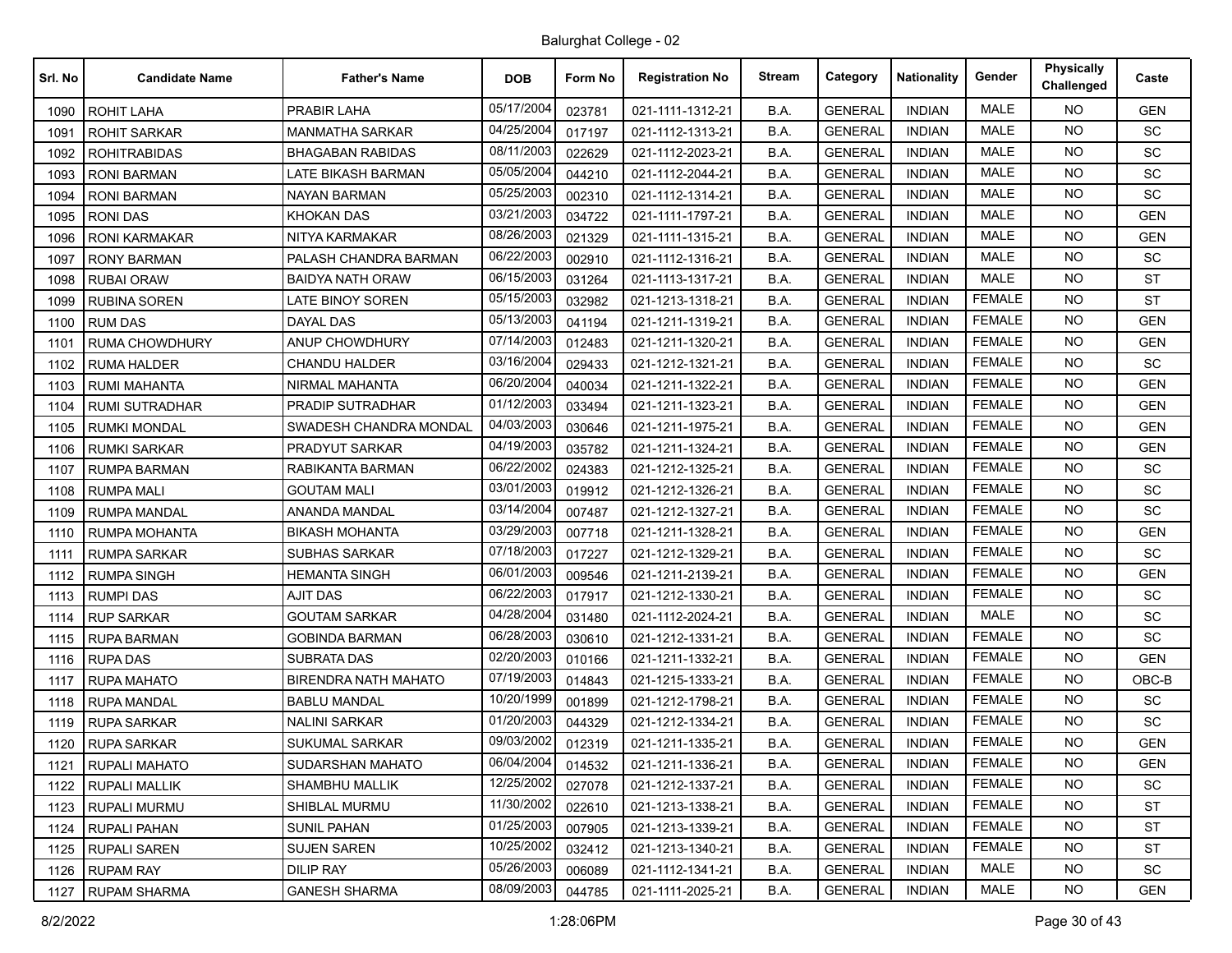| Srl. No | <b>Candidate Name</b> | <b>Father's Name</b>      | <b>DOB</b> | Form No | <b>Registration No</b> | <b>Stream</b> | Category       | <b>Nationality</b> | Gender        | <b>Physically</b><br>Challenged | Caste      |
|---------|-----------------------|---------------------------|------------|---------|------------------------|---------------|----------------|--------------------|---------------|---------------------------------|------------|
| 1128    | SABINA HANSDA         | <b>BAIDYANATH HANSDA</b>  | 01/03/2001 | 004795  | 021-1213-1342-21       | B.A.          | <b>GENERAL</b> | <b>INDIAN</b>      | <b>FEMALE</b> | <b>NO</b>                       | <b>ST</b>  |
| 1129    | SABITRI MAHANTA       | <b>BISWAJIT MAHANTA</b>   | 04/16/2003 | 014670  | 021-1211-1799-21       | B.A.          | <b>GENERAL</b> | <b>INDIAN</b>      | <b>FEMALE</b> | <b>NO</b>                       | <b>GEN</b> |
| 1130    | SABUJ ORAW            | <b>DHIREN ORAW</b>        | 10/02/2001 | 017645  | 021-1113-1343-21       | B.A.          | <b>GENERAL</b> | <b>INDIAN</b>      | <b>MALE</b>   | <b>NO</b>                       | <b>ST</b>  |
| 1131    | <b>SABUJ SARKAR</b>   | <b>SUNIL SARKAR</b>       | 04/02/2003 | 014152  | 021-1112-1344-21       | B.A.          | <b>GENERAL</b> | <b>INDIAN</b>      | <b>MALE</b>   | <b>NO</b>                       | SC         |
| 1132    | SADHANA HANSDA        | <b>MARANG HANSDA</b>      | 07/01/2002 | 038494  | 021-1213-1345-21       | B.A.          | <b>GENERAL</b> | <b>INDIAN</b>      | <b>FEMALE</b> | NO.                             | <b>ST</b>  |
| 1133    | <b>SADHANA MAHALI</b> | <b>NIBAS MAHALI</b>       | 06/05/2003 | 002352  | 021-1211-1800-21       | B.A.          | <b>GENERAL</b> | <b>INDIAN</b>      | <b>FEMALE</b> | <b>NO</b>                       | <b>GEN</b> |
| 1134    | SADHANA ROY           | SUBODH ROY                | 11/11/2003 | 018093  | 021-1212-1346-21       | B.A.          | <b>GENERAL</b> | <b>INDIAN</b>      | <b>FEMALE</b> | NO.                             | <b>SC</b>  |
| 1135    | <b>SAGAR DAS</b>      | <b>SADHAN DAS</b>         | 02/01/2003 | 039967  | 021-1111-1347-21       | B.A.          | <b>GENERAL</b> | <b>INDIAN</b>      | <b>MALE</b>   | <b>NO</b>                       | <b>GEN</b> |
| 1136    | <b>SAGAR MAHANTA</b>  | <b>MANORANJAN MAHANTA</b> | 05/18/2003 | 039583  | 021-1111-2078-21       | B.A.          | <b>GENERAL</b> | <b>INDIAN</b>      | <b>MALE</b>   | NO.                             | <b>GEN</b> |
| 1137    | <b>SAGAR PAUL</b>     | ANANDA PAUL               | 01/17/2003 | 009589  | 021-1111-1348-21       | B.A.          | <b>GENERAL</b> | <b>INDIAN</b>      | <b>MALE</b>   | <b>NO</b>                       | <b>GEN</b> |
| 1138    | <b>SAGAR PAUL</b>     | HIRENDRA NATH PAUL        | 06/17/2003 | 008201  | 021-1115-2045-21       | B.A.          | <b>GENERAL</b> | <b>INDIAN</b>      | <b>MALE</b>   | <b>NO</b>                       | OBC-B      |
| 1139    | <b>SAGAR ROY</b>      | <b>SUBRATA ROY</b>        | 03/06/2003 | 042250  | 021-1115-1976-21       | B.A.          | <b>GENERAL</b> | <b>INDIAN</b>      | <b>MALE</b>   | <b>NO</b>                       | $OBC-B$    |
| 1140    | <b>SAGAR SARKAR</b>   | GOBINDA SARKAR            | 03/17/2003 | 038007  | 021-1112-2095-21       | B.A.          | <b>GENERAL</b> | <b>INDIAN</b>      | <b>MALE</b>   | NO.                             | SC         |
| 1141    | SAGARIKA DAS          | BIMAL DAS                 | 01/13/2003 | 030862  | 021-1212-1977-21       | B.A.          | <b>GENERAL</b> | <b>INDIAN</b>      | <b>FEMALE</b> | NO.                             | <b>SC</b>  |
| 1142    | <b>SAHADEB HEMRAM</b> | <b>JOGEN HEMRAM</b>       | 03/19/2003 | 038698  | 021-1113-1349-21       | B.A.          | <b>GENERAL</b> | <b>INDIAN</b>      | <b>MALE</b>   | NO.                             | <b>ST</b>  |
| 1143    | <b>SAHADEV BARMAN</b> | RAMANATH BARMAN           | 12/11/2000 | 006735  | 021-1112-1350-21       | B.A.          | <b>GENERAL</b> | <b>INDIAN</b>      | <b>MALE</b>   | <b>NO</b>                       | SC         |
| 1144    | <b>SAHELI HALDER</b>  | RAMESWAR HALDER           | 07/21/2003 | 029199  | 021-1212-1351-21       | B.A.          | <b>GENERAL</b> | <b>INDIAN</b>      | <b>FEMALE</b> | NO.                             | SC         |
| 1145    | <b>SAIKAT MITRA</b>   | KINKAR MITRA              | 02/03/2002 | 036877  | 021-1111-1352-21       | B.A.          | <b>GENERAL</b> | <b>INDIAN</b>      | MALE          | <b>NO</b>                       | <b>GEN</b> |
| 1146    | <b>SAIKAT MONDAL</b>  | FAZLUR RAHAMAN MONDAL     | 02/19/2003 | 043286  | 021-1111-1353-21       | B.A.          | <b>GENERAL</b> | <b>INDIAN</b>      | <b>MALE</b>   | <b>NO</b>                       | <b>GEN</b> |
| 1147    | <b>SAIKAT SARKAR</b>  | LATE AJOY SARKAR          | 10/06/2003 | 009965  | 021-1112-1801-21       | B.A.          | <b>GENERAL</b> | <b>INDIAN</b>      | <b>MALE</b>   | <b>NO</b>                       | <b>SC</b>  |
| 1148    | <b>SAJAL PAHAN</b>    | SADANANDA PAHAN           | 10/14/2001 | 036110  | 021-1111-2026-21       | B.A.          | <b>GENERAL</b> | <b>INDIAN</b>      | <b>MALE</b>   | NO.                             | <b>GEN</b> |
| 1149    | <b>SAJAL SARKAR</b>   | KAMAL SARKAR              | 07/06/2001 | 014229  | 021-1112-1354-21       | B.A.          | <b>GENERAL</b> | <b>INDIAN</b>      | MALE          | <b>NO</b>                       | <b>SC</b>  |
| 1150    | <b>SAJANTA MARDI</b>  | SURYA MARDI               | 03/12/2001 | 032406  | 021-1213-1355-21       | B.A.          | <b>GENERAL</b> | <b>INDIAN</b>      | <b>FEMALE</b> | <b>NO</b>                       | <b>ST</b>  |
| 1151    | SAJIB MANDAL          | SATYEN MANDAL             | 02/18/2003 | 037969  | 021-1111-1356-21       | B.A.          | <b>GENERAL</b> | <b>INDIAN</b>      | <b>MALE</b>   | <b>NO</b>                       | <b>GEN</b> |
| 1152    | <b>SAMAPTI DAS</b>    | <b>SUBRATA DAS</b>        | 04/26/2003 | 029921  | 021-1212-1357-21       | B.A.          | <b>GENERAL</b> | <b>INDIAN</b>      | <b>FEMALE</b> | NO.                             | SC         |
| 1153    | <b>SAMAR DAS</b>      | SAHADEV DAS               | 06/17/2002 | 028767  | 021-1115-1358-21       | B.A.          | <b>GENERAL</b> | <b>INDIAN</b>      | <b>MALE</b>   | <b>NO</b>                       | OBC-B      |
| 1154    | <b>SAMIM MIR</b>      | <b>MAHASIN MIR</b>        | 03/12/2003 | 024316  | 021-1111-1359-21       | B.A.          | <b>GENERAL</b> | <b>INDIAN</b>      | <b>MALE</b>   | <b>NO</b>                       | <b>GEN</b> |
| 1155    | <b>SAMIR BARMAN</b>   | <b>BULU BARMAN</b>        | 03/04/2003 | 003410  | 021-1112-1360-21       | B.A.          | <b>GENERAL</b> | <b>INDIAN</b>      | <b>MALE</b>   | NO.                             | <b>SC</b>  |
| 1156    | SAMIUL MANDOL         | MAHABUK MANDOL            | 03/28/2003 | 039551  | 021-1111-1361-21       | B.A.          | <b>GENERAL</b> | <b>INDIAN</b>      | <b>MALE</b>   | <b>NO</b>                       | <b>GEN</b> |
| 1157    | <b>SAMPA ORAW</b>     | <b>SUSHIL ORAW</b>        | 05/24/2002 | 039709  | 021-1213-1362-21       | B.A.          | <b>GENERAL</b> | <b>INDIAN</b>      | <b>FEMALE</b> | <b>NO</b>                       | <b>ST</b>  |
| 1158    | <b>SAMPA BARMAN</b>   | JYOTISH BARMAN            | 01/15/2002 | 004279  | 021-1212-1363-21       | B.A.          | <b>GENERAL</b> | <b>INDIAN</b>      | <b>FEMALE</b> | <b>NO</b>                       | SC         |
| 1159    | <b>SAMPA BARMAN</b>   | NIKUNJA BARMAN            | 11/10/2002 | 008838  | 021-1212-1364-21       | B.A.          | <b>GENERAL</b> | <b>INDIAN</b>      | FEMALE        | NO.                             | <b>SC</b>  |
| 1160    | <b>SAMPA BARMAN</b>   | <b>NITAI BARMAN</b>       | 01/03/2003 | 015904  | 021-1212-1365-21       | B.A.          | <b>GENERAL</b> | <b>INDIAN</b>      | <b>FEMALE</b> | <b>NO</b>                       | SC         |
| 1161    | <b>SAMPA MONDAL</b>   | SRIPADA MONDAL            | 01/11/2001 | 034506  | 021-1212-1802-21       | B.A.          | <b>GENERAL</b> | <b>INDIAN</b>      | FEMALE        | NO.                             | SC         |
| 1162    | <b>SAMPA MURMU</b>    | JANATA MURMU              | 01/13/2003 | 047522  | 021-1213-1366-21       | B.A.          | <b>GENERAL</b> | <b>INDIAN</b>      | <b>FEMALE</b> | <b>NO</b>                       | <b>ST</b>  |
| 1163    | <b>SAMPA PAUL</b>     | <b>SUSHIL PAUL</b>        | 02/03/2003 | 011638  | 021-1215-2046-21       | B.A.          | <b>GENERAL</b> | <b>INDIAN</b>      | <b>FEMALE</b> | NO.                             | OBC-B      |
| 1164    | SAMPA SAHA            | RADHESHYAM SAHA           | 02/17/2000 | 040859  | 021-1215-1367-21       | B.A.          | <b>GENERAL</b> | <b>INDIAN</b>      | <b>FEMALE</b> | <b>NO</b>                       | $OBC-B$    |
| 1165    | <b>SAMPA TIGGA</b>    | <b>BUDHU TIGGA</b>        | 09/07/2002 | 033857  | 021-1213-1368-21       | B.A.          | <b>GENERAL</b> | <b>INDIAN</b>      | FEMALE        | <b>NO</b>                       | ST         |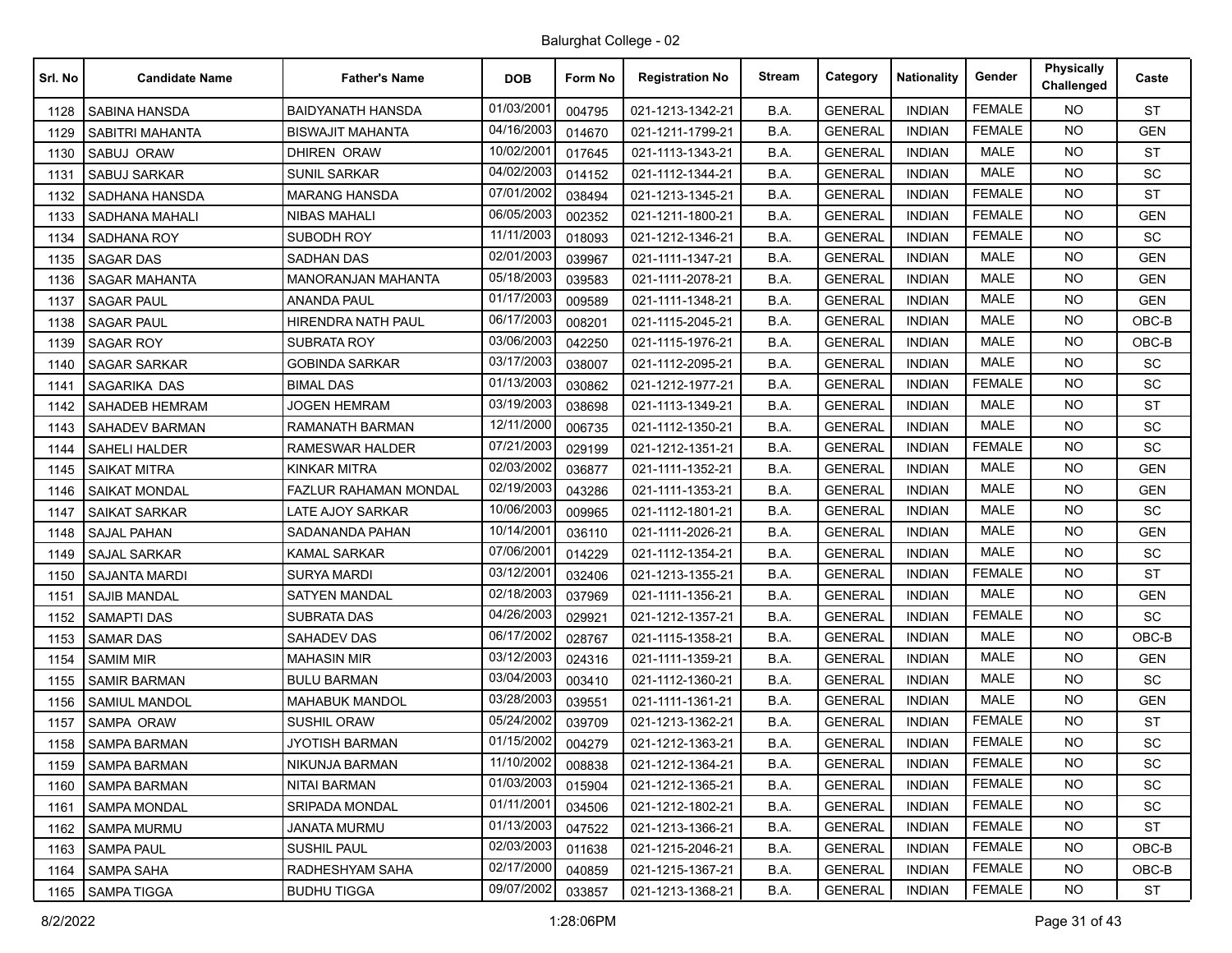| Srl. No | <b>Candidate Name</b> | <b>Father's Name</b>    | <b>DOB</b> | Form No | <b>Registration No</b> | <b>Stream</b> | Category       | <b>Nationality</b> | Gender        | Physically<br>Challenged | Caste                        |
|---------|-----------------------|-------------------------|------------|---------|------------------------|---------------|----------------|--------------------|---------------|--------------------------|------------------------------|
| 1166    | <b>SAMPA TIRKI</b>    | <b>BAIDYANATH TIRKI</b> | 03/11/2002 | 033214  | 021-1213-1369-21       | B.A.          | <b>GENERAL</b> | <b>INDIAN</b>      | <b>FEMALE</b> | NO.                      | <b>ST</b>                    |
| 1167    | <b>SAMPA TUDU</b>     | <b>NIKULAS TUDU</b>     | 06/14/2001 | 016852  | 021-1213-1370-21       | B.A.          | <b>GENERAL</b> | <b>INDIAN</b>      | <b>FEMALE</b> | <b>NO</b>                | <b>ST</b>                    |
| 1168    | <b>SAMRAT SARKAR</b>  | ABDUR RAJJAK MIA        | 10/14/2002 | 041778  | 021-1115-2027-21       | B.A.          | <b>GENERAL</b> | <b>INDIAN</b>      | <b>MALE</b>   | <b>NO</b>                | OBC-B                        |
| 1169    | <b>SANAT BARMAN</b>   | <b>DIPUL BARMAN</b>     | 05/25/2002 | 030025  | 021-1112-1371-21       | B.A.          | <b>GENERAL</b> | <b>INDIAN</b>      | <b>MALE</b>   | <b>NO</b>                | SC                           |
| 1170    | <b>SANATAN BASAK</b>  | <b>SUREN BASAK</b>      | 09/24/2003 | 042032  | 021-1115-1372-21       | B.A.          | <b>GENERAL</b> | <b>INDIAN</b>      | <b>MALE</b>   | <b>NO</b>                | OBC-B                        |
| 1171    | <b>SANATAN MALI</b>   | RATAN MALI              | 04/30/2004 | 040851  | 021-1112-1373-21       | B.A.          | <b>GENERAL</b> | <b>INDIAN</b>      | <b>MALE</b>   | <b>NO</b>                | SC                           |
| 1172    | SANCHITA MAHANTA      | KALIPADA MAHANTA        | 09/26/2003 | 016158  | 021-1211-1374-21       | B.A.          | <b>GENERAL</b> | <b>INDIAN</b>      | <b>FEMALE</b> | <b>NO</b>                | <b>GEN</b>                   |
| 1173    | <b>SANCHITA PAHAN</b> | <b>BIMAL PAHAN</b>      | 11/27/2003 | 003424  | 021-1213-1375-21       | B.A.          | <b>GENERAL</b> | <b>INDIAN</b>      | <b>FEMALE</b> | <b>NO</b>                | <b>ST</b>                    |
| 1174    | SANDHYA BARMAN        | <b>SUDHIR BARMAN</b>    | 10/02/2001 | 017804  | 021-1211-1803-21       | B.A.          | <b>GENERAL</b> | <b>INDIAN</b>      | <b>FEMALE</b> | <b>NO</b>                | <b>GEN</b>                   |
| 1175    | SANDIP ORAW           | DHIREN ORAW             | 09/10/2003 | 016781  | 021-1113-1376-21       | B.A.          | <b>GENERAL</b> | <b>INDIAN</b>      | MALE          | <b>NO</b>                | <b>ST</b>                    |
| 1176    | <b>SANDIP BARMAN</b>  | <b>RATAN BARMAN</b>     | 02/26/2002 | 003180  | 021-1112-1377-21       | B.A.          | <b>GENERAL</b> | <b>INDIAN</b>      | <b>MALE</b>   | <b>NO</b>                | SC                           |
| 1177    | <b>SANGITA BARMAN</b> | RANJIT BARMAN           | 11/21/2003 | 030702  | 021-1212-1804-21       | B.A.          | <b>GENERAL</b> | <b>INDIAN</b>      | <b>FEMALE</b> | <b>NO</b>                | SC                           |
| 1178    | <b>SANGITA BARMAN</b> | <b>SANJIT BARMAN</b>    | 12/10/2002 | 003248  | 021-1212-1378-21       | B.A.          | <b>GENERAL</b> | <b>INDIAN</b>      | <b>FEMALE</b> | <b>NO</b>                | <b>SC</b>                    |
| 1179    | <b>SANGITA GHOSH</b>  | <b>SHANKAR GHOSH</b>    | 07/23/2003 | 039598  | 021-1211-1379-21       | B.A.          | <b>GENERAL</b> | <b>INDIAN</b>      | <b>FEMALE</b> | <b>NO</b>                | <b>GEN</b>                   |
| 1180    | <b>SANGITA TUDU</b>   | <b>RABEN TUDU</b>       | 02/02/2001 | 025122  | 021-1213-2028-21       | B.A.          | <b>GENERAL</b> | <b>INDIAN</b>      | <b>FEMALE</b> | <b>NO</b>                | <b>ST</b>                    |
| 1181    | <b>SANJAY MARDI</b>   | LAKHAN MARDI            | 02/01/2003 | 017858  | 021-1113-1380-21       | B.A.          | <b>GENERAL</b> | <b>INDIAN</b>      | <b>MALE</b>   | <b>NO</b>                | <b>ST</b>                    |
| 1182    | <b>SANJIB SHEEL</b>   | <b>MUKUL SHEEL</b>      | 11/30/2002 | 001806  | 021-1111-1381-21       | B.A.          | <b>GENERAL</b> | <b>INDIAN</b>      | <b>MALE</b>   | <b>NO</b>                | <b>GEN</b>                   |
| 1183    | <b>SANJIT BARMAN</b>  | <b>KSHITISH BARMAN</b>  | 03/03/2003 | 016018  | 021-1112-1805-21       | B.A.          | <b>GENERAL</b> | <b>INDIAN</b>      | MALE          | <b>NO</b>                | SC                           |
| 1184    | <b>SANJIT HALDER</b>  | <b>BASUDEV HALDER</b>   | 11/15/2002 | 019617  | 021-1112-1382-21       | B.A.          | <b>GENERAL</b> | <b>INDIAN</b>      | <b>MALE</b>   | <b>NO</b>                | SC                           |
| 1185    | <b>SANJIT MAHATA</b>  | <b>NIPEN MAHATA</b>     | 09/03/2002 | 029193  | 021-1111-1383-21       | B.A.          | <b>GENERAL</b> | <b>INDIAN</b>      | <b>MALE</b>   | <b>NO</b>                | <b>GEN</b>                   |
| 1186    | <b>SANJIT MAHATO</b>  | CHANOYA MAHATO          | 12/23/2002 | 029631  | 021-1111-1384-21       | B.A.          | <b>GENERAL</b> | <b>INDIAN</b>      | <b>MALE</b>   | <b>NO</b>                | <b>GEN</b>                   |
| 1187    | <b>SANJIT ROY</b>     | NIRANJAN ROY            | 07/20/2002 | 000576  | 021-1112-2096-21       | B.A.          | <b>GENERAL</b> | <b>INDIAN</b>      | <b>MALE</b>   | <b>NO</b>                | <b>SC</b>                    |
| 1188    | <b>SANJIT SING</b>    | <b>MANTU SING</b>       | 04/26/2000 | 043277  | 021-1111-1806-21       | B.A.          | <b>GENERAL</b> | <b>INDIAN</b>      | <b>MALE</b>   | <b>NO</b>                | <b>GEN</b>                   |
| 1189    | <b>SANJIT SINGH</b>   | <b>BIJAY SINGH</b>      | 02/15/2002 | 001341  | 021-1112-1385-21       | B.A.          | <b>GENERAL</b> | <b>INDIAN</b>      | <b>MALE</b>   | <b>NO</b>                | SC                           |
| 1190    | SANJOY BAKLA          | DASARATH BAKLA          | 02/18/2003 | 038875  | 021-1113-1386-21       | B.A.          | <b>GENERAL</b> | <b>INDIAN</b>      | <b>MALE</b>   | <b>NO</b>                | <b>ST</b>                    |
| 1191    | <b>SANJOY HALDER</b>  | <b>SRIDAM HALDER</b>    | 05/22/2004 | 019805  | 021-1112-1387-21       | B.A.          | <b>GENERAL</b> | <b>INDIAN</b>      | <b>MALE</b>   | <b>NO</b>                | $\operatorname{\textsf{SC}}$ |
| 1192    | <b>SANJOY HEMBROM</b> | <b>BIJAY HEMBROM</b>    | 11/10/2003 | 043000  | 021-1113-2140-21       | B.A.          | <b>GENERAL</b> | <b>INDIAN</b>      | MALE          | <b>NO</b>                | <b>ST</b>                    |
| 1193    | <b>SANJOY PAHAN</b>   | <b>NADU PAHAN</b>       | 08/06/2002 | 042709  | 021-1113-2029-21       | B.A.          | <b>GENERAL</b> | <b>INDIAN</b>      | <b>MALE</b>   | <b>NO</b>                | <b>ST</b>                    |
| 1194    | <b>SANJOY PALSAI</b>  | <b>DEBEN PALSAI</b>     | 10/25/2002 | 032066  | 021-1113-1388-21       | B.A.          | <b>GENERAL</b> | <b>INDIAN</b>      | <b>MALE</b>   | <b>NO</b>                | <b>ST</b>                    |
| 1195    | <b>SANJOY SINGH</b>   | <b>GOPAL SINGH</b>      | 07/04/2002 | 043141  | 021-1111-1389-21       | B.A.          | <b>GENERAL</b> | <b>INDIAN</b>      | <b>MALE</b>   | <b>NO</b>                | <b>GEN</b>                   |
| 1196    | <b>SANJU DAS</b>      | <b>SANJOY DAS</b>       | 12/17/2002 | 035446  | 021-1111-1390-21       | B.A.          | <b>GENERAL</b> | <b>INDIAN</b>      | <b>MALE</b>   | <b>NO</b>                | <b>GEN</b>                   |
| 1197    | <b>SANJU KARMAKAR</b> | <b>SHYAMAL KARMAKAR</b> | 07/14/2001 | 042957  | 021-1111-1391-21       | B.A.          | <b>GENERAL</b> | <b>INDIAN</b>      | MALE          | NO.                      | <b>GEN</b>                   |
| 1198    | SANKAR EKKA           | PANCHA EKKA             | 01/02/2001 | 036482  | 021-1113-1392-21       | B.A.          | <b>GENERAL</b> | <b>INDIAN</b>      | <b>MALE</b>   | NO.                      | ST                           |
| 1199    | <b>SANKAR MALI</b>    | <b>DHIREN MALI</b>      | 02/20/2002 | 028788  | 021-1112-1393-21       | B.A.          | <b>GENERAL</b> | <b>INDIAN</b>      | MALE          | NO.                      | $\operatorname{\textsf{SC}}$ |
| 1200    | SANKAR MOHANTA        | NAYAN MOHANTA           | 11/17/2004 | 037700  | 021-1111-2141-21       | B.A.          | <b>GENERAL</b> | <b>INDIAN</b>      | MALE          | NO.                      | <b>GEN</b>                   |
| 1201    | SANKAR ORAW           | <b>MADI ORAW</b>        | 12/16/1998 | 022224  | 021-1113-1394-21       | B.A.          | <b>GENERAL</b> | <b>INDIAN</b>      | MALE          | <b>NO</b>                | ST                           |
| 1202    | SANKAR SARKAR         | KAJAL SARKAR            | 04/14/2003 | 027111  | 021-1112-1395-21       | B.A.          | <b>GENERAL</b> | <b>INDIAN</b>      | MALE          | NO.                      | SC                           |
| 1203    | <b>SANKAR SINGH</b>   | <b>DILIP SINGH</b>      | 08/29/2000 | 047438  | 021-1112-1396-21       | B.A.          | <b>GENERAL</b> | <b>INDIAN</b>      | MALE          | NO.                      | SC                           |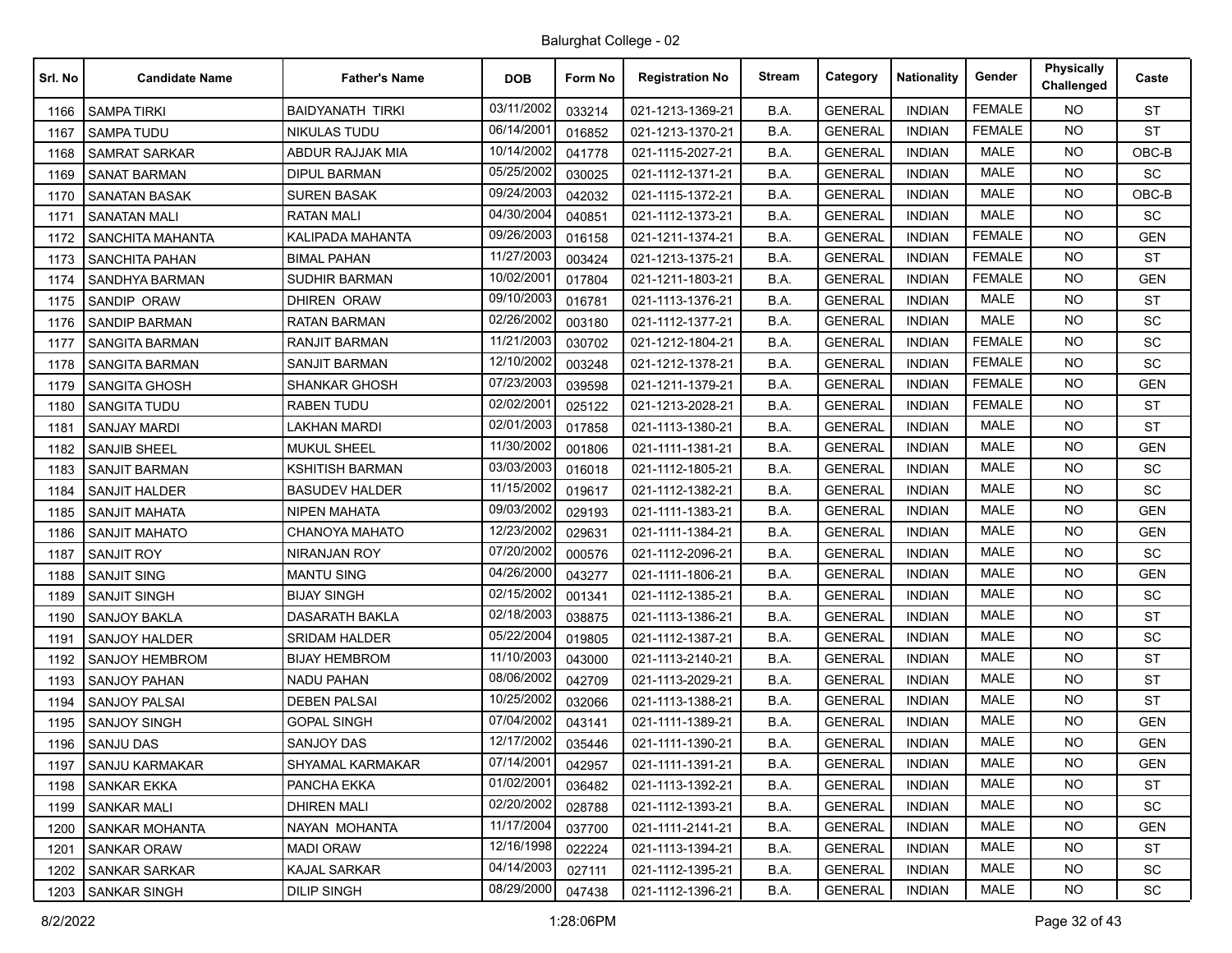| Srl. No | <b>Candidate Name</b>                    | <b>Father's Name</b>        | <b>DOB</b> | Form No | <b>Registration No</b> | <b>Stream</b> | Category       | <b>Nationality</b> | Gender        | <b>Physically</b><br>Challenged | Caste      |
|---------|------------------------------------------|-----------------------------|------------|---------|------------------------|---------------|----------------|--------------------|---------------|---------------------------------|------------|
| 1204    | <b>SANKARI BARMAN</b>                    | <b>MOHAN BARMAN</b>         | 08/17/2002 | 008001  | 021-1212-2097-21       | B.A.          | <b>GENERAL</b> | <b>INDIAN</b>      | <b>FEMALE</b> | NO.                             | <b>SC</b>  |
| 1205    | SANKARI BARMAN                           | PROHLLAD BARMAN             | 04/20/2000 | 003409  | 021-1212-1978-21       | B.A.          | <b>GENERAL</b> | <b>INDIAN</b>      | <b>FEMALE</b> | NO.                             | SC         |
| 1206    | <b>SANKARI DEBNATH</b>                   | <b>GOUTAM DEBNATH</b>       | 06/25/2002 | 011366  | 021-1215-1397-21       | B.A.          | <b>GENERAL</b> | <b>INDIAN</b>      | <b>FEMALE</b> | NO.                             | OBC-B      |
| 1207    | SANKARI HANSDA                           | NITAI HANSDA                | 03/05/2000 | 047075  | 021-1213-1398-21       | B.A.          | <b>GENERAL</b> | <b>INDIAN</b>      | <b>FEMALE</b> | <b>NO</b>                       | <b>ST</b>  |
| 1208    | <b>SANKARI HEMBROM</b>                   | <b>MILAN HEMBROM</b>        | 11/13/2000 | 015749  | 021-1213-1399-21       | B.A.          | <b>GENERAL</b> | <b>INDIAN</b>      | <b>FEMALE</b> | NO.                             | <b>ST</b>  |
| 1209    | <b>SANKHA SUBHRA</b><br><b>MUKHERJEE</b> | SUBRATA MUKHERJEE           | 05/09/1998 | 001960  | 021-1111-1400-21       | B.A.          | <b>GENERAL</b> | <b>INDIAN</b>      | MALE          | NO.                             | GEN        |
| 1210    | <b>SANKU DEY</b>                         | <b>BENU DEY</b>             | 10/09/2003 | 006253  | 021-1117-1401-21       | B.A.          | <b>GENERAL</b> | <b>INDIAN</b>      | <b>MALE</b>   | <b>NO</b>                       | <b>GEN</b> |
| 1211    | <b>SANTANA HEMRAM</b>                    | <b>MADAN HEMRAM</b>         | 02/04/2001 | 038824  | 021-1213-1402-21       | B.A.          | <b>GENERAL</b> | <b>INDIAN</b>      | <b>FEMALE</b> | NO.                             | <b>ST</b>  |
| 1212    | SANTANA MAHATA                           | SANTOSH MAHATA              | 12/12/2003 | 011393  | 021-1211-1403-21       | B.A.          | <b>GENERAL</b> | <b>INDIAN</b>      | <b>FEMALE</b> | <b>NO</b>                       | <b>GEN</b> |
| 1213    | <b>SANTOSH SOREN</b>                     | <b>LAKSHMAN SOREN</b>       | 06/14/2001 | 015941  | 021-1113-1404-21       | B.A.          | <b>GENERAL</b> | <b>INDIAN</b>      | <b>MALE</b>   | NO.                             | <b>ST</b>  |
| 1214    | <b>SANTU MONDAL</b>                      | <b>SHAILEN MONDAL</b>       | 08/25/2001 | 001249  | 021-1111-1405-21       | B.A.          | <b>GENERAL</b> | <b>INDIAN</b>      | MALE          | NO.                             | <b>GEN</b> |
| 1215    | SANTUDEB BARMAN                          | DHARANI BARMAN              | 05/07/2001 | 038950  | 021-1112-2142-21       | B.A.          | <b>GENERAL</b> | <b>INDIAN</b>      | <b>MALE</b>   | NO.                             | SC         |
| 1216    | SAPTA SAGAR SAHA                         | <b>SUSHANTA SAHA</b>        | 09/28/2002 | 032247  | 021-1111-1807-21       | B.A.          | <b>GENERAL</b> | <b>INDIAN</b>      | <b>MALE</b>   | <b>NO</b>                       | <b>GEN</b> |
| 1217    | <b>SAPTAM DHAR</b>                       | <b>SAMIR KUMAR DHAR</b>     | 03/28/2004 | 034109  | 021-1115-1406-21       | B.A.          | <b>GENERAL</b> | <b>INDIAN</b>      | <b>MALE</b>   | NO.                             | OBC-B      |
| 1218    | SAPTAMI KERKETTA                         | <b>BAIDYA NATH KERKETTA</b> | 04/20/2004 | 033189  | 021-1213-1407-21       | B.A.          | <b>GENERAL</b> | <b>INDIAN</b>      | <b>FEMALE</b> | NO.                             | <b>ST</b>  |
| 1219    | <b>SAPTAMI PAHAN</b>                     | SWAPAN PAHAN                | 10/22/2001 | 003206  | 021-1213-1808-21       | B.A.          | <b>GENERAL</b> | <b>INDIAN</b>      | <b>FEMALE</b> | NO.                             | <b>ST</b>  |
| 1220    | <b>SAPTAMI TIRKI</b>                     | LATE BIDYASAGAR TIRKI       | 01/02/2002 | 043446  | 021-1213-1408-21       | B.A.          | <b>GENERAL</b> | <b>INDIAN</b>      | <b>FEMALE</b> | <b>NO</b>                       | <b>ST</b>  |
| 1221    | SAPTARSHI ADHIKARY                       | KUNTAL ADHIKARY             | 04/30/2002 | 045104  | 021-1111-2079-21       | B.A.          | <b>GENERAL</b> | <b>INDIAN</b>      | <b>MALE</b>   | NO.                             | <b>GEN</b> |
| 1222    | SAPTARSHI NEOGI                          | <b>SUJIT KUMAR NEOGI</b>    | 10/01/2003 | 013007  | 021-1111-1409-21       | B.A.          | <b>GENERAL</b> | <b>INDIAN</b>      | MALE          | NO.                             | <b>GEN</b> |
| 1223    | <b>SARASWATI HEMRAM</b>                  | <b>SHILIP HEMRAM</b>        | 01/01/2003 | 035733  | 021-1213-1410-21       | B.A.          | <b>GENERAL</b> | <b>INDIAN</b>      | <b>FEMALE</b> | NO.                             | <b>ST</b>  |
| 1224    | SARASWATI KISKU                          | LALU KISKU                  | 03/10/2002 | 004936  | 021-1213-1411-21       | B.A.          | <b>GENERAL</b> | <b>INDIAN</b>      | <b>FEMALE</b> | <b>NO</b>                       | <b>ST</b>  |
| 1225    | SARASWATI MAHATO                         | <b>BHABESH MAHATO</b>       | 10/26/2003 | 014720  | 021-1211-1809-21       | B.A.          | <b>GENERAL</b> | <b>INDIAN</b>      | <b>FEMALE</b> | NO.                             | <b>GEN</b> |
| 1226    | <b>SARASWATI TUDU</b>                    | PARESH TUDU                 | 10/21/2001 | 032584  | 021-1213-1412-21       | B.A.          | <b>GENERAL</b> | <b>INDIAN</b>      | <b>FEMALE</b> | NO.                             | <b>ST</b>  |
| 1227    | <b>SARBIN KHATUN</b>                     | <b>MD AMCHAR ALI MANDAL</b> | 05/07/2002 | 014861  | 021-1214-1413-21       | B.A.          | <b>GENERAL</b> | <b>INDIAN</b>      | <b>FEMALE</b> | NO.                             | OBC-A      |
| 1228    | SARFARAJ SARKAR                          | <b>BABU AKTAR SARKAR</b>    | 06/09/2003 | 040681  | 021-1111-1414-21       | B.A.          | <b>GENERAL</b> | <b>INDIAN</b>      | <b>MALE</b>   | NO.                             | <b>GEN</b> |
| 1229    | <b>SARMILA MAHATO</b>                    | <b>GUDUYA MAHATO</b>        | 01/27/2001 | 034258  | 021-1215-1810-21       | B.A.          | <b>GENERAL</b> | <b>INDIAN</b>      | <b>FEMALE</b> | NO.                             | $OBC-B$    |
| 1230    | <b>SARMIN AKTAR</b>                      | KHARAJUL MONDAL             | 12/04/2002 | 000663  | 021-1211-1811-21       | B.A.          | <b>GENERAL</b> | <b>INDIAN</b>      | <b>FEMALE</b> | NO.                             | <b>GEN</b> |
| 1231    | <b>SARMIN KHATUN</b>                     | <b>MAYEJUDDIN MANDAL</b>    | 11/25/2003 | 010036  | 021-1214-1812-21       | B.A.          | <b>GENERAL</b> | <b>INDIAN</b>      | <b>FEMALE</b> | <b>NO</b>                       | OBC-A      |
| 1232    | SASHISHEKAR MAHATO                       | <b>NRIPEN MAHATO</b>        | 12/18/2002 | 028671  | 021-1111-1415-21       | B.A.          | <b>GENERAL</b> | <b>INDIAN</b>      | <b>MALE</b>   | <b>NO</b>                       | <b>GEN</b> |
| 1233    | <b>SASTHI BARMAN</b>                     | <b>BAIDYANATH BARMAN</b>    | 06/02/2001 | 047993  | 021-1212-1416-21       | B.A.          | <b>GENERAL</b> | <b>INDIAN</b>      | <b>FEMALE</b> | NO.                             | SC.        |
| 1234    | <b>SASTI BARMAN</b>                      | <b>GOPAL BARMAN</b>         | 10/01/2003 | 025809  | 021-1212-1979-21       | B.A.          | <b>GENERAL</b> | <b>INDIAN</b>      | FEMALE        | NO.                             | SC         |
| 1235    | SATARUPA MAHANTA                         | KANCHAN MAHANTA             | 02/10/2004 | 015429  | 021-1211-1417-21       | B.A.          | <b>GENERAL</b> | <b>INDIAN</b>      | <b>FEMALE</b> | <b>NO</b>                       | <b>GEN</b> |
| 1236    | SATARUPA MAHATA                          | <b>BIPUL MAHATA</b>         | 05/04/2003 | 008312  | 021-1211-1813-21       | B.A.          | <b>GENERAL</b> | <b>INDIAN</b>      | <b>FEMALE</b> | <b>NO</b>                       | <b>GEN</b> |
| 1237    | SATHI BARMAN                             | RABIKANTA BARMAN            | 10/13/2002 | 007012  | 021-1212-1418-21       | B.A.          | <b>GENERAL</b> | <b>INDIAN</b>      | <b>FEMALE</b> | <b>NO</b>                       | <b>SC</b>  |
| 1238    | SATHI DAS                                | ALOKE DAS                   | 10/15/2003 | 048711  | 021-1211-1419-21       | B.A.          | <b>GENERAL</b> | <b>INDIAN</b>      | FEMALE        | <b>NO</b>                       | GEN        |
| 1239    | SATHI DAS                                | <b>BIJAY DAS</b>            | 12/10/2001 | 034721  | 021-1212-1420-21       | B.A.          | <b>GENERAL</b> | <b>INDIAN</b>      | <b>FEMALE</b> | <b>NO</b>                       | SC         |
| 1240    | <b>SATHI DAS</b>                         | <b>MITHU DAS</b>            | 08/10/2004 | 028844  | 021-1211-1421-21       | B.A.          | <b>GENERAL</b> | INDIAN             | <b>FEMALE</b> | NO.                             | <b>GEN</b> |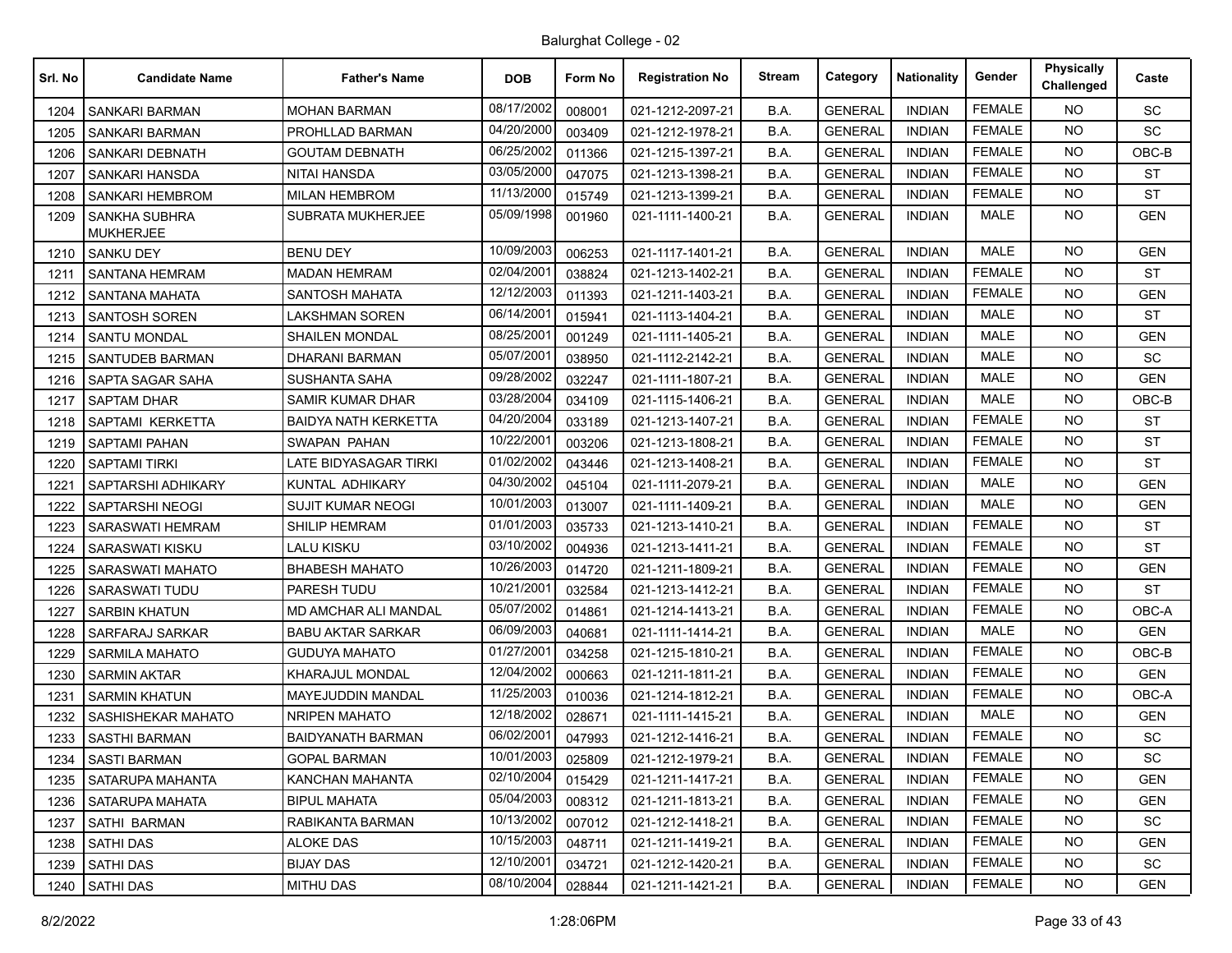| Srl. No | <b>Candidate Name</b>    | <b>Father's Name</b>      | <b>DOB</b> | Form No | <b>Registration No</b> | Stream | Category       | <b>Nationality</b> | Gender        | <b>Physically</b><br>Challenged | Caste      |
|---------|--------------------------|---------------------------|------------|---------|------------------------|--------|----------------|--------------------|---------------|---------------------------------|------------|
| 1241    | <b>SATHI DAS</b>         | <b>MONORANJAN DAS</b>     | 10/04/2002 | 009961  | 021-1212-1422-21       | B.A.   | <b>GENERAL</b> | <b>INDIAN</b>      | <b>FEMALE</b> | <b>NO</b>                       | SC         |
| 1242    | <b>SATHI MANDAL</b>      | <b>KAMAL MANDAL</b>       | 10/25/2003 | 040465  | 021-1211-1423-21       | B.A.   | <b>GENERAL</b> | <b>INDIAN</b>      | <b>FEMALE</b> | <b>NO</b>                       | <b>GEN</b> |
| 1243    | <b>SATHI MOHANTA</b>     | AMIT MOHANTA              | 07/01/2004 | 043365  | 021-1211-1424-21       | B.A.   | <b>GENERAL</b> | <b>INDIAN</b>      | <b>FEMALE</b> | <b>NO</b>                       | <b>GEN</b> |
| 1244    | <b>SATHI SARKAR</b>      | AMAL SARKAR               | 03/18/2004 | 016528  | 021-1212-1425-21       | B.A.   | <b>GENERAL</b> | <b>INDIAN</b>      | <b>FEMALE</b> | <b>NO</b>                       | SC         |
| 1245    | <b>SATHI SARKAR</b>      | <b>SHANKAR SARKAR</b>     | 07/14/2004 | 003079  | 021-1211-1426-21       | B.A.   | <b>GENERAL</b> | <b>INDIAN</b>      | <b>FEMALE</b> | <b>NO</b>                       | <b>GEN</b> |
| 1246    | <b>SATHI SINGHA</b>      | SACHIN SINGHA             | 10/20/2002 | 035283  | 021-1212-1427-21       | B.A.   | <b>GENERAL</b> | <b>INDIAN</b>      | <b>FEMALE</b> | <b>NO</b>                       | <b>SC</b>  |
| 1247    | <b>SATYAJIT BARMAN</b>   | HARIMOHAN BARMAN          | 03/14/2002 | 020503  | 021-1112-1429-21       | B.A.   | <b>GENERAL</b> | <b>INDIAN</b>      | <b>MALE</b>   | <b>NO</b>                       | SC         |
| 1248    | SATYAJIT BARMAN          | <b>DWIJEN BARMAN</b>      | 02/26/2004 | 025600  | 021-1112-1428-21       | B.A.   | <b>GENERAL</b> | <b>INDIAN</b>      | <b>MALE</b>   | <b>NO</b>                       | SC         |
| 1249    | <b>SATYAJIT BESRA</b>    | <b>DHALU BESRA</b>        | 02/02/2003 | 007631  | 021-1113-1430-21       | B.A.   | <b>GENERAL</b> | <b>INDIAN</b>      | <b>MALE</b>   | <b>NO</b>                       | <b>ST</b>  |
| 1250    | <b>SATYAJIT PAHAN</b>    | <b>NIMAI PAHAN</b>        | 09/19/2003 | 038839  | 021-1113-1431-21       | B.A.   | <b>GENERAL</b> | <b>INDIAN</b>      | <b>MALE</b>   | <b>NO</b>                       | <b>ST</b>  |
| 1251    | <b>SAYAK SAHA</b>        | <b>RANJIT SAHA</b>        | 04/04/2001 | 044909  | 021-1111-1432-21       | B.A.   | <b>GENERAL</b> | <b>INDIAN</b>      | <b>MALE</b>   | <b>NO</b>                       | <b>GEN</b> |
| 1252    | <b>SAYAN DAS</b>         | NITAI CH DAS              | 01/05/2003 | 005887  | 021-1111-1814-21       | B.A.   | <b>GENERAL</b> | <b>INDIAN</b>      | <b>MALE</b>   | <b>NO</b>                       | <b>GEN</b> |
| 1253    | <b>SAYAN MANDAL</b>      | RABINDRANATH MANDAL       | 08/11/2003 | 047300  | 021-1112-1433-21       | B.A.   | <b>GENERAL</b> | <b>INDIAN</b>      | <b>MALE</b>   | <b>NO</b>                       | <b>SC</b>  |
| 1254    | <b>SAYAN SARKAR</b>      | <b>SAMAR SARKAR</b>       | 09/15/2003 | 046656  | 021-1111-1815-21       | B.A.   | <b>GENERAL</b> | <b>INDIAN</b>      | <b>MALE</b>   | <b>NO</b>                       | <b>GEN</b> |
| 1255    | <b>SEBIKA MALI</b>       | <b>AMAL MALI</b>          | 09/27/2000 | 031707  | 021-1212-1434-21       | B.A.   | <b>GENERAL</b> | <b>INDIAN</b>      | <b>FEMALE</b> | <b>NO</b>                       | <b>SC</b>  |
| 1256    | <b>SEBINA PARBIN</b>     | <b>OSMAN ALI</b>          | 07/02/2003 | 016572  | 021-1211-1435-21       | B.A.   | <b>GENERAL</b> | <b>INDIAN</b>      | <b>FEMALE</b> | <b>NO</b>                       | <b>GEN</b> |
| 1257    | <b>SEKHAR SARKAR</b>     | <b>GOPINATH SARKAR</b>    | 03/03/2000 | 022558  | 021-1112-1436-21       | B.A.   | <b>GENERAL</b> | <b>INDIAN</b>      | <b>MALE</b>   | <b>NO</b>                       | SC         |
| 1258    | <b>SELIM SARKAR</b>      | <b>GOFFAR ALI SARKAR</b>  | 09/14/2003 | 036341  | 021-1111-1816-21       | B.A.   | <b>GENERAL</b> | <b>INDIAN</b>      | <b>MALE</b>   | <b>NO</b>                       | <b>GEN</b> |
| 1259    | <b>SHAMBHU DAS</b>       | <b>NAREN DAS</b>          | 03/12/2002 | 043661  | 021-1112-1437-21       | B.A.   | <b>GENERAL</b> | <b>INDIAN</b>      | <b>MALE</b>   | <b>NO</b>                       | SC         |
| 1260    | <b>SHANI BALA PAHAN</b>  | PARESH PAHAN              | 03/09/2002 | 012038  | 021-1213-1438-21       | B.A.   | <b>GENERAL</b> | <b>INDIAN</b>      | <b>FEMALE</b> | <b>NO</b>                       | <b>ST</b>  |
| 1261    | <b>SHANKAR BARMAN</b>    | <b>AMRITA BARMAN</b>      | 11/25/2003 | 013089  | 021-1112-1817-21       | B.A.   | <b>GENERAL</b> | <b>INDIAN</b>      | <b>MALE</b>   | <b>NO</b>                       | SC         |
| 1262    | <b>SHANKAR BARMAN</b>    | KALIPADA BARMAN           | 09/16/2003 | 008895  | 021-1112-1439-21       | B.A.   | <b>GENERAL</b> | <b>INDIAN</b>      | <b>MALE</b>   | <b>NO</b>                       | SC         |
| 1263    | SHANTANA MAHANTA         | <b>GOPAL MAHANTA</b>      | 09/10/2003 | 023193  | 021-1211-1818-21       | B.A.   | <b>GENERAL</b> | <b>INDIAN</b>      | <b>FEMALE</b> | <b>NO</b>                       | <b>GEN</b> |
| 1264    | SHANTANU MOHANTA         | <b>ASHIM MOHANTA</b>      | 09/20/2002 | 044180  | 021-1111-1440-21       | B.A.   | <b>GENERAL</b> | <b>INDIAN</b>      | <b>MALE</b>   | <b>NO</b>                       | <b>GEN</b> |
| 1265    | <b>SHANTI ORAW</b>       | <b>BIRSA ORAW</b>         | 07/20/2000 | 035307  | 021-1213-1441-21       | B.A.   | <b>GENERAL</b> | <b>INDIAN</b>      | <b>FEMALE</b> | <b>NO</b>                       | <b>ST</b>  |
| 1266    | <b>SHARMILA LAKRA</b>    | MANGAL LAKRA              | 03/18/2001 | 044148  | 021-1213-1442-21       | B.A.   | <b>GENERAL</b> | <b>INDIAN</b>      | <b>FEMALE</b> | <b>NO</b>                       | <b>ST</b>  |
| 1267    | <b>SHARMIN AKTAR</b>     | IYAKUB ALI MONDAL         | 01/15/2003 | 031269  | 021-1211-1980-21       | B.A.   | <b>GENERAL</b> | <b>INDIAN</b>      | <b>FEMALE</b> | <b>NO</b>                       | <b>GEN</b> |
| 1268    | <b>SHATO GHOSH</b>       | SHIBU CHANDRA GHOSH       | 01/13/2002 | 032363  | 021-1115-1902-21       | B.A.   | <b>GENERAL</b> | <b>INDIAN</b>      | <b>MALE</b>   | <b>NO</b>                       | OBC-B      |
| 1269    | <b>SHEAULY BARMAN</b>    | <b>SHYAMAL BARMAN</b>     | 04/18/2002 | 011469  | 021-1212-1443-21       | B.A.   | <b>GENERAL</b> | <b>INDIAN</b>      | <b>FEMALE</b> | <b>NO</b>                       | SC         |
| 1270    | <b>SHEFALI BASKEY</b>    | BAIDYANATH BASKEY         | 02/22/2003 | 016867  | 021-1213-1444-21       | B.A.   | <b>GENERAL</b> | <b>INDIAN</b>      | <b>FEMALE</b> | <b>NO</b>                       | <b>ST</b>  |
| 1271    | SHEKAR GHOSH             | SHYAMAL GHOSH             | 07/12/2003 | 013711  | 021-1111-1445-21       | B.A.   | <b>GENERAL</b> | <b>INDIAN</b>      | <b>MALE</b>   | <b>NO</b>                       | <b>GEN</b> |
|         | 1272 SHEKHAR BARMAN      | <b>ACHINTA BARMAN</b>     | 09/30/2002 | 039926  | 021-1112-1446-21       | B.A.   | <b>GENERAL</b> | <b>INDIAN</b>      | MALE          | <b>NO</b>                       | SC         |
| 1273    | <b>SHEKHAR DAS</b>       | <b>GOUTAM DAS</b>         | 02/07/2003 | 030162  | 021-1112-1981-21       | B.A.   | <b>GENERAL</b> | <b>INDIAN</b>      | <b>MALE</b>   | NO.                             | SC         |
| 1274    | SHEPHALI BARMAN          | PALASH BARMAN             | 08/25/2002 | 031530  | 021-1212-1819-21       | B.A.   | <b>GENERAL</b> | <b>INDIAN</b>      | <b>FEMALE</b> | NO.                             | SC         |
|         | 1275   SHEULI BARMAN     | <b>GOUTAM BARMAN</b>      | 10/31/2002 | 014860  | 021-1212-1447-21       | B.A.   | <b>GENERAL</b> | <b>INDIAN</b>      | <b>FEMALE</b> | NO.                             | SC         |
| 1276    | SHIB SANKAR MALLA        | <b>KARTIK MALLA</b>       | 10/25/2002 | 032298  | 021-1112-1448-21       | B.A.   | <b>GENERAL</b> | <b>INDIAN</b>      | MALE          | NO.                             | SC         |
| 1277    | <b>SHIBA CHAKRABORTY</b> | <b>CHANDI CHAKRABORTY</b> | 03/02/2003 | 020156  | 021-1111-1982-21       | B.A.   | <b>GENERAL</b> | <b>INDIAN</b>      | MALE          | NO.                             | <b>GEN</b> |
|         | 1278 SHIBA MARDI         | <b>SUNIL MARDI</b>        | 03/17/2003 | 038737  | 021-1111-1449-21       | B.A.   | <b>GENERAL</b> | <b>INDIAN</b>      | MALE          | NO.                             | <b>GEN</b> |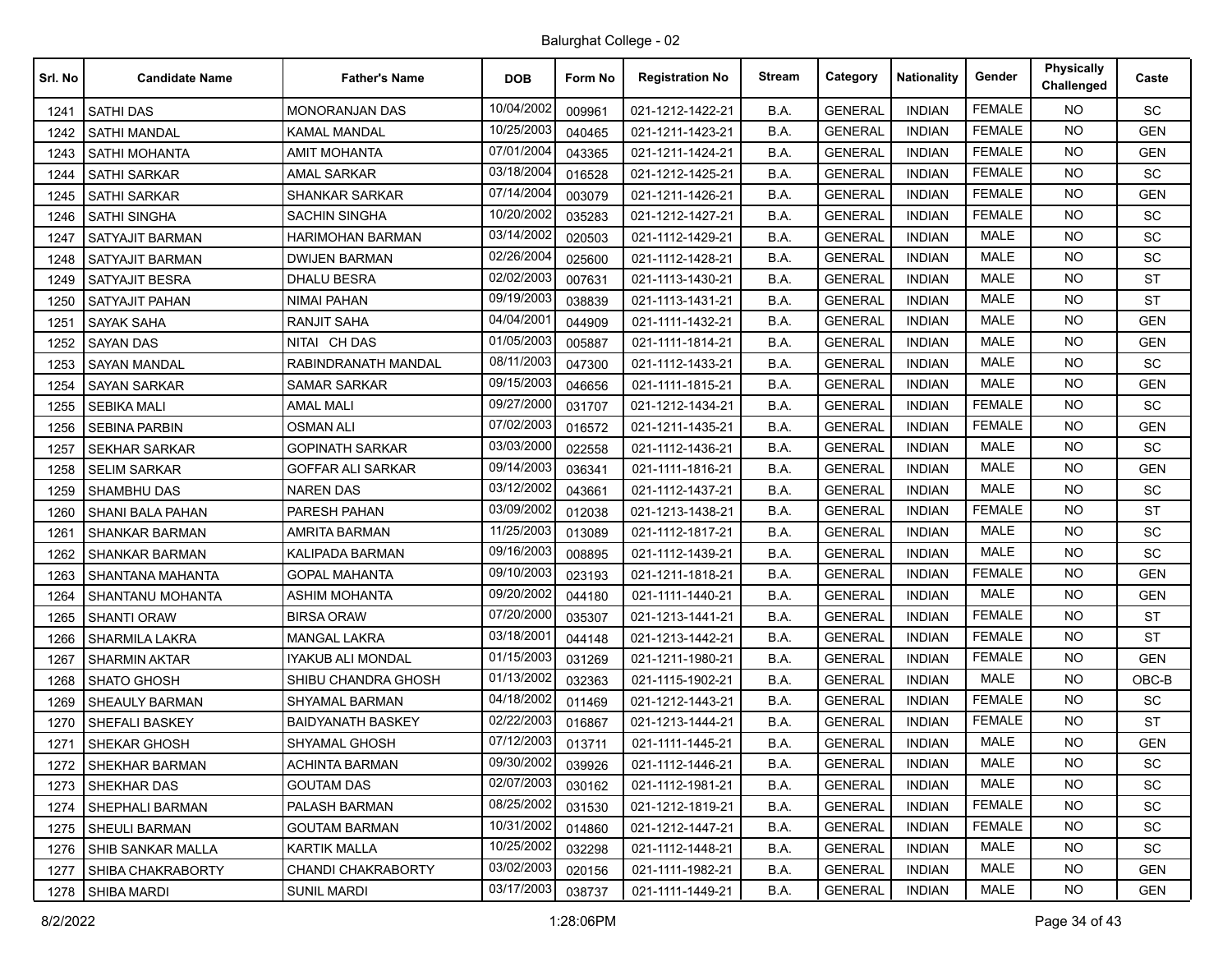| Srl. No | <b>Candidate Name</b>     | <b>Father's Name</b>   | <b>DOB</b> | Form No | <b>Registration No</b> | <b>Stream</b> | Category       | <b>Nationality</b> | Gender        | <b>Physically</b><br>Challenged | Caste      |
|---------|---------------------------|------------------------|------------|---------|------------------------|---------------|----------------|--------------------|---------------|---------------------------------|------------|
| 1279    | <b>SHIBA PROSAD</b>       | <b>MAHAN PROSAD</b>    | 10/27/2002 | 017884  | 021-1111-1450-21       | B.A.          | <b>GENERAL</b> | <b>INDIAN</b>      | <b>MALE</b>   | <b>NO</b>                       | <b>GEN</b> |
| 1280    | SHIBAJI MAHATO            | <b>SETAMBAR MAHATO</b> | 01/03/2002 | 033904  | 021-1111-1451-21       | B.A.          | <b>GENERAL</b> | <b>INDIAN</b>      | <b>MALE</b>   | <b>NO</b>                       | <b>GEN</b> |
| 1281    | <b>SHIBAY LAHA</b>        | <b>SUBRATA LAHA</b>    | 03/15/2004 | 006347  | 021-1111-1452-21       | B.A.          | <b>GENERAL</b> | <b>INDIAN</b>      | <b>MALE</b>   | NO.                             | <b>GEN</b> |
| 1282    | SHIBJEE KAMET             | <b>RAM KUMAR KAMET</b> | 04/06/2002 | 032380  | 021-1111-1983-21       | B.A.          | <b>GENERAL</b> | <b>INDIAN</b>      | <b>MALE</b>   | <b>NO</b>                       | <b>GEN</b> |
| 1283    | SHIBNATH SHIL             | <b>KAMAL SHIL</b>      | 03/08/2004 | 031954  | 021-1111-1453-21       | B.A.          | <b>GENERAL</b> | <b>INDIAN</b>      | <b>MALE</b>   | NO.                             | <b>GEN</b> |
| 1284    | SHIBSANKAR ORAW           | <b>KARMA ORAW</b>      | 03/20/2004 | 016472  | 021-1113-1454-21       | B.A.          | <b>GENERAL</b> | <b>INDIAN</b>      | <b>MALE</b>   | <b>NO</b>                       | <b>ST</b>  |
| 1285    | <b>SHIBU ORAW</b>         | <b>BABURAM ORAW</b>    | 08/04/2002 | 036308  | 021-1113-1455-21       | B.A.          | <b>GENERAL</b> | <b>INDIAN</b>      | <b>MALE</b>   | <b>NO</b>                       | <b>ST</b>  |
| 1286    | SHIKHA MAHATO             | NIRMAL MAHATO          | 03/20/2001 | 034068  | 021-1215-1456-21       | B.A.          | <b>GENERAL</b> | <b>INDIAN</b>      | <b>FEMALE</b> | <b>NO</b>                       | $OBC-B$    |
| 1287    | <b>SHILPA TUDU</b>        | <b>KABIRAG TUDU</b>    | 07/05/2003 | 032755  | 021-1213-1457-21       | B.A.          | <b>GENERAL</b> | <b>INDIAN</b>      | <b>FEMALE</b> | NO.                             | <b>ST</b>  |
| 1288    | SHILPI HALDAR             | KANAI HALDAR           | 02/04/2003 | 018109  | 021-1211-1820-21       | B.A.          | <b>GENERAL</b> | <b>INDIAN</b>      | <b>FEMALE</b> | <b>NO</b>                       | <b>GEN</b> |
| 1289    | <b>SHILPI ORAW</b>        | <b>SUNIL ORAW</b>      | 09/08/2001 | 031498  | 021-1213-2080-21       | B.A.          | <b>GENERAL</b> | <b>INDIAN</b>      | <b>FEMALE</b> | NO.                             | <b>ST</b>  |
| 1290    | <b>SHILPY MAHANTA</b>     | <b>SANJAY MAHANTA</b>  | 06/01/2004 | 028950  | 021-1211-1458-21       | B.A.          | <b>GENERAL</b> | <b>INDIAN</b>      | <b>FEMALE</b> | <b>NO</b>                       | <b>GEN</b> |
| 1291    | <b>SHIMA HALDER</b>       | <b>ANIL HALDER</b>     | 05/04/2001 | 007018  | 021-1212-1821-21       | B.A.          | <b>GENERAL</b> | <b>INDIAN</b>      | <b>FEMALE</b> | NO.                             | SC         |
| 1292    | <b>SHIMUL ROY</b>         | <b>MAHEN ROY</b>       | 12/25/2001 | 020210  | 021-1112-1459-21       | B.A.          | <b>GENERAL</b> | <b>INDIAN</b>      | <b>MALE</b>   | <b>NO</b>                       | SC         |
| 1293    | <b>SHIPLOB PAHAN</b>      | <b>MADAN PAHAN</b>     | 06/19/2003 | 029445  | 021-1113-1460-21       | B.A.          | <b>GENERAL</b> | <b>INDIAN</b>      | <b>MALE</b>   | <b>NO</b>                       | <b>ST</b>  |
| 1294    | SHIPRA BARMAN             | <b>KAMAL BARMAN</b>    | 03/02/2004 | 031399  | 021-1212-1461-21       | B.A.          | <b>GENERAL</b> | <b>INDIAN</b>      | <b>FEMALE</b> | <b>NO</b>                       | SC         |
| 1295    | <b>SHIPRA MURMU</b>       | <b>BARNABAS MURMU</b>  | 05/10/1996 | 016383  | 021-1213-1462-21       | B.A.          | <b>GENERAL</b> | <b>INDIAN</b>      | <b>FEMALE</b> | NO.                             | <b>ST</b>  |
| 1296    | <b>SHIV SANKAR SARKAR</b> | RABI SARKAR            | 01/18/2004 | 037348  | 021-1111-1885-21       | B.A.          | <b>GENERAL</b> | <b>INDIAN</b>      | <b>MALE</b>   | <b>NO</b>                       | <b>GEN</b> |
| 1297    | SHIVA MAHANTA             | RAGHU NATH MAHANTA     | 12/13/2003 | 012290  | 021-1111-1463-21       | B.A.          | <b>GENERAL</b> | <b>INDIAN</b>      | <b>MALE</b>   | <b>NO</b>                       | <b>GEN</b> |
| 1298    | SHRABANI BARMAN           | DIPAK BARMAN           | 08/12/2003 | 039312  | 021-1212-1464-21       | B.A.          | <b>GENERAL</b> | <b>INDIAN</b>      | <b>FEMALE</b> | <b>NO</b>                       | SC         |
| 1299    | SHRABANI HEMBRAM          | RASEN HEMBRAM          | 08/16/2001 | 048819  | 021-1213-1465-21       | B.A.          | <b>GENERAL</b> | <b>INDIAN</b>      | <b>FEMALE</b> | NO.                             | <b>ST</b>  |
| 1300    | <b>SHRABANI MAHATO</b>    | NIRESH MAHATO          | 08/30/2004 | 035519  | 021-1211-1822-21       | B.A.          | <b>GENERAL</b> | <b>INDIAN</b>      | <b>FEMALE</b> | <b>NO</b>                       | <b>GEN</b> |
| 1301    | <b>SHRABANTI DAS</b>      | <b>SUJIT DAS</b>       | 07/18/2004 | 043655  | 021-1211-2143-21       | B.A.          | <b>GENERAL</b> | <b>INDIAN</b>      | <b>FEMALE</b> | <b>NO</b>                       | <b>GEN</b> |
| 1302    | <b>SHRABONI MAHATA</b>    | <b>BIKASH MAHATA</b>   | 07/30/2003 | 032890  | 021-1211-1466-21       | B.A.          | <b>GENERAL</b> | <b>INDIAN</b>      | <b>FEMALE</b> | <b>NO</b>                       | <b>GEN</b> |
| 1303    | SHRABONI MONDAL           | <b>BIPLAB MONDAL</b>   | 06/22/2004 | 029976  | 021-1212-1467-21       | B.A.          | <b>GENERAL</b> | <b>INDIAN</b>      | <b>FEMALE</b> | <b>NO</b>                       | <b>SC</b>  |
| 1304    | SHUBHA BARMAN             | <b>BIKRAM BARMAN</b>   | 03/12/2004 | 002486  | 021-1112-1468-21       | B.A.          | <b>GENERAL</b> | <b>INDIAN</b>      | <b>MALE</b>   | <b>NO</b>                       | <b>SC</b>  |
| 1305    | <b>SHUBHA MURMU</b>       | RANJIT MURMU           | 09/25/2003 | 034336  | 021-1113-1469-21       | B.A.          | <b>GENERAL</b> | <b>INDIAN</b>      | <b>MALE</b>   | <b>NO</b>                       | <b>ST</b>  |
| 1306    | SHUBHAJYOTI SARKAR        | DAYAMAY SARKAR         | 02/23/2003 | 015516  | 021-1112-1470-21       | B.A.          | <b>GENERAL</b> | <b>INDIAN</b>      | <b>MALE</b>   | <b>NO</b>                       | <b>SC</b>  |
| 1307    | <b>SHUBHAM BARMAN</b>     | <b>SUJIT BARMAN</b>    | 02/08/2003 | 028860  | 021-1111-1886-21       | B.A.          | <b>GENERAL</b> | <b>INDIAN</b>      | <b>MALE</b>   | <b>NO</b>                       | <b>GEN</b> |
| 1308    | <b>SHUBHAM SINGH</b>      | LATE SUBAL SINGH       | 07/15/2002 | 038119  | 021-1111-1471-21       | B.A.          | <b>GENERAL</b> | <b>INDIAN</b>      | <b>MALE</b>   | NO.                             | <b>GEN</b> |
| 1309    | SHUBHANKAR BARMAN         | <b>GOUR BARMAN</b>     | 03/26/2004 | 009238  | 021-1112-1472-21       | B.A.          | <b>GENERAL</b> | <b>INDIAN</b>      | <b>MALE</b>   | <b>NO</b>                       | <b>SC</b>  |
| 1310    | SHUBHENDU BARMAN          | <b>ANIL BARMAN</b>     | 06/30/2003 | 002290  | 021-1112-1473-21       | B.A.          | <b>GENERAL</b> | INDIAN             | MALE          | NO.                             | <b>SC</b>  |
| 1311    | SHUBHRA SANYAL            | SASTHI SANYAL          | 10/20/2003 | 017701  | 021-1111-1474-21       | B.A.          | <b>GENERAL</b> | <b>INDIAN</b>      | <b>MALE</b>   | <b>NO</b>                       | <b>GEN</b> |
| 1312    | <b>SHUVAJIT DAS</b>       | SUBHRAKANTI DAS        | 12/05/2002 | 043047  | 021-1111-1823-21       | B.A.          | <b>GENERAL</b> | <b>INDIAN</b>      | MALE          | NO.                             | GEN        |
| 1313    | SHUVENDU SARKAR           | <b>GOPAL SARKAR</b>    | 06/02/2002 | 029312  | 021-1112-1475-21       | <b>B.A.</b>   | <b>GENERAL</b> | <b>INDIAN</b>      | <b>MALE</b>   | <b>NO</b>                       | SC         |
| 1314    | <b>SHUVO DAS</b>          | <b>SANJAY DAS</b>      | 03/09/2004 | 041507  | 021-1111-1476-21       | B.A.          | <b>GENERAL</b> | <b>INDIAN</b>      | <b>MALE</b>   | NO.                             | <b>GEN</b> |
| 1315    | SHUVO DAS                 | UTTAM DAS              | 10/20/2000 | 026583  | 021-1112-1824-21       | B.A.          | <b>GENERAL</b> | <b>INDIAN</b>      | <b>MALE</b>   | <b>NO</b>                       | SC         |
| 1316    | <b>SHYAM BARMAN</b>       | HARADHAN BARMAN        | 08/18/2003 | 040335  | 021-1112-1477-21       | B.A.          | <b>GENERAL</b> | <b>INDIAN</b>      | MALE          | <b>NO</b>                       | SC         |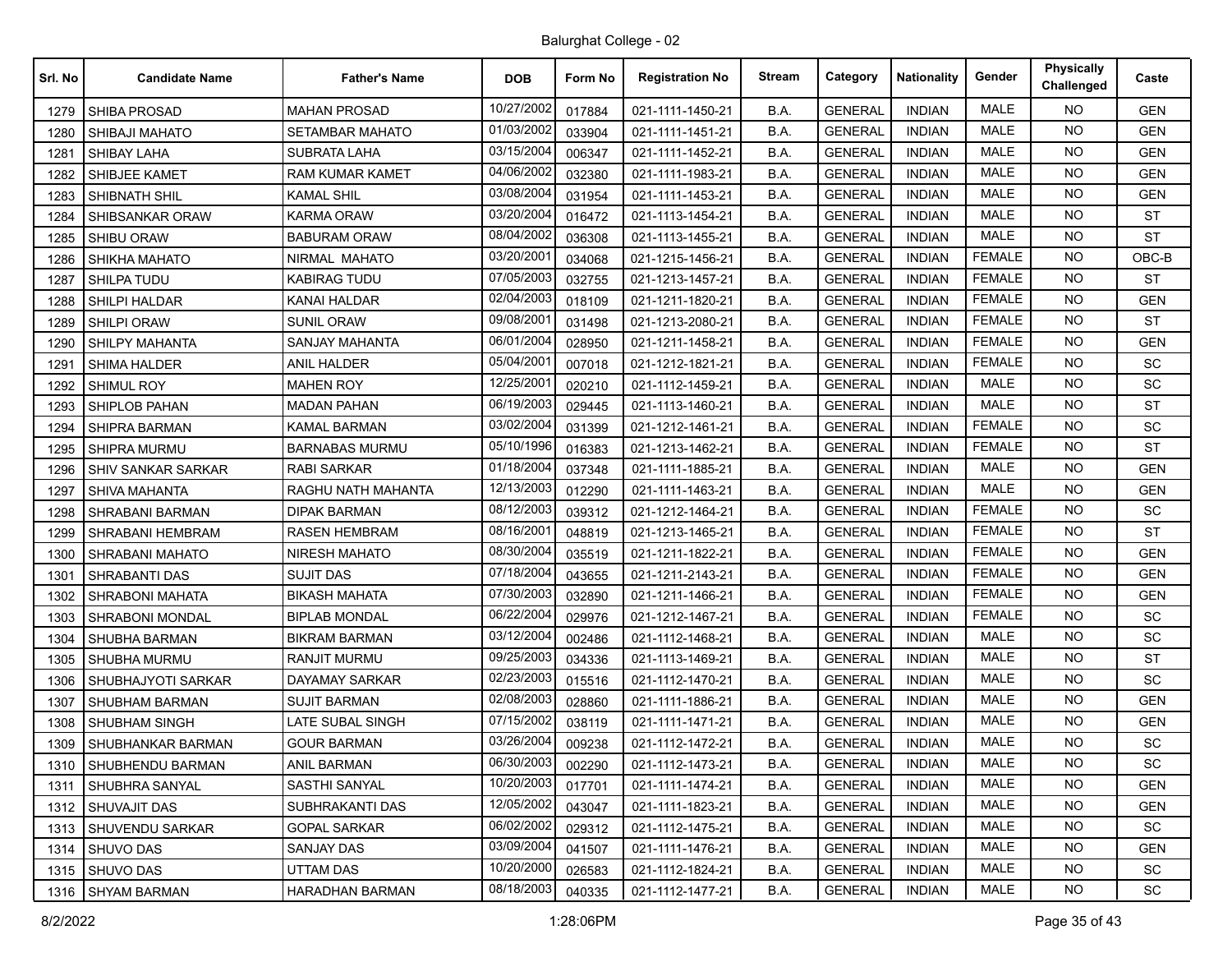| Srl. No | <b>Candidate Name</b> | <b>Father's Name</b>         | <b>DOB</b> | Form No | <b>Registration No</b> | <b>Stream</b> | Category       | <b>Nationality</b> | Gender        | <b>Physically</b><br>Challenged | Caste      |
|---------|-----------------------|------------------------------|------------|---------|------------------------|---------------|----------------|--------------------|---------------|---------------------------------|------------|
| 1317    | <b>SHYAN SARKAR</b>   | <b>SHANKAR SARKAR</b>        | 02/17/2004 | 029360  | 021-1111-1478-21       | B.A.          | <b>GENERAL</b> | <b>INDIAN</b>      | <b>MALE</b>   | <b>NO</b>                       | <b>GEN</b> |
| 1318    | SIDDHARTA HALDER      | NIRANJAN HALDER              | 09/01/2002 | 037949  | 021-1111-1479-21       | B.A.          | <b>GENERAL</b> | <b>INDIAN</b>      | <b>MALE</b>   | <b>NO</b>                       | <b>GEN</b> |
| 1319    | <b>SIDDIKA SARKAR</b> | <b>RUSTAM ALI</b>            | 08/16/2000 | 011510  | 021-1215-1825-21       | B.A.          | <b>GENERAL</b> | <b>INDIAN</b>      | <b>FEMALE</b> | <b>NO</b>                       | OBC-B      |
| 1320    | <b>SILINA MURMU</b>   | <b>BISWANATH MURMU</b>       | 09/19/2000 | 006641  | 021-1213-1480-21       | B.A.          | <b>GENERAL</b> | <b>INDIAN</b>      | <b>FEMALE</b> | <b>NO</b>                       | <b>ST</b>  |
| 1321    | <b>SIMA BARMAN</b>    | <b>SUJIT BARMAN</b>          | 12/18/2003 | 036250  | 021-1212-1481-21       | B.A.          | <b>GENERAL</b> | <b>INDIAN</b>      | <b>FEMALE</b> | NO.                             | <b>SC</b>  |
| 1322    | <b>SIMA DEBNATH</b>   | PRAKASH DEBNATH              | 03/03/2003 | 040635  | 021-1215-1826-21       | B.A.          | <b>GENERAL</b> | <b>INDIAN</b>      | <b>FEMALE</b> | <b>NO</b>                       | OBC-B      |
| 1323    | <b>SIMA LOHAR</b>     | <b>SUBODH LOHAR</b>          | 05/18/2002 | 036781  | 021-1212-1482-21       | B.A.          | <b>GENERAL</b> | <b>INDIAN</b>      | <b>FEMALE</b> | NO.                             | <b>SC</b>  |
| 1324    | <b>SIMA MURMU</b>     | PHILIP MURMU                 | 08/29/2001 | 032585  | 021-1213-1483-21       | B.A.          | <b>GENERAL</b> | <b>INDIAN</b>      | <b>FEMALE</b> | <b>NO</b>                       | <b>ST</b>  |
| 1325    | <b>SIMA MURMU</b>     | THIRIMAL MURMU               | 10/10/2002 | 032714  | 021-1213-1484-21       | B.A.          | <b>GENERAL</b> | <b>INDIAN</b>      | <b>FEMALE</b> | NO.                             | <b>ST</b>  |
| 1326    | <b>SIMA TUDU</b>      | HOPNA TUDU                   | 02/02/2002 | 048246  | 021-1213-1485-21       | B.A.          | <b>GENERAL</b> | <b>INDIAN</b>      | <b>FEMALE</b> | <b>NO</b>                       | <b>ST</b>  |
| 1327    | <b>SIMRAN DAS</b>     | <b>ABHIJIT DAS</b>           | 11/04/2003 | 019774  | 021-1211-1486-21       | B.A.          | <b>GENERAL</b> | <b>INDIAN</b>      | <b>FEMALE</b> | <b>NO</b>                       | <b>GEN</b> |
| 1328    | <b>SIPRA MALI</b>     | <b>SUKUMAR MALI</b>          | 11/28/2003 | 006596  | 021-1212-1984-21       | B.A.          | <b>GENERAL</b> | <b>INDIAN</b>      | <b>FEMALE</b> | <b>NO</b>                       | <b>SC</b>  |
| 1329    | <b>SMRITI EKKA</b>    | <b>ANIL EKKA</b>             | 02/05/2002 | 017083  | 021-1213-2081-21       | B.A.          | <b>GENERAL</b> | <b>INDIAN</b>      | <b>FEMALE</b> | NO.                             | <b>ST</b>  |
| 1330    | <b>SNEHA BHOWMICK</b> | <b>GOUTAM BHOWMICK</b>       | 03/15/2004 | 036552  | 021-1211-1487-21       | B.A.          | <b>GENERAL</b> | <b>INDIAN</b>      | <b>FEMALE</b> | <b>NO</b>                       | <b>GEN</b> |
| 1331    | <b>SNEHA KUNDU</b>    | PARTHA KUNDU                 | 07/08/2000 | 042221  | 021-1217-1985-21       | B.A.          | <b>GENERAL</b> | <b>INDIAN</b>      | <b>FEMALE</b> | NO.                             | <b>GEN</b> |
| 1332    | SNIGDHA MAHATO        | <b>SWAPAN MAHATO</b>         | 10/06/2003 | 016540  | 021-1211-1488-21       | B.A.          | <b>GENERAL</b> | <b>INDIAN</b>      | <b>FEMALE</b> | <b>NO</b>                       | <b>GEN</b> |
| 1333    | <b>SOBHAN SARKAR</b>  | SHITAL SARKAR                | 07/01/2004 | 018865  | 021-1111-1489-21       | B.A.          | <b>GENERAL</b> | <b>INDIAN</b>      | <b>MALE</b>   | NO.                             | <b>GEN</b> |
| 1334    | <b>SOHAM MAHANTA</b>  | <b>CHANDIDAS MAHANTA</b>     | 11/29/2002 | 044469  | 021-1111-1827-21       | B.A.          | <b>GENERAL</b> | <b>INDIAN</b>      | MALE          | <b>NO</b>                       | <b>GEN</b> |
| 1335    | SOHANI SWARNOKAR      | <b>MONGAL SWARNOKAR</b>      | 07/03/2003 | 016765  | 021-1211-1490-21       | B.A.          | <b>GENERAL</b> | <b>INDIAN</b>      | <b>FEMALE</b> | <b>NO</b>                       | <b>GEN</b> |
| 1336    | SOHELI MOHANTA        | PINTU MOHANTA                | 07/03/2003 | 037297  | 021-1217-1491-21       | B.A.          | <b>GENERAL</b> | <b>INDIAN</b>      | <b>FEMALE</b> | <b>NO</b>                       | <b>GEN</b> |
| 1337    | <b>SOMA MAHATO</b>    | <b>BASANTA KR MAHATO</b>     | 08/26/2002 | 023593  | 021-1211-2144-21       | B.A.          | <b>GENERAL</b> | <b>INDIAN</b>      | <b>FEMALE</b> | NO.                             | <b>GEN</b> |
| 1338    | <b>SOMA MALI</b>      | <b>MANIK MALI</b>            | 10/27/2003 | 043706  | 021-1211-1986-21       | B.A.          | <b>GENERAL</b> | <b>INDIAN</b>      | <b>FEMALE</b> | <b>NO</b>                       | <b>GEN</b> |
| 1339    | <b>SOMA SUTRADHAR</b> | <b>BIMAL KUMAR SUTRADHAR</b> | 04/16/2001 | 001898  | 021-1211-1492-21       | B.A.          | <b>GENERAL</b> | <b>INDIAN</b>      | <b>FEMALE</b> | <b>NO</b>                       | <b>GEN</b> |
| 1340    | SONA ROY              | SHANKAR ROY                  | 05/20/2003 | 035238  | 021-1112-1493-21       | B.A.          | <b>GENERAL</b> | <b>INDIAN</b>      | <b>MALE</b>   | <b>NO</b>                       | SC.        |
| 1341    | SONAI MAHANTA         | SUJAN MAHANTA                | 09/12/2003 | 041380  | 021-1111-1494-21       | B.A.          | <b>GENERAL</b> | <b>INDIAN</b>      | <b>MALE</b>   | NO.                             | <b>GEN</b> |
| 1342    | <b>SONALI BARMAN</b>  | <b>HRIDAY BARMAN</b>         | 12/22/2003 | 037062  | 021-1212-1495-21       | B.A.          | <b>GENERAL</b> | <b>INDIAN</b>      | <b>FEMALE</b> | <b>NO</b>                       | <b>SC</b>  |
| 1343    | SONALI GURUNG         | LT MITHUN GURUNG             | 03/10/2002 | 008514  | 021-1215-1496-21       | B.A.          | <b>GENERAL</b> | <b>INDIAN</b>      | <b>FEMALE</b> | <b>NO</b>                       | OBC-B      |
| 1344    | SONALI KARMAKAR       | PRAHLAD KARMAKAR             | 11/26/2000 | 006801  | 021-1212-1497-21       | B.A.          | <b>GENERAL</b> | <b>INDIAN</b>      | <b>FEMALE</b> | NO.                             | <b>SC</b>  |
| 1345    | SONALI MONDAL         | <b>AMAL MONDAL</b>           | 09/15/2002 | 034337  | 021-1212-1498-21       | B.A.          | <b>GENERAL</b> | <b>INDIAN</b>      | <b>FEMALE</b> | <b>NO</b>                       | <b>SC</b>  |
| 1346    | <b>SONALI MONDAL</b>  | <b>SANJIT MONDAL</b>         | 05/30/2004 | 037991  | 021-1212-1499-21       | B.A.          | <b>GENERAL</b> | <b>INDIAN</b>      | <b>FEMALE</b> | <b>NO</b>                       | SC         |
| 1347    | <b>SONALI MURMU</b>   | SHIBLAL MURMU                | 09/28/2003 | 023394  | 021-1213-1500-21       | B.A.          | <b>GENERAL</b> | <b>INDIAN</b>      | <b>FEMALE</b> | <b>NO</b>                       | <b>ST</b>  |
| 1348    | <b>SONALI RAJAK</b>   | <b>GOUTAM RAJAK</b>          | 08/15/2002 | 008310  | 021-1212-1501-21       | B.A.          | <b>GENERAL</b> | <b>INDIAN</b>      | FEMALE        | NO.                             | <b>SC</b>  |
| 1349    | SONALIKA MAHATO       | SUBHASH MAHATO               | 04/30/2004 | 007029  | 021-1215-1502-21       | B.A.          | <b>GENERAL</b> | <b>INDIAN</b>      | <b>FEMALE</b> | NO.                             | OBC-B      |
| 1350    | <b>SONAM KHATIK</b>   | <b>MUNNA KHATIK</b>          | 07/22/2003 | 043030  | 021-1212-1503-21       | B.A.          | <b>GENERAL</b> | <b>INDIAN</b>      | FEMALE        | <b>NO</b>                       | SC         |
| 1351    | <b>SONIYA HASDA</b>   | <b>SHYAMLAL HASDA</b>        | 10/25/2002 | 031648  | 021-1213-1504-21       | B.A.          | <b>GENERAL</b> | <b>INDIAN</b>      | <b>FEMALE</b> | <b>NO</b>                       | <b>ST</b>  |
| 1352    | <b>SONTOSH LOHAR</b>  | <b>MOTILAL LOHAR</b>         | 02/10/2003 | 011864  | 021-1111-2047-21       | B.A.          | <b>GENERAL</b> | <b>INDIAN</b>      | MALE          | NO.                             | GEN        |
| 1353    | <b>SONUP MONDAL</b>   | TAPAN MONDAL                 | 06/11/2004 | 035633  | 021-1111-1505-21       | B.A.          | <b>GENERAL</b> | <b>INDIAN</b>      | MALE          | <b>NO</b>                       | <b>GEN</b> |
| 1354    | <b>SORAB RAY</b>      | NRIPENDRA NATH RAY           | 09/20/2002 | 038517  | 021-1112-1887-21       | B.A.          | <b>GENERAL</b> | <b>INDIAN</b>      | MALE          | <b>NO</b>                       | SC         |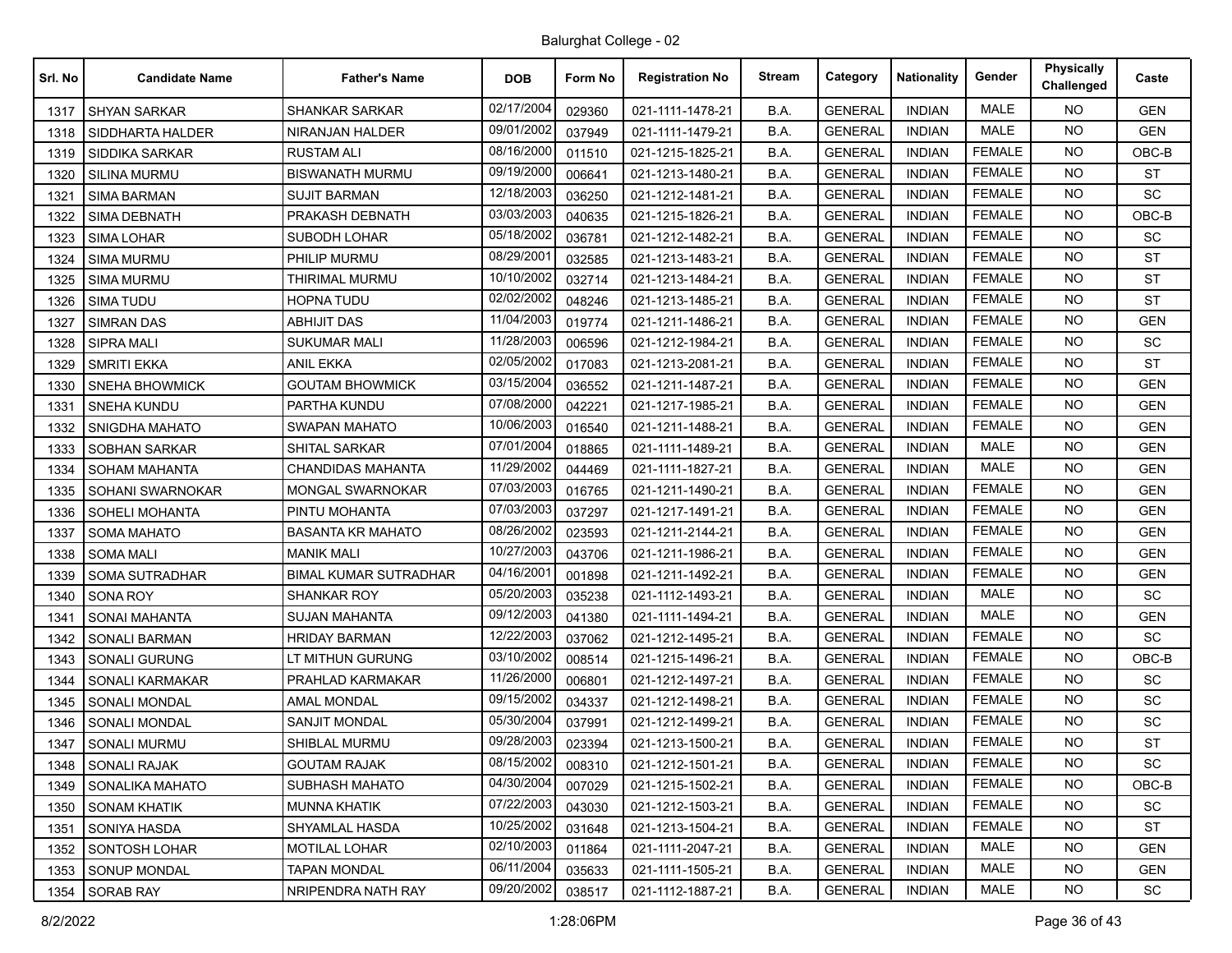| Srl. No | <b>Candidate Name</b>    | <b>Father's Name</b>         | <b>DOB</b> | Form No | <b>Registration No</b> | <b>Stream</b> | Category       | <b>Nationality</b> | Gender        | <b>Physically</b><br>Challenged | Caste      |
|---------|--------------------------|------------------------------|------------|---------|------------------------|---------------|----------------|--------------------|---------------|---------------------------------|------------|
| 1355    | <b>SOUMITA GHOSH</b>     | SWAPAN KR GHOSH              | 12/25/2002 | 018773  | 021-1221-1987-21       | B.A.          | <b>GENERAL</b> | <b>INDIAN</b>      | <b>FEMALE</b> | <b>YES</b>                      | <b>GEN</b> |
| 1356    | <b>SOUMYA SARKAR</b>     | SHIBEN SARKAR                | 08/31/2001 | 049043  | 021-1111-1506-21       | B.A.          | <b>GENERAL</b> | <b>INDIAN</b>      | <b>MALE</b>   | <b>NO</b>                       | <b>GEN</b> |
| 1357    | SOUMYAJIT MAHANTA        | DINABANDHU MAHANTA           | 09/21/2001 | 041257  | 021-1111-2082-21       | B.A.          | <b>GENERAL</b> | <b>INDIAN</b>      | <b>MALE</b>   | <b>NO</b>                       | <b>GEN</b> |
| 1358    | SOUPANYA SIDDHANTA       | <b>DEBASISH SIDDHANTA</b>    | 08/02/2001 | 016077  | 021-1111-1988-21       | B.A.          | <b>GENERAL</b> | <b>INDIAN</b>      | <b>MALE</b>   | <b>NO</b>                       | <b>GEN</b> |
| 1359    | SOURAV BARMAN            | MANORANJAN BARMAN            | 07/16/2002 | 041392  | 021-1111-1507-21       | B.A.          | <b>GENERAL</b> | <b>INDIAN</b>      | <b>MALE</b>   | NO.                             | <b>GEN</b> |
| 1360    | <b>SOURAV BISWAS</b>     | <b>BASUDEV BISWAS</b>        | 12/18/2002 | 019731  | 021-1112-1508-21       | B.A.          | <b>GENERAL</b> | <b>INDIAN</b>      | <b>MALE</b>   | NO.                             | <b>SC</b>  |
| 1361    | <b>SOURAV DAS</b>        | <b>AJAY DAS</b>              | 03/10/2003 | 031935  | 021-1112-1509-21       | B.A.          | <b>GENERAL</b> | <b>INDIAN</b>      | <b>MALE</b>   | <b>NO</b>                       | SC         |
| 1362    | 'SOURAV KARMAKAR         | PINTU KARMAKAR               | 11/16/2003 | 007884  | 021-1112-1828-21       | B.A.          | <b>GENERAL</b> | <b>INDIAN</b>      | <b>MALE</b>   | NO.                             | <b>SC</b>  |
| 1363    | SOURAV MANDAL            | <b>GANESH CHANDRA MANDAL</b> | 01/02/2003 | 035834  | 021-1117-2145-21       | B.A.          | <b>GENERAL</b> | <b>INDIAN</b>      | <b>MALE</b>   | NO.                             | <b>GEN</b> |
| 1364    | SOURAV MOHANTA           | BISWAJIT MOHANTA             | 11/22/2003 | 038021  | 021-1111-1510-21       | B.A.          | <b>GENERAL</b> | <b>INDIAN</b>      | <b>MALE</b>   | NO.                             | <b>GEN</b> |
| 1365    | <b>SOURAV PAHAN</b>      | SAMBARU PAHAN                | 11/28/2002 | 032134  | 021-1113-1511-21       | B.A.          | <b>GENERAL</b> | <b>INDIAN</b>      | <b>MALE</b>   | <b>NO</b>                       | <b>ST</b>  |
| 1366    | SOURAV SARKAR            | <b>BUDDHADEB SARKAR</b>      | 06/05/2003 | 038619  | 021-1112-1829-21       | B.A.          | <b>GENERAL</b> | <b>INDIAN</b>      | <b>MALE</b>   | <b>NO</b>                       | <b>SC</b>  |
| 1367    | SOURAV SOREN             | LATE SWAPAN SOREN            | 02/03/2002 | 038668  | 021-1113-1512-21       | B.A.          | <b>GENERAL</b> | <b>INDIAN</b>      | <b>MALE</b>   | NO.                             | <b>ST</b>  |
| 1368    | <b>SOUVIK DAS</b>        | SHYAM SUNDAR DAS             | 03/04/2004 | 041608  | 021-1111-2098-21       | B.A.          | <b>GENERAL</b> | <b>INDIAN</b>      | <b>MALE</b>   | NO.                             | <b>GEN</b> |
| 1369    | SOUVIK KUMAR GHOSH       | SAMAR KUMAR GHOSH            | 07/16/2002 | 011374  | 021-1111-1830-21       | B.A.          | <b>GENERAL</b> | <b>INDIAN</b>      | <b>MALE</b>   | <b>NO</b>                       | <b>GEN</b> |
| 1370    | SOUVIK KUMAR PAUL        | <b>SUBHANKAR PAUL</b>        | 11/17/2003 | 022633  | 021-1111-1513-21       | B.A.          | <b>GENERAL</b> | <b>INDIAN</b>      | <b>MALE</b>   | NO.                             | <b>GEN</b> |
| 1371    | SOUVIK SOREN             | <b>SILIP SOREN</b>           | 03/13/2002 | 044956  | 021-1113-1514-21       | B.A.          | <b>GENERAL</b> | <b>INDIAN</b>      | <b>MALE</b>   | <b>NO</b>                       | <b>ST</b>  |
| 1372    | <b>SOVA BARMAN</b>       | <b>BIMAN BARMAN</b>          | 02/13/2001 | 045673  | 021-1212-1515-21       | B.A.          | <b>GENERAL</b> | <b>INDIAN</b>      | <b>FEMALE</b> | NO.                             | <b>SC</b>  |
| 1373    | <b>SRABANI BARMAN</b>    | SHYAMAPADA BARMAN            | 03/17/1999 | 031052  | 021-1212-2048-21       | B.A.          | <b>GENERAL</b> | <b>INDIAN</b>      | <b>FEMALE</b> | <b>NO</b>                       | SC         |
| 1374    | <b>SRADDHA SAHA</b>      | RADHAMADHAB SAHA             | 10/28/2003 | 031273  | 021-1211-2049-21       | B.A.          | <b>GENERAL</b> | <b>INDIAN</b>      | <b>FEMALE</b> | NO.                             | <b>GEN</b> |
| 1375    | <b>SRIMANTA BARMAN</b>   | HEMANTA BARMAN               | 12/03/2002 | 039737  | 021-1111-1516-21       | B.A.          | <b>GENERAL</b> | <b>INDIAN</b>      | <b>MALE</b>   | NO.                             | <b>GEN</b> |
| 1376    | SRINABA KARMAKAR         | <b>RANJIT KARMAKAR</b>       | 07/22/2003 | 004421  | 021-1115-1989-21       | B.A.          | <b>GENERAL</b> | <b>INDIAN</b>      | <b>MALE</b>   | NO.                             | OBC-B      |
| 1377    | <b>SRUTI MOHANTA</b>     | UTTAM MOHANTA                | 11/01/2001 | 026614  | 021-1211-1517-21       | B.A.          | <b>GENERAL</b> | <b>INDIAN</b>      | <b>FEMALE</b> | <b>NO</b>                       | <b>GEN</b> |
| 1378    | <b>SUBHA BARMAN</b>      | <b>KAMAL BARMAN</b>          | 01/07/2004 | 041927  | 021-1112-1518-21       | B.A.          | <b>GENERAL</b> | <b>INDIAN</b>      | <b>MALE</b>   | NO.                             | SC.        |
| 1379    | <b>SUBHA BARMAN</b>      | RANJIT BARMAN                | 05/01/2003 | 011914  | 021-1112-1519-21       | B.A.          | <b>GENERAL</b> | <b>INDIAN</b>      | <b>MALE</b>   | NO.                             | SC         |
| 1380    | <b>SUBHA HALDER</b>      | <b>MANIK HALDER</b>          | 09/09/2003 | 043020  | 021-1112-1520-21       | B.A.          | <b>GENERAL</b> | <b>INDIAN</b>      | <b>MALE</b>   | <b>NO</b>                       | SC         |
| 1381    | SUBHA MAHANTA            | <b>DILIP MAHANTA</b>         | 09/05/2003 | 022744  | 021-1111-1521-21       | B.A.          | <b>GENERAL</b> | <b>INDIAN</b>      | <b>MALE</b>   | <b>NO</b>                       | <b>GEN</b> |
| 1382    | SUBHA MAHANTA            | <b>SUMAN MAHANTA</b>         | 04/05/2001 | 040719  | 021-1111-2099-21       | B.A.          | <b>GENERAL</b> | <b>INDIAN</b>      | <b>MALE</b>   | NO.                             | <b>GEN</b> |
| 1383    | SUBHA ROY                | <b>GOBINDA ROY</b>           | 05/17/2002 | 035012  | 021-1111-2146-21       | B.A.          | <b>GENERAL</b> | <b>INDIAN</b>      | <b>MALE</b>   | NO.                             | GEN        |
| 1384    | <b>SUBHADIP DAS</b>      | <b>DILIP CHANDRA DAS</b>     | 03/13/2003 | 026769  | 021-1112-1522-21       | B.A.          | <b>GENERAL</b> | <b>INDIAN</b>      | MALE          | NO.                             | <b>SC</b>  |
| 1385    | <b>SUBHADIP ROY</b>      | <b>BABLU CHANDRA ROY</b>     | 04/02/2003 | 035458  | 021-1112-1831-21       | B.A.          | <b>GENERAL</b> | <b>INDIAN</b>      | <b>MALE</b>   | <b>NO</b>                       | SC         |
| 1386    | <b>SUBHAJIT BARMAN</b>   | <b>MADAN BARMAN</b>          | 08/01/2004 | 015634  | 021-1112-1523-21       | B.A.          | <b>GENERAL</b> | INDIAN             | MALE          | NO.                             | SC         |
| 1387    | SUBHAJIT BARMAN          | SANJOY BARMAN                | 11/03/2003 | 039295  | 021-1112-1832-21       | B.A.          | <b>GENERAL</b> | INDIAN             | MALE          | <b>NO</b>                       | SC         |
| 1388    | <b>SUBHAJIT DAS</b>      | <b>KALIPADA DAS</b>          | 09/13/2002 | 028601  | 021-1111-1524-21       | B.A.          | <b>GENERAL</b> | <b>INDIAN</b>      | MALE          | NO.                             | <b>GEN</b> |
| 1389    | <b>SUBHAJIT HALDAR</b>   | DULAL HALDAR                 | 09/04/2003 | 023474  | 021-1112-1525-21       | B.A.          | <b>GENERAL</b> | <b>INDIAN</b>      | MALE          | <b>NO</b>                       | SC         |
| 1390    | <b>SUBHAJIT TALUKDAR</b> | DHIRESH CHANDRA TALUKDAR     | 01/07/2003 | 021700  | 021-1111-1888-21       | B.A.          | <b>GENERAL</b> | INDIAN             | MALE          | <b>NO</b>                       | <b>GEN</b> |
| 1391    | <b>SUBHAM BISWAS</b>     | <b>BHIKU BISWAS</b>          | 07/07/2003 | 040658  | 021-1112-1833-21       | B.A.          | <b>GENERAL</b> | INDIAN             | MALE          | NO.                             | SC         |
| 1392    | <b>SUBHAM DUTTA</b>      | PRADIP KUMAR DUTTA           | 03/30/2002 | 003082  | 021-1111-1526-21       | B.A.          | <b>GENERAL</b> | <b>INDIAN</b>      | MALE          | NO.                             | GEN        |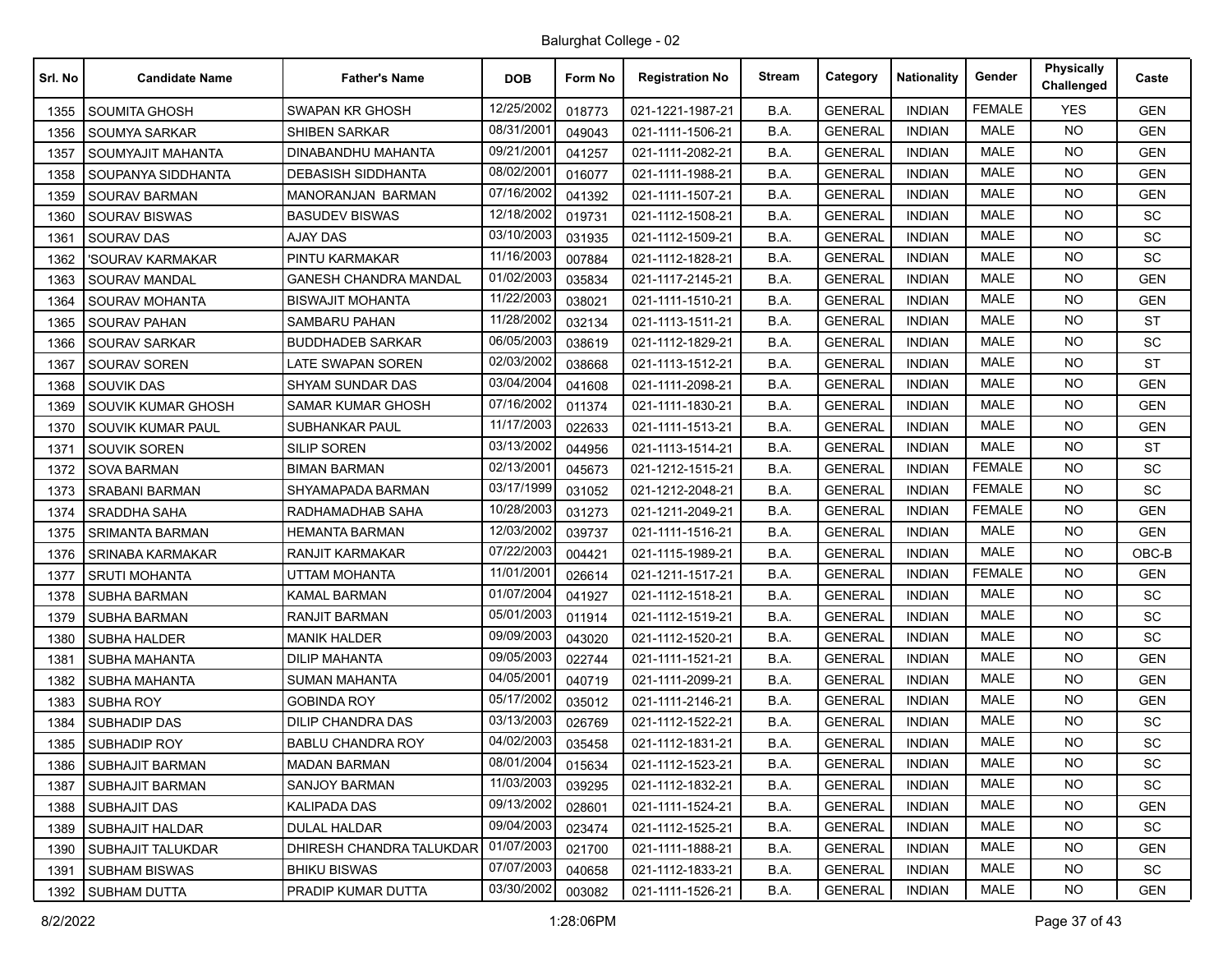| Srl. No | <b>Candidate Name</b>     | <b>Father's Name</b>     | <b>DOB</b> | Form No | <b>Registration No</b> | <b>Stream</b> | Category       | <b>Nationality</b> | Gender        | <b>Physically</b><br>Challenged | Caste      |
|---------|---------------------------|--------------------------|------------|---------|------------------------|---------------|----------------|--------------------|---------------|---------------------------------|------------|
| 1393    | <b>SUBHAM SARKAR</b>      | <b>SAMIR SARKAR</b>      | 10/09/2002 | 045522  | 021-1111-1527-21       | B.A.          | <b>GENERAL</b> | <b>INDIAN</b>      | MALE          | NO.                             | <b>GEN</b> |
| 1394    | <b>SUBHANKAR HELA</b>     | DIPAK HELA               | 01/15/2002 | 035528  | 021-1112-1528-21       | B.A.          | <b>GENERAL</b> | <b>INDIAN</b>      | <b>MALE</b>   | <b>NO</b>                       | SC         |
| 1395    | SUBHANKAR MAHATO          | <b>BINOD MAHATO</b>      | 08/09/2002 | 027943  | 021-1111-1529-21       | B.A.          | <b>GENERAL</b> | <b>INDIAN</b>      | <b>MALE</b>   | NO.                             | <b>GEN</b> |
| 1396    | SUBHANKAR MURMU           | <b>LUKESH MURMU</b>      | 02/13/2002 | 023279  | 021-1113-1530-21       | B.A.          | <b>GENERAL</b> | <b>INDIAN</b>      | <b>MALE</b>   | <b>NO</b>                       | <b>ST</b>  |
| 1397    | <b>SUBHANKAR ORAW</b>     | <b>BISHNU ORAW</b>       | 09/30/2001 | 035151  | 021-1113-1531-21       | B.A.          | <b>GENERAL</b> | <b>INDIAN</b>      | <b>MALE</b>   | NO.                             | <b>ST</b>  |
| 1398    | SUBHANKAR PASWAN          | <b>SANJOY PASWAN</b>     | 02/02/2003 | 043887  | 021-1112-1532-21       | B.A.          | <b>GENERAL</b> | <b>INDIAN</b>      | <b>MALE</b>   | NO.                             | SC         |
| 1399    | SUBHANKAR SARKAR          | <b>SUDEB SARKAR</b>      | 12/02/2001 | 043442  | 021-1112-1533-21       | B.A.          | <b>GENERAL</b> | <b>INDIAN</b>      | <b>MALE</b>   | <b>NO</b>                       | SC         |
| 1400    | SUBHANKAR SARKAR          | <b>TEJNARAYAN SARKAR</b> | 10/01/2002 | 028630  | 021-1111-1534-21       | B.A.          | <b>GENERAL</b> | <b>INDIAN</b>      | <b>MALE</b>   | <b>NO</b>                       | <b>GEN</b> |
| 1401    | <b>SUBHANKAR SHIL</b>     | SHIBSANKAR SHIL          | 01/18/2003 | 013403  | 021-1111-1535-21       | B.A.          | <b>GENERAL</b> | <b>INDIAN</b>      | <b>MALE</b>   | NO.                             | <b>GEN</b> |
| 1402    | <b>SUBHANKAR SHIL</b>     | SUKUMAR SHIL             | 10/28/2001 | 039000  | 021-1115-1536-21       | B.A.          | <b>GENERAL</b> | <b>INDIAN</b>      | MALE          | NO.                             | OBC-B      |
| 1403    | SUBHANKAR TIGGA           | <b>BANDE TIGGA</b>       | 02/15/2003 | 018655  | 021-1113-1834-21       | B.A.          | <b>GENERAL</b> | <b>INDIAN</b>      | <b>MALE</b>   | <b>NO</b>                       | <b>ST</b>  |
| 1404    | <b>SUBHASHIS DAS</b>      | <b>TINKARI DAS</b>       | 10/30/2003 | 049000  | 021-1117-1537-21       | B.A.          | <b>GENERAL</b> | <b>INDIAN</b>      | <b>MALE</b>   | <b>NO</b>                       | <b>GEN</b> |
| 1405    | <b>SUBHASHIS SHIL</b>     | <b>SWAPAN SHIL</b>       | 03/23/2002 | 038387  | 021-1111-1538-21       | B.A.          | <b>GENERAL</b> | <b>INDIAN</b>      | <b>MALE</b>   | NO.                             | <b>GEN</b> |
| 1406    | SUBHASISH ORAW            | <b>GANESH ORAW</b>       | 02/18/2000 | 003108  | 021-1113-1539-21       | B.A.          | <b>GENERAL</b> | <b>INDIAN</b>      | <b>MALE</b>   | <b>NO</b>                       | ST         |
| 1407    | <b>SUBHO BARMAN</b>       | NISHIPADA BARMAN         | 04/16/2004 | 012492  | 021-1112-1540-21       | B.A.          | <b>GENERAL</b> | <b>INDIAN</b>      | MALE          | NO.                             | <b>SC</b>  |
| 1408    | <b>SUBHO PAHAN</b>        | HIRA PAHAN               | 02/06/2004 | 007634  | 021-1113-1541-21       | B.A.          | <b>GENERAL</b> | <b>INDIAN</b>      | <b>MALE</b>   | <b>NO</b>                       | <b>ST</b>  |
| 1409    | SUBHRADEEP SARKAR         | <b>HARIPADA SARKAR</b>   | 06/07/2003 | 030256  | 021-1117-2147-21       | B.A.          | <b>GENERAL</b> | <b>INDIAN</b>      | <b>MALE</b>   | <b>NO</b>                       | <b>GEN</b> |
| 1410    | <b>SUBIR MAHATA</b>       | PARESH MAHATA            | 04/19/2004 | 001974  | 021-1115-1542-21       | B.A.          | <b>GENERAL</b> | <b>INDIAN</b>      | MALE          | NO.                             | OBC-B      |
| 1411    | <b>SUBOD LINDA</b>        | <b>SOMRA LINDA</b>       | 11/07/2002 | 045559  | 021-1113-2148-21       | B.A.          | <b>GENERAL</b> | <b>INDIAN</b>      | <b>MALE</b>   | NO.                             | <b>ST</b>  |
| 1412    | <b>SUBRATA BARMAN</b>     | <b>BADAL BARMAN</b>      | 08/12/2003 | 011880  | 021-1112-1543-21       | B.A.          | <b>GENERAL</b> | <b>INDIAN</b>      | <b>MALE</b>   | NO.                             | <b>SC</b>  |
| 1413    | <b>SUBRATA BARMAN</b>     | <b>SUBHASH BARMAN</b>    | 02/17/2002 | 039255  | 021-1112-1544-21       | B.A.          | <b>GENERAL</b> | <b>INDIAN</b>      | <b>MALE</b>   | <b>NO</b>                       | SC         |
| 1414    | <b>SUBRATA BASKEY</b>     | <b>AMAL BASKEY</b>       | 01/25/2003 | 017787  | 021-1113-1545-21       | B.A.          | <b>GENERAL</b> | <b>INDIAN</b>      | <b>MALE</b>   | <b>NO</b>                       | <b>ST</b>  |
| 1415    | <b>SUBRATA PAHAN</b>      | <b>CHHATIS PAHAN</b>     | 04/15/1999 | 048481  | 021-1113-1990-21       | B.A.          | <b>GENERAL</b> | <b>INDIAN</b>      | <b>MALE</b>   | <b>NO</b>                       | <b>ST</b>  |
| 1416    | <b>SUBRATA SARKAR</b>     | <b>SAJIT SARKAR</b>      | 10/09/2003 | 021656  | 021-1115-1991-21       | B.A.          | <b>GENERAL</b> | <b>INDIAN</b>      | <b>MALE</b>   | NO.                             | OBC-B      |
| 1417    | <b>SUBRATA TIGGA</b>      | <b>SUDEB TIGGA</b>       | 02/09/2003 | 003674  | 021-1113-1546-21       | B.A.          | <b>GENERAL</b> | <b>INDIAN</b>      | <b>MALE</b>   | <b>NO</b>                       | <b>ST</b>  |
| 1418    | <b>SUCHARITA SARKAR</b>   | <b>SUBRATA SARKAR</b>    | 11/29/2003 | 005851  | 021-1211-1547-21       | B.A.          | <b>GENERAL</b> | <b>INDIAN</b>      | <b>FEMALE</b> | NO.                             | <b>GEN</b> |
| 1419    | <b>SUCHIN MINJI</b>       | <b>SATYEN MINJI</b>      | 11/12/2001 | 033479  | 021-1113-1548-21       | B.A.          | <b>GENERAL</b> | <b>INDIAN</b>      | <b>MALE</b>   | <b>NO</b>                       | <b>ST</b>  |
| 1420    | <b>SUCHISMITA DEBNATH</b> | <b>SAGAR DEBNATH</b>     | 05/28/2004 | 003245  | 021-1215-1992-21       | B.A.          | <b>GENERAL</b> | <b>INDIAN</b>      | <b>FEMALE</b> | NO.                             | OBC-B      |
| 1421    | <b>SUCHITA MOHANTA</b>    | GANESH MOHANTA           | 12/26/2003 | 007578  | 021-1211-1549-21       | B.A.          | <b>GENERAL</b> | <b>INDIAN</b>      | <b>FEMALE</b> | <b>NO</b>                       | <b>GEN</b> |
| 1422    | <b>SUCHITRA BARMAN</b>    | SHYAMAL BARMAN           | 11/01/2003 | 023708  | 021-1212-1835-21       | B.A.          | <b>GENERAL</b> | <b>INDIAN</b>      | <b>FEMALE</b> | NO.                             | <b>SC</b>  |
| 1423    | <b>SUCHITRA KUJI</b>      | <b>SHYAMAL KUJI</b>      | 07/18/2001 | 045007  | 021-1213-1550-21       | B.A.          | <b>GENERAL</b> | <b>INDIAN</b>      | <b>FEMALE</b> | <b>NO</b>                       | <b>ST</b>  |
| 1424    | <b>SUCHITRA MALO</b>      | <b>UTTAM MALO</b>        | 07/31/2002 | 027719  | 021-1212-1551-21       | B.A.          | <b>GENERAL</b> | <b>INDIAN</b>      | <b>FEMALE</b> | NO.                             | SC         |
| 1425    | SUCHITRA TOPPO            | <b>GANDHIRAM TOPPO</b>   | 05/06/2002 | 036577  | 021-1213-1552-21       | B.A.          | <b>GENERAL</b> | <b>INDIAN</b>      | <b>FEMALE</b> | NO.                             | ST         |
| 1426    | <b>SUDEB BARMAN</b>       | <b>BIPUL BARMAN</b>      | 12/27/2002 | 008652  | 021-1112-1553-21       | B.A.          | <b>GENERAL</b> | <b>INDIAN</b>      | MALE          | NO.                             | SC         |
| 1427    | <b>SUDEB BARMAN</b>       | LATE JAGADISH BARMAN     | 10/12/2000 | 022524  | 021-1112-1554-21       | B.A.          | <b>GENERAL</b> | <b>INDIAN</b>      | MALE          | <b>NO</b>                       | SC         |
| 1428    | <b>SUDEB SARKAR</b>       | SANATAN SARKAR           | 06/11/2002 | 040280  | 021-1112-2149-21       | B.A.          | <b>GENERAL</b> | <b>INDIAN</b>      | MALE          | NO.                             | SC         |
| 1429    | <b>SUDEBI BARMAN</b>      | PABITRA BARMAN           | 02/20/2004 | 044430  | 021-1212-1555-21       | B.A.          | <b>GENERAL</b> | <b>INDIAN</b>      | <b>FEMALE</b> | NO.                             | SC         |
| 1430    | <b>SUDHRITI SHILL</b>     | <b>SURESH SHILL</b>      | 03/06/2003 | 032769  | 021-1215-1836-21       | B.A.          | <b>GENERAL</b> | <b>INDIAN</b>      | FEMALE        | NO.                             | OBC-B      |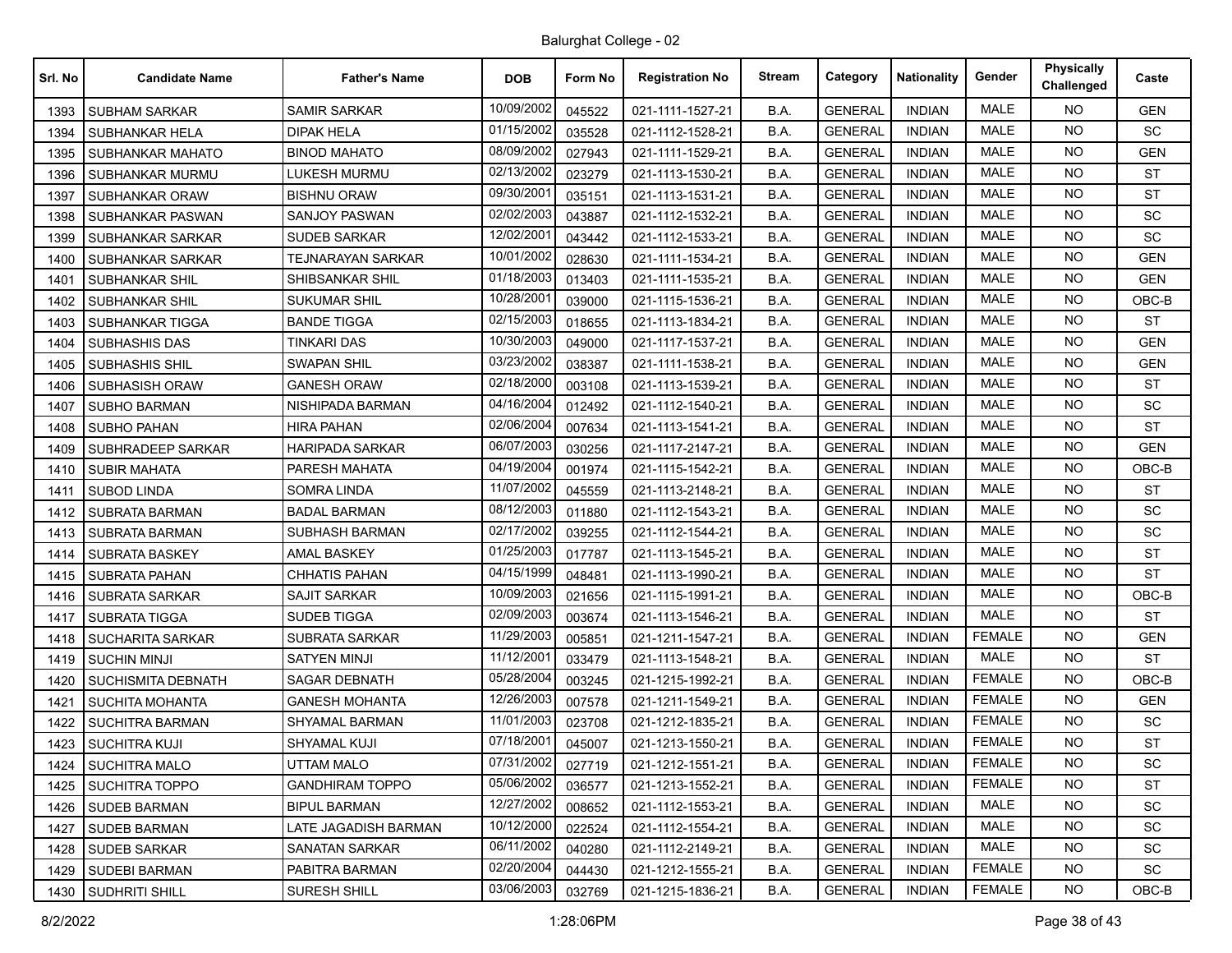| Srl. No | <b>Candidate Name</b>   | <b>Father's Name</b>      | <b>DOB</b> | Form No | <b>Registration No</b> | <b>Stream</b> | Category       | <b>Nationality</b> | Gender        | <b>Physically</b><br>Challenged | Caste      |
|---------|-------------------------|---------------------------|------------|---------|------------------------|---------------|----------------|--------------------|---------------|---------------------------------|------------|
| 1431    | <b>SUDIP BHUIMALI</b>   | <b>ADHIR BHUIMALI</b>     | 12/31/2003 | 041320  | 021-1112-1556-21       | B.A.          | <b>GENERAL</b> | <b>INDIAN</b>      | <b>MALE</b>   | <b>NO</b>                       | <b>SC</b>  |
| 1432    | SUDIP KUMAR GHOSH       | LATE SUJIT KUMAR GHOSH    | 06/13/2003 | 023461  | 021-1111-1557-21       | B.A.          | <b>GENERAL</b> | <b>INDIAN</b>      | <b>MALE</b>   | <b>NO</b>                       | <b>GEN</b> |
| 1433    | <b>SUDIPA BARMAN</b>    | LATE PRADIP KUMAR BARMAN  | 02/29/2004 | 048264  | 021-1212-1558-21       | B.A.          | <b>GENERAL</b> | <b>INDIAN</b>      | <b>FEMALE</b> | NO.                             | <b>SC</b>  |
| 1434    | <b>SUDIPA BESRA</b>     | <b>SUSHIL BESRA</b>       | 07/14/2001 | 043668  | 021-1213-1559-21       | B.A.          | <b>GENERAL</b> | <b>INDIAN</b>      | <b>FEMALE</b> | <b>NO</b>                       | <b>ST</b>  |
| 1435    | SUDIPTA KUMAR SARKAR    | <b>UJJAL KUMAR SARKAR</b> | 02/13/2003 | 002937  | 021-1111-1993-21       | B.A.          | <b>GENERAL</b> | <b>INDIAN</b>      | <b>MALE</b>   | NO.                             | <b>GEN</b> |
| 1436    | <b>SUJALI BARMAN</b>    | <b>SUBAL BARMAN</b>       | 09/27/2001 | 001880  | 021-1212-1560-21       | B.A.          | <b>GENERAL</b> | <b>INDIAN</b>      | <b>FEMALE</b> | <b>NO</b>                       | SC         |
| 1437    | <b>SUJAN BASAK</b>      | <b>SHAMBHU BASAK</b>      | 09/08/2003 | 014321  | 021-1111-1561-21       | B.A.          | <b>GENERAL</b> | <b>INDIAN</b>      | <b>MALE</b>   | NO.                             | <b>GEN</b> |
| 1438    | <b>SUJAN MONDAL</b>     | <b>DHIREN MONDAL</b>      | 11/29/2001 | 013247  | 021-1111-1889-21       | B.A.          | <b>GENERAL</b> | <b>INDIAN</b>      | <b>MALE</b>   | <b>NO</b>                       | <b>GEN</b> |
| 1439    | <b>SUJATA ORAW</b>      | <b>SUNIL ORAW</b>         | 06/02/2002 | 033157  | 021-1213-1562-21       | B.A.          | <b>GENERAL</b> | <b>INDIAN</b>      | <b>FEMALE</b> | NO.                             | <b>ST</b>  |
| 1440    | <b>SUJAY ORAW</b>       | <b>MANGLU ORAW</b>        | 05/01/2000 | 039372  | 021-1113-1563-21       | B.A.          | <b>GENERAL</b> | <b>INDIAN</b>      | <b>MALE</b>   | <b>NO</b>                       | <b>ST</b>  |
| 1441    | <b>SUJAY PAUL</b>       | <b>SUKAMAL PAUL</b>       | 08/08/2003 | 013315  | 021-1115-1837-21       | B.A.          | <b>GENERAL</b> | <b>INDIAN</b>      | <b>MALE</b>   | <b>NO</b>                       | OBC-B      |
| 1442    | <b>SUJIT ORAW</b>       | <b>SAMRA ORAW</b>         | 07/29/2001 | 002575  | 021-1113-1564-21       | B.A.          | <b>GENERAL</b> | <b>INDIAN</b>      | <b>MALE</b>   | <b>NO</b>                       | <b>ST</b>  |
| 1443    | <b>SUJIT PAUL</b>       | <b>AJIT KUMAR PAUL</b>    | 04/25/2001 | 022273  | 021-1115-1565-21       | B.A.          | <b>GENERAL</b> | <b>INDIAN</b>      | <b>MALE</b>   | NO.                             | OBC-B      |
| 1444    | <b>SUJIT ROY</b>        | JAGADISH CHANDRA ROY      | 02/27/2003 | 032804  | 021-1112-1838-21       | B.A.          | <b>GENERAL</b> | <b>INDIAN</b>      | <b>MALE</b>   | NO.                             | <b>SC</b>  |
| 1445    | <b>SUJOY MOHONTO</b>    | SUBHASH MOHONTO           | 06/29/2004 | 014039  | 021-1111-1566-21       | B.A.          | <b>GENERAL</b> | <b>INDIAN</b>      | <b>MALE</b>   | NO.                             | <b>GEN</b> |
| 1446    | <b>SUJOY ORAW</b>       | <b>BIJOY ORAW</b>         | 03/16/2003 | 033187  | 021-1113-1567-21       | B.A.          | <b>GENERAL</b> | <b>INDIAN</b>      | <b>MALE</b>   | <b>NO</b>                       | <b>ST</b>  |
| 1447    | <b>SUJOY SIDDHANTA</b>  | LATE SUDEB SIDDHANTA      | 07/13/2001 | 043461  | 021-1111-1839-21       | B.A.          | <b>GENERAL</b> | <b>INDIAN</b>      | <b>MALE</b>   | NO.                             | <b>GEN</b> |
| 1448    | <b>SUKANTA MURMU</b>    | SAKHA MURMU               | 01/19/2003 | 014453  | 021-1113-1568-21       | B.A.          | <b>GENERAL</b> | <b>INDIAN</b>      | MALE          | NO.                             | <b>ST</b>  |
| 1449    | <b>SUKLA BHUIMALI</b>   | <b>SANTU BHUIMALI</b>     | 06/20/2003 | 024933  | 021-1212-1569-21       | B.A.          | <b>GENERAL</b> | <b>INDIAN</b>      | <b>FEMALE</b> | <b>NO</b>                       | SC         |
| 1450    | <b>SUKLA MALI</b>       | <b>SUKUMAR MALI</b>       | 05/05/2002 | 006560  | 021-1212-1994-21       | B.A.          | <b>GENERAL</b> | <b>INDIAN</b>      | <b>FEMALE</b> | <b>NO</b>                       | SC         |
| 1451    | <b>SUKLAL MURMU</b>     | <b>NIKHIL MURMU</b>       | 02/22/2001 | 043220  | 021-1113-1570-21       | B.A.          | <b>GENERAL</b> | <b>INDIAN</b>      | <b>MALE</b>   | NO.                             | <b>ST</b>  |
| 1452    | <b>SUKLAL SARKAR</b>    | <b>CHITTA SARKAR</b>      | 11/26/2002 | 035411  | 021-1112-1571-21       | B.A.          | <b>GENERAL</b> | <b>INDIAN</b>      | <b>MALE</b>   | <b>NO</b>                       | <b>SC</b>  |
| 1453    | <b>SUKUMAR MAHATO</b>   | <b>RAJKISHOR MAHATO</b>   | 08/13/2003 | 035419  | 021-1112-1572-21       | B.A.          | <b>GENERAL</b> | <b>INDIAN</b>      | <b>MALE</b>   | <b>NO</b>                       | SC         |
| 1454    | <b>SULATA BARMAN</b>    | RABI BARMAN               | 07/09/2003 | 001630  | 021-1212-1573-21       | B.A.          | <b>GENERAL</b> | <b>INDIAN</b>      | <b>FEMALE</b> | <b>NO</b>                       | SC         |
| 1455    | <b>SULEKHA SOREN</b>    | <b>MARCHHALIS SOREN</b>   | 12/26/2002 | 032118  | 021-1213-2100-21       | B.A.          | <b>GENERAL</b> | <b>INDIAN</b>      | <b>FEMALE</b> | NO.                             | ST         |
| 1456    | <b>SUMAN BARMAN</b>     | <b>ASHOKE BARMAN</b>      | 03/03/2004 | 031622  | 021-1112-1890-21       | B.A.          | <b>GENERAL</b> | <b>INDIAN</b>      | <b>MALE</b>   | <b>NO</b>                       | SC         |
| 1457    | <b>SUMAN BARMAN</b>     | <b>GHUNU BARMAN</b>       | 12/05/2002 | 026493  | 021-1112-1995-21       | B.A.          | <b>GENERAL</b> | <b>INDIAN</b>      | <b>MALE</b>   | <b>NO</b>                       | SC         |
| 1458    | <b>SUMAN BARMAN</b>     | <b>HAREN BARMAN</b>       | 07/13/2003 | 019164  | 021-1112-1574-21       | B.A.          | <b>GENERAL</b> | <b>INDIAN</b>      | <b>MALE</b>   | NO.                             | <b>SC</b>  |
| 1459    | <b>SUMAN DEY SARKAR</b> | SUSHANTA DEY SARKAR       | 09/09/2003 | 041567  | 021-1111-1840-21       | B.A.          | <b>GENERAL</b> | <b>INDIAN</b>      | <b>MALE</b>   | <b>NO</b>                       | <b>GEN</b> |
| 1460    | <b>SUMAN DUTTA</b>      | <b>KRISHNA DUTTA</b>      | 12/28/2002 | 043779  | 021-1111-1575-21       | B.A.          | <b>GENERAL</b> | <b>INDIAN</b>      | <b>MALE</b>   | <b>NO</b>                       | <b>GEN</b> |
| 1461    | <b>SUMAN PAHAN</b>      | <b>SANJIT PAHAN</b>       | 05/21/2002 | 040562  | 021-1113-1576-21       | B.A.          | <b>GENERAL</b> | <b>INDIAN</b>      | <b>MALE</b>   | <b>NO</b>                       | <b>ST</b>  |
|         | 1462 SUMAN PAUL         | SANJOY PAUL               | 01/24/2004 | 036426  | 021-1111-1577-21       | B.A.          | <b>GENERAL</b> | <b>INDIAN</b>      | MALE          | NO.                             | <b>GEN</b> |
| 1463    | <b>SUMAN RABIDAS</b>    | <b>NIRMAL RABIDAS</b>     | 11/26/2002 | 024722  | 021-1112-1578-21       | B.A.          | <b>GENERAL</b> | <b>INDIAN</b>      | MALE          | <b>NO</b>                       | SC         |
| 1464    | <b>SUMAN ROY</b>        | DINESH CHANDRA ROY        | 08/21/2004 | 036270  | 021-1112-1579-21       | B.A.          | <b>GENERAL</b> | <b>INDIAN</b>      | MALE          | NO.                             | SC         |
| 1465    | SUMANA BARMAN           | RATAN BARMAN              | 12/07/2003 | 002891  | 021-1212-1841-21       | B.A.          | <b>GENERAL</b> | <b>INDIAN</b>      | <b>FEMALE</b> | NO.                             | SC         |
| 1466    | <b>SUMANA DAS</b>       | NIMAI DAS                 | 02/20/2003 | 026052  | 021-1211-1580-21       | B.A.          | <b>GENERAL</b> | <b>INDIAN</b>      | <b>FEMALE</b> | NO.                             | GEN        |
| 1467    | <b>SUMATI BARMAN</b>    | DULAL BARMAN              | 07/20/2002 | 043228  | 021-1212-1581-21       | B.A.          | <b>GENERAL</b> | <b>INDIAN</b>      | <b>FEMALE</b> | <b>NO</b>                       | SC         |
| 1468    | <b>SUMATI MURMU</b>     | LATE RABI MURMU           | 05/02/2003 | 029279  | 021-1213-1582-21       | B.A.          | <b>GENERAL</b> | <b>INDIAN</b>      | FEMALE        | NO.                             | <b>ST</b>  |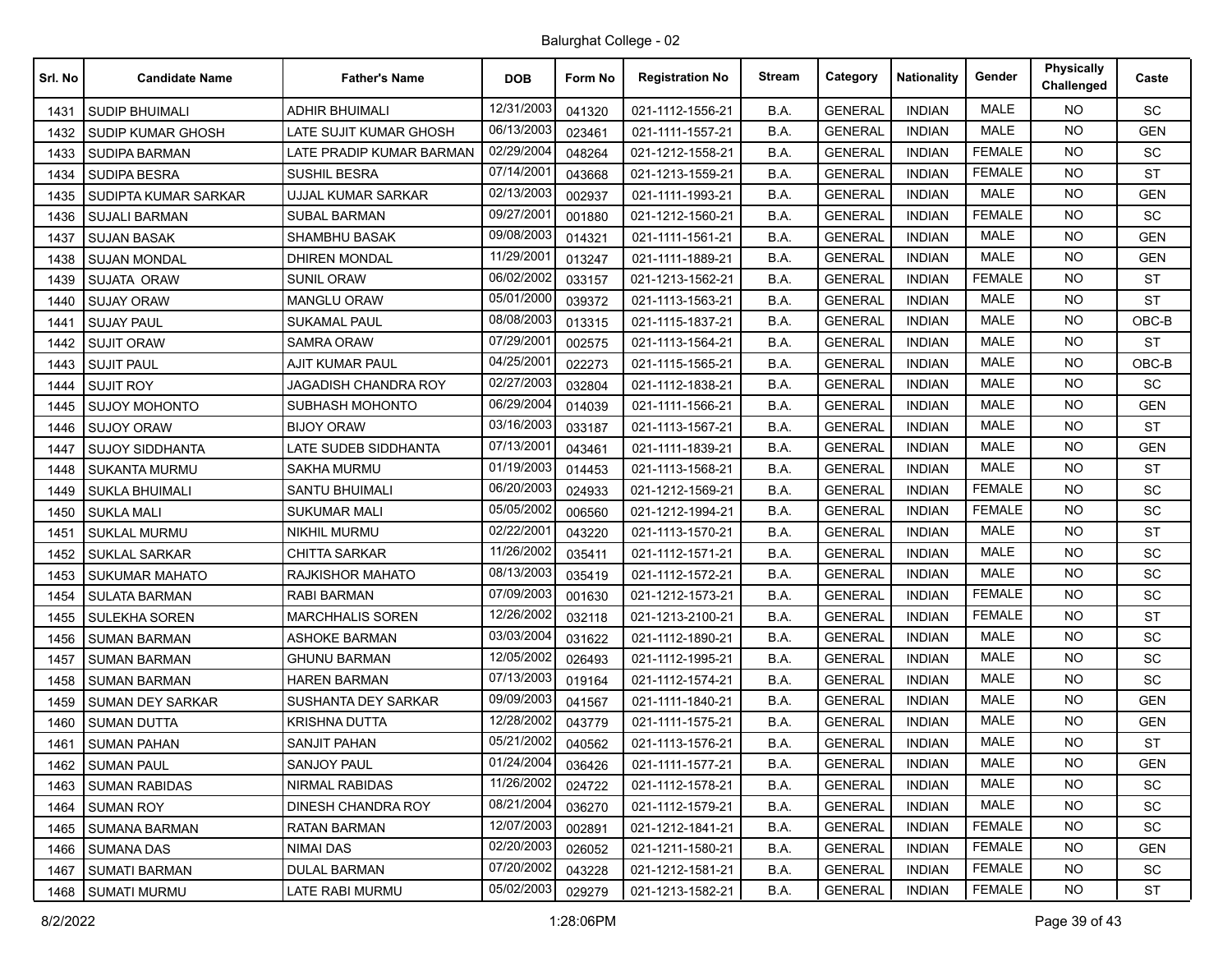| Srl. No | <b>Candidate Name</b>   | <b>Father's Name</b>      | <b>DOB</b> | Form No | <b>Registration No</b> | <b>Stream</b> | Category       | <b>Nationality</b> | Gender        | <b>Physically</b><br>Challenged | Caste      |
|---------|-------------------------|---------------------------|------------|---------|------------------------|---------------|----------------|--------------------|---------------|---------------------------------|------------|
| 1469    | <b>SUMI KARMAKAR</b>    | <b>ABHIJIT KARMAKAR</b>   | 11/23/2003 | 003045  | 021-1211-1996-21       | B.A.          | <b>GENERAL</b> | <b>INDIAN</b>      | <b>FEMALE</b> | <b>NO</b>                       | <b>GEN</b> |
| 1470    | <b>SUMI ORAW</b>        | <b>MADHAB ORAW</b>        | 05/24/2002 | 017261  | 021-1213-1583-21       | B.A.          | <b>GENERAL</b> | <b>INDIAN</b>      | <b>FEMALE</b> | <b>NO</b>                       | <b>ST</b>  |
| 1471    | <b>SUMI ROY</b>         | <b>BINOY ROY</b>          | 12/31/2003 | 039249  | 021-1212-1584-21       | B.A.          | <b>GENERAL</b> | <b>INDIAN</b>      | <b>FEMALE</b> | <b>NO</b>                       | SC         |
| 1472    | <b>SUMI SINGH</b>       | <b>GOBINDA SINGH</b>      | 07/06/2003 | 008994  | 021-1212-1585-21       | B.A.          | <b>GENERAL</b> | <b>INDIAN</b>      | <b>FEMALE</b> | <b>NO</b>                       | SC         |
| 1473    | SUMIT CHANDRA DAS       | <b>NRIPEN CHANDRA DAS</b> | 09/28/2003 | 041525  | 021-1111-1586-21       | B.A.          | <b>GENERAL</b> | <b>INDIAN</b>      | <b>MALE</b>   | <b>NO</b>                       | <b>GEN</b> |
| 1474    | <b>SUMIT DAS</b>        | <b>MINTU DAS</b>          | 08/15/2003 | 016421  | 021-1111-1997-21       | B.A.          | <b>GENERAL</b> | <b>INDIAN</b>      | <b>MALE</b>   | <b>NO</b>                       | <b>GEN</b> |
| 1475    | <b>SUMIT KISKU</b>      | <b>ANIL KISKU</b>         | 02/03/2003 | 009703  | 021-1113-1587-21       | B.A.          | <b>GENERAL</b> | <b>INDIAN</b>      | <b>MALE</b>   | NO.                             | <b>ST</b>  |
| 1476    | <b>SUMIT SARKAR</b>     | SUCHINTYA KUMAR SARKAR    | 02/04/2004 | 035272  | 021-1111-1588-21       | B.A.          | <b>GENERAL</b> | <b>INDIAN</b>      | <b>MALE</b>   | <b>NO</b>                       | <b>GEN</b> |
| 1477    | <b>SUMITA BARMAN</b>    | LATE BASUDEB BARMAN       | 03/10/2003 | 038522  | 021-1212-1842-21       | B.A.          | <b>GENERAL</b> | <b>INDIAN</b>      | <b>FEMALE</b> | <b>NO</b>                       | SC         |
| 1478    | <b>SUMITA HEMBROM</b>   | <b>BIMAL HEMBROM</b>      | 10/05/2001 | 048243  | 021-1213-1589-21       | B.A.          | <b>GENERAL</b> | <b>INDIAN</b>      | <b>FEMALE</b> | <b>NO</b>                       | <b>ST</b>  |
| 1479    | <b>SUMITA MAHANTA</b>   | <b>SUSHIL MAHANTA</b>     | 03/28/2003 | 024283  | 021-1211-1590-21       | B.A.          | <b>GENERAL</b> | <b>INDIAN</b>      | <b>FEMALE</b> | <b>NO</b>                       | <b>GEN</b> |
| 1480    | <b>SUMITA ORAON</b>     | <b>SASTHI ORAON</b>       | 09/27/2003 | 039935  | 021-1213-1591-21       | B.A.          | <b>GENERAL</b> | <b>INDIAN</b>      | <b>FEMALE</b> | <b>NO</b>                       | <b>ST</b>  |
| 1481    | <b>SUMITA ORAW</b>      | RUPEN ORAW                | 01/13/2002 | 023215  | 021-1213-1592-21       | B.A.          | <b>GENERAL</b> | <b>INDIAN</b>      | <b>FEMALE</b> | <b>NO</b>                       | <b>ST</b>  |
| 1482    | SUMITLAL CHOWDHURY      | ACHCHHALAL CHOWDHURY      | 02/02/2004 | 017005  | 021-1112-1593-21       | B.A.          | <b>GENERAL</b> | <b>INDIAN</b>      | <b>MALE</b>   | <b>NO</b>                       | SC         |
| 1483    | <b>SUMITRA BASKEY</b>   | NORESH BASKEY             | 10/30/2000 | 044059  | 021-1213-1843-21       | B.A.          | <b>GENERAL</b> | <b>INDIAN</b>      | <b>FEMALE</b> | <b>NO</b>                       | <b>ST</b>  |
| 1484    | <b>SUMITRA HASDA</b>    | RUPAY HASDA               | 11/30/2002 | 030727  | 021-1213-1594-21       | B.A.          | <b>GENERAL</b> | <b>INDIAN</b>      | <b>FEMALE</b> | <b>NO</b>                       | <b>ST</b>  |
| 1485    | <b>SUMITRA KARMAKAR</b> | <b>BINOD KARMAKAR</b>     | 05/09/2003 | 039237  | 021-1212-1595-21       | B.A.          | <b>GENERAL</b> | <b>INDIAN</b>      | <b>FEMALE</b> | <b>NO</b>                       | SC         |
| 1486    | <b>SUMITRA RABIDAS</b>  | <b>DHIREN RABIDAS</b>     | 10/26/2000 | 040111  | 021-1212-1844-21       | B.A.          | <b>GENERAL</b> | <b>INDIAN</b>      | <b>FEMALE</b> | <b>NO</b>                       | SC         |
| 1487    | <b>SUMITRA TUDU</b>     | <b>NANDAS TUDU</b>        | 03/12/2002 | 031972  | 021-1213-1596-21       | B.A.          | <b>GENERAL</b> | <b>INDIAN</b>      | <b>FEMALE</b> | <b>NO</b>                       | <b>ST</b>  |
| 1488    | <b>SUMON DAS</b>        | <b>SUJIT DAS</b>          | 09/16/2003 | 037582  | 021-1111-1845-21       | B.A.          | <b>GENERAL</b> | <b>INDIAN</b>      | <b>MALE</b>   | <b>NO</b>                       | <b>GEN</b> |
| 1489    | <b>SUMON MALI</b>       | <b>DHIREN MALI</b>        | 02/25/2003 | 030156  | 021-1112-1998-21       | B.A.          | <b>GENERAL</b> | <b>INDIAN</b>      | <b>MALE</b>   | <b>NO</b>                       | <b>SC</b>  |
| 1490    | <b>SUNANDA MITRA</b>    | <b>SURESH MITRA</b>       | 02/15/2003 | 013691  | 021-1211-1846-21       | B.A.          | <b>GENERAL</b> | <b>INDIAN</b>      | <b>FEMALE</b> | <b>NO</b>                       | <b>GEN</b> |
| 1491    | <b>SUNFIYA SARKAR</b>   | <b>ISMAIL SARKAR</b>      | 03/12/2004 | 001545  | 021-1211-1847-21       | B.A.          | <b>GENERAL</b> | <b>INDIAN</b>      | <b>FEMALE</b> | <b>NO</b>                       | <b>GEN</b> |
| 1492    | <b>SUNIRAM MURMU</b>    | DHANAI MURMU              | 04/14/2001 | 009342  | 021-1113-1597-21       | B.A.          | <b>GENERAL</b> | <b>INDIAN</b>      | <b>MALE</b>   | <b>NO</b>                       | <b>ST</b>  |
| 1493    | <b>SUNITA BARMAN</b>    | <b>SUNIL BARMAN</b>       | 11/24/2003 | 036934  | 021-1212-1598-21       | B.A.          | <b>GENERAL</b> | <b>INDIAN</b>      | <b>FEMALE</b> | <b>NO</b>                       | SC         |
| 1494    | <b>SUNITA HALDER</b>    | SHAMBHU HALDER            | 03/01/2004 | 018382  | 021-1211-1599-21       | B.A.          | <b>GENERAL</b> | <b>INDIAN</b>      | <b>FEMALE</b> | <b>NO</b>                       | <b>GEN</b> |
| 1495    | <b>SUNITA MAHALI</b>    | <b>CHAITAN MAHALI</b>     | 06/12/2001 | 017126  | 021-1213-1600-21       | B.A.          | <b>GENERAL</b> | <b>INDIAN</b>      | <b>FEMALE</b> | <b>NO</b>                       | <b>ST</b>  |
| 1496    | <b>SUNITA MARDI</b>     | <b>GANESH MARDI</b>       | 06/24/2003 | 033425  | 021-1213-1601-21       | B.A.          | <b>GENERAL</b> | <b>INDIAN</b>      | <b>FEMALE</b> | <b>NO</b>                       | <b>ST</b>  |
| 1497    | <b>SUNITA MURMU</b>     | <b>SUKAL MURMU</b>        | 05/02/2001 | 044618  | 021-1213-1848-21       | B.A.          | <b>GENERAL</b> | <b>INDIAN</b>      | <b>FEMALE</b> | <b>NO</b>                       | <b>ST</b>  |
| 1498    | <b>SUNNY MURMU</b>      | MANORANJAN MURMU          | 01/15/2002 | 020361  | 021-1113-1849-21       | B.A.          | <b>GENERAL</b> | <b>INDIAN</b>      | <b>MALE</b>   | <b>NO</b>                       | <b>ST</b>  |
| 1499    | <b>SUPARNA BARMAN</b>   | SUBODH CHANDRA BARMAN     | 12/16/2002 | 016133  | 021-1212-1850-21       | B.A.          | <b>GENERAL</b> | <b>INDIAN</b>      | <b>FEMALE</b> | <b>NO</b>                       | SC         |
| 1500    | SUPARNA SAHA            | SUBHAS SAHA               | 03/30/2002 | 032708  | 021-1211-2150-21       | B.A.          | <b>GENERAL</b> | <b>INDIAN</b>      | FEMALE        | NO.                             | <b>GEN</b> |
| 1501    | SUPARNA SARKAR          | MANOJ KUMAR SARKAR        | 09/27/2003 | 040831  | 021-1211-1602-21       | B.A.          | <b>GENERAL</b> | <b>INDIAN</b>      | <b>FEMALE</b> | <b>NO</b>                       | <b>GEN</b> |
| 1502    | SUPRADIP MONDAL         | <b>SUNIL MONDAL</b>       | 07/25/2004 | 012857  | 021-1117-1603-21       | B.A.          | <b>GENERAL</b> | <b>INDIAN</b>      | MALE          | NO.                             | <b>GEN</b> |
| 1503    | SUPRIYA BARMAN          | JAYANTA BARMAN            | 11/09/2003 | 025424  | 021-1212-1999-21       | B.A.          | <b>GENERAL</b> | <b>INDIAN</b>      | <b>FEMALE</b> | NO.                             | SC         |
| 1504    | <b>SUPRIYA BARMAN</b>   | <b>NITAI BARMAN</b>       | 06/05/2004 | 009861  | 021-1212-1604-21       | B.A.          | <b>GENERAL</b> | <b>INDIAN</b>      | <b>FEMALE</b> | NO.                             | SC         |
| 1505    | SUPRIYA SARKAR          | PRABODH SARKAR            | 02/15/2003 | 015280  | 021-1212-1605-21       | B.A.          | <b>GENERAL</b> | <b>INDIAN</b>      | <b>FEMALE</b> | NO.                             | SC         |
| 1506    | SUPRIYA TIRKI           | <b>SUBHASH TIRKI</b>      | 06/15/2002 | 037962  | 021-1213-1606-21       | B.A.          | <b>GENERAL</b> | <b>INDIAN</b>      | <b>FEMALE</b> | NO.                             | ST         |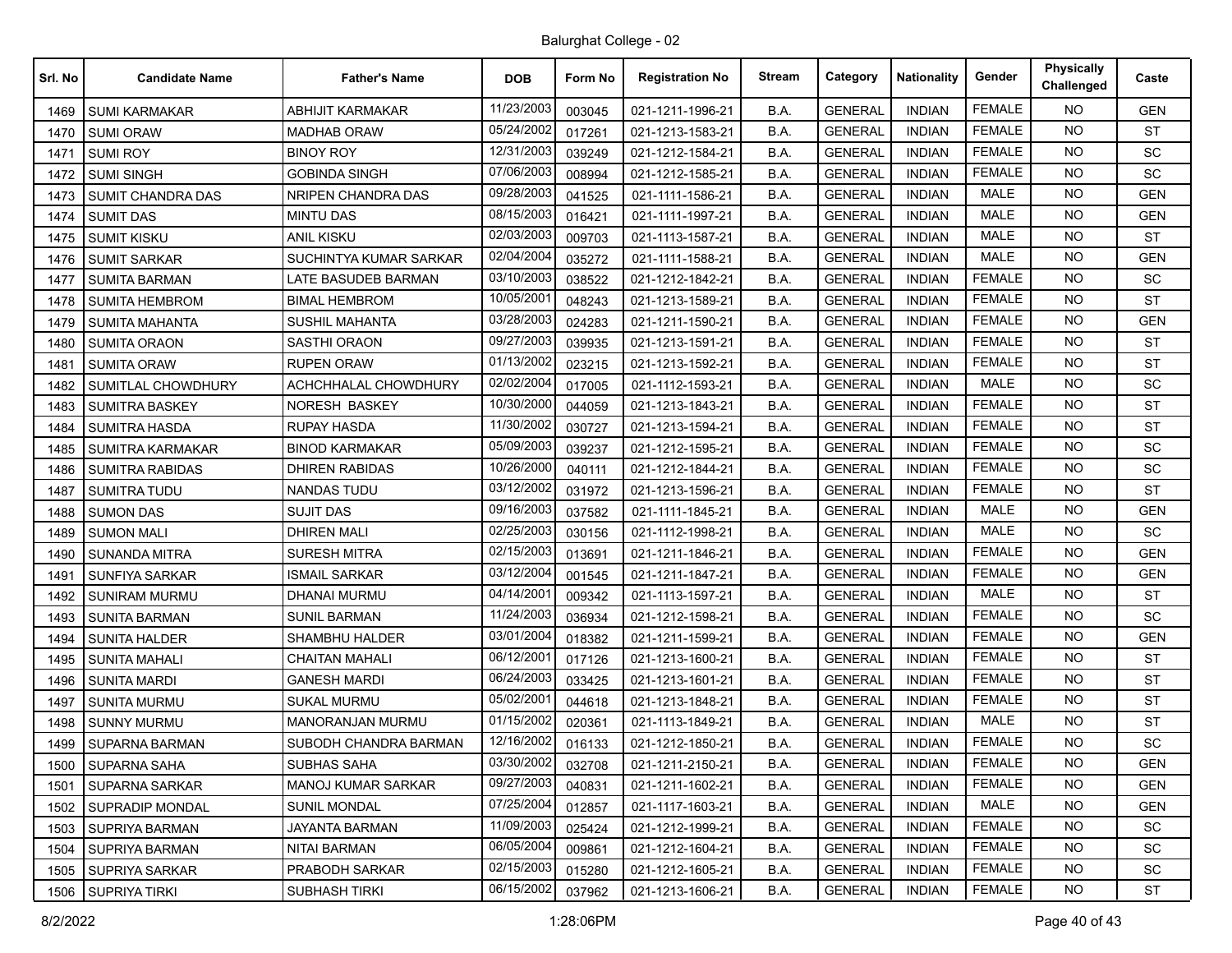| Srl. No | <b>Candidate Name</b>  | <b>Father's Name</b>       | <b>DOB</b> | Form No | <b>Registration No</b> | <b>Stream</b> | Category       | <b>Nationality</b> | Gender        | Physically<br>Challenged | Caste      |
|---------|------------------------|----------------------------|------------|---------|------------------------|---------------|----------------|--------------------|---------------|--------------------------|------------|
| 1507    | <b>SURAJ BAKLA</b>     | LATE SANJIT BAKLA          | 10/31/2002 | 025454  | 021-1113-1607-21       | B.A.          | <b>GENERAL</b> | <b>INDIAN</b>      | <b>MALE</b>   | <b>NO</b>                | <b>ST</b>  |
| 1508    | <b>SURAJ BARMAN</b>    | RANJIT KUMAR BARMAN        | 11/14/2002 | 032061  | 021-1112-1608-21       | B.A.          | <b>GENERAL</b> | <b>INDIAN</b>      | <b>MALE</b>   | <b>NO</b>                | <b>SC</b>  |
| 1509    | <b>SURAJIT BARMAN</b>  | PALASH BARMAN              | 12/05/2001 | 047388  | 021-1112-1609-21       | B.A.          | <b>GENERAL</b> | <b>INDIAN</b>      | <b>MALE</b>   | <b>NO</b>                | SC         |
| 1510    | <b>SURAJIT HALDER</b>  | SHYAMAL HALDER             | 06/02/2003 | 044586  | 021-1112-2000-21       | B.A.          | <b>GENERAL</b> | <b>INDIAN</b>      | <b>MALE</b>   | <b>NO</b>                | SC         |
| 1511    | <b>SURAJIT MALI</b>    | <b>SUJIT MALI</b>          | 11/13/2000 | 035919  | 021-1112-1851-21       | B.A.          | <b>GENERAL</b> | <b>INDIAN</b>      | <b>MALE</b>   | <b>NO</b>                | SC         |
| 1512    | <b>SURAJIT SARKAR</b>  | UJJWAL SARKAR              | 06/17/2004 | 012874  | 021-1111-1610-21       | B.A.          | <b>GENERAL</b> | <b>INDIAN</b>      | <b>MALE</b>   | <b>NO</b>                | <b>GEN</b> |
| 1513    | <b>SURAVI ORAW</b>     | <b>BISHNU ORAW</b>         | 03/04/2003 | 030736  | 021-1223-1852-21       | B.A.          | <b>GENERAL</b> | <b>INDIAN</b>      | <b>FEMALE</b> | <b>YES</b>               | <b>ST</b>  |
| 1514    | <b>SUROJIT PODDER</b>  | AMAL PODDER                | 02/10/2002 | 048787  | 021-1111-1611-21       | B.A.          | <b>GENERAL</b> | <b>INDIAN</b>      | <b>MALE</b>   | <b>NO</b>                | <b>GEN</b> |
| 1515    | <b>SUSANTO HANSDA</b>  | SHIBLAL HANSDA             | 03/11/2001 | 030609  | 021-1113-1891-21       | B.A.          | <b>GENERAL</b> | <b>INDIAN</b>      | <b>MALE</b>   | <b>NO</b>                | <b>ST</b>  |
| 1516    | <b>SUSHANTA SHIL</b>   | KUSH SHIL                  | 05/17/2002 | 041868  | 021-1117-1853-21       | B.A.          | <b>GENERAL</b> | <b>INDIAN</b>      | <b>MALE</b>   | <b>NO</b>                | <b>GEN</b> |
| 1517    | <b>SUSHILA MURMU</b>   | <b>BISHU MURMU</b>         | 09/20/2002 | 023373  | 021-1213-1612-21       | B.A.          | <b>GENERAL</b> | <b>INDIAN</b>      | <b>FEMALE</b> | <b>NO</b>                | <b>ST</b>  |
| 1518    | <b>SUSHILA ORAW</b>    | <b>TITRU ORAW</b>          | 06/05/2001 | 043901  | 021-1213-1613-21       | B.A.          | <b>GENERAL</b> | <b>INDIAN</b>      | <b>FEMALE</b> | <b>NO</b>                | <b>ST</b>  |
| 1519    | SUSHIMA BARMAN         | <b>BIPUL BARMAN</b>        | 03/20/2002 | 015323  | 021-1212-1614-21       | B.A.          | <b>GENERAL</b> | <b>INDIAN</b>      | <b>FEMALE</b> | <b>NO</b>                | SC         |
| 1520    | <b>SUSHMITA EKKA</b>   | <b>BARNABAS EKKA</b>       | 02/04/2002 | 044721  | 021-1213-1615-21       | B.A.          | <b>GENERAL</b> | <b>INDIAN</b>      | <b>FEMALE</b> | <b>NO</b>                | <b>ST</b>  |
| 1521    | <b>SUSHMITA SARKAR</b> | <b>TARUN KUMAR SARKAR</b>  | 05/23/2003 | 037560  | 021-1212-2001-21       | B.A.          | <b>GENERAL</b> | <b>INDIAN</b>      | <b>FEMALE</b> | <b>NO</b>                | SC         |
| 1522    | <b>SUSMITA DAS</b>     | <b>GOUTAM DAS</b>          | 10/13/2003 | 023501  | 021-1212-1854-21       | B.A.          | <b>GENERAL</b> | <b>INDIAN</b>      | <b>FEMALE</b> | <b>NO</b>                | SC         |
| 1523    | <b>SUSMITA MALAHA</b>  | <b>GOBINDA MALAHA</b>      | 05/17/2001 | 006923  | 021-1212-1616-21       | B.A.          | <b>GENERAL</b> | <b>INDIAN</b>      | <b>FEMALE</b> | <b>NO</b>                | SC         |
| 1524    | <b>SUSMITA MANDAL</b>  | SUBODH MANDAL              | 07/21/2004 | 007054  | 021-1215-1617-21       | B.A.          | <b>GENERAL</b> | <b>INDIAN</b>      | <b>FEMALE</b> | <b>NO</b>                | OBC-B      |
| 1525    | <b>SUSMITA MONDAL</b>  | <b>SUJIT MONDAL</b>        | 02/12/2003 | 039272  | 021-1215-1618-21       | B.A.          | <b>GENERAL</b> | <b>INDIAN</b>      | <b>FEMALE</b> | <b>NO</b>                | OBC-B      |
| 1526    | <b>SUSMITA PAHAN</b>   | SHYAMAL PAHAN              | 10/05/2002 | 032158  | 021-1213-1855-21       | B.A.          | <b>GENERAL</b> | <b>INDIAN</b>      | <b>FEMALE</b> | <b>NO</b>                | <b>ST</b>  |
| 1527    | SUSMITA RAJBANSHI      | SHANKAR RAJBANSHI          | 05/13/2003 | 048197  | 021-1212-1856-21       | B.A.          | <b>GENERAL</b> | <b>INDIAN</b>      | <b>FEMALE</b> | <b>NO</b>                | SC         |
| 1528    | <b>SUSMITA SAHA</b>    | PRAN GOPAL SAHA            | 02/22/2004 | 003492  | 021-1211-2151-21       | B.A.          | <b>GENERAL</b> | <b>INDIAN</b>      | <b>FEMALE</b> | <b>NO</b>                | <b>GEN</b> |
| 1529    | <b>SUSMITA SARKAR</b>  | <b>SHYAM SARKAR</b>        | 04/17/2002 | 008043  | 021-1212-1619-21       | B.A.          | <b>GENERAL</b> | <b>INDIAN</b>      | <b>FEMALE</b> | <b>NO</b>                | SC         |
| 1530    | <b>SUVAJIT SARKAR</b>  | <b>SUSANTA SARKAR</b>      | 10/03/2002 | 041399  | 021-1111-1620-21       | B.A.          | <b>GENERAL</b> | <b>INDIAN</b>      | <b>MALE</b>   | <b>NO</b>                | <b>GEN</b> |
| 1531    | <b>SWAPAN KUJUR</b>    | <b>BINOD KUJUR</b>         | 03/07/2002 | 025281  | 021-1113-1621-21       | B.A.          | <b>GENERAL</b> | <b>INDIAN</b>      | <b>MALE</b>   | <b>NO</b>                | <b>ST</b>  |
| 1532    | <b>SWAPNA MALLICK</b>  | SUNIL MALLICK              | 01/18/2003 | 044340  | 021-1211-1622-21       | B.A.          | <b>GENERAL</b> | <b>INDIAN</b>      | <b>FEMALE</b> | <b>NO</b>                | <b>GEN</b> |
| 1533    | <b>SWAPNA ORAW</b>     | <b>CHAMPA ORAW</b>         | 04/07/2003 | 022340  | 021-1213-1857-21       | B.A.          | <b>GENERAL</b> | <b>INDIAN</b>      | <b>FEMALE</b> | <b>NO</b>                | <b>ST</b>  |
| 1534    | <b>SWARAJ PAHAN</b>    | <b>BAIDYA NATH PAHAN</b>   | 10/28/2002 | 031739  | 021-1113-1623-21       | B.A.          | <b>GENERAL</b> | <b>INDIAN</b>      | <b>MALE</b>   | <b>NO</b>                | <b>ST</b>  |
| 1535    | SWARNAYU MONDAL        | SUBHAS CHANDRA MONDAL      | 02/16/2004 | 009928  | 021-1115-1624-21       | B.A.          | <b>GENERAL</b> | <b>INDIAN</b>      | <b>MALE</b>   | <b>NO</b>                | OBC-B      |
| 1536    | <b>SWARUP BARMAN</b>   | <b>DILIP BARMAN</b>        | 08/27/2003 | 017946  | 021-1112-1625-21       | B.A.          | <b>GENERAL</b> | <b>INDIAN</b>      | <b>MALE</b>   | <b>NO</b>                | SC         |
| 1537    | SWARUPA NANDA SARKAR   | <b>BIROJA NANDA SARKAR</b> | 07/12/2003 | 044763  | 021-1111-1892-21       | B.A.          | <b>GENERAL</b> | <b>INDIAN</b>      | <b>MALE</b>   | <b>NO</b>                | <b>GEN</b> |
| 1538    | <b>SWETA LAHA</b>      | <b>BIPLAB LAHA</b>         | 09/14/2003 | 041361  | 021-1211-1626-21       | B.A.          | <b>GENERAL</b> | INDIAN             | <b>FEMALE</b> | NO.                      | <b>GEN</b> |
| 1539    | <b>SWETA MONDAL</b>    | NINTU MONDAL               | 01/09/2004 | 036959  | 021-1212-1627-21       | B.A.          | <b>GENERAL</b> | <b>INDIAN</b>      | <b>FEMALE</b> | NO.                      | SC         |
| 1540    | TAMAL CHAKRABORTY      | HIMANGSHU CHAKRABORTY      | 12/28/1999 | 030320  | 021-1111-1858-21       | B.A.          | <b>GENERAL</b> | <b>INDIAN</b>      | MALE          | NO.                      | <b>GEN</b> |
| 1541    | <b>TAMI ORAW</b>       | <b>JAGANNATH ORAW</b>      | 12/03/2000 | 037070  | 021-1213-1628-21       | B.A.          | <b>GENERAL</b> | <b>INDIAN</b>      | <b>FEMALE</b> | NO.                      | <b>ST</b>  |
| 1542    | <b>TAMNAY BARMAN</b>   | <b>SUNIL BARMAN</b>        | 01/11/2004 | 014607  | 021-1112-1629-21       | B.A.          | <b>GENERAL</b> | <b>INDIAN</b>      | MALE          | NO.                      | SC         |
| 1543    | <b>TANDRA GHOSH</b>    | <b>GOBINDALAL GHOSH</b>    | 11/04/2003 | 044511  | 021-1211-1859-21       | B.A.          | <b>GENERAL</b> | <b>INDIAN</b>      | <b>FEMALE</b> | NO.                      | <b>GEN</b> |
| 1544    | <b>TANIA BASAK</b>     | JAYDEB BASAK               | 03/10/2004 | 045546  | 021-1215-2083-21       | B.A.          | <b>GENERAL</b> | <b>INDIAN</b>      | <b>FEMALE</b> | NO.                      | OBC-B      |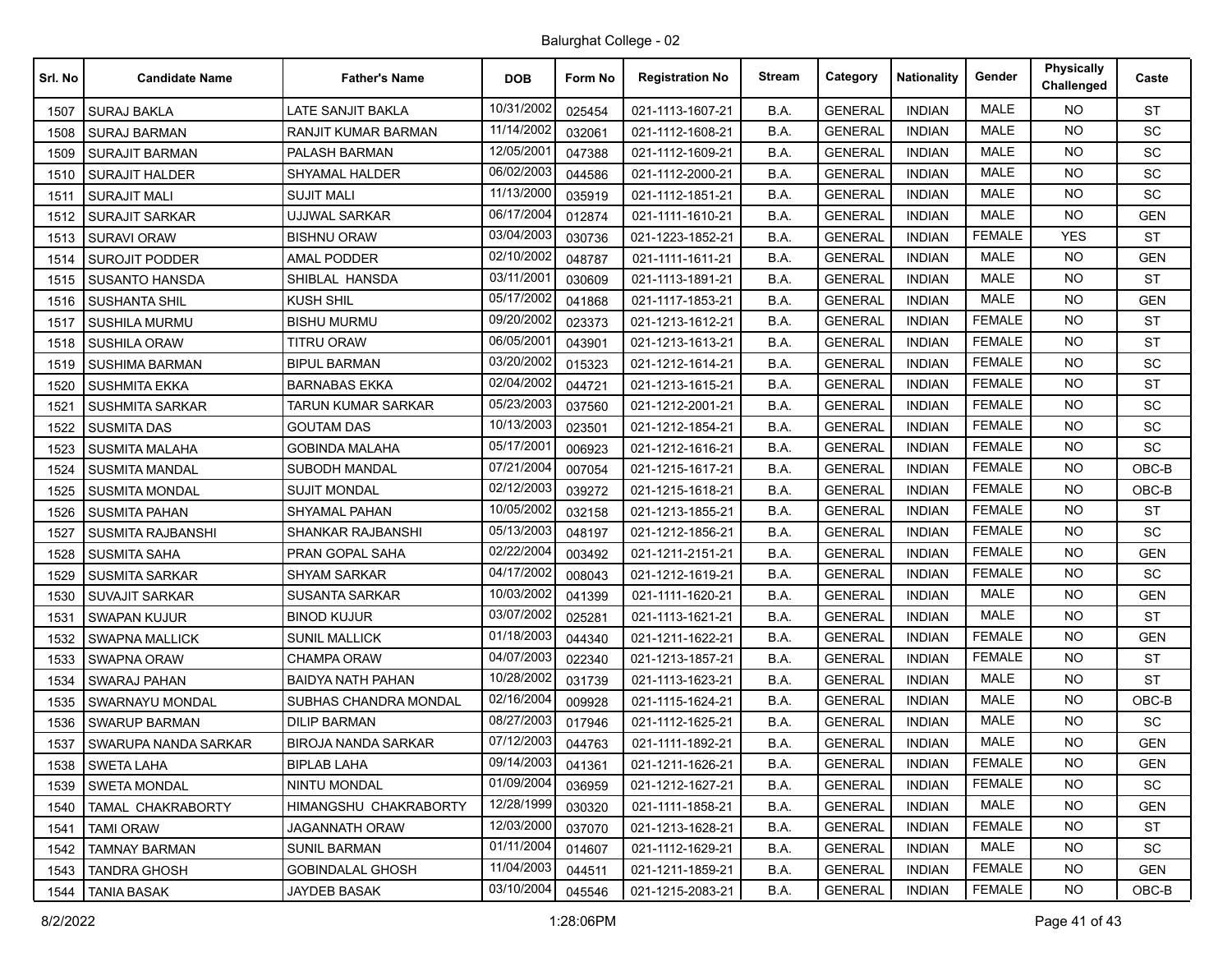| Srl. No | <b>Candidate Name</b>    | <b>Father's Name</b>     | <b>DOB</b> | Form No | <b>Registration No</b> | <b>Stream</b> | Category       | <b>Nationality</b> | Gender        | <b>Physically</b><br>Challenged | Caste      |
|---------|--------------------------|--------------------------|------------|---------|------------------------|---------------|----------------|--------------------|---------------|---------------------------------|------------|
| 1545    | TANIMA MANDAL            | <b>KALIDAS MANDAL</b>    | 04/14/2004 | 031031  | 021-1212-1630-21       | B.A.          | <b>GENERAL</b> | <b>INDIAN</b>      | <b>FEMALE</b> | NO.                             | SC         |
| 1546    | TANIYA SAHA              | LATE GOUTAM SAHA         | 07/22/1996 | 048993  | 021-1211-1631-21       | B.A.          | <b>GENERAL</b> | <b>INDIAN</b>      | <b>FEMALE</b> | <b>NO</b>                       | <b>GEN</b> |
| 1547    | <b>TANMAY GUHA</b>       | <b>BISWAJIT GUHA</b>     | 01/03/2004 | 042948  | 021-1111-1632-21       | B.A.          | <b>GENERAL</b> | <b>INDIAN</b>      | <b>MALE</b>   | <b>NO</b>                       | <b>GEN</b> |
| 1548    | TANMAY KUMAR KHALHO      | AUROBINDA KHALHO         | 01/01/2003 | 020034  | 021-1113-1860-21       | B.A.          | <b>GENERAL</b> | <b>INDIAN</b>      | <b>MALE</b>   | <b>NO</b>                       | <b>ST</b>  |
| 1549    | <b>TANMAY ROY</b>        | <b>ASHISH ROY</b>        | 12/27/2001 | 048274  | 021-1112-1861-21       | B.A.          | <b>GENERAL</b> | <b>INDIAN</b>      | <b>MALE</b>   | NO.                             | SC         |
| 1550    | TANMOY PRODHAN           | <b>JAGANNATH PRODHAN</b> | 04/19/2003 | 017566  | 021-1112-1633-21       | B.A.          | <b>GENERAL</b> | <b>INDIAN</b>      | <b>MALE</b>   | <b>NO</b>                       | SC         |
| 1551    | <b>TANNMOY DUTTA</b>     | <b>TARUN KUMAR DUTTA</b> | 01/22/2002 | 037855  | 021-1111-1634-21       | B.A.          | <b>GENERAL</b> | <b>INDIAN</b>      | <b>MALE</b>   | <b>NO</b>                       | <b>GEN</b> |
| 1552    | TANUSHREE BARMAN         | <b>SUBAL BARMAN</b>      | 05/05/2003 | 035742  | 021-1212-1635-21       | B.A.          | <b>GENERAL</b> | <b>INDIAN</b>      | <b>FEMALE</b> | <b>NO</b>                       | <b>SC</b>  |
| 1553    | <b>TANUSHREE ROY</b>     | <b>SUSHANTA ROY</b>      | 09/10/2002 | 011007  | 021-1212-1636-21       | B.A.          | <b>GENERAL</b> | <b>INDIAN</b>      | <b>FEMALE</b> | NO.                             | SC         |
| 1554    | TANUSREE BARMAN          | JAGADISH CHANDRA BARMAN  | 04/18/2003 | 044677  | 021-1212-1862-21       | B.A.          | <b>GENERAL</b> | <b>INDIAN</b>      | <b>FEMALE</b> | <b>NO</b>                       | SC         |
| 1555    | <b>TANUSREE GHOSH</b>    | <b>SANKHEP GHOSH</b>     | 01/04/2001 | 033784  | 021-1215-1637-21       | B.A.          | <b>GENERAL</b> | <b>INDIAN</b>      | <b>FEMALE</b> | <b>NO</b>                       | OBC-B      |
| 1556    | <b>TANUSREE MAHATO</b>   | ANIL MAHATO              | 12/21/2000 | 036973  | 021-1211-2002-21       | B.A.          | <b>GENERAL</b> | <b>INDIAN</b>      | <b>FEMALE</b> | <b>NO</b>                       | <b>GEN</b> |
| 1557    | <b>TAPAI ROY</b>         | <b>BADAL ROY</b>         | 10/18/2003 | 041045  | 021-1112-1638-21       | B.A.          | <b>GENERAL</b> | <b>INDIAN</b>      | <b>MALE</b>   | NO.                             | SC.        |
| 1558    | <b>TAPAN LINDA</b>       | <b>BUDHU LINDA</b>       | 02/26/2003 | 035847  | 021-1113-1639-21       | B.A.          | <b>GENERAL</b> | <b>INDIAN</b>      | MALE          | NO.                             | <b>ST</b>  |
| 1559    | <b>TAPAN ORAW</b>        | <b>BAIDYA NATH ORAW</b>  | 06/17/2004 | 023644  | 021-1113-1640-21       | B.A.          | <b>GENERAL</b> | <b>INDIAN</b>      | MALE          | <b>NO</b>                       | <b>ST</b>  |
| 1560    | TAPAS MAHANTA            | <b>MUKUL MAHANTA</b>     | 03/21/2003 | 012495  | 021-1111-1641-21       | B.A.          | <b>GENERAL</b> | <b>INDIAN</b>      | <b>MALE</b>   | <b>NO</b>                       | <b>GEN</b> |
| 1561    | <b>TAPASH SARKAR</b>     | <b>TARUN SARKAR</b>      | 05/11/2003 | 029500  | 021-1112-2003-21       | B.A.          | <b>GENERAL</b> | <b>INDIAN</b>      | MALE          | NO.                             | SC         |
| 1562    | TAPASHI BARMAN           | RAMBABU BARMAN           | 01/22/2003 | 030853  | 021-1212-2101-21       | B.A.          | <b>GENERAL</b> | <b>INDIAN</b>      | <b>FEMALE</b> | NO.                             | SC         |
| 1563    | <b>TAPASHI ROY</b>       | <b>NIMAI ROY</b>         | 07/09/2001 | 009529  | 021-1212-1642-21       | B.A.          | <b>GENERAL</b> | <b>INDIAN</b>      | <b>FEMALE</b> | <b>NO</b>                       | SC         |
| 1564    | <b>TAPASI BARMAN</b>     | <b>DHARANI BARMAN</b>    | 04/16/2002 | 044540  | 021-1212-1643-21       | B.A.          | <b>GENERAL</b> | <b>INDIAN</b>      | <b>FEMALE</b> | NO.                             | SC         |
| 1565    | <b>TAPI DAS</b>          | <b>PULAK DAS</b>         | 08/16/2003 | 040696  | 021-1211-2102-21       | B.A.          | <b>GENERAL</b> | <b>INDIAN</b>      | <b>FEMALE</b> | <b>NO</b>                       | <b>GEN</b> |
| 1566    | <b>TARAK NATH BARMAN</b> | NIRMAL BARMAN            | 05/12/2003 | 003179  | 021-1112-2050-21       | B.A.          | <b>GENERAL</b> | <b>INDIAN</b>      | <b>MALE</b>   | NO.                             | SC         |
| 1567    | TARMINA KHATUN           | <b>MAINUR MOLLA</b>      | 05/01/2004 | 016556  | 021-1211-1644-21       | B.A.          | <b>GENERAL</b> | <b>INDIAN</b>      | <b>FEMALE</b> | <b>NO</b>                       | <b>GEN</b> |
| 1568    | TARUN BARMAN             | <b>NRIPEN BARMAN</b>     | 05/16/2003 | 001755  | 021-1112-1645-21       | B.A.          | <b>GENERAL</b> | <b>INDIAN</b>      | <b>MALE</b>   | NO.                             | <b>SC</b>  |
| 1569    | TIRTHANKAR JYOTI ROY     | <b>BISNU PADA ROY</b>    | 03/22/2003 | 010744  | 021-1112-2152-21       | B.A.          | <b>GENERAL</b> | <b>INDIAN</b>      | <b>MALE</b>   | <b>NO</b>                       | SC         |
| 1570    | <b>TITHI BARMAN</b>      | PRADIP BARMAN            | 03/14/2002 | 022538  | 021-1212-1646-21       | B.A.          | <b>GENERAL</b> | <b>INDIAN</b>      | <b>FEMALE</b> | NO.                             | SC         |
| 1571    | <b>TITHI GHOSH</b>       | <b>RANJIT GHOSH</b>      | 03/10/2004 | 034009  | 021-1215-1647-21       | B.A.          | <b>GENERAL</b> | <b>INDIAN</b>      | <b>FEMALE</b> | <b>NO</b>                       | OBC-B      |
| 1572    | <b>TOPY BARMAN</b>       | SHYAMAL BARMAN           | 10/09/2001 | 046353  | 021-1212-1648-21       | B.A.          | <b>GENERAL</b> | <b>INDIAN</b>      | <b>FEMALE</b> | NO.                             | <b>SC</b>  |
| 1573    | TOTAN KABIRAJ            | RAM RATAN KABIRAJ        | 10/10/2003 | 040832  | 021-1112-1649-21       | B.A.          | <b>GENERAL</b> | <b>INDIAN</b>      | MALE          | <b>NO</b>                       | SC         |
| 1574    | <b>TOTON BARMAN</b>      | <b>TUFANU BARMAN</b>     | 08/05/2003 | 027120  | 021-1112-1650-21       | B.A.          | <b>GENERAL</b> | <b>INDIAN</b>      | <b>MALE</b>   | NO.                             | <b>SC</b>  |
| 1575    | <b>TRIPTI BARMAN</b>     | <b>GANESH BARMAN</b>     | 07/03/2004 | 002104  | 021-1212-1651-21       | B.A.          | <b>GENERAL</b> | <b>INDIAN</b>      | <b>FEMALE</b> | <b>NO</b>                       | SC         |
| 1576    | TUKTUKI PAHAN            | SHYAMAL PAHAN            | 08/28/2002 | 016873  | 021-1213-2153-21       | B.A.          | <b>GENERAL</b> | <b>INDIAN</b>      | <b>FEMALE</b> | NO.                             | <b>ST</b>  |
| 1577    | <b>TUMPA BARMAN</b>      | MANORANJAN BARMAN        | 07/04/2003 | 015922  | 021-1212-2004-21       | B.A.          | <b>GENERAL</b> | <b>INDIAN</b>      | <b>FEMALE</b> | <b>NO</b>                       | <b>SC</b>  |
| 1578    | <b>TUMPA MAHANTA</b>     | KAMALA KANTA MAHANTA     | 05/07/2002 | 016769  | 021-1211-2005-21       | B.A.          | <b>GENERAL</b> | <b>INDIAN</b>      | <b>FEMALE</b> | <b>NO</b>                       | <b>GEN</b> |
| 1579    | <b>TUMPA PAUL</b>        | SHYAMAL PAUL             | 08/17/2003 | 008168  | 021-1215-1863-21       | B.A.          | <b>GENERAL</b> | <b>INDIAN</b>      | <b>FEMALE</b> | <b>NO</b>                       | OBC-B      |
| 1580    | <b>TUMPA SHIL</b>        | SAHADEB SHIL             | 04/13/2002 | 027578  | 021-1211-1652-21       | B.A.          | <b>GENERAL</b> | <b>INDIAN</b>      | <b>FEMALE</b> | NO.                             | <b>GEN</b> |
| 1581    | <b>TUNTA SARKAR</b>      | RAMPADA SARKAR           | 11/29/2003 | 018744  | 021-1212-1653-21       | B.A.          | <b>GENERAL</b> | <b>INDIAN</b>      | <b>FEMALE</b> | NO.                             | SC         |
| 1582    | TUNTUNI MAHATA           | <b>NIREN MAHATA</b>      | 08/14/2002 | 038089  | 021-1211-1654-21       | B.A.          | <b>GENERAL</b> | <b>INDIAN</b>      | <b>FEMALE</b> | <b>NO</b>                       | <b>GEN</b> |